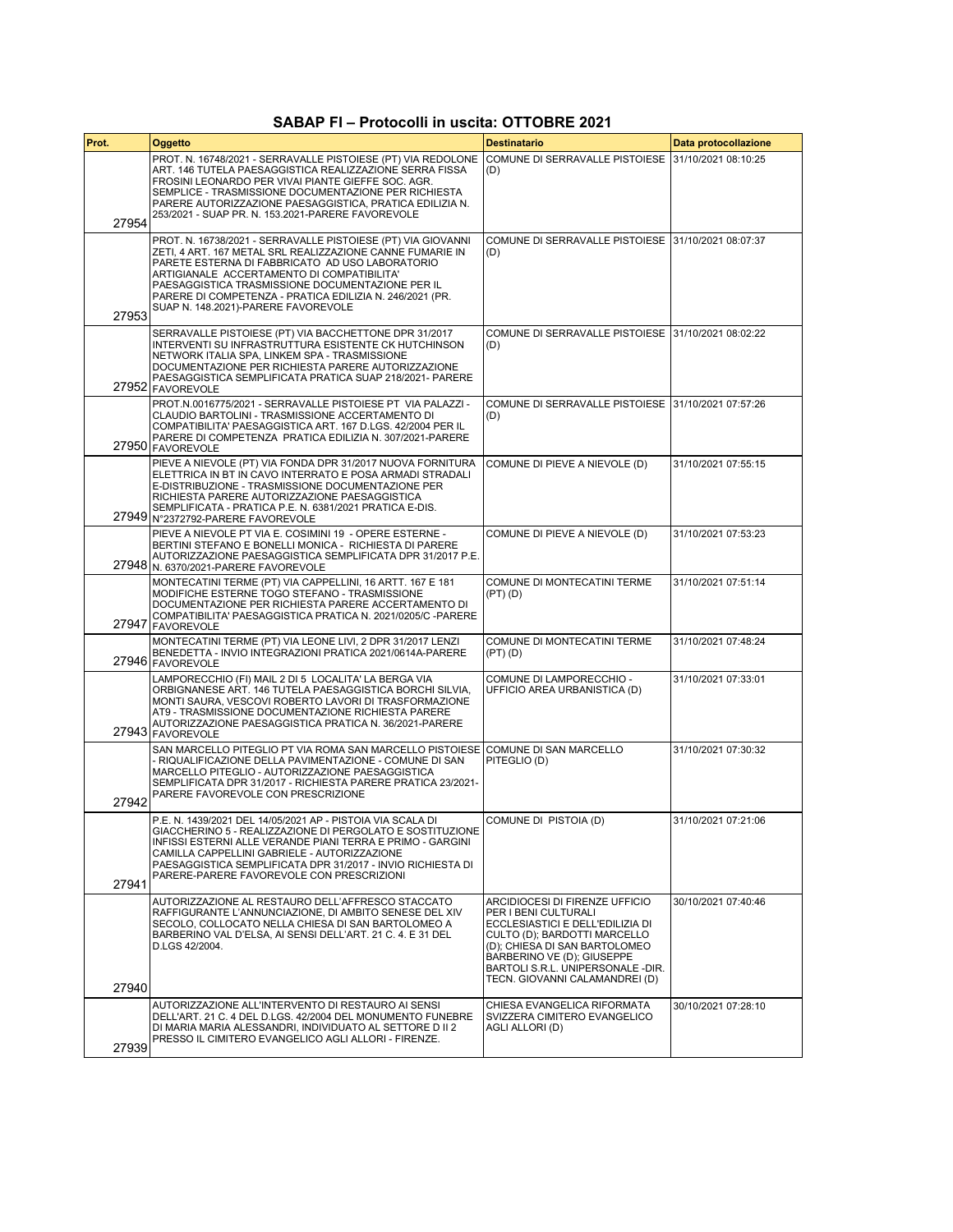|       | AUTORIZZAZIONE ALLA CAMPAGNA DIAGNOSTICA FINALIZZATA<br>ALL'INTERVENTO CONSERVATIVO E DI MESSA IN SICUREZZA<br>DELLE TESSERE MUSIVE E DELL'APPARATO LAPIDO, CON IL<br>CONSEGUENTE RESTAURO DEL MOSAICO ABSIDALE, TARDO<br>BIZANTINO, DELLA BASILICA DI SAN MINIATO AL MONTE, DI<br>PROPRIETÀ DEMANIALE E IN CONCESSIONE AI FRATI OLIVETANI DI<br>SAN MINIATO AL MONTE, AI SENSI DELL'ART. 21 C. 4. E 31 DEL<br>27938 D.LGS 42/2004. | ARCH. MONIA SIMONETTI AGENZIA<br>DEL DEMANIO D.R. TOSCANA E<br>UMBRIA (D); FONDAZIONE FRIENDS<br>OF FLORENCE (D); PADRE<br>BERNARDO GIANNI, PRIORE<br>DELL'ABBAZIA DI SAN MINIATO AL<br>MONTE (D); HABILIS SRL (CC) | 30/10/2021 07:23:04 |
|-------|-------------------------------------------------------------------------------------------------------------------------------------------------------------------------------------------------------------------------------------------------------------------------------------------------------------------------------------------------------------------------------------------------------------------------------------|---------------------------------------------------------------------------------------------------------------------------------------------------------------------------------------------------------------------|---------------------|
|       | COMUNE DI BAGNO A RIPOLI - RICHIESTA INTITOLAZIONE AREA<br>27921   LARGO DONATORI DI SANGUE" - PARERE FAVOREVOLE                                                                                                                                                                                                                                                                                                                    | DEPUTAZIONE DI STORIA PATRIA (D);<br>PREFETTURA DI FIRENZE (D)                                                                                                                                                      | 29/10/2021 17:06:16 |
| 27918 | FIRENZE VIA POLONIA 3-5 - FAZZUOLI ALESSANDRO MARCHETTI<br>CHIARA - PROPOSTA DI ACCERTAMENTO DI COMPATIBILITÀ<br>PAESAGGISTICA AI SENSI DEGLI ARTT. 167/181 DEL D.LGS. N.<br>42/2004 - [SCIA/DIA 8158/2021]- PARERE FAVOREVOLE                                                                                                                                                                                                      | COMUNE DI FIRENZE - DIREZIONE<br>URBANISTICA (D)                                                                                                                                                                    | 29/10/2021 17:02:05 |
|       | ENEL BAGNO A RIPOLI FI LOCALITA' VARIE - PRATICA 2367300 -<br>MANUTENZIONE DI LINEE AEREE, SOSTITUZIONE DI SOSTEGNI -<br>RICHIESTA PARERE PER LA VERIFICA PREVENTIVA<br>DELL'INTERESSE ARCHEOLOGICO AI SENSI DELL'ART. 28 C. 4<br>27884 D.LGS N. 42/2004; L.R.T. N.39/2005                                                                                                                                                          | ENEL (D)                                                                                                                                                                                                            | 29/10/2021 15:33:44 |
|       | REGGELLO (FI).LOC. SAN LORENZO, VIA NICOLA SACCO PARERE<br>PER LA VERIFICA PREVENTIVA DELL'INTERESSE ARCHEOLOGICO<br>AI SENSI DELL'ART. 28, C. 4, D.LGS N. 42/2004; L.R.T. N.39/2005.<br>PROGETTO DI COSTRUZIONE DI LINEA BT INTERRATA -<br>RIFERIMENTO: AUT 2371728 DA CITARE NELL'OGGETTO DELLE<br><b>RISPOSTE</b>                                                                                                                | E-DISTRIBUZIONE (D)                                                                                                                                                                                                 | 29/10/2021 15:30:56 |
| 27883 | ENEL REGGELLO (FI) VIA NICOLA TASSO ART. 28 E LRT 39/2005<br>NUOVO TRATTO ELETTRODOTTO AEREO A BT CON POSA DI DUE<br>NUOVI SOSTEGNI PER NUOVA FORNITURA PRATICA N. 2373960 -<br>RICHIESTA PARERE PER LA VERIFICA PREVENTIVA                                                                                                                                                                                                         | ENEL (D)                                                                                                                                                                                                            | 29/10/2021 15:25:02 |
| 27877 | 27880 DELL'INTERESSE ARCHEOLOGICO<br>ENEL SAN GODENZO FI LOC. CASALE - PRATICA 2372092 -<br>COSTRUZIONE DI LINEA INTERRATA - RICHIESTA PARERE PER LA<br>VERIFICA PREVENTIVA DELL'INTERESSE ARCHEOLOGICO AI SENSI<br>DELL'ART. 28, C. 4, D.LGS N. 42/2004; L.R.T. N.39/2005                                                                                                                                                          | ENEL (D)                                                                                                                                                                                                            | 29/10/2021 15:20:31 |
|       | ENEL REGGELLO (FI) LOCALITA' CILIEGI ART. 28 E LRT 39/2005<br>NUOVO TRATTO ELETTRODOTTO INTERRATO A MT PRATICA N.2<br>381936 - RICHIESTA PARERE PER LA VERIFICA PREVENTIVA<br>27874 DELL'INTERESSE ARCHEOLOGICO                                                                                                                                                                                                                     | ENEL (D)                                                                                                                                                                                                            | 29/10/2021 15:15:04 |
|       | ENEL BAGNO A RIPOLI FI VIA SAN MICHELE A TEGOLAIA - PRATICA<br>2376036 - ELETTRODOTTO CON ALLACCIAMENTO ED IMPIANTO<br>ELETTRICO - RICHIESTA PARERE PER LA VERIFICA PREVENTIVA<br>DELL'INTERESSE ARCHEOLOGICO AI SENSI DELL'ART. 28, C. 4,<br>27872 D.LGS N. 42/2004; L.R.T. N.39/2005                                                                                                                                              | ENEL(D)                                                                                                                                                                                                             | 29/10/2021 15:12:04 |
|       | GREVE IN CHIANTI (FI) LOCALITÀ STRADA IN CHIANTI S.R. N° 222<br>KM 13+10-REALIZZAZIONE E MESSA IN ESERCIZIO DI NUOVO<br>TRATTO ELETTRODOTTO INTERRATO A BASSA TENSIONE BT<br>(230-400 V) - PARERE PER LA VERIFICA PREVENTIVA<br>DELL'INTERESSE ARCHEOLOGICO AI SENSI DELL'ART. 28 C. 4<br>D.LGS N. 42/2004; L.R.T. N.39/2005 - AUT 2326624 DA CITARE<br>27869 NELL'OGGETTO DELLE RISPOSTE                                           | E-DISTRIBUZIONE (D)                                                                                                                                                                                                 | 29/10/2021 15:06:26 |
|       | ENEL IMPRUNETA (FI) VIA TORRICELLA LOC. TAVARNUZZE ART. 28 ENEL (D)<br>E LRT N. 39/2005 ELETTRODOTTO BT A 0,400 KV CON<br>ALLACCIAMENTO ED IMPIANTO ELETTRICO DI NUOVO CLIENTE<br>PRATICA N. 2385484 - RICHIESTA PARERE PER LA VERIFICA<br>27865 PREVENTIVA DELL'INTERESSE ARCHEOLOGICO                                                                                                                                             |                                                                                                                                                                                                                     | 29/10/2021 15:03:20 |
| 27861 | ENEL IMPRUNETA (FI) VIA C. A. DALLA CHIESA, 201/A 2379008 -<br>PARERE PER LA VERIFICA PREVENTIVA DELL'INTERESSE<br>ARCHEOLOGICO ART. 28 E LRT 39/2005 ELETTRODOTTO BT A 0,400<br>KV CON ALLACCIAMENTO ED IMPIANTO ELETTRICO DI NUOVO<br><b>CLIENTE</b>                                                                                                                                                                              | ENEL(D)                                                                                                                                                                                                             | 29/10/2021 14:59:20 |
| 27857 | ENEL REGGELLO (FI) LOC. PRULLI DI SOPRA AUTOSTRADA A1 ART.<br>28 E LRT 39/2005 NUOVO TRATTO ELETTRODOTTO INTERRATO A<br>MT PRATICA N. 2361036 - PARERE PER LA VERIFICA PREVENTIVA<br>DELL'INTERESSE ARCHEOLOGICO                                                                                                                                                                                                                    | ENEL(D)                                                                                                                                                                                                             | 29/10/2021 14:53:49 |
|       | FIRENZE PIAZZA OGNISSANTI - OCCUPAZIONE SUOLO PUBBLICO<br>PER MANIFESTAZIONE "BLOOD GAME:1,2,3DONA" IN OCCASIONE<br>DI HALLOWEEN IL 31 OTTOBRE 2021 - CROCE ROSSA ITALIANA<br>COMITATO DI FIRENZE ASSOCIAZIONE - RICHIESTA RILASCIO<br>NULLA OSTA ARTT. 106 E 49 D.LGS. 42/2004 (146/2021/OPM)-<br>27846 PARERE FAVOREVOLE                                                                                                          | COMUNE DI FIRENZE DIREZIONE<br>SVILUPPO ECONOMICO UFFICIO<br>SUOLO PUBBLICO (D)                                                                                                                                     | 29/10/2021 14:14:30 |
|       | FIRENZE PIAZZA OGNISSANTI - OCCUPAZIONE SUOLO PUBBLICO<br>PER MANIFESTAZIONE "BLOOD GAME:1,2,3DONA" IN OCCASIONE<br>DI HALLOWEEN IL 31 OTTOBRE 2021 - CROCE ROSSA ITALIANA<br>COMITATO DI FIRENZE ASSOCIAZIONE - RICHIESTA RILASCIO<br>NULLA OSTA ARTT. 106 E 49 D.LGS. 42/2004 (146/2021/OPM)-<br>27843 PARERE FAVOREVOLE                                                                                                          | COMUNE DI FIRENZE DIREZIONE<br>SVILUPPO ECONOMICO UFFICIO<br>SUOLO PUBBLICO (D)                                                                                                                                     | 29/10/2021 13:58:19 |
| 27807 | FIRENZE VIA DE GINORI 19 - RICHIESTA EVENTUALI EVIDENZE BENI<br>MOBILI NOTIFICATI - STEFANO ISOLA, CRISTINA ISOLA, CARLOTTA<br>ISOLA E ANTONIO ISOLA - EREDI DI GUGLIELMO ISOLA -                                                                                                                                                                                                                                                   | MARIANO AVV. MARIO (D)                                                                                                                                                                                              | 29/10/2021 11:24:45 |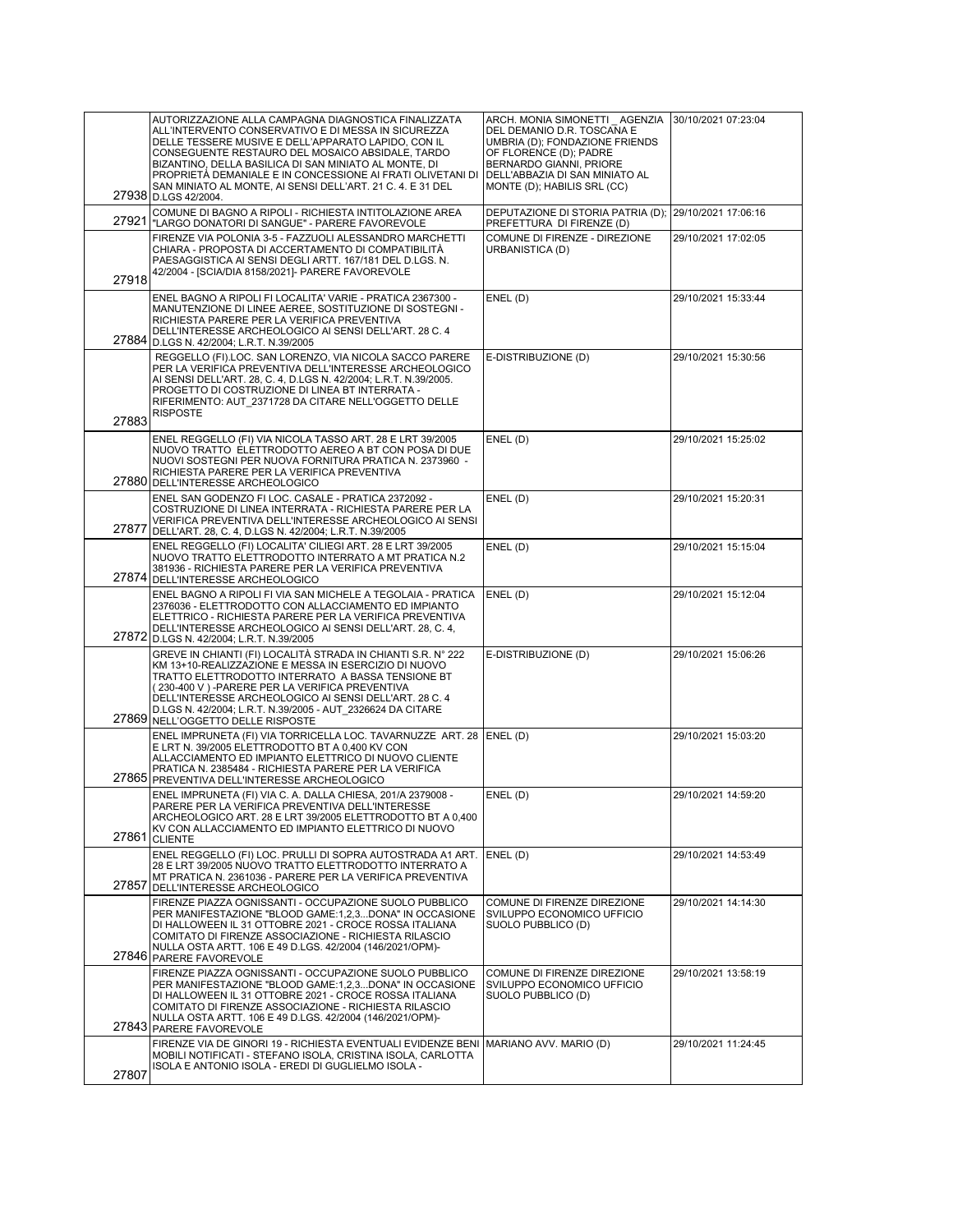|       | FIRENZE, UFFICIO VINCOLI BENI MOBILI. TRASMISSIONE DECRETO   SABAP VERONA, ROVIGO E VICENZA   29/10/2021 11:01:57                                                                                                                                                                                                                                                                                                                                                                                                                                                                                                                                                                                                                                                                                |                                                                                            |                     |
|-------|--------------------------------------------------------------------------------------------------------------------------------------------------------------------------------------------------------------------------------------------------------------------------------------------------------------------------------------------------------------------------------------------------------------------------------------------------------------------------------------------------------------------------------------------------------------------------------------------------------------------------------------------------------------------------------------------------------------------------------------------------------------------------------------------------|--------------------------------------------------------------------------------------------|---------------------|
|       | DI DICHIARAZIONE D'INTERESSE PER L'OPERA:<br>27799 S. USSI, CUPIDO SCONFITTO (1854). D.M. 7/02/1981                                                                                                                                                                                                                                                                                                                                                                                                                                                                                                                                                                                                                                                                                              | (D)                                                                                        |                     |
|       | FIRENZE. VIA FRANCESCO VALORI. REALIZZAZIONE<br>ELETTRODOTTO INTERRATO A BT, COME DA VS<br>RICHIESTA PRATICA E-DISTRIBUZIONE N. 2405600 (VS. PROT.<br>847253 DEL 08.10.2021); PROT.<br>SABAP 26374 DEL 14.10.2021, CL. 34.43.01/14/2019.                                                                                                                                                                                                                                                                                                                                                                                                                                                                                                                                                         | ENEL (D)                                                                                   | 29/10/2021 10:58:48 |
|       | AUTORIZZAZIONE DI COMPETENZA<br>27798 ARCHEOLOGICA.                                                                                                                                                                                                                                                                                                                                                                                                                                                                                                                                                                                                                                                                                                                                              |                                                                                            |                     |
|       | OGGETTO: CERTALDO (FI), PIAZZA BOCCACCIO N. 13. IMMOBILE<br>DENOMINATO "MUNICIPIO DEL COMUNE DI CERTALDO".<br>INTERVENTO: "MODIFICHE AL PROGETTO DI MIGLIORAMENTO<br>SISMICO DELL'IMMOBILE IN OGGETTO CONSISTENTI IN<br>REALIZZAZIONE DI CAPPOTTO TERMICO INTERNO PER<br>EFFICIENTAMENTO ENERGETICO E SOSTITUZIONI INFISSI -<br>PROGETTO DI VARIANTE".<br>IMMOBILE DISTINTO AL N.C.E.U. AL FOGLIO N. 54 PART. 66.<br>IMMOBILE VINCOLATO PRESUNTIVAMENTE CULTURALE, AI SENSI<br>DELL'ART. 12 COMMA 1 DEL D.LGS. 42/2004.<br>PROPRIETÀ: COMUNE DI CERTALDO<br>AUTORIZZAZIONE AI SENSI DELL'ART. 21 DEL D. LGS. 22 GENNAIO<br>2004 N. 42, E SS.MM.II.<br>(RISPOSTA ALLA RICHIESTA PERVENUTA IL 04.10.2021, ASSUNTA<br>AGLI ATTI PROT. N. 25739 DEL 07.10.2021)<br>TRASMISSIONE PARERE DI COMPETENZA | COMUNE DI CERTALDO (D)                                                                     | 29/10/2021 10:40:11 |
| 27793 |                                                                                                                                                                                                                                                                                                                                                                                                                                                                                                                                                                                                                                                                                                                                                                                                  |                                                                                            |                     |
| 27788 | VAGLIA FI VIA DELLE PALAIE 1332 - TUTELA PAESAGGISTICA<br>SEMPLIFICATA DPR 31/2017-PARERE FAVOREVOLE A CONDIZIONI-<br>WOODS PAOLO-<br>-INTERVENTO DI EFFICIENTAMENTO ENERGETICO - PRATICA NR.<br>4969 19/2021                                                                                                                                                                                                                                                                                                                                                                                                                                                                                                                                                                                    | COMUNE DI VAGLIA (D)                                                                       | 29/10/2021 10:25:23 |
| 27786 | MONSUMMANO TERME PT VIA GROTTA GIUSTI 1411 - OPERE DI<br>RISTRUTTURAZIONE DEL COMPLESSO ALBERGHIERO TERMALE<br>GROTTA GIUSTI - CASTELLO SGR SPA - RICHIESTA VARIANTE ART.<br>21 D.LGS. 42/2004 - TRASMISSIONE PROVVEDIMENTO DISGIUNTO -<br>AUTORIZZAZIONE PARZIALE E MOTIVI OSTATIVI                                                                                                                                                                                                                                                                                                                                                                                                                                                                                                             | BIAGI ARCH. SUSANNA (D); SCHIAVO   29/10/2021 10:22:40<br>GIAMPIERO (D)                    |                     |
|       | VAGLIA (FI)-VIA POGGIO DEGLI UCCELLINI 834 TUTELA<br><b>PAESAGGISTICA</b><br>SEMPLIFICATA DPR 31/2017 PARERE FAVOREVOLE A CONDIZIONI<br>27785 RABBITI LORENA                                                                                                                                                                                                                                                                                                                                                                                                                                                                                                                                                                                                                                     | COMUNE DI VAGLIA (D)                                                                       | 29/10/2021 10:22:38 |
| 27783 | FIRENZE LUNGARNO DELLA ZECCA VECCHIA 26 -REALIZZAZIONE<br>LOCALE TECNICO A SERVIZIO HOTEL PRIVILEGE - ERBUCCI EZIO<br>INVEST SRL - RICHIESTA AUTORIZZAZIONE ART. 21 D.LGS. 42/2004-<br>PROG. N. 402/21 AUTORIZZA                                                                                                                                                                                                                                                                                                                                                                                                                                                                                                                                                                                 | ARCH. ADRAIANA NESCA (D)                                                                   | 29/10/2021 10:20:48 |
| 27782 | VAGLIA (FI) VIA DI CIABATTOLE, 358 PAESAGGISTICA<br>SEMPLIFICATA DPR 31/2017 PARERE FAVOREVOLE A CONDIZIONE<br>ERIKA E ILARIA CASELLI-<br>-MODIFICHE COPERTURA PER INSTALLAZIONE IMPIANTO<br>FOTOVOLTAICO E LINEE VITA - PRATICA PE N. 4800 - 31/2020 - AP                                                                                                                                                                                                                                                                                                                                                                                                                                                                                                                                       | COMUNE DI VAGLIA (D)                                                                       | 29/10/2021 10:19:09 |
| 27780 | PROT. N. 158904 - PRATO AVVIO DEL PROCEDIMENTO DEL NUOVO<br>PIANO STRUTTURALE DEL COMUNE DI PRATO AI SENSI DELL'ART.<br>17 LR 65/2014, AI FINI DEL PROCEDIMENTO DI CONFORMAZIONE AL<br>PIT CON VALENZA DI PIANO PAESAGGISTICO, APPROVATO CON<br>DCRT 37/2015. DI CUI ALL'ART. 21 DELLA RELATIVA DISCIPLINA DI<br>PIANO - TRASMISSIONE CONTRIBUTO DI COMPETENZA                                                                                                                                                                                                                                                                                                                                                                                                                                   | COMUNE DI PRATO (D); REGIONE<br>TOSCANA (CC); SEGRETARIATO<br>REGIONALE DELLA TOSCANA (CC) | 29/10/2021 10:15:33 |
| 27778 | MONTECATINI TERME (PT) - MERCATO COPERTO - VIA GIUSEPPE<br>MAZZINI 57 - VIC - POSSIEDE INTERESSE - RITRASMISSIONE ESITO<br>CON MODIFICA PARTICELLE                                                                                                                                                                                                                                                                                                                                                                                                                                                                                                                                                                                                                                               | SEGRETARIATO REGIONALE DELLA<br>TOSCANA (D)                                                | 29/10/2021 10:11:56 |
| 27777 | PROT.N.0020246/2021 - PRATICA 2021/0355 - SAN CASCIANO VAL DI<br>PESA FI VIA DELL' OLIVO, 40 - AUTORIZZAZIONE PAESAGGISTICA -<br>MODIFICA ACCESSO CARRABILE, DELLA PAVIMENTAZIONE<br>ESTERNA, MODIFICA DEL PROSPETTO ED INSTALLAZIONE DI<br>PANNELLI FOTOVOLTAICI IN COPERTURA - PAMPALONI MARTINA -<br>TRASMISSIONE PARERE FAVOREVOLE CON PRESCRIZIONI                                                                                                                                                                                                                                                                                                                                                                                                                                          | COMUNE DI SAN CASCIANO IN VAL DI 29/10/2021 10:11:15<br>PESA (D)                           |                     |
| 27776 | PROT.N.0020071/2021 - PRATICA 2021/0757 - SAN CASCIANO VAL DI<br>PESA FI - OPERE ESTERNE VIA BORROMEO, 45 - MATTEUZZI<br>GIOVANNI AUTORIZZAZIONE PAESAGGISTICA ART. 146 D.LGS.<br>42/2004 - TRASMISSIONE PARERE FAVOREVOLE CON<br><b>PRESCRIZIONI</b>                                                                                                                                                                                                                                                                                                                                                                                                                                                                                                                                            | COMUNE DI SAN CASCIANO IN VAL DI 29/10/2021 10:09:02<br>PESA (D)                           |                     |
| 27775 | BORGO SAN LORENZO (FI) LOC. MINUCCIANO - LA SELVUCCIA<br>TUTELA PAESAGGISTICA ART. 146 PARERE FAVOREVOLE A<br>CONDIZIONI CIACCI ALESSANDRA-<br>-RISTRUTTURAZIONE EDILIZIA CON MIGLIORAMENTO SISMICO,<br>RIQUALIFICAZIONE ENERGETICA E ADDIZIONE VOLUMETRICA --<br>VINC/2021/00410-PAEORD                                                                                                                                                                                                                                                                                                                                                                                                                                                                                                         | COMUNE DI BORGO SAN LORENZO<br>(D)                                                         | 29/10/2021 10:07:54 |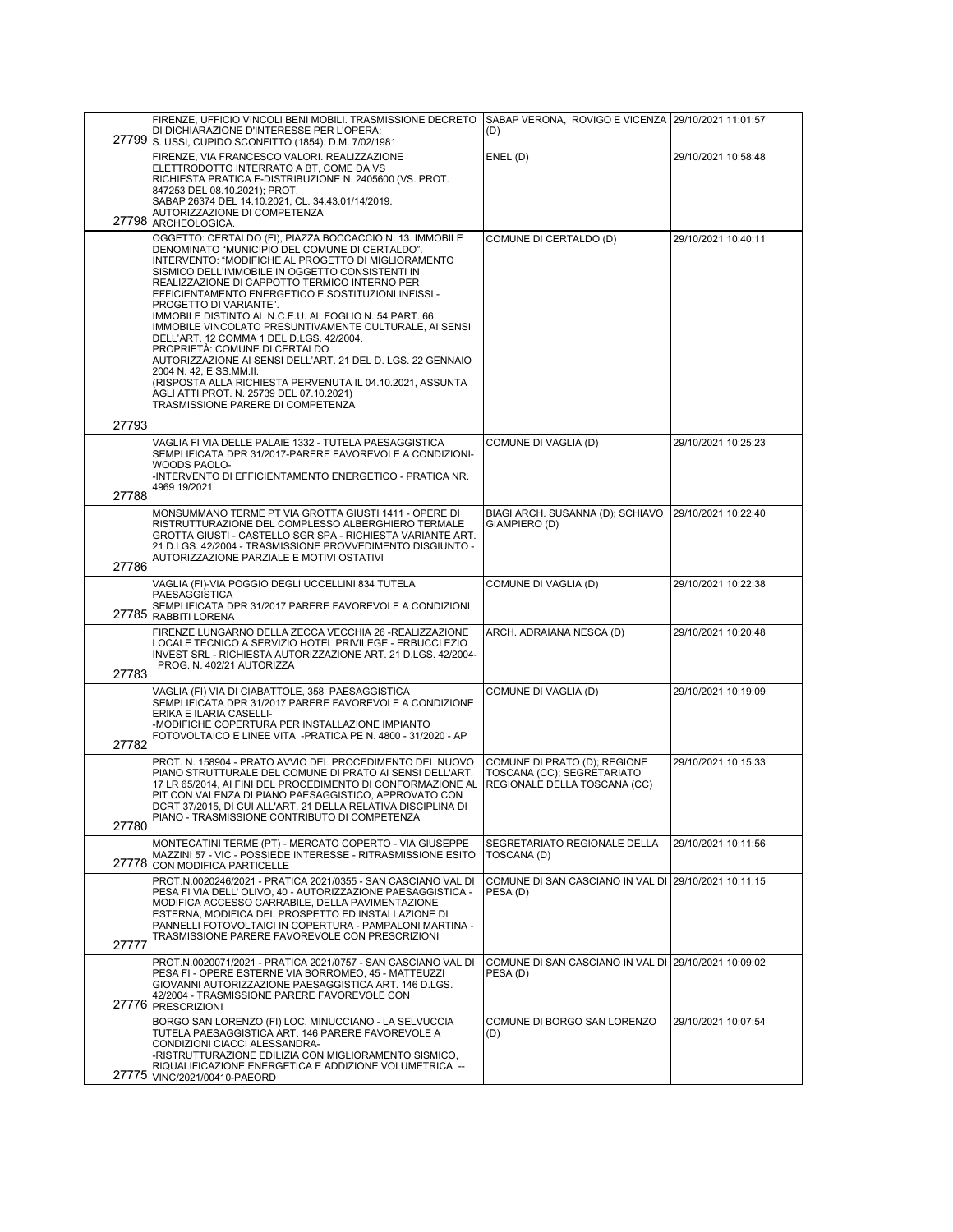|       | PRATICA 2021/0533 - SAN CASCIANO VAL DI PESA FI VIA EMPOLESE COMUNE DI SAN CASCIANO IN VAL DI 29/10/2021 10:06:58                                                                                                                                                                                                                                                                                                                      |                                                                                                                                                                                                          |                     |
|-------|----------------------------------------------------------------------------------------------------------------------------------------------------------------------------------------------------------------------------------------------------------------------------------------------------------------------------------------------------------------------------------------------------------------------------------------|----------------------------------------------------------------------------------------------------------------------------------------------------------------------------------------------------------|---------------------|
|       | 217 - MANUTENZIONE STRAORDINARIA PER MODIFICHE ALLA<br>RECINZIONE ESISTENTE CON REALIZZAZIONE DI ACCESSO<br>CARRABILE AL RESEDE, POSA DI PAVIMENTAZIONE IN<br>AUTOBLOCCANTI, REALIZZAZIONE DI PERGOLATO IN LEGNO E<br>INSTALLAZIONE DI MANUFATTO PER RICOVERO ATTREZZATURA<br>PER LA CURA DELL'ORTO/GIARDINO - BRUNI ANNA<br>AUTORIZZAZIONE PAESAGGISTICA ART. 146 D.LGS. 42/2004 -<br>TRASMISSIONE PARERE FAVOREVOLE CON PRESCRIZIONI | PESA(D)                                                                                                                                                                                                  |                     |
| 27774 |                                                                                                                                                                                                                                                                                                                                                                                                                                        |                                                                                                                                                                                                          |                     |
| 27772 | STAZIONE FIRENZE SANTA MARIA NOVELLA - INTERVENTI DI<br>MANUTENZIONE STRAORDINARIA - MESSA IN SICUREZZA DEI<br>PARAPETTI SULLE PASSERELLE E SULLA SCALA IN C.A. NELL'AREA<br>DEI VELARI - RICHIESA AUTORIZZAZIONE ART. 21 D.LGS. 42/2004 -<br>GRANDI STAZIONI RAIL PROG. N. 490/21 AUTORIZZA                                                                                                                                           | DANIELE BALDINELLI - GRANDI<br>STAZIONI RAIL S.P.A. (D)                                                                                                                                                  | 29/10/2021 09:59:08 |
|       | FIRENZE VIA DEGLI OLEANDRI, 27 ART. 146 TUTELA<br>PAESAGGISTICA MARINI VALENTINA SOSTITUZIONE PROSPETTO<br>DI VERANDA - TRASMISSIONE DOCUMENTAZIONE PER RICHIESTA<br>PARERE AUTORIZZAZIONE PAESAGGISTICA ORDINARIA - PRATICA<br>27764 6455/2021 - PARERE NEGATIVO -                                                                                                                                                                    | COMUNE DI FIRENZE - DIREZIONE<br>URBANISTICA (D); REGIONE<br>TOSCANA (D)                                                                                                                                 | 29/10/2021 09:29:08 |
|       | FIRENZE VIA GHIBELLINA 81 PALAZZO SALVETTI SEBREGONDI<br>RICHIESTA LAVORI ART. 21 A VARIANTE NULLA-OSTA PROT. 22726<br>27763 E PROT. 25836 - PROG. N. 477/21V AUTORIZZA                                                                                                                                                                                                                                                                | DE PINTO ARCH. LEONARDO (D)                                                                                                                                                                              | 29/10/2021 09:23:53 |
|       | FIRENZE PIAZZA SANTA CROCE, 16 ART. 21 RESTAURO LANTERNA<br>E PORZIONE COPERTURA CAPPELLA PAZZI COMPLESSO DI SANTA<br>CROCE PANCANI MARCO PER OPERA DI SANTA CROCE ONLUS -<br>TRASMISSIONE DOCUMENTAZIONE PER RICHIESTA<br>27761 AUTORIZZAZIONE INVIO 1/3 PROG. N. 404/21                                                                                                                                                              | CHIESI DANIELA (D)                                                                                                                                                                                       | 29/10/2021 09:15:27 |
| 27727 | EMPOLI FI - RESTAURO DEL CROCIFISSO LIGNEO SISTEMATO<br>NELLA COLLEGIATA DI SANT'ANDREA - RICHIESTA<br>AUTORIZZAZIONE ARTT. 21 E 31 D.LGS. 42/2004 - PARROCCHIA DI<br>SANT'ANDREA A EMPOLI                                                                                                                                                                                                                                             | ARCIDIOCESI DI FIRENZE UFFICIO<br>PER I BENI CULTURALI<br>ECCLESIASTICI E DELL'EDILIZIA DI<br>CULTO (D); CIONI ING. EMILIO (D);<br>SANDRA PUCCI (CC)                                                     | 28/10/2021 17:32:00 |
| 27719 | CERTALDO, PARROCCHIA DI S. TOMMASO APOSTOLO - NUCLEO DI<br>CINQUE DIPINTI A OLIO SU TELA DI PROPRIETA' DELLA<br>PARROCCHIA DI SAN TOMMASO APOSTOLO - AUTORIZZAZIONE<br>OPERE DI RESTAURO ARTT. 21 E 31 D.LGS. 42/2004                                                                                                                                                                                                                  | <b>PROPOSITURA DI SAN TOMMASO A</b><br>CERTALDO (D); ARCIDIOCESI DI<br>FIRENZE UFFICIO PER I BENI<br>CULTURALI ECCLESIASTICI E<br>DELL'EDILIZIA DI CULTO (CC); LUCA<br>ANTONELLI RESTAURI (CC)           | 28/10/2021 17:11:50 |
| 27667 | VERIFICA DELL'INTERESSE CULTURALE AI SENSI DELL'ART.12 DEL<br>D. LGS. 42/2004. PROCEDURA INFORMATIZZATA. PISTOIA, PIAN DI<br>SERRA. INVIO PARERE ISTRUTTORIO. NON PRESENTA INTERESSE.                                                                                                                                                                                                                                                  | SEGRETARIATO REGIONALE DELLA<br>TOSCANA (D)                                                                                                                                                              | 28/10/2021 14:00:11 |
|       | COMUNE DI VINCI FI - RICHIESTA AUTORIZZAZIONE<br>DENOMINAZIONE GIARDINO PUBBLICO A "PIERSANTI MATTARELLA"<br>27666 - PARERE FAVOREVOLE                                                                                                                                                                                                                                                                                                 | DEPUTAZIONE DI STORIA PATRIA (D); 28/10/2021 13:59:54<br>PREFETTURA DI FIRENZE (D)                                                                                                                       |                     |
| 27665 | VERIFICA DELL'INTERESSE CULTURALE AI SENSI DELL'ART.12 DEL<br>D. LGS. 42/2004. PROCEDURA INFORMATIZZATA. CET NOVEMBRE<br>2018. CALENZANO, EX COLONICA CON ALCUNI ANNESSI AD USO<br>MAGAZZINO-DEPOSITO IN LOCALITÀ TRAVALLE. INVIO PARERE<br>ISTRUTTORIO. NON PRESENTA INTERESSE.                                                                                                                                                       | SEGRETARIATO REGIONALE DELLA<br>TOSCANA (D)                                                                                                                                                              | 28/10/2021 13:51:51 |
| 27657 | SAN CASCIANO VAL DI PESA FI VIA EMPOLESE 92 -<br>AUTORIZZAZIONE PAESAGGISTICA SEMPLIFICATA - RIF. PARERE<br>PROT. 25686 DEL 07/10/2021 - LETTERA N. 16168 DEL 31/08/2021<br>PROT. 22265 DEL 02/09/2021 POS. BN39 (PRATICA EDILIZIA COMUNE<br>N. 2021/0579) - RISTOSTA A INTEGRAZIONI VOLTE AD ELIMINARE I<br>MOTIVI OSTATIVI AL PARZIALE ACCOGLIMENTO DELLA DOMANDA -<br>COMUNICAZIONE CONCLUSIONE PROCEDIMENTO                        | PIERI GEOM. MATTEO (D); COMUNE<br>DI SAN CASCIANO IN VAL DI PESA<br>(CC)                                                                                                                                 | 28/10/2021 12:58:48 |
|       | COMUNE DI FIRENZE - RICHIESTA AUTORIZZAZIONE<br>DENOMINAZIONE GIARDINO VACLAV HAVEL E VIA ALLIEVI<br>SOTTUFFICIALI CARABINIERI DEL CINQUANTANOVESIMO CORSO<br>27640 1966-1967-PARERE FAVOREVOLE                                                                                                                                                                                                                                        | DEPUTAZIONE DI STORIA PATRIA (D); 28/10/2021 12:29:07<br>PREFETTURA DI FIRENZE (D)                                                                                                                       |                     |
| 27630 | MONTALE PT - INTEGRAZIONE N.O. N. 5613 DEL 9/05/2018 E N. 23888<br>DEL 20/11/2020 - RESTAURO CAMPANILE DEL COMPLESSO DI S.<br>MICHELE ARCANGELO A TOBBIANA - TRASMISSIONE<br>AUTORIZZAZIONE                                                                                                                                                                                                                                            | DIOCESI PISTOIA UFFICIO BENI<br>CULTURALI (D); GIOVANNELLI ARCH.<br>GIANLLUCA (D)                                                                                                                        | 28/10/2021 12:09:58 |
|       | PRATO MOSTRA "TURANDOT E L'ORIENTE FANTASTICO DI<br>PUCCINI. CHINI E CARAMBA" OPERE MUSEO ANTROPOLOGIA E<br>ETNOLOGIA FIRENZE INVIO AUTORIZZAZIONE PROROGA PRESTITO<br>FINO AL 23 GENNAIO 2022.                                                                                                                                                                                                                                        | DEGL'INNOCENTI DANIELA (D);<br>DOTT.SSA ANGELA DI CIOMMO AREA<br>VALORIZZAZIONE PATRIMONIO<br>CULTURALE UNIVERSITÀ FIRENZE<br>(D); ZAVATTARO MONICA (D);<br>DIREZIONE GENERALE ABAP -<br>SERVIZIO 4 (CC) | 28/10/2021 11:54:23 |
| 27623 |                                                                                                                                                                                                                                                                                                                                                                                                                                        |                                                                                                                                                                                                          |                     |
|       | VENARIA REALE MOSTRA "UNA INFINITA BELLEZZA" OPERE<br>FONDAZIONE LONGHI E FONDAZIONE CASSA DI RISPARMIO DI<br>FIRENZE INVIO AUTORIZZAZIONE PROROGA PRESTITO FINO AL 9<br>GENNAIO 2022                                                                                                                                                                                                                                                  | FONDAZIONE LONGHI FIRENZE (D);<br>PAOLA PETROSINO - FONDAZIONE<br>ENTE CASSA DI RISPARMIO DI<br>FIRENZE - SEGRETERIA<br>ISTITUZIONALE (D); ZANASI GIULIA<br>(D); DIREZIONE GENERALE ABAP -               | 28/10/2021 11:45:01 |
| 27617 |                                                                                                                                                                                                                                                                                                                                                                                                                                        | SERVIZIO 4 (CC)                                                                                                                                                                                          |                     |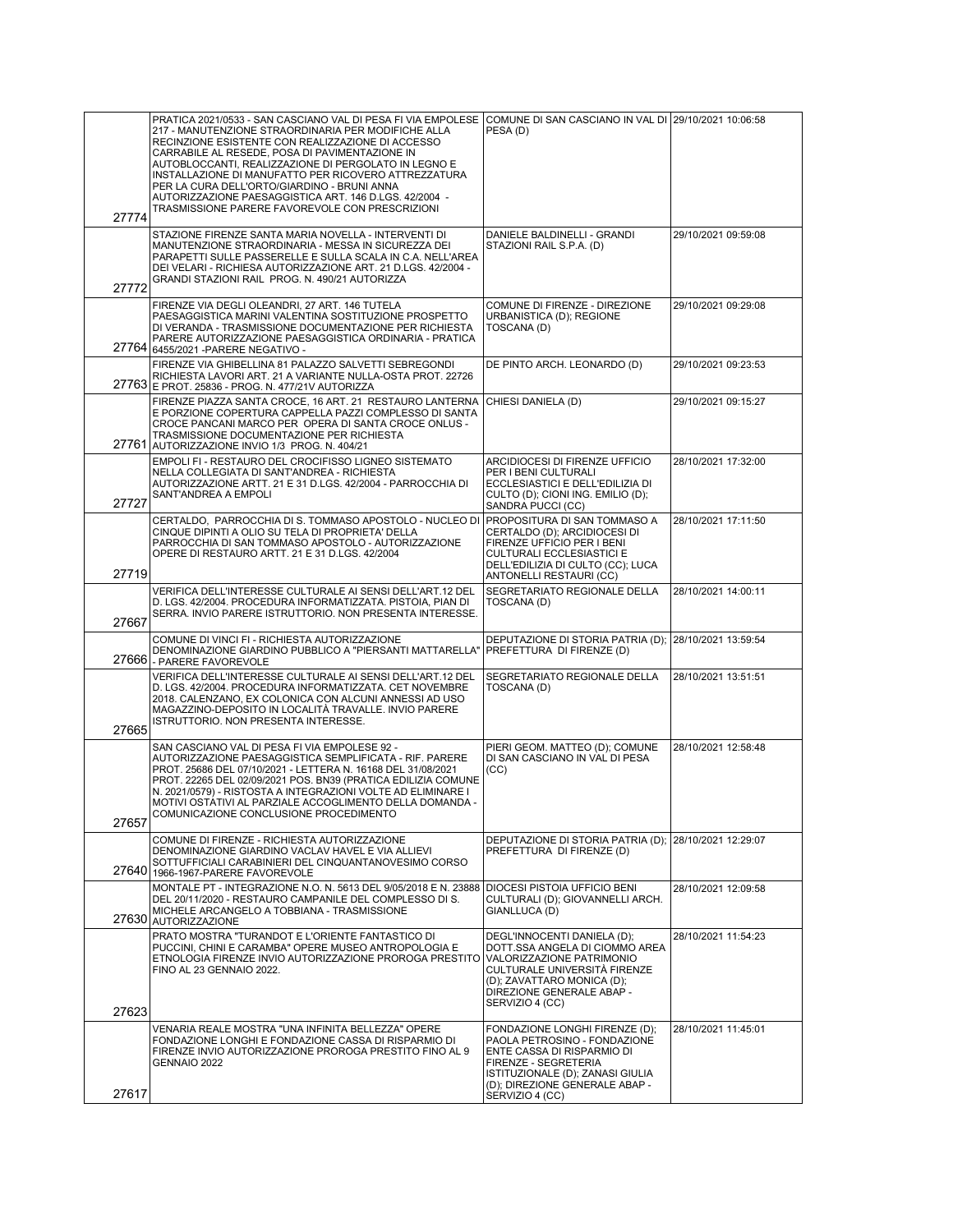|       | SCULTURA "MADONNA CON BAMBINO, I SANTI LORENZO E<br>CATERINA E DONATORE" OPERA VINCOLATA INVIO<br>AUTORIZZAZIONE SPOSTAMENTO EX ART. 21 D.LGV. 42/04 -                                                                                                                                                                                           | F.SALAMONE@SDVASSOCIATI.IT (D);<br>SOPRINTENDENZA ARCHEOLOGIA<br>BELLE SRTI E PAESAGGIO PER LA<br>CITTA' METROPOLITANA DI TORINO | 28/10/2021 11:21:51 |
|-------|--------------------------------------------------------------------------------------------------------------------------------------------------------------------------------------------------------------------------------------------------------------------------------------------------------------------------------------------------|----------------------------------------------------------------------------------------------------------------------------------|---------------------|
| 27610 |                                                                                                                                                                                                                                                                                                                                                  | (D)                                                                                                                              |                     |
| 27606 | (PROT.N. GE 2021/0213847) PRATICA A151/199/2021 P.G. 192539/2021<br>- PRATO VIA G. SALVEMINI 25 - REALIZZAZIONE ASCENSORE<br>ESTERNO, INSTALLAZIONE PANNELLI FOTOVOLTAICI E MODIFICHE<br>PROSPETTICHE - BELLUCCI CLIZIA - AUTORIZZAZIONE<br>PAESAGGISTICA SEMPLIFICATA AI SENSI DPR 31/2017 -<br>TRASMISSIONE PARERE FAVOREVOLE CON PRESCRIZIONI | COMUNE DI PRATO (D)                                                                                                              | 28/10/2021 11:17:02 |
|       |                                                                                                                                                                                                                                                                                                                                                  |                                                                                                                                  |                     |
|       | PRATO- VIA DI CANTAGALLO ACCERTAMENTO COMPATIBILITA'<br>PAESAGGISTICA ART. 167 - CALAMAI ANTONIO-PRATICA<br>A151/21/2021 P.G. 28069/2021 - TRASMISSIONE PARERE<br>27603 FAVOREVOLE CON PRESCRIZIONI                                                                                                                                              | COMUNE DI PRATO (D)                                                                                                              | 28/10/2021 11:13:52 |
|       | PRATO VIA BOLOGNA 196/L-196/M - ACCERTAMENTO CONTABILITA' COMUNE DI PRATO (D)<br>PAESAGGISTICA ART. 167 COMMA 5 DEL DLGS 42/2004 -MANNINI<br><b>PATRIZIA</b><br>PRATICA A151/138/2021 P.G. 147199/2021 - TRASMISSIONE PARERE<br><b>FAVOREVOLE</b>                                                                                                |                                                                                                                                  | 28/10/2021 11:11:26 |
| 27602 |                                                                                                                                                                                                                                                                                                                                                  |                                                                                                                                  |                     |
| 27600 | PRATO-VIA FIRENZE 294-ACCERTAMENTO COMPATIBILITA'<br>PAESAGGISTICA AI SENSI DELL'ART. 167 COMMA 5 DLGS 42/2004 -<br>BORETTI GIACOMO PAOLO-NESI CARLA - PRATICA A151/143/2021<br>P.G. 150011/2021 - TRASMISSIONE PARERE FAVOREVOLE                                                                                                                | COMUNE DI PRATO (D)                                                                                                              | 28/10/2021 11:07:22 |
|       | FIRENZE EX CASERMA VITTORIO VENETO COSTA SAN GIORGIO, 39<br>ART. 21 RESTAURO DELLE FACCIATE DELLA EX CASERMA,<br>PORZIONE DELL'EX CONVENTO SAN GIORGIO PONTE VECCHIO<br>SRL UNIPERSONALE - TRASMISSIONE DOCUMENTAZIONE PER<br>RICHIESTA AUTORIZZAZIONE - MAIL 1/3-PROG.407/2021 PARERE<br>27590 FAVOREVOLE A CONDIZIONI                          | BENEDETTI EMANUELA (D);<br>PONTEVECCHIO SPA (D)                                                                                  | 28/10/2021 10:23:12 |
|       | FIRENZE VIA DELLA CHIESA 71 - SOSTIRUZIONE PAVIMENTO DELLA ARCH. COSTANZA SANTORO (D)<br>TERRAZZA - EVANS SARAH LOUISE - RICHIESTA AUTORIZZAZIONE<br>ART. 21 D.LGS. 42/2004 INVIO 2 DI 3-PROG. 495 PARERE<br>27586 FAVOREVOLE                                                                                                                    |                                                                                                                                  | 28/10/2021 10:04:56 |
|       | FIRENZE VILLA LA PIETRA, VIA BOLOGNESE 120 POSTO DI<br>GUARDIA RICHIESTA AUTORIZZAZIONE LAVORI ART. 21 D.LGS<br>27582 42.2004 PROG. 501/2021 PARERE FAVOREVOLE                                                                                                                                                                                   | MARGAROLO ARCH. SANDRA (D)                                                                                                       | 28/10/2021 09:49:38 |
| 27579 | FIRENZE VIA GHIBELLINA, 121 PALAZZO MARTINI BERARDI ART. 21<br>SCORPORAMENTO E ACCORPAMENTO DI UNA PORZIONE DI UNITA'<br>IMMOBILIARE ROSA DONATELLA - TRASMISSIONE<br>DOCUMENTAZIONE PER RICHIESTA AUTORIZZAZIONE PARERE<br><b>FAVOREVOLE</b>                                                                                                    | RICCA ARCH. FRANCESCA (D)                                                                                                        | 28/10/2021 09:35:54 |
|       | CERRETO GUIDI FI VIA G. FALCONE 69 - AMPLIAMENTO E<br>REALIZZAZIONE DI TERRAZZA A TASCA - PETTINI SABRINA -<br>AUTORIZZAZIONE PAESAGGISTICA SEMPLIFICATA DPR 31/2017 -<br>PROVVEDIMENTO DI RIGETTO DELL'ISTANZA CON PARERE<br>27566 NEGATIVO-PRATICA 19/2021                                                                                     | COMUNE DI CERRETO GUIDI (D);<br>REGIONE TOSCANA (CC)                                                                             | 28/10/2021 08:58:11 |
|       | CERRETO GUIDI FI VIA DI PETRIOLO SNC- INSTALLAZIONE VOLIERE<br>PER RAPACI ALL'INTERNO DEL COMPLESSO FATTORIA DI<br>PETRIOLO - VIGNETO SAN MIGUEL SOCIETA' AGRICOLA ARL -<br>AUTORIZZAZIONE PAESAGGISTICA SEMPLIFICATA DPR 31/2017 -<br>PROVVEDIMENTO DI RIGETTO DELL'ISTANZA CON PARERE<br>27565 NEGATIVO - PRATICA 18/2021                      | COMUNE DI CERRETO GUIDI (D);<br>REGIONE TOSCANA (CC)                                                                             | 28/10/2021 08:55:16 |
| 27563 | CERRETO GUIDI FI VIA DI CORLIANO 31 - RISTRUTTURAZIONE<br>EDILIZIA CON CAMBIO DI DESTINAZIONE D' USO - MASSONI CARLO<br>AUTORIZZAZIONE PAESAGGISTICA ART. 146 D.LGS. 42/2004 -<br>PARERE FAVOREVOLE A CONDIZIONI -PRATICA 26/2021                                                                                                                | COMUNE DI CERRETO GUIDI (D)                                                                                                      | 28/10/2021 08:52:37 |
|       |                                                                                                                                                                                                                                                                                                                                                  |                                                                                                                                  |                     |
|       | CERRETO GUIDI (FI) VIA CORLIANO, 15 DPR 31/2017 SISTEMAZIONE<br>ESTERNA AL RESEDE DANIELE E MONICA CROCI -<br>PROVVEDIMENTO DI RIGETTO PARZIALE DELL'ISTANZA CON<br>PARERE NEGATIVO - TUTELA PAESAGGISTICA SEMPLIFICATA<br>27562 PRATICA EDILIZIA N. 55/2021                                                                                     | COMUNE DI CERRETO GUIDI (D);<br>REGIONE TOSCANA (CC)                                                                             | 28/10/2021 08:49:58 |
|       | CERRETO GUIDI FI VIA POGGIO TEMPESTI 10 - MODIFICHE<br>ESTERNE - BRACHI ELISABETTA TEMPESTI FABIO -<br>AUTORIZZAZIONE PAESAGGISTICA SEMPLIFICATA DPR 31/2017 -                                                                                                                                                                                   | COMUNE DI CERRETO GUIDI (D);<br>REGIONE TOSCANA (CC)                                                                             | 28/10/2021 08:41:28 |
| 27558 | PROVVEDIMENTO DI RIGETTO DELL'ISTANZA CON PARERE<br>NEGATIVO-PRATICA 105/2020                                                                                                                                                                                                                                                                    |                                                                                                                                  |                     |
|       | CAMPI BISENZIO FI - ISTANZA DI AUTORIZZAZIONE UNICA, AI SENSI<br>DELLA LEGGE REGIONALE N. 39/2005, PER LA REALIZZAZIONE DEL<br>METANODOTTO "ALLACCIAMENTO SNAM4MOBILITY DI CAMPI<br>BISENZIO DN 100 (4") DP 24 BAR" IN LOCALITÁ LIMITE - SNAM RETE<br>GAS SPA - PARERE PER GLI ASPETTI ARCHEOLOGICI                                              | REGIONE TOSCANA (D)                                                                                                              | 27/10/2021 17:15:29 |
| 27546 | CAMPI BISENZIO FI VIA SANT'ANTONINO SNC - NUOVA<br>COSTRUZIONE DI EDIFICIO RESIDENZIALE - QUATTORDICI SRL -                                                                                                                                                                                                                                      | COMUNE DI CAMPI BISENZIO (D)                                                                                                     | 27/10/2021 17:12:29 |
|       | AUTORIZZAZIONE PAESAGGISTICA ART. 146 D.LGS. 42/2004 -<br>27545 PARERE PER GLI ASPETTI ARCHEOLOGICI                                                                                                                                                                                                                                              |                                                                                                                                  |                     |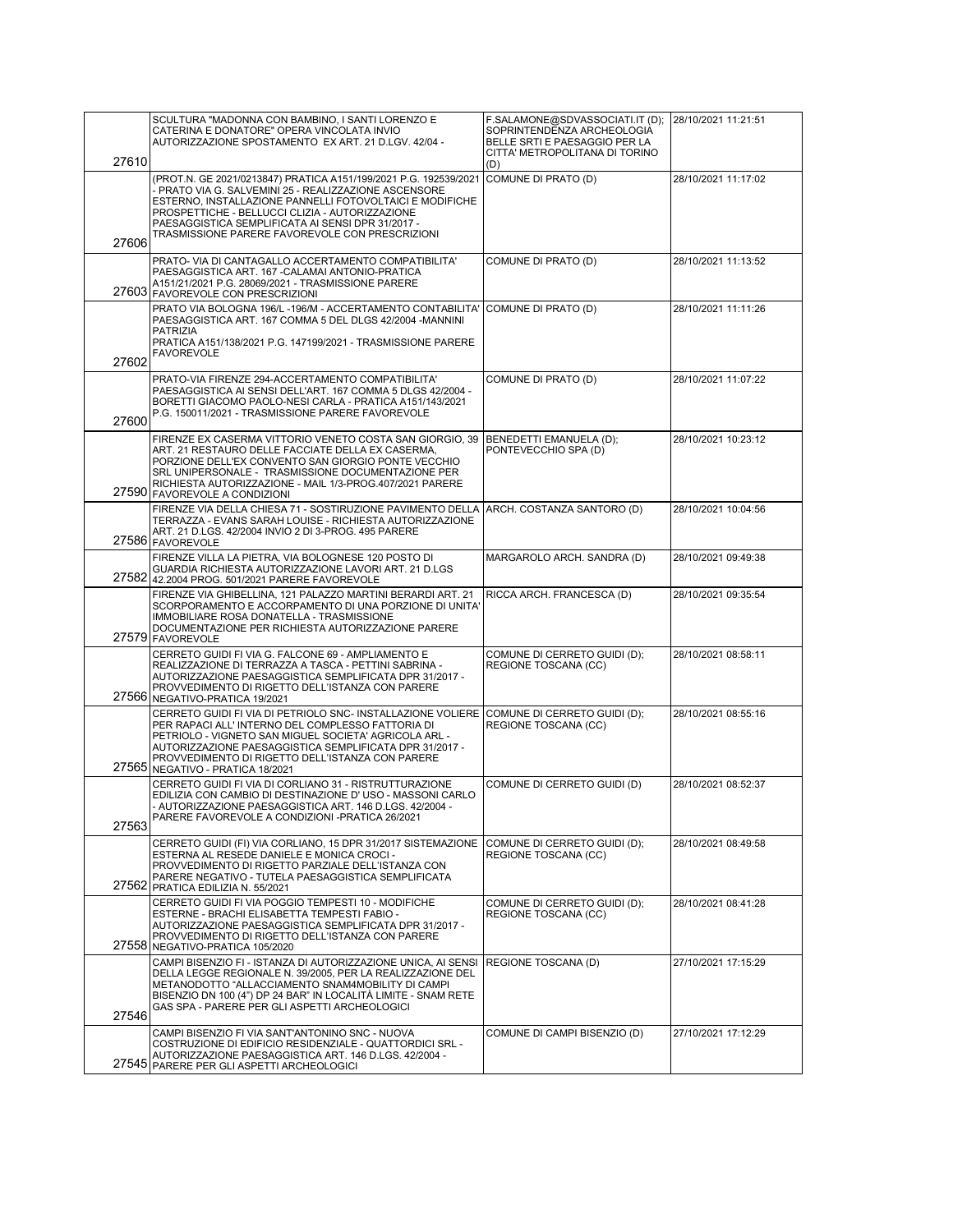| 27535 | FIRENZE - ISTITUTO UNIVERSITARIO EUROPEO - CAPITOLO 7340 -<br>PERIZIA N°13886 - LAVORI DI REALIZZAZIONE DI NUOVO IMPIANTO<br>DI CLIMATIZZAZIONE A FLUIDO REFRIGERANTE VARIABILE, A<br>SERVIZIO DI ALCUNI AMBIENTI DELLA BADIA FIESOLANA, VIA DEI<br>ROCCETTINI N.9 SAN DOMENICO DI FIESOLE, IN USO ALL'ISTITUTO<br>UNIVERSITARIO EUROPEO - TRASMISSIONE PROVVEDIMENTO DI<br>AUTORIZZAZIONE ART. 21-22 DEL D.LGS. 42/2004                                          | COMUNE DI FIESOLE (D);<br><b>PROVVEDITORATO</b><br>INTERREGIONALE OO. PP. TOSCANA<br>- MARCHE - UMBRIA (D) | 27/10/2021 15:39:10 |
|-------|-------------------------------------------------------------------------------------------------------------------------------------------------------------------------------------------------------------------------------------------------------------------------------------------------------------------------------------------------------------------------------------------------------------------------------------------------------------------|------------------------------------------------------------------------------------------------------------|---------------------|
|       | SAN MARCELLO PITEGLIO (PT) VIA ROMA E VIA CONTERMINI-<br>RICHIESTA AUTORIZZAZIONE LAVORI ART. 21 - AUTORIZZAZIONE<br>27512 CON PRESCRIZIONI                                                                                                                                                                                                                                                                                                                       | COMUNE DI SAN MARCELLO<br>PITEGLIO (D)                                                                     | 27/10/2021 14:44:25 |
|       | PISTOIA LOCALITÀ SPAZZAVENTO - CANTIERE RFI PER IL<br>RADDOPPIO FERROVIARIO NEL TRATTO PISTOIA-MONTECATINI<br>TERME - COSTRUZIONE DELLA CASSA DI ESPANSIONE LUNGO IL<br>TORRENTE STELLA: - INDAGINE ARCHEOLOGICA -<br>TRASFERIMENTO DEI REPERTI MOBILI RINVENUTI, DALL'AREA DI<br>CANTIERE AL MAGAZZINO SABAP-FI NELLA<br>FORTEZZA DI S. BARBARA, PIAZZA DELLA RESISTENZA, PISTOIA -<br>AUTORIZZAZIONE AI SENSI DELL'ART. 21 CO.1 LETT. B) DEL D. LGS.<br>42/2004 | COOPERATIVA ARA (D)                                                                                        | 27/10/2021 14:37:43 |
| 27511 | SAN MARCELLO PITEGLIO (PT) ART. 21 MANUTENZIONE                                                                                                                                                                                                                                                                                                                                                                                                                   | COMUNE DI SAN MARCELLO                                                                                     | 27/10/2021 14:31:28 |
|       | STRAORDINARIA DI TRE CAPPELLINE UBICATE NEI CIMITERI DI<br>LIZZANO SPIGNANA - TRASMISIONE DOCUMENTAZIONE PER<br>RICHIESTA AUTORIZZAZIONE - AUTORIZZAZIONE CON<br>27510 PRESCRIZIONI                                                                                                                                                                                                                                                                               | PITEGLIO (D)                                                                                               |                     |
| 27507 | PISTOIA PIAZZA DELLA SALA ANGOLO VIA DEL GIGLIO 25-4 -<br>COMUNICAZIONE LAVORI SOMMA URGENZA ART. 27 D.LGS. 42/2004<br>- BARDELLI EGIDIO LUIGI - PRESA D'ATTO                                                                                                                                                                                                                                                                                                     | GONFIOTTI ARCH. LUCA (D)                                                                                   | 27/10/2021 14:22:57 |
|       | PESCIA (PT) PIAZZA XX SETTEMBRE 11 RICHIESTA<br>AUTORIZZAZIONE LAVORI ART. 21 TINTEGGIATURA FACCIATA -<br>27505 AUTORIZZAZIONE CON PRESCRIZIONI                                                                                                                                                                                                                                                                                                                   | FAVINI ARCH. SONIA (D)                                                                                     | 27/10/2021 14:12:30 |
|       | GP 295711/2021 - FIRENZE VIA DELLE BAGNESE, 14, VIA DELLA<br>GRILLAIA, 33 ART. 146 TUTELA PAESAGGISTICA REALIZZAZIONE<br>DUE LUCERNARI A TETTO, UN PERGOLATO PER PARCHEGGI<br>PERTINENZIALI CON PANNELLI SOLARI E CAPPOTTO TERMICO IN<br>FACCIATA ROBERTO SANGIOVANNI - TRASMISSIONE<br>DOCUMENTAZIONE RICHIESTA PARERE AUTORIZZAZIONE<br>PAESAGGISTICA ORDINARIA PRATICA N. 6510/2021 - INVIO 2/2 -<br>27489 PARERE FAVOREVOLE A CONDIZIONI                      | COMUNE DI FIRENZE - DIREZIONE<br>URBANISTICA (D)                                                           | 27/10/2021 12:11:59 |
|       | ENEL PISTOIA- SERRAVALLE PISTOIESE - QUARRATA PT VIA DI<br>PONTASSIO - PRATICA 2405420 - PARERE ARCHEOLOGICO AI<br>SENSI DELL'ART. 28, D. LGS N. 42/2004; L.R.T. N. 39/2005 -<br>COSTRUZIONE ED ESERCIZIO DI ELETTRODOTTO IN CAVO<br>27486 SOTTERRANEO A BASSA TENSIONE (230-400 V)                                                                                                                                                                               | ENEL (D)                                                                                                   | 27/10/2021 12:03:56 |
| 27471 | FIRENZE VIA DELLE CASCINE 14 - IPPODROMO VISARNO -<br>CONSOLIDAMENTO STRUTTURALE - INTEGRAZIONE PROPOSTA<br>ALTERNATIVA - SAN FELICE SRL-PROG. 510/21V PARERE<br><b>FAVOREVOLE</b>                                                                                                                                                                                                                                                                                | BETA PROGETTI SRL (D)                                                                                      | 27/10/2021 11:22:09 |
|       | FIRENZE VIA TORRE DEL GALLO, 9 ART. 21 COMPLESSO<br>IMMOBILIARE VILLA ZOUBALOFF ERULLI MARCO VARIANTE N.O.<br>7518/2021 PER OPERE INTERNE DI MANUTENZIONE<br>STRAORDINARIA - TRASMISSIONE DOCUMENTAZIONE PER<br>RICHIESTA AUTORIZZAZIONE - PROG. 511/21V PARERE<br>27464 FAVOREVOLE                                                                                                                                                                               | BARELLI ARCH. LORENZO (D)                                                                                  | 27/10/2021 11:05:17 |
|       | FIRENZE VIA DELLE CASCINE 35 - EX MANIFATTURA TABACCHI -<br>RICHIESTA DI VARIANTE AL NULLA OSTA N. 0017115 DEL 07/07/21<br>RELATIVO AL PROGETTO DELLE NUOVE CENTRALI<br>TECNOLOGICHE ART. 21 D.LGS. 42/2004 - MANIFATTURA TABACCHI<br>DEVELOPMENT MANAGEMENT SRL-PROG. 512/21V PARERE<br>27452 FAVOREVOLE                                                                                                                                                         | <b>MANIFATTURA TABACCHI</b><br>DEVELOPMENT MANAGEMENT SRL<br>(D)                                           | 27/10/2021 10:25:29 |
|       | FIRENZE VIA DELLE CASCINE 35 - EX MANIFATTURA TABACCHI -<br>OPERE PER LA REALIZZAZIONE DI PEDANA ESTERNA<br>PROSPICENTE IL FRONTE NORD-EST DELLA UMI 6 DEL<br>COMPLESSO EX MANIFATTURA TABACCHI - RICHIESTA<br>AUTORIZZAZIONE ART. 21 D.LGS. 42/2004 - MANIFATTURA<br>TABACCHI DEVELOPMENTE MANAGEMENT SRL-PROG. 517/21 -<br>27450 PARERE FAVOREVOLE                                                                                                              | <b>MANIFATTURA TABACCHI</b><br>DEVELOPMENT MANAGEMENT SRL<br>(D)                                           | 27/10/2021 10:19:48 |
| 27446 | FIRENZE VIA MARTELLI - OCCUPAZIONE SUOLO PUBBLICO PER<br>COLLOCAZIONE DI ADDOBBI NATALIZI LUMINOSI DAL 15<br>NOVEMBRE 2021 AL 14 GENNAIO 2022 IN PROSSIMITA' INGRESSI DI<br>EATALY - MIXAR S.R.L. - RICHIESTA RILASCIO NULLA OSTA ARTT.<br>106 E 49 D.LGS. 42/2004 (141/2021/OPM)-PARERE FAVOREVOLE                                                                                                                                                               | COMUNE DI FIRENZE DIREZIONE<br>SVILUPPO ECONOMICO UFFICIO<br>SUOLO PUBBLICO (D)                            | 27/10/2021 10:11:22 |
| 27439 | FIRENZE NEGOZIO RICHARD GINORI PORCELLANE VIA DE'<br>RONDINELLI, 17/R, 7/N - PALAZZO GINORI - VIA DE' BANCHI - ART. 49<br>RESTYLING INSEGNE DEL NEGOZIO GINORI LISCI TUSCAN REAL<br>ESTATE SRL - TRASMISSIONE DOCUMENTAZIONE PER RICHIESTA<br>AUTORIZZAZIONE - PARERE FAVOREVOLE                                                                                                                                                                                  | BIGI ARCH. ALESSANDRO (D)                                                                                  | 27/10/2021 09:57:19 |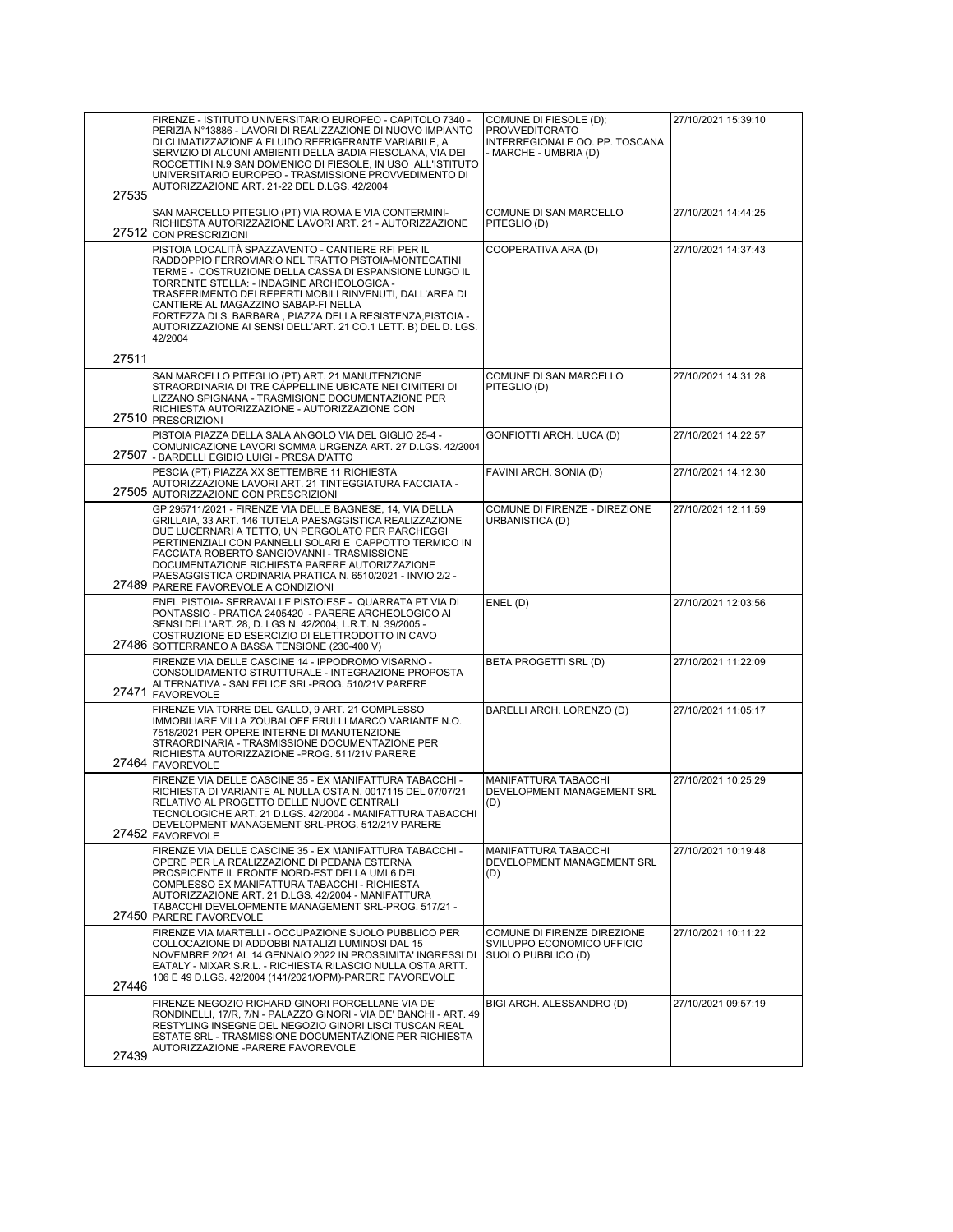| 27437 | PESCIA (PT) - CONVOCAZIONE DI CONFERENZA PAESAGGISTICA,<br>AI SENSI DELL'ART. 21 DELLA DISCIPLINA DEL PIT CON VALENZA DI<br>PIANO PAESAGGISTICO, APPROVATO CON D.C.R. N. 37 DEL<br>27/03/2015 PER L'ESAME DELLA CONFORMAZIONE, AI CONTENUTI<br>DEL PIT-PPR, DEL PIANO OPERATIVO - VIDEO CONFERENZA PER IL<br>08/11/2021 ORE 09,30 -CONFERIMENTO INCARICO ARCH. CORNIETI                                                                            | REGIONE TOSCANA (D)                                                                                                                                                                                                   | 27/10/2021 09:54:26 |
|-------|----------------------------------------------------------------------------------------------------------------------------------------------------------------------------------------------------------------------------------------------------------------------------------------------------------------------------------------------------------------------------------------------------------------------------------------------------|-----------------------------------------------------------------------------------------------------------------------------------------------------------------------------------------------------------------------|---------------------|
|       |                                                                                                                                                                                                                                                                                                                                                                                                                                                    |                                                                                                                                                                                                                       |                     |
|       | FIGLINE E INCISA VALDARNO (FI) - CONVOCAZIONE DI<br>CONFERENZA PAESAGGISTICA, AI SENSI DELL'ART. 21 DELLA<br>DISCIPLINA DEL PIT CON VALENZA DI PIANO PAESAGGISTICO.<br>APPROVATO CON D.C.R. N. 37 DEL 27/03/2015 PER L'ESAME DELLA<br>CONFORMAZIONE, AI CONTENUTI DEL PIT-PPR, DEL PIANO<br>OPERATIVO E CONTESTUALE VARIANTE AL PIANO STRUTTURALE -<br>VIDEO CONFERENZA PER IL 04/11/2021 ORE 09,30-<br>27436 CONFERIMENTO INCARICO ARCH. CORNIETI | REGIONE TOSCANA (D); CORNIETI<br>MICHELE (CC)                                                                                                                                                                         | 27/10/2021 09:52:45 |
|       | COMUNE DI LASTRA A SIGNA (FI) - CONVOCAZIONE DI<br>CONFERENZA PAESAGGISTICA, AI SENSI DELL'ART. 21 DELLA<br>DISCIPLINA DEL PIT CON VALENZA DI PIANO PAESAGGISTICO,                                                                                                                                                                                                                                                                                 | REGIONE TOSCANA (D); CORNIETI<br>MICHELE (CC)                                                                                                                                                                         | 27/10/2021 09:50:35 |
|       | APPROVATO CON D.C.R. N. 37 DEL 27/03/2015 PER L'ESAME DELLA<br>CONFORMAZIONE, AI CONTENUTI DEL PIT-PPR, DEL "PIANO<br>OPERATIVO" - VIDEO CONFERENZA IN DATA 02.11.2021 -<br>27434 CONFERIMENTO INCARICO ARCH. CORNIETI                                                                                                                                                                                                                             |                                                                                                                                                                                                                       |                     |
| 27429 | MOSTRA IL GRAND TOUR. MITO, VISIONE E SENTIMENTO<br>DELL'ITALIA - MILANO, GALLERIE D'ITALIA - PIAZZA SCALA<br>18/11/2021 - 27/03/2022 - OPERA FONDAZIONE CASSA DI RISPARMIO<br>DI FIRENZE TRASMISSIONE AUTORIZZAZIONE PRESTITO                                                                                                                                                                                                                     | DE NUNZIO ANTONIO (D); MIGNANI<br>ALBERTO (D); PAOLA PETROSINO -<br>FONDAZIONE ENTE CASSA DI<br>RISPARMIO DI FIRENZE -<br>SEGRETERIA ISTITUZIONALE (D):<br>DIREZIONE GENERALE ABAP -<br>SERVIZIO 4 (CC)               | 27/10/2021 09:27:45 |
| 27425 | FIESOLE, DIOCESI, PIAZZETTA DELLA CATTEDRALE. TAVOLA<br>RAFFIGURANTE IL SOMMO POETA DANTE ALIGHIERI (ART. 3476)<br>SCUOLA FIORENTINA FINE'500. AUTORIZZAZIONE PER<br>INTERVENTO DI RESTAURO AI SENSI DELL'ART. 21 D.LGS 42/2004.                                                                                                                                                                                                                   | DIOCESI DI FIESOLE UFF.<br>BENICULTURALI (D); MANOLA<br>BERNINI RESTAURO (D)                                                                                                                                          | 27/10/2021 09:06:16 |
| 27423 | SAN PIETROBURGO/MOSCA CELEBRAZIONI "YEAROF DANTE"<br>OPERA PROPR. MUNROE K ITALIA NOTIFICA AUTORIZZAZIONE<br>MOVIMENTAZIONE.                                                                                                                                                                                                                                                                                                                       | AVV. GIACOMO BEI (D); MUSEO<br>DELL'ERMITAGE SAN PIETROBURGO<br>(D); VOZNESENSKY CENTRE MOSCA<br>(D)                                                                                                                  | 27/10/2021 09:02:14 |
|       | FIRENZE - TEATRO DEL MAGGIO MUSICALE FIORENTINO. BENI<br>SOTTOPOSTI A DECRETO DI DICHIARAZIONE D'INTERESSE.<br>MANUTENZIONE DI SETTE SCULTURE IN GESSO DI BRUNO<br>INNOCENTI, PER IL TIMPANO DEL TEATRO COMUNALE E<br>RICOLLOCAMENTO NEI NUOVI SPAZI DELL'AUDITORIUM.<br>SPOSTAMENTO DEGLI APPARECCHI ILLUMINANTI VENINI-<br>27416 AUTORIZZAZIONE AI SENSI DELL'ART. 21 D. LGS 42/2004                                                             | FONDAZIONE MAGGIO MUSICALE<br>FIORENTINO (D)                                                                                                                                                                          | 27/10/2021 08:27:53 |
| 27415 | FIRENZE - SPONSORIZZAZIONE TECNICA FASE 2 - LAVORI<br>FACCIATE ABSIDE BASILICA SANTA MARIA NOVELLA CAMBIO<br>MESSAGGIO DAL 1 AL 15 NOVEMBRE 2021 - AUTORIZZAZIONE<br>ARTT. 21 E. 49 D.LGS. 42/2004 -                                                                                                                                                                                                                                               | MEDIA FIRENZE (D); MEDIA FIRENZE<br>GROUP SRL (D); COMUNE DI<br>FIRENZE DIREZIONE SVILUPPO<br>ECONOMICO UFFICIO SUOLO<br>PUBBLICO (CC); FEC<br>COORDINAMENTO MINISTERO<br>INTERNO (CC); PREFETTURA DI<br>FIRENZE (CC) | 27/10/2021 08:12:01 |
|       | GP 286721/2021 - FIRENZE VIA GIAMPAOLO ORSINI, 34 ART. 146<br>TUTELA PAESAGGISTICA MODIFICA APERTURE ESISTENTI SU<br>PROSPETTO, INSTALLAZIONE PERGOLA E MODIFICA<br>MORFOLOGICA TERRENO DI PERTINENZA LUCA ROLANDO -<br>TRASMISSIONE DOCUMENTAZIONE PER RICHIESTA PARERE<br>AUTORIZZAZIONE PAESAGGISTICA ORDINARIA - PRATICA<br>27414 7470/2021-PARERE FAVOREVOLE                                                                                  | COMUNE DI FIRENZE - DIREZIONE<br>URBANISTICA (D)                                                                                                                                                                      | 27/10/2021 07:47:57 |
|       | FIRENZE VIA DI RIPOLI 131 INVIO CONDONO EDILIZIO PER<br>RICHIESTA PARERE AI SENSI ART. 32 L. 47/85 - CARLESI RINA<br>27413 [CONDONO 33586/1985] - PARERE FAVOREVOLE                                                                                                                                                                                                                                                                                | COMUNE DI FIRENZE - DIREZIONE<br>URBANISTICA (D)                                                                                                                                                                      | 26/10/2021 22:02:57 |
| 27412 | GP 289084/2021 - FIRENZE VIA EUROPA, 121 L, 47/1985 NEREO<br>LIVERANI AUMENTO DI S.U. E S.N.R. RISTRUTTURAZIONE EDILIZIA -<br>TRASMISSIONE DOCUMENTAZIONE PER RICHIESTA PARERE DI<br>COMPETENZA - CONDONO 25139/1985 - PARERE FAVOREVOLE                                                                                                                                                                                                           | COMUNE DI FIRENZE - DIREZIONE<br>URBANISTICA (D)                                                                                                                                                                      | 26/10/2021 22:00:01 |
| 27411 | GP 286757/2021 - FIRENZE VIA GIAMPAOLO ORSINI, 15 ART. 146<br>TUTELA PAESAGGISTICA MODIFICHE APERTURE SU RESEDE<br>PRIVATO, APERTURA CANCELLO PEDONALE SU MURO DI CONFINE<br>E INSERIMENTO STRATO DI COIBENTAZIONE SU COPERTURA E SU<br>ALCUNE FACCIATE FRANCESCO MATTEINI, LAURA FRANCALANCI -<br>PRATICA 8218/2021 - PARERE FAVOREVOLE A CONDIZIONE                                                                                              | COMUNE DI FIRENZE - DIREZIONE<br>URBANISTICA (D)                                                                                                                                                                      | 26/10/2021 21:57:27 |
| 27410 | FIRENZE VIA DI RIPOLI 14 34R 34AR INVIO CONDONO EDILIZIO PER<br>RICHIESTA PARERE AI SENSI ART. 32 L. 47/85 - CHITI GINO<br>[CONDONO 72729/1985] PARERE FAVOREVOLE                                                                                                                                                                                                                                                                                  | COMUNE DI FIRENZE - DIREZIONE<br>URBANISTICA (D)                                                                                                                                                                      | 26/10/2021 21:53:28 |
|       | MONTEMURLO (PO), VIA AMALFI - COSTRUZIONE ED ESERCIZIO DI<br>ELETTRODOTTO IN CAVO SOTTERRANEO A 0,4 KV. PRATICA E-DIS.<br>N° 2408792 (NS. PROT. SABAP N° 27243 DEL 25/10/2021)<br>NULLA OSTA ARCHEOLOGIA AI SENSI DELL'ART. 28 D.LGS. 42/2004                                                                                                                                                                                                      | ENEL (D); FANTONI FABRIZIO (CC)                                                                                                                                                                                       | 26/10/2021 19:52:03 |
| 27409 |                                                                                                                                                                                                                                                                                                                                                                                                                                                    |                                                                                                                                                                                                                       |                     |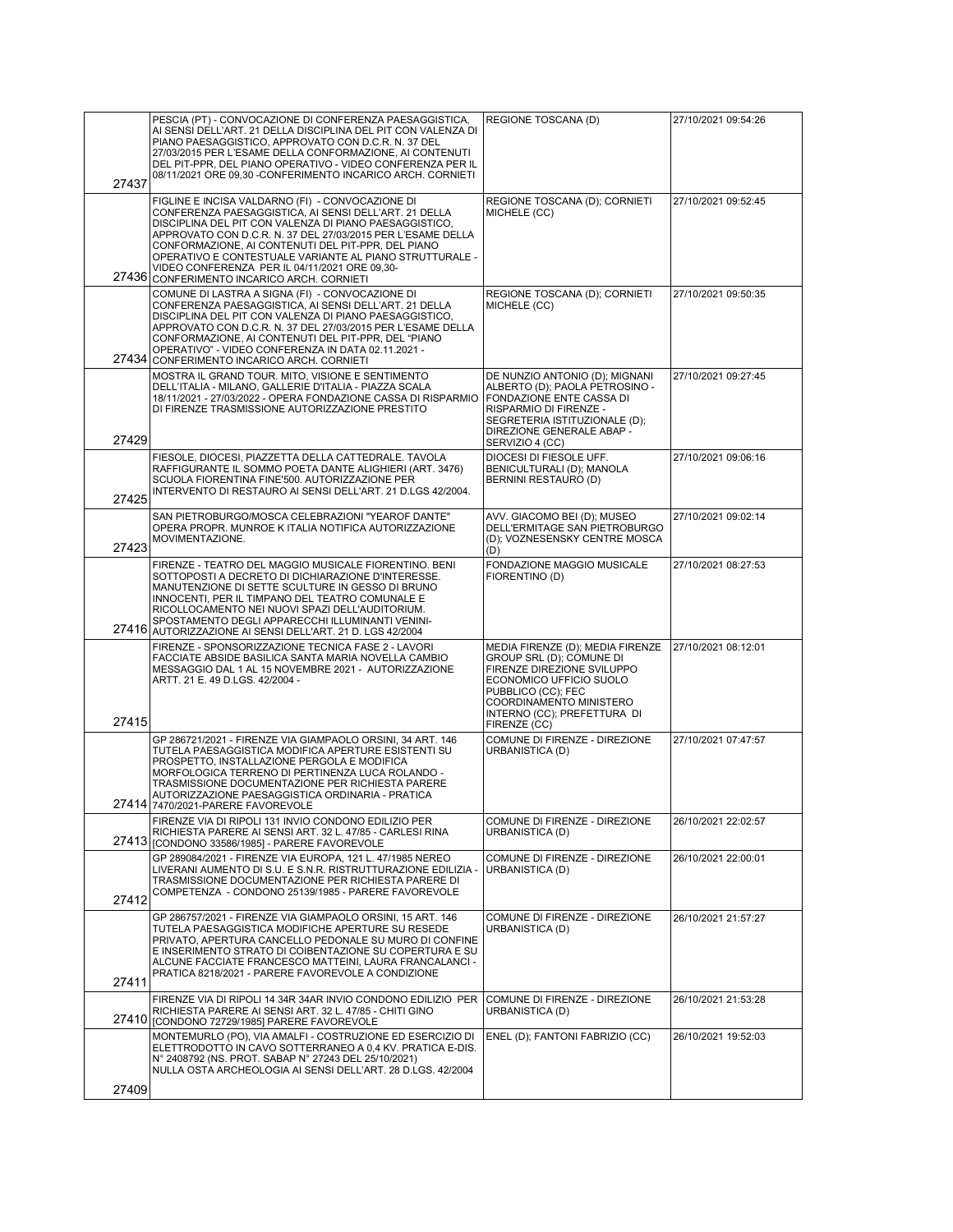|       | BARBERINO DI MUGELLO (FI), LOC. ERBAIA - SOSTITUZIONE DI<br>ELETTRODOTTO IN CAVO AEREO BT (230- 400 V). PRATICA E-DIS.<br>N° 2367596 (NS. PROT. SABAP N° 26726 DEL 18/10/2021)                                                                                                                                                                                         | E-DISTRIBUZIONE (D); STUDIO<br>CANOVARO INGEGNERIA (CC)                             | 26/10/2021 19:49:41 |
|-------|------------------------------------------------------------------------------------------------------------------------------------------------------------------------------------------------------------------------------------------------------------------------------------------------------------------------------------------------------------------------|-------------------------------------------------------------------------------------|---------------------|
|       | NULLA OSTA ARCHEOLOGIA AI SENSI DELL'ART. 28 D.LGS. 42/2004<br>27408 CON PRESCRIZIONI<br>PROT. N.5721 - LONDA (FI) TUTELA PAESAGGISTICA ART. 146<br>REALIZZAZIONE AREA ATTREZZATA IN LOCALITA' POGGIO                                                                                                                                                                  | COMUNE DI LONDA (D)                                                                 | 26/10/2021 17:30:19 |
|       | ROTATOIO. RICHIEDENTE: COMUNE DI LONDA - TRASMISSIONE<br>27388 PARERE SU AUTORIZZAZIONE PAESAGGISTICA                                                                                                                                                                                                                                                                  |                                                                                     |                     |
|       | PROT.N.0028836/2021 - RIF.0023004/2021 - FIESOLE FI VIA<br>MONTECECERI 3 - INSTALLAZIONE DI CONDOTTO ESTRAZIONE<br>FUMIDI CUCINA SU PROSPETTO PRINCIPALE - TRASMISSIONE<br>PARERE AUTORIZZAZIONE PAESAGGISTICA SEMPLIFICATA D.P.R<br>31/2017 - (APS PE 194/2021) MARIA CHIARA PETTENATI E CORRADO<br>27387 PETTENATI                                                   | COMUNE DI FIESOLE (D)                                                               | 26/10/2021 17:25:43 |
|       | PROT.N.0028838/2021 - RIF.0026619/2021 - FIESOLE FI VIA GRAMSCI<br>28 VIA MASSACINI 2 - MODIFICHE PROSPETTICHE PER<br>REALIZZAZIONE DI FINESTRA - TRASMISSIONE PARERE<br>AUTORIZZAZIONE PAESAGGISTICA SEMPLIFICATA DPR 31/2017 -<br>27386 (APS PE 225/2021) PESCI ALESSANDRO - MASSERA SANDRA                                                                          | COMUNE DI FIESOLE (D)                                                               | 26/10/2021 17:23:59 |
|       | PROT.N.0028916/2021 - RIF.0026024/2021 - FIESOLE FI VIA DELLA<br>ROSA 1 - REALIZZAZIONE CAPPOTTO ESTERNO E TETTOIE OLTRE<br>A SOSTITUZIONE INFISSI - TRASMISSIONE PARERE<br>AUTORIZZAZIONE PAESAGGISTICA SEMPLIFICATA DPR 31/2017 -<br>(APS PE 222/2021) DONATELLA PARIGI BEATRICE DEL SOLDATO<br>27385 CECILIA DEL SOLDATO LORENZO DEL SOLDATO                        | COMUNE DI FIESOLE (D)                                                               | 26/10/2021 17:21:32 |
|       | PROT.N.0028690/2021 - RIF.0026837/2021 - FIESOLE FI VIA DEGLI<br>ANGELI 8 - POSIZIONAMENTO DI COIBENTAZIONE ESTERNA,<br>TINTEGGIATURE ESTERNE E SOSTITUZIONE INFISSI -<br>TRASMISSIONE PARERE AUTORIZZAZIONE PAESAGGISTICA<br>ORDINARIA AI SENSI DELL'ART. 146 D.LGS. 42/2004 (AP PE<br>27384 227/2021) MICHELI LEVI MICHELE                                           | COMUNE DI FIESOLE (D)                                                               | 26/10/2021 17:16:44 |
|       | PROT.N.0028394/2021 - RIF.0026982/2021 - FIESOLE FI VIA DEL<br>CICALETO 2 - REALIZZAZIONE DI COIBENTAZIONE COPERTURA<br>CON CAPPOTTO TERMICO - RICCARDO E GAIA BARTOLOZZI -<br>TRASMISSIONE PARERE AUTORIZZAZIONE PAESAGGISTICA<br>27383 SEMPLIFICATA AI SENSI DEL D.P.R. 31/2017 (APS PE 229/2021)                                                                    | COMUNE DI FIESOLE (D)                                                               | 26/10/2021 17:09:24 |
|       | PROT. N. 28732/2021 - FIESOLE (FI) VIA DEGLI ANGELI, 4 ART. 146<br>TUTELA PAESAGGISTICA ELIDE ROSSELLA POSIZIONAMENTO<br>COIBENTAZIONE ESTERNA SUI PROSPETTI TERGALI E IN<br>COPERTURA, RIFACIMENTO INTONACI AMMALORATI,<br>TINTEGGIATURE ESTERNE E SOSTITUZIONE INFISSI ESTERNI -<br>TRASMISSIONE AUTORIZZAZIONE PAESAGGISTICA ORDINARIA<br>27382 PRATICA AP 174/2021 | COMUNE DI FIESOLE (D)                                                               | 26/10/2021 17:02:53 |
|       | PRATO (PO), VIA GIOLICA DI SOPRA - COSTRUZIONE ED ESERCIZIO<br>DI ELETTRODOTTO IN CAVO SOTTERRANEO. PRATICA E-DIS. Nº<br>2403968 (NS. PROT. SABAP N° 27151 DEL 25/10/2021)<br>NULLA OSTA ARCHEOLOGIA AI SENSI DELL'ART. 28 D.LGS. 42/2004                                                                                                                              | E-DISTRIBUZIONE (D); STUDIO<br>CANOVARO INGEGNERIA (CC)                             | 26/10/2021 16:00:59 |
| 27376 |                                                                                                                                                                                                                                                                                                                                                                        |                                                                                     |                     |
| 27375 | PRATO, VIA VENETO 12 - COSTRUZIONE ED ESERCIZIO DI<br>ELETTRODOTTO IN CAVO SOTTERRANEO A 0,4 KV - PRATICA E-<br>DIS. 2410072 (NS. PROT. SABAP N° 27236 DEL 25/10/2021)<br>NULLA OSTA ARCHEOLOGIA AI SENSI DELL'ART. 28 D.LGS. 42/2004                                                                                                                                  | ENEL (D); FANTONI FABRIZIO (CC)                                                     | 26/10/2021 15:59:36 |
|       | PRATO. VIA MARCOVALDI 36 - COSTRUZIONE ED ESERCIZIO DI<br>ELETTRODOTTO IN CAVO SOTTERRANEO A 0.4 KV - PRATICA E-<br>DIS. 2407268 (NS. PROT. SABAP N° 27248 DEL 25/10/2021) - NULLA<br>OSTA ARCHEOLOGIA AI SENSI DELL'ART. 28 D.LGS. 42/2004                                                                                                                            | ENEL (D); FANTONI FABRIZIO (CC)                                                     | 26/10/2021 15:57:33 |
| 27374 | FIRENZE PIAZZA FILIPPO BRUNELLESCHI, 3 ART. 21<br>ABBATTIMENTO IN STATO DI NECESSITA' DI 1 ALBERO AD ALTO<br>FUSTO E SUO REIMPIANTO COMPENSATIVO PETRUCCI<br>ALESSANDRA PER UNIVERSITA' DEGLI STUDI DI FIRENZE -<br>TRASMISSIONE DOCUMENTAZIONE PER RICHIESTA<br>27343 AUTORIZZAZIONE - PROG. N. 499/21 AUTORIZZA                                                      | UNIVERSITA' DEGLI STUDI DI<br>FIRENZE - AREA EDILIZIA<br>PATRIMONIO IMMOBILIARE (D) | 26/10/2021 12:07:14 |
|       | FIRENZE VIA DI SAN SALVI 12 - RICHIESTA PER ABBATTIMENTO<br>URGENTE DI UN BAGOLARO VEGETANTE PRESSO SAN SALVI -<br>AZIENDA USL TOSCANA CENTRO MEUCCI LUCA - RICHIESTA<br>27339 AUTORIZZAZIONE ART. 21 D.LGS. 42/2004 - PROG. N. 496/21                                                                                                                                 | STUDIO GIFOR DI LUIGI SANI (D)                                                      | 26/10/2021 11:55:29 |
|       | PISTOIA VIA ERBOSA, 23-25-27 DPR 31/2017 RIQUALIFICAZIONE<br>ENERGETICA E STRUTTURALE DI TRE UNITA' IMMOBILIARI DI<br>CIVILE ABITAZIONI GAGGIOLI DONATELLA, CAPO CONDOMINIO -<br>TRASMISSIONE DOCUMENTAZIONE PER RICHIESTA PARERE<br>AUTORIZZAZIONE PAESAGGISTICA SEMPLIFICATA P.E. N. 1540/2021<br>DEL 24/05/2021- PARERE FAVOREVOLE CON PRESCRIZIONI                 | COMUNE DI PISTOIA (D)                                                               | 26/10/2021 11:28:09 |
| 27329 | FIRENZE SAN SALVI PRESSO PALAZZINA 34-RICHIESTA                                                                                                                                                                                                                                                                                                                        | STUDIO GIFOR DI LUIGI SANI (D)                                                      | 26/10/2021 11:15:43 |
| 27323 | AUTORIZZAZIONE ART. 21 ABBATTIMENTO DI UN BAGOLARO CON<br>SOSTITUZIONE PROG. N. 498/21 AUTORIZZA                                                                                                                                                                                                                                                                       |                                                                                     |                     |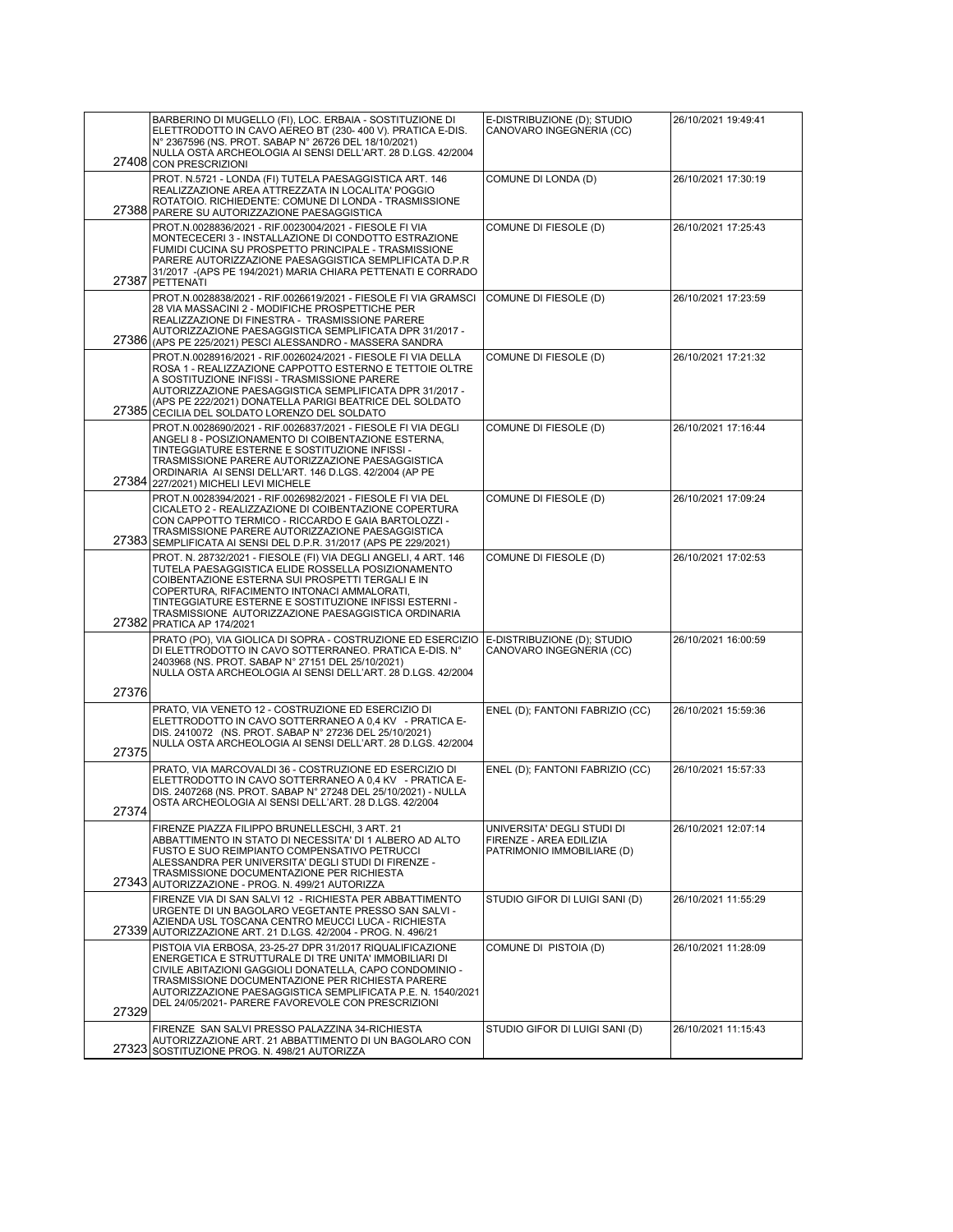|       | FIRENZE VIA TORNABUONI E PIAZZA SANTA TRINITA -<br>OCCUPAZIONE SUOLO PUBBLICO PER COLLOCAZIONE DI ADDOBBI<br>NATALIZI LUMINOSI NELL' AMBITO DI F-LIGHT FESTIVAL DAL 15<br>NOVEMBRE 2021 AL 14 GENNAIO 2022 - MIXAR S.R.L. - RICHIESTA<br>RILASCIO NULLA OSTA ARTT. 106 E 49 D.LGS. 42/2004<br>27303 (134/2021/OPM) - PARERE FAVOREVOLE                               | COMUNE DI FIRENZE DIREZIONE<br>SVILUPPO ECONOMICO UFFICIO<br>SUOLO PUBBLICO (D)                                                                                                                           | 26/10/2021 09:31:43 |
|-------|----------------------------------------------------------------------------------------------------------------------------------------------------------------------------------------------------------------------------------------------------------------------------------------------------------------------------------------------------------------------|-----------------------------------------------------------------------------------------------------------------------------------------------------------------------------------------------------------|---------------------|
| 27301 | PROT.N.0039267/2021 - PRATICA 913/2021 - BAGNO A RIPOLI FI VIA<br>DELLA TORRICELLA 45/I - MODIFICA DI PROSPETTO - DA.TO SRL -<br>RICHIESTA PARERE SU AUTORIZZAZIONE PAESAGGISTICA<br>SEMPLIFICATA DPR 31/2017 - PARERE FAVOREVOLE                                                                                                                                    | COMUNE DI BAGNO A RIPOLI (D)                                                                                                                                                                              | 26/10/2021 09:29:30 |
|       | PISTOIA VIA DE' ROSSI 26 - RESTAURO FACCIATE DI PALAZZO DE'<br>ROSSI - FONDAZIONE CASSA DI RISPARMIO DI PISTOIA E PESCIA -<br>INVIO INTEGRAZIONI PER VARIANTE AD AUTORIZZAZIONE ART. 21<br>27300 D.LGS. 42/2004 - AUTORIZZAZIONE                                                                                                                                     | ARCH. MARCO GABRIELE MATTEINI<br>(D)                                                                                                                                                                      | 26/10/2021 09:26:14 |
|       | BAGNO A RIPOLI (FI)VIA ROMA 430-TUTELA PAESAGGISTICA CON<br>PROCEDIMENTO ORDINARIO ART. 146-TRASMISSIONE<br>DOCUMENTAZIONE-SPREMOLLA FRANCESCA - FAVOREVOLE A<br>CONDIZIONE                                                                                                                                                                                          | COMUNE DI BAGNO A RIPOLI (D)                                                                                                                                                                              | 26/10/2021 09:25:51 |
| 27299 |                                                                                                                                                                                                                                                                                                                                                                      |                                                                                                                                                                                                           |                     |
| 27297 | BAGNO A RIPOLI (FI) - VIA DELLA NAVE A ROVEZZANO 49 - TUTELA<br>PAESAGGISTICA CON PROCEDIMENTO ORDINARIO ART. 146-<br>TRASMISSIONE DOCUMENTAZIONE-CRIBARI DARIO - FAVOREVOLE<br>A CONDIZIONE                                                                                                                                                                         | COMUNE DI BAGNO A RIPOLI (D)                                                                                                                                                                              | 26/10/2021 09:23:12 |
|       | PISTOIA DELLO SPIRITO SANTO - CHIESA DI S. IGNAZIO -<br>PARROCCHIA DELLO SPIRITO SANTO COMUNICAZIONE<br>INTERVENTO DI MESSA IN SICUREZZA DELLA FACCIATA PER<br>PERICOLO INCOLUMITÀ PUBBLICA - AUTORIZZAZIONE CON<br>27296 PRESCRIZIONI                                                                                                                               | DIOCESI PISTOIA UFFICIO BENI<br>CULTURALI (D)                                                                                                                                                             | 26/10/2021 09:16:43 |
|       | FIRENZE - OCCUPAZIONI SUOLO PUBBLICO E INSTALLAZIONI<br>MEZZI PUBBLICITARI PER MANIFESTAZIONE SPORTIVA "37^<br>FIRENZE MARATHON EDIZIONE 2021" IL 27 E 28 NOVEMBRE 2021 -<br>FIRENZE MARATHON SOCIETA' COOPERATIVA SPORTIVA<br>DILETTANTISTICA S.C.A.R.L.<br>- RICHIESTA RILASCIO NULLA OSTA ARTT. 106 E 49 D.LGS. 42/2004<br>27294 (132/2021/OPM)-PARERE FAVOREVOLE | COMUNE DI FIRENZE DIREZIONE<br>SVILUPPO ECONOMICO UFFICIO<br>SUOLO PUBBLICO (D)                                                                                                                           | 26/10/2021 09:12:39 |
|       | MIC AS-PT 15/10/2021 0002428-P - ARCHIVIO DI STATO DI PESCIA -<br>ISTANZA DI AUTORIZZAZIONE PER L'ESECUZIONE DI LAVORI<br>IMPIANTO DI RILEVAZIONE INCENDI WIRELESS ART. 21 D.LGS.<br>27292 42/2004 - AUTORIZZAZIONE CON PRESCRIZIONI                                                                                                                                 | ARCHIVIO DI STATO DI PISTOIA (D)                                                                                                                                                                          | 26/10/2021 08:30:31 |
| 27291 | BARBERINO TAVARNELLE (FI), SAN PIETRO IN BOSSOLO -<br>CONCESSIONE DI RICERCHE E SCAVI ARCHEOLOGICI EX ARTT. 88<br>89 DEL DLGS 42/2004 - COMUNE DI BARBERINO TAVARNELLE -<br>TRASMISSIONE DOCUMENTAZIONE GNA 2020                                                                                                                                                     | BUENO MICHELE (D); DIREZIONE<br>GENERALE ARCHEOLOGIA BELLE<br>ARTI E PAESAGGIO - SERV II (D);<br><b>ISTITUTO CENTRALE PER</b><br>L'ARCHEOLOGIA (ICA) (D); VERNILLO<br>ARIANNA (D)                         | 25/10/2021 22:42:00 |
|       | SIGNA (FI) VIA SAN MAURO - DEMOLIZIONE DI EDIFICI ESISTENTI<br>EX RURALI E SUCCESSIVA REALIZZAZIONE DI N. 10 UNITA'<br>ABITATIVE - BUSTA 250/2020 - CAMPAIOLI SILVANA -<br>AUTORIZZAZIONE PAESAGGISTICA EX ART. 146 D.LGS. 42/2004<br>27290 CON PRESCRIZIONI                                                                                                         | COMUNE DI SIGNA (D)                                                                                                                                                                                       | 25/10/2021 20:38:47 |
| 27289 | FIRENZUOLA FI - VIA CASANUOVA BORGO VECCHIO 2 -<br>RISANAMENTO CONSERVATIVO DEL TETTO E DELLE FACCIATE<br>ESTERNE DELLA CHIESA E DEL CAMPANILE DELLA CHIESA -<br>PARROCCHIA DI SAN MICHELE A CASANUOVA - ART. 21 D.LGS.<br>42/2004 - TRASMISSIONE AUTORIZZAZIONE CON CONDIZIONI                                                                                      | PARROCCHIA DI SAN MICHELE A<br>CASANUOVA - FIRENZUOLA (D);<br>NOCENTINI ARCH. DANIELE (CC)                                                                                                                | 25/10/2021 19:31:17 |
|       | VAGLIA (FI) VIA SAN JACOPO, 768D PRATOLINO COMPLESSO<br>FATTORIA VECCHIA ART. 21 MANUTENZIONE STRAORDINARIA<br>MODIFICHE INTERNE GIOVANNI PETRONIO - TRASMISSIONE<br>27288 AUTORIZZAZIONE                                                                                                                                                                            | CASTIGLIA ARCH. GIUSEPPINA (D)                                                                                                                                                                            | 25/10/2021 19:17:55 |
|       | SESTO FIORENTINO FI VIA DEI CHIAVACCI 1 - VILLA CHIAVACCI -<br>DENUNCIA TARDIVA DI TRASFERIMENTO SUCCESSIONE<br>CAMPOSTRINI LINA ART. 59 D.LGS. 42/2004 - CHIUSURA SANATORIA<br>27240 PER TARDIVA DENUNCIA DI SUCCESSIONE                                                                                                                                            | CAMPOSTRINI ROBERTO (D)                                                                                                                                                                                   | 25/10/2021 15:55:55 |
| 27232 | FIRENZE. UFFICIO DICHIARAZIONE DI INTERESSE CULTURALE.<br>AVVIO DEL PROCEDIMENTO DI DICHIARAZIONE DI INTERESSE<br>CULTURALE, ART. 10 C. 1 E 3 LETT.E) E ART. 14 C.1 DEL D. LGS<br>42/2004 PER NUCLEO DI TRE DIPINTI DI ANTONIO FRANZARESI<br>(SEC. XVIII)                                                                                                            | <b>COMMISSIONE REGIONALE</b><br>PATRIMONIO CULTURALE DELLA<br>TOSCANA (D); DIOCESI DI FAENZA<br>MODIGLIANA - CURIA DIOCESANA<br>(D); DIREZIONE GENERALE ABAP<br>SERVIZIO 3 (D)                            | 25/10/2021 15:24:16 |
| 27227 | FIRENZE, UFFICIO DICHIARAZIONE INTERESSE CULTURALE.<br>DICHIARAZIONE DI INTERESSE PARTICOLARMENTE IMPORTANTE<br>AI SENSI DELL'ART. 10, C.1 W C.3 L. E) E ART. 14, C. 1 D. LGS. 42/04,<br>PER: NUCLEO DI CINQUE DIPINTI DEL MAESTRO DI MARRADI (1498<br>CA), COLLOCATI PRESSO L'ABBAZIA DI SANTA REPARATA IN SALTO<br>O BADIA DEL BORGO, MARRADI (FI)                 | <b>COMMISSIONE REGIONALE</b><br>PATRIMONIO CULTURALE DELLA<br>TOSCANA (D); COREPACU TOSCANA<br>(D); DIOCESI DI FAENZA<br>MODIGLIANA - CURIA DIOCESANA<br>(D); DIREZIONE GENERALE ABAP -<br>SERVIZIO 3 (D) | 25/10/2021 15:06:30 |
| 27215 | FIRENZE VIA GABRIELE D'ANNUNZIO 227-229 - RICHIESTA<br>AUTORIZZAZIONE EX ART. 21 D.LGS. 42/2004 IN VARIANTE PER<br>IMMOBILE DENOMINATO "VILLA DEGLI ANGELI" A SETTIGNANO -<br>B.L. CONSULTING - PROG. N. 459/21V AUTORIZZA TRASMISSIONE<br>INVIO 2/2 DI AUTORIZZAZIONE PROT. N. 27027 DEL 22/10/2021                                                                 | FARA ANTONIO (D)                                                                                                                                                                                          | 25/10/2021 13:15:37 |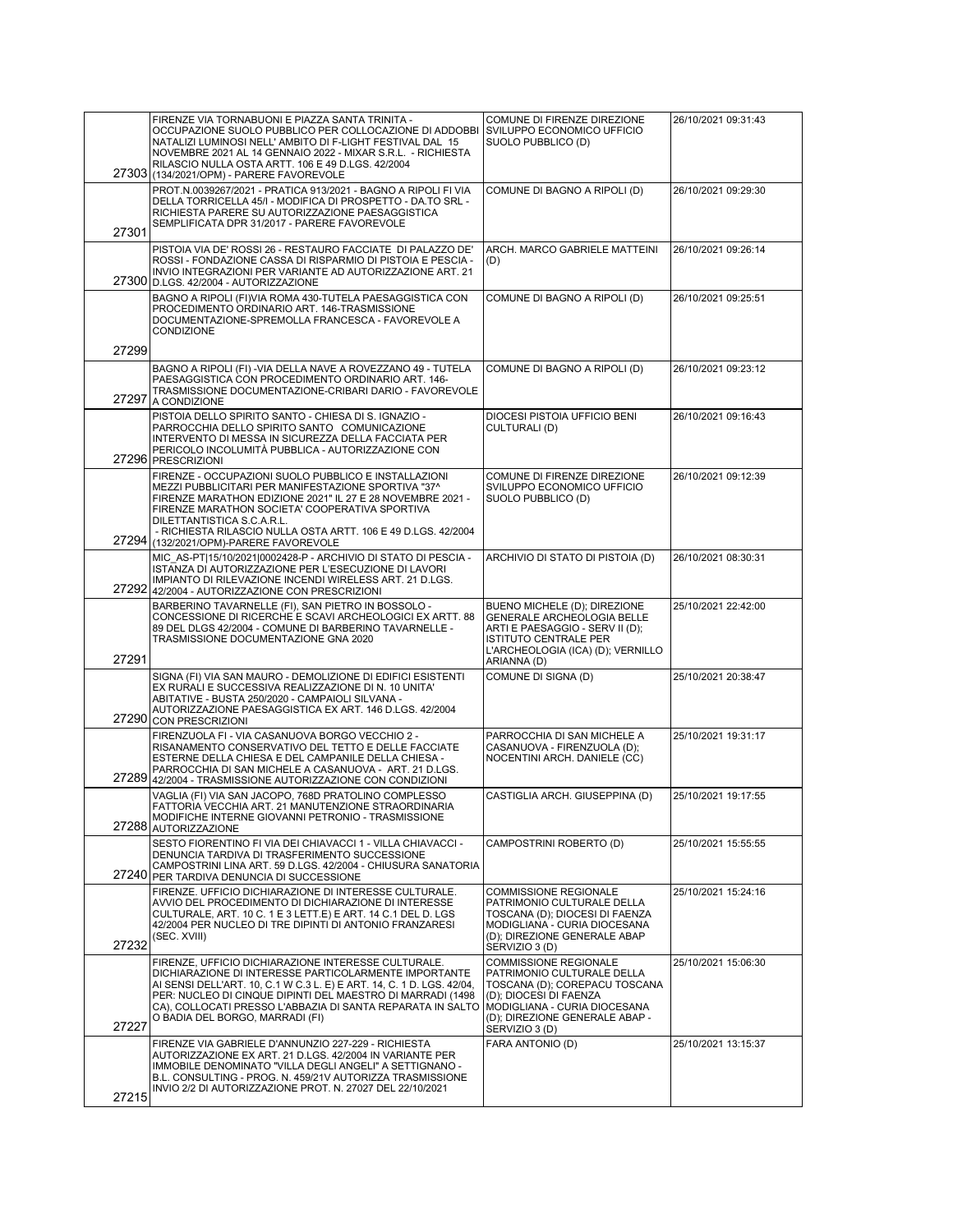|       | FIRENZE, VILLA LA PIETRA SEDE DELLA NEW YORK UNIVERSITY,<br>LAVORI DI RESTAURO SU DECORAZIONI PITTORICHE DEL<br>27152 GROTTINO (ART. 3475) SI AUTORIZZA                                                                                                                                                                                                                                                                                                                                                                                                                                                                                                                                                                                                                                                                                                                                                                                                                                                                                                                                                                                                                                                                                                                                                            | FRANCESCA BALDRY (D); NANCY<br>MORRISON (D); VILLA LA PIETRA<br>SEDE NEW YORK UNIVERSITY (D) | 25/10/2021 09:53:15 |
|-------|--------------------------------------------------------------------------------------------------------------------------------------------------------------------------------------------------------------------------------------------------------------------------------------------------------------------------------------------------------------------------------------------------------------------------------------------------------------------------------------------------------------------------------------------------------------------------------------------------------------------------------------------------------------------------------------------------------------------------------------------------------------------------------------------------------------------------------------------------------------------------------------------------------------------------------------------------------------------------------------------------------------------------------------------------------------------------------------------------------------------------------------------------------------------------------------------------------------------------------------------------------------------------------------------------------------------|----------------------------------------------------------------------------------------------|---------------------|
| 27135 | GP 286725/2021 - FIRENZE VIA GENERALE DALLA CHIESA, 15 ART.<br>146 TUTELA PAESAGGISTICA COMPLESSO COMMERCIALE DI<br>MEDIE DIMENSIONI VARIANTE AUT. N. 423 DEL 25/02/2020 LORENZO<br>LORI, LO.CLA.IM. SPA - TRASMISSIONE DOCUMENTAZIONE PER<br>RICHIESTA PARERE AUTORIZZAZIONE PAESAGGISTICA ORDINARIA<br>- PRATICA 7092/2021 - PARERE FAVOREVOLE                                                                                                                                                                                                                                                                                                                                                                                                                                                                                                                                                                                                                                                                                                                                                                                                                                                                                                                                                                   | COMUNE DI FIRENZE - DIREZIONE<br>URBANISTICA (D)                                             | 25/10/2021 08:27:29 |
| 27132 | FIRENZE VIA LUNGO L' AFFRICO 246 - OPERE ESTERNE - LETIZIA<br>CAPPELLINI - AUTORIZZAZIONE PAESAGGISTICA ORDINARIA ART.<br>146 D.LGS. 42/2004 - PRATICA 8293/2021 - PARERE FAVOREVOLE                                                                                                                                                                                                                                                                                                                                                                                                                                                                                                                                                                                                                                                                                                                                                                                                                                                                                                                                                                                                                                                                                                                               | COMUNE DI FIRENZE - DIREZIONE<br>URBANISTICA (D)                                             | 22/10/2021 18:42:37 |
|       | SAN CASCIANO IN VAL DI PESA (FI) VIA DEI FOSSI, 24 RASPOLINI<br>PIERA E DANILO, BUCCIARDINI ANNA - TRASMISSIONE PARERE<br>FAVOREVOLE CON PRESCRIZIONI A SEGUITO DI OSSERVAZIONI AI<br>27131 MOTIVI OSTATIVI                                                                                                                                                                                                                                                                                                                                                                                                                                                                                                                                                                                                                                                                                                                                                                                                                                                                                                                                                                                                                                                                                                        | ANICHINI GEOM. ADOLFO (D);<br>COMUNE DI SAN CASCIANO IN VAL DI<br>PESA (D)                   | 22/10/2021 18:37:19 |
| 27129 | OGGETTO: CERTALDO (FI), CERTALDO ALTO.<br>INTERVENTO: "REALIZZAZIONE ILLUMINAZIONE PUBBLICA DEL<br>BORGO DI CERTALDO ALTO".<br>IMMOBILE PRESUNTIVAMENTE CULTURALE, AI SENSI DELLA<br>PARTE II DEL D.LGS. 42/2004.<br>RICHIEDENTE: COMUNE DI CERTALDO.<br>AMBITO DI PAESAGGIO N. 9, AI SENSI DEL PIANO D'INDIRIZZO<br>TERRITORIALE DELLA REGIONE TOSCANA. AREA TUTELATA AI<br>SENSI DELLA PARTE III DEL DECRETO LEGISLATIVO 22 GENNAIO<br>2004, N. 42 E SUCCESSIVE MODIFICHE (CODICE DEI BENI<br>CULTURALI E DEL PAESAGGIO), DM 18.02.1958 (GU 30/1958), AI<br>SENSI DELL'ART. 136 DEL CODICE.<br>AUTORIZZAZIONE AI SENSI DELL'ART. 21 DEL D. LGS. 22 GENNAIO<br>2004 N. 42, E SS.MM.II E PARERE NELL'AMBITO DELLA PRO-CEDURA<br>DI AUTORIZZAZIONE PAESAGGISTICA. AI SENSI DELL'ART. 146 DEL<br>CODICE.<br>PROCEDIMENTO SEMPLIFICATO AI SENSI DELL'ART. 16 DEL DPR<br>31/2017, DI CUI AL PUNTO B12 DELL'ALLEGATO B, AI SENSI<br>DELL'ART. 3, COMMA 1, DEL "REGOLAMENTO RECANTE<br>INDIVIDUAZIONE DEGLI INTERVENTI ESCLUSI<br>DALL'AUTORIZZAZIONE PAESAGGI-STICA O SOTTOPOSTI A<br>PROCEDURA AUTORIZZATORIA SEMPLIFICATA".<br>(RICHIESTA PERVENUTA CON NOTA PROT. N. 20870 DEL 05.10.2021,<br>ASSUNTA AGLI ATTI CON I SEGUENTI PROTT. N. 25368, 25370,<br>25374, 25374 DEL 05.10.2021)<br><b>TRASMISSIONE PARERE</b> | COMUNE DI CERTALDO (D)                                                                       | 22/10/2021 18:35:29 |
| 27128 | OGGETTO: GREVE IN CHIANTI (FI), STRADA PER MONTEFIORALLE.<br>IMMOBILE DENOMINATO "OSPIZIO SAN FRANCESCO - SEDE DE<br>MUSEO DI ARTE SACRA".<br>INTERVENTO: "REALIZZAZIONE DI RAMPA PER DISABILI E<br>RESTAURO PORTONI".<br>IMMOBILE PRESUNTIVAMENTE CULTURALE ART. 12 COMMA 1 D.<br>LGS. 42/04<br>RICHIEDENTE: COMUNE DI GREVE IN CHIANTI.<br>AUTORIZZAZIONE AI SENSI DELL'ART. 21 DEL D. LGS. 22 GENNAIO<br>2004 N. 42, E SS.MM.II.<br>TRASMISSIONE PARERE DI COMPETENZA                                                                                                                                                                                                                                                                                                                                                                                                                                                                                                                                                                                                                                                                                                                                                                                                                                           | COMUNE DI GREVE IN CHIANTI (D)                                                               | 22/10/2021 17:21:48 |
| 27127 | OGGETTO: CERTALDO (FI), VIA DELLA RENA N. 57.<br>AMBITO DI PAESAGGIO N. 9 "VAL D'ELSA", AI SENSI DEL PIANO<br>D'INDIRIZZO TERRITORIALE DELLA REGIONE TOSCANA. AREA<br>TUTELATA AI SENSI DELLA PARTE III DEL DECRETO LEGISLATIVO<br>22 GENNAIO 2004, N. 42 E SUCCESSIVE MODIFICHE (CODICE DEI<br>BENI CULTURALI E DEL PAESAGGIO), CON DM 18.02.1958 (GU<br>30/1958).<br>CONDONO EDILIZIO PRESENTATO AI SENSI DELLA LEGGE N.<br>47/1985 E S.M.I.<br>PARERE DI COMPETENZA AI SENSI DELL'ART. 32, COMMA 1, DELLA<br>L. 47/85.<br>INTERVENTO DI: "COSTRUZIONE RIPOSTIGLIO NEL RESEDE E<br>AMPLIAMENTO DEL BAGNO, REALIZZAZIONE APERTURA IN<br>COPERTU-RA".<br>RICHIEDENTE: SIG. ALFIERO ZANOBINI<br>TRASMISSIONE PARERE DI COMPETENZA                                                                                                                                                                                                                                                                                                                                                                                                                                                                                                                                                                                   | COMUNE DI CERTALDO (D)                                                                       | 22/10/2021 17:11:23 |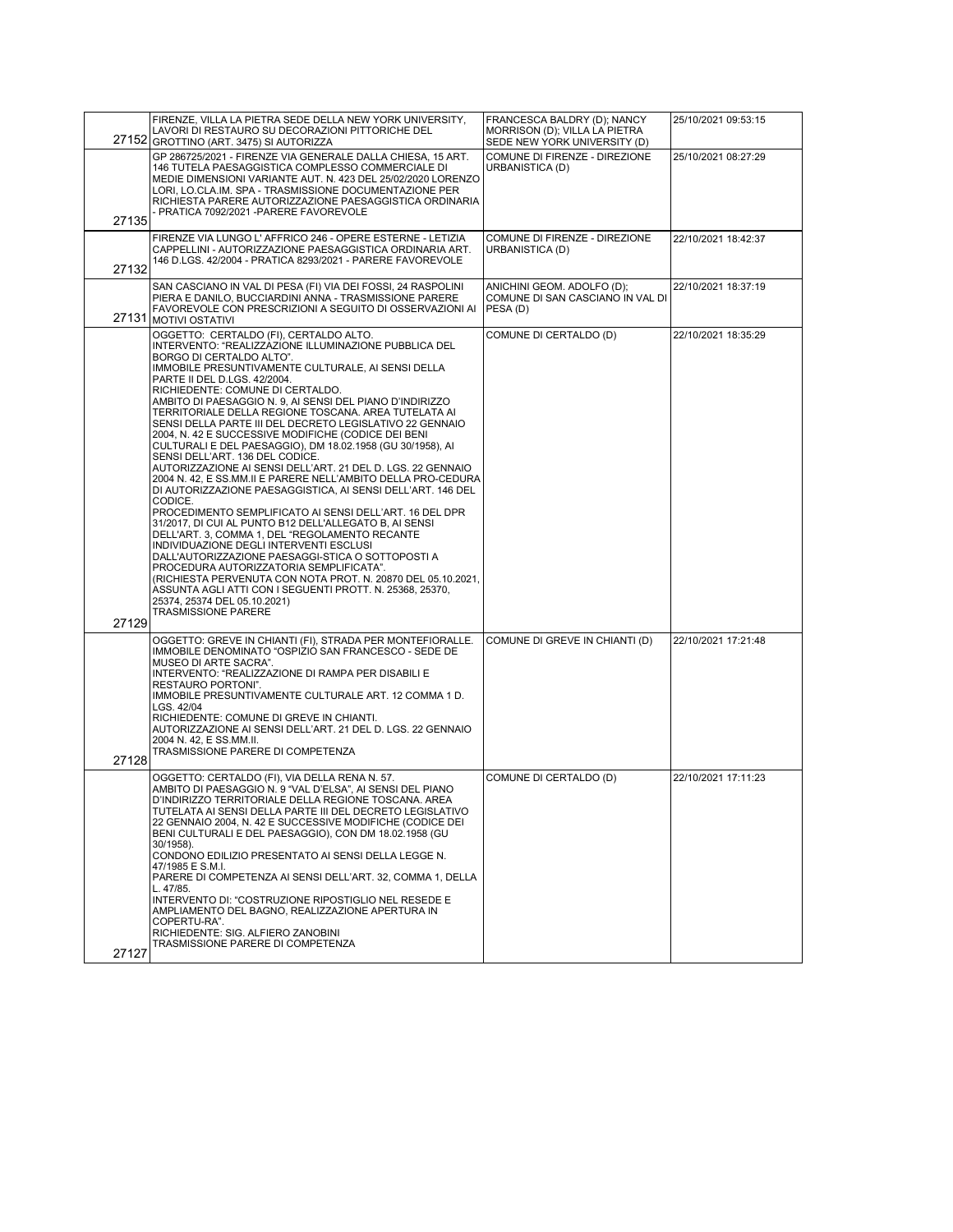|       | OGGETTO: CERTALDO (FI), VIA FIORENTINA N.137.                                                                                                                                                                                                                                                                                                                                                                                                                                                                                                                                                                                                                                                                                             | COMUNE DI CERTALDO (D)                                                                                                                                                              | 22/10/2021 17:09:45 |
|-------|-------------------------------------------------------------------------------------------------------------------------------------------------------------------------------------------------------------------------------------------------------------------------------------------------------------------------------------------------------------------------------------------------------------------------------------------------------------------------------------------------------------------------------------------------------------------------------------------------------------------------------------------------------------------------------------------------------------------------------------------|-------------------------------------------------------------------------------------------------------------------------------------------------------------------------------------|---------------------|
|       | AMBITO DI PAESAGGIO N. 9 "VAL D'ELSA", AI SENSI DEL PIANO<br>D'INDIRIZZO TERRITORIALE DELLA REGIONE TOSCANA. AREA<br>TUTELATA AI SENSI DELLA PARTE III DEL DECRETO LEGISLATIVO<br>22 GENNAIO 2004, N. 42 E SUCCESSIVE MODIFICHE (CODICE DEI<br>BENI CULTURALI E DEL PAESAGGIO), CON DM 13.07.1971 (GU<br>197/1971).<br>CONDONO EDILIZIO PRESENTATO AI SENSI DELLA LEGGE N.                                                                                                                                                                                                                                                                                                                                                                |                                                                                                                                                                                     |                     |
|       | 47/1985 E S.M.I.<br>PARERE DI COMPETENZA AI SENSI DELL'ART. 32, COMMA 1, DELLA                                                                                                                                                                                                                                                                                                                                                                                                                                                                                                                                                                                                                                                            |                                                                                                                                                                                     |                     |
|       | L. 47/85.<br>INTERVENTO DI: REALIZZAZIONE FABBRICATO AD USO<br>MAGAZZINO/GARAGE.                                                                                                                                                                                                                                                                                                                                                                                                                                                                                                                                                                                                                                                          |                                                                                                                                                                                     |                     |
|       | RICHIEDENTE: SIG. SIMONE CALOSI<br>TRASMISSIONE PARERE DI COMPETENZA                                                                                                                                                                                                                                                                                                                                                                                                                                                                                                                                                                                                                                                                      |                                                                                                                                                                                     |                     |
| 27126 |                                                                                                                                                                                                                                                                                                                                                                                                                                                                                                                                                                                                                                                                                                                                           |                                                                                                                                                                                     |                     |
|       | OGGETTO: CERTALDO (FI), VIA FIORENTINA N.1376.<br>AMBITO DI PAESAGGIO N. 9 "VAL D'ELSA", AI SENSI DEL PIANO<br>D'INDIRIZZO TERRITORIALE DELLA REGIONE TOSCANA. AREA<br>TUTELATA AI SENSI DELLA PARTE III DEL DECRETO LEGISLATIVO<br>22 GENNAIO 2004, N. 42 E SUCCESSIVE MODIFICHE (CODICE DEI<br>BENI CULTURALI E DEL PAESAGGIO), CON DM 13.07.1971 (GU<br>197/1971).                                                                                                                                                                                                                                                                                                                                                                     | COMUNE DI CERTALDO (D)                                                                                                                                                              | 22/10/2021 17:08:06 |
|       | CONDONO EDILIZIO PRESENTATO AI SENSI DELLA LEGGE N.<br>47/1985 E S.M.I.                                                                                                                                                                                                                                                                                                                                                                                                                                                                                                                                                                                                                                                                   |                                                                                                                                                                                     |                     |
|       | PARERE DI COMPETENZA AI SENSI DELL'ART. 32, COMMA 1, DELLA<br>L. 47/85.                                                                                                                                                                                                                                                                                                                                                                                                                                                                                                                                                                                                                                                                   |                                                                                                                                                                                     |                     |
| 27125 | INTERVENTO DI: REALIZZAZIONE FABBRICATO AD USO<br>MAGAZZINO/GARAGE.<br>RICHIEDENTE: SIG. SILVANO CALOSI<br>TRASMISSIONE PARERE DI COMPETENZA                                                                                                                                                                                                                                                                                                                                                                                                                                                                                                                                                                                              |                                                                                                                                                                                     |                     |
|       | OGGETTO: BARBERINO TAVARNELLE (FI), STRADA DI SAN<br>MICHELINO N. 27.<br>AMBITO DI PAESAGGIO N. 10 "CHIANTI", AI SENSI DEL PIANO<br>D'INDIRIZZO TERRITORIALE DELLA REGIONE TOSCANA. AREA<br>TUTELATA AI SENSI DELLA PARTE III DEL DECRETO LEGISLATIVO<br>22 GENNAIO 2004, N. 42 E SUCCESSIVE MODIFICHE (CODICE DEI<br>BENI CULTURALI E DEL PAESAGGIO), AI SENSI DELL'ART. 136 DEL<br>CODICE CON DM 22.07.1967 (GU 207/1967).<br>ACCERTAMENTO DI COMPATIBILITÀ PAESAGGISTICA AI SENSI<br>DELL'ART. 167, COMMA 5, E DELL'ART. 181, COMMA 1, DEL CODICE.<br>INTERVENTO: "MODIFICHE ESTERNE"<br>RICHIEDENTE: SIG. ROMANELLO MORETTI<br>PRATICA 2021/46                                                                                        | COMUNE DI BARBERINO<br>TAVARNELLE (D)                                                                                                                                               | 22/10/2021 17:05:54 |
| 27124 | TRASMISSIONE PARERE DI COMPETENZA                                                                                                                                                                                                                                                                                                                                                                                                                                                                                                                                                                                                                                                                                                         |                                                                                                                                                                                     |                     |
|       | OGGETTO: CERTALDO (FI), VIA PANCOLE N. 82, VIA LAURA N. 18.<br>AMBITO DI PAESAGGIO N. 10 "CHIANTI", AI SENSI DEL PIANO<br>D'INDIRIZZO TERRITORIALE DELLA REGIONE TOSCANA. AREA<br>TUTELATA AI SENSI DELLA PARTE III DEL DECRETO LEGISLATIVO<br>22 GENNAIO 2004, N. 42 E SUCCESSIVE MODIFICHE (CODICE DEI<br>BENI CULTURALI E DEL PAESAGGIO), CON DM 18.02.1958 (GU<br>30/1958), AI SENSI DELL'ART. 136 DEL CODICE.<br>ACCERTAMENTO DI COMPATIBILITÀ PAESAGGISTICA AI SENSI<br>DELL'ART. 167, COMMA 5, E DELL'ART. 181, COMMA 1, DEL CODICE.<br>INTERVENTO: "MODESTE MODIFICHE ESTERNE"<br>RICHIEDENTE: SIG.RA MARIALUISA CESANI<br>PRATICA: N. 306/2021<br>TRASMISSIONE PARERE E RETTIFICA PARERE SABAP PROT. N.<br>20436 DEL 10.08.2021. | COMUNE DI CERTALDO (D)                                                                                                                                                              | 22/10/2021 17:02:12 |
| 27122 |                                                                                                                                                                                                                                                                                                                                                                                                                                                                                                                                                                                                                                                                                                                                           |                                                                                                                                                                                     |                     |
| 27115 | RICHIESTA DI AUTORIZZAZIONE AL RESTAURO AI SENSI DELL'ART.<br>21 CO. 4-5 DEL D.LGS 42/2004 DEGLI AFFRESCHI SU VOLTE E<br>PARETI DELLE AULE 5E PIANO TERRA; 1° E 3C AL PRIMO PIANO E<br>DELLE SOPRAPPORTE DELLA SALA DI ACHILLE E DELL'AULA 1 B<br>PIANO TERRA DELLA VILLA DEL POGGIO IMPERIALE DI PROPRIETÀ<br>DEMANIALE. RILASCIO AUTORIZZAZIONE                                                                                                                                                                                                                                                                                                                                                                                         | ARCH. MONIA SIMONETTI AGENZIA<br>DEL DEMANIO D.R. TOSCANA E<br>UMBRIA (D); PRESIDENTE<br>EDUCANDATO DELLA SS.<br>ANNUNZIATA DEL POGGIO<br>IMPERIALE - DOTT. GIORGIO<br>FIORENZA (D) | 22/10/2021 15:59:52 |
|       | CARMIGNANO (PO), LOC. COMEANA, VIA BOCCACCIO 1 ANGOLO<br>VIA PETRARCA (PROPRIETÀ UMBERTO MATULLI) - PERFORAZIONI<br>DI PICCOLO DIAMETRO FINALIZZATA ALLA REALIZZAZIONE DI<br>POZZO AD USO DOMESTICO - NULLA OSTA AI SENSI DELL'ART. 28<br>27113 D.LGS. 42/2004                                                                                                                                                                                                                                                                                                                                                                                                                                                                            | GIANLUCA.BER@EPAP.SICUREZZAP<br>OSTALE.IT (D)                                                                                                                                       | 22/10/2021 15:56:48 |
| 27111 | SIGNA (FI) - APPOSIZIONE LAPIDE IN OCCASIONE DEL 700MO<br>ANNIVERSARIO DELLA MORTE DI DANTE ALIGHIERI SULLA<br>FACCIATA DEL PALAZZO COMUNALE - PARERE DI COMPETENZA                                                                                                                                                                                                                                                                                                                                                                                                                                                                                                                                                                       | PREFETTURA DI FIRENZE (D);<br>COMUNE DI SIGNA (CC);<br>DEPUTAZIONE DI STORIA PATRIA<br>(CC)                                                                                         | 22/10/2021 15:45:38 |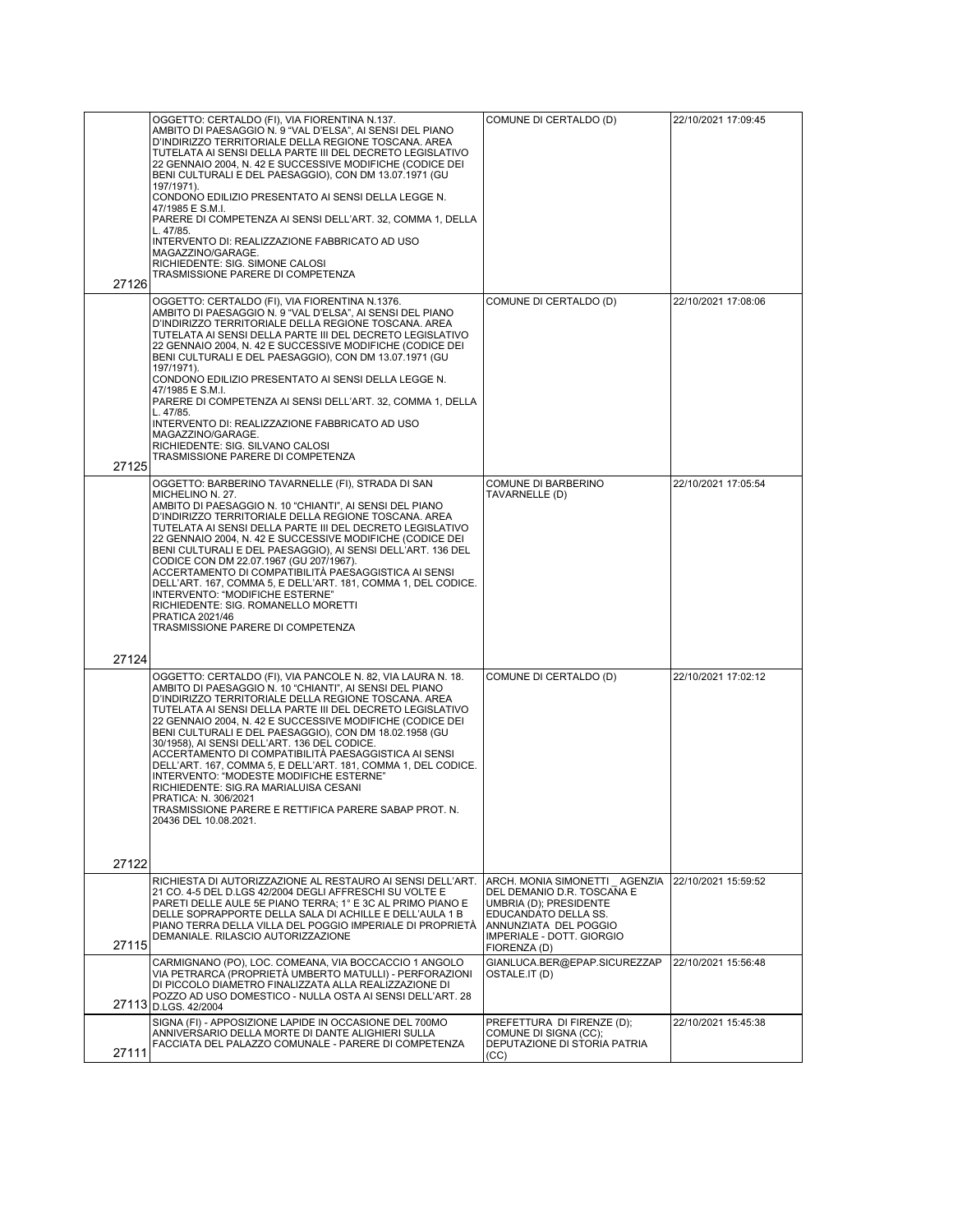|       | FIRENZE - COLLOCAZIONE MONUMENTO DI DOSTOEVSKIJ NEL                                                                                                                                                                                                                                                                                                                                                                                                                                                                                                                                                                                                                                                                                                                                                                                                                                                                                                                                                                                                                                                                                                                  | DIRIGENTE SERVIZIO BELLE ARTI E                                                                                                                                                                                                                                                                                                                            | 22/10/2021 12:13:22 |
|-------|----------------------------------------------------------------------------------------------------------------------------------------------------------------------------------------------------------------------------------------------------------------------------------------------------------------------------------------------------------------------------------------------------------------------------------------------------------------------------------------------------------------------------------------------------------------------------------------------------------------------------------------------------------------------------------------------------------------------------------------------------------------------------------------------------------------------------------------------------------------------------------------------------------------------------------------------------------------------------------------------------------------------------------------------------------------------------------------------------------------------------------------------------------------------|------------------------------------------------------------------------------------------------------------------------------------------------------------------------------------------------------------------------------------------------------------------------------------------------------------------------------------------------------------|---------------------|
|       | PARCO DELLE CASCINE - RICHIESTA NULLA OSTA<br>SOPRINTENDENZA ART. 21 D.LGS 42/2004 - COMUNE DI FIRENZE -<br>INTEGRAZIONE AL PROT. 312932 DEL 01.10.2021 PROG. N. 492/21<br>27085 AUTTORIZZA                                                                                                                                                                                                                                                                                                                                                                                                                                                                                                                                                                                                                                                                                                                                                                                                                                                                                                                                                                          | FABBRICA DI PALAZZO VECCHIO (D)                                                                                                                                                                                                                                                                                                                            |                     |
| 27082 | FIRENZE - PALAZZO ROSSI CANEVARI - VARIANTE AL PROGETTO DI<br>MANUTENZIONE DEL FONDO COMMERCIALE DI VIA PORTA ROSSA<br>25R - - PROG. N. 472/21 AUTORIZZA CALIMALA 31 - RICHIESTA<br>AUTORIZZAZIONE ART. 21 D.LGS. 42/2004                                                                                                                                                                                                                                                                                                                                                                                                                                                                                                                                                                                                                                                                                                                                                                                                                                                                                                                                            | CALIMALA 31 - FESTOSO STEFANIA<br>(D)                                                                                                                                                                                                                                                                                                                      | 22/10/2021 12:01:09 |
|       | FIRENZE VIA DEL PROCONSOLO 15 ISTANZA DI AUTORIZZAZIONE<br>PER ESECUZIONE DI LAVORI ART. 21<br>PROPRIETA' GIORGIO BARTOLUCCI GHELLI PROG.<br>27079 N. 233/21 AUTORIZZA A CONDIZIONI                                                                                                                                                                                                                                                                                                                                                                                                                                                                                                                                                                                                                                                                                                                                                                                                                                                                                                                                                                                  | G.PETTI@PEC.ARCHRM.IT (D)                                                                                                                                                                                                                                                                                                                                  | 22/10/2021 11:54:22 |
|       | CERRETO GUIDI (FI) - CONVOCAZIONE DI CONFERENZA<br>PAESAGGISTICA, AI SENSI DELL'ART.21 DELLA DISCIPLINA DEL PIT,<br>APPROVATO CON D.C.R. N. 37 DEL 27/03/2015 PER L'ESAME AI FINI<br>DELLA VERIFICA DI CONFORMAZIONE AL PIT-PPR, DEL PIANO<br>OPERATIVO - VIDEO CONFERENZA DEL 24-11-2021 -<br>27072 CONFERIMENTO INCARICO ARCH. RICCO                                                                                                                                                                                                                                                                                                                                                                                                                                                                                                                                                                                                                                                                                                                                                                                                                               | REGIONE TOSCANA (D); RICCO<br>PAOLA (CC)                                                                                                                                                                                                                                                                                                                   | 22/10/2021 11:39:31 |
|       | FIRENZE VIA DEL PIAN DEI GIULLARI, 3 - VIA VINCENZO VIVIANI,<br>SNC - VIA GUGLIELMO RIGHI, SNC VILLA CAPPONI-<br>COMUNICAZIONE CONCLUSIONE PROCEDIMENTO IN ESITO AD<br>APPLICAZIONE DI SANZIONE AMMINISTRATIVA EX ART. 33 D.P.R.<br>380/01 SS.MM.II. E ART. 199, COMMA 3 DELLA L.R. 65/2014 E AD<br>APPLICAZIONE SANZIONE RISARCITORIA-RIPRISTINATORIA EX<br>ART. 160 D.LGS. 42/04 E SS.MM.II. IN ESITO A TRASMISSIONE<br>RICEVUTA DI PAGAMENTO E COMUNICAZIONE AVVENUTA<br>RIMESSIONE IN PRISTINO                                                                                                                                                                                                                                                                                                                                                                                                                                                                                                                                                                                                                                                                   | COMUNE DI FIRENZE POLIZIA<br>MUNICIPALE EDILIZIA (D); DIREZIONE<br>GENERALE ABAP - SERVIZIO 3 (D);<br>SAMMARRO ARCH. LUIGI PIETRO (D);<br>WILD CHRISTOPH RUDOLF RAINER<br>(D); COMUNE DI FIRENZE -<br>DIREZIONE URBANISTICA (CC);<br>NUCLEO TUTELA PATRIMONIO<br>CULTURALE DI FIRENZE (CC);<br>PROCURA DELLA REPUBBLICA - C/O<br>TRIBUNALE DI FIRENZE (CC) | 22/10/2021 11:22:36 |
| 27066 | MONTECATINI TERME(PT) VIA DEL CASTELLO 2 SUCCURSALE<br>ISTITUTO ALBERGHIERO F. MARTINI RICHIESTA AUTORIZZAZIONE<br>LAVORI ART. 21[E1 PROTOCOLLO P PT AOOPPT 0018615 2021-                                                                                                                                                                                                                                                                                                                                                                                                                                                                                                                                                                                                                                                                                                                                                                                                                                                                                                                                                                                            | PROVINCIA DI PISTOIA (D)                                                                                                                                                                                                                                                                                                                                   | 22/10/2021 10:38:53 |
| 27050 | 10-05 MBAC-SABAP- TRASMISSIONE AUTORIZZAZIONE                                                                                                                                                                                                                                                                                                                                                                                                                                                                                                                                                                                                                                                                                                                                                                                                                                                                                                                                                                                                                                                                                                                        |                                                                                                                                                                                                                                                                                                                                                            |                     |
|       | FIRENZE PIAZZA TRE RE - ESTATE FIORENTINA - RICHIESTA<br>PROROGA OCCUPAZIONE SUOLO PUBBLICO FINO AL 31 OTTOBRE<br>2021 - SERRE TORRIGIANI SRL - (35/2021/OPM)- PARERE<br>27048 FAVOREVOLE                                                                                                                                                                                                                                                                                                                                                                                                                                                                                                                                                                                                                                                                                                                                                                                                                                                                                                                                                                            | COMUNE DI FIRENZE DIREZIONE<br>SVILUPPO ECONOMICO UFFICIO<br>SUOLO PUBBLICO (D)                                                                                                                                                                                                                                                                            | 22/10/2021 10:35:06 |
|       | FIRENZE PIAZZA SAN GIOVANNI ANGOLO VIA DEI CALZAIUOLI<br>LOGGIA DEL BIGALLO E FACCIATE IN PIAZZA DUOMO ART. 49<br>MASCIA MORENO PER REAL MEDIA SRL - RICHIESTA PROROGA<br>AFFISSIONE SU PONTEGGI PER RESTAURO LOGGIA DEL BIGALLO -<br>TRASMISSIONE DOCUMENTAZIONE PARERE FAVOREVOLE A<br>27045 PROROGA AL 31/12/2022                                                                                                                                                                                                                                                                                                                                                                                                                                                                                                                                                                                                                                                                                                                                                                                                                                                 | REAL MEDIA S.R.L. (D)                                                                                                                                                                                                                                                                                                                                      | 22/10/2021 10:32:42 |
|       | LASTRA A SIGNA (FI), VIA DI CALCINAIA - REALIZZAZIONE DI<br>ANNESSO AGRICOLO - PICCOLO SOGNO SARL - PARERE RAP<br>291/2020 - AUTORIZZAZIONE PAESAGGISTICA EX ART. 146 D.LGS.<br>42/2004 - PARERE NEGATIVO POST MOTIVI OSTATIVI                                                                                                                                                                                                                                                                                                                                                                                                                                                                                                                                                                                                                                                                                                                                                                                                                                                                                                                                       | COMUNE DI LASTRA A SIGNA (D);<br>PROCURA DELLA REPUBBLICA - C/O<br>TRIBUNALE DI FIRENZE (D); REGIONE<br>TOSCANA (D); SOCIETÀ AGRICOLA A<br>R.L. PICCOLO SOGNO (CC)                                                                                                                                                                                         | 22/10/2021 09:53:20 |
| 27031 |                                                                                                                                                                                                                                                                                                                                                                                                                                                                                                                                                                                                                                                                                                                                                                                                                                                                                                                                                                                                                                                                                                                                                                      |                                                                                                                                                                                                                                                                                                                                                            |                     |
|       | PESCIA PT VIALE RICCIANO 5 - VILLA MAGNANI SEDE DELL'<br>ISTITUTO TECNICO AGRARIO DI PESCIA - DEMOLIZIONE E<br>RIFACIMENTO DEGLI INTONACI IN DUE AULE - PROVINCIA DI<br>PISTOIA - RICHIESTA AUTORIZZAZIONE ART. 21 D.LGS. 42/2004 -<br>27030 AUTORIZZAZIONE CON PRESCRIZIONI                                                                                                                                                                                                                                                                                                                                                                                                                                                                                                                                                                                                                                                                                                                                                                                                                                                                                         | PROVINCIA DI PISTOIA (D)                                                                                                                                                                                                                                                                                                                                   | 22/10/2021 09:51:41 |
| 27028 | OGGETTO: BARBERINO TAVARNELLE (FI), STRADA DI SAN MICHELE COMUNE DI BARBERINO<br>9/A.<br>AMBITO DI PAESAGGIO N. 9, AI SENSI DEL PIANO D'INDIRIZZO<br>TERRITORIALE DELLA REGIONE TOSCANA. AREA TUTELATA AI<br>SENSI DELLA PARTE III DEL DECRETO LEGISLATIVO 22 GENNAIO<br>2004, N. 42 E SUCCESSIVE MODIFICHE E INTEGRAZIONI (CODICE<br>DEI BENI CULTURALI E DEL PAESAGGIO), CON DM DEL 22.07.1967<br>(GU 207/1967), AI SENSI DELL'ART. 136 DEL CODICE.<br>RICHIESTA DI PARERE AI SENSI DELL'ART. 146 DEL CODICE.<br>PROCEDIMENTO AUTORIZZATORIO SEMPLIFICATO AI SENSI DEL<br>D.P.R. 13 FEBBRAIO 2017, N. 31.<br>INTERVENTO DI: "INSTALLAZIONE IMPIANTO FOTOVOLTAICO IN<br>COPERTURA, INSTALLAZIONE POMPA DI CALORE A TERRA,<br>SOSTITUZIONE INFISSI E REALIZZAZIONE SERRA SOLARE",<br>TIPOLOGIA INTERVENTI B1, B3, B7 E B8 DELL'ALLEGATO B, AI<br>SENSI DELL'ART. 3, COMMA 1, DEL "REGOLAMENTO RECANTE<br>INDIVIDUAZIONE DEGLI INTERVENTI ESCLUSI<br>DALL'AUTORIZZAZIONE PAESAGGISTICA O SOTTOPOSTI A<br>PROCEDURA AUTORIZZATORIA SEMPLIFICATA".<br>RICHIEDENTE: SIG. NICOLA MORETTI<br>PRATICA EDILIZIA N. 2021/45<br>TRASMISSIONE RICHIESTA DI ELEMENTI ISTRUTTORI. | TAVARNELLE (D)                                                                                                                                                                                                                                                                                                                                             | 22/10/2021 09:44:02 |
|       | FIRENZE VIA GABRIELE D'ANNUNZIO 227-229 - RICHIESTA<br>AUTORIZZAZIONE EX ART. 21 D.LGS. 42/2004 IN VARIANTE PER<br>IMMOBILE DENOMINATO "VILLA DEGLI ANGELI" A SETTIGNANO -                                                                                                                                                                                                                                                                                                                                                                                                                                                                                                                                                                                                                                                                                                                                                                                                                                                                                                                                                                                           | FARA ANTONIO (D)                                                                                                                                                                                                                                                                                                                                           | 22/10/2021 09:37:03 |
| 27027 | B.L. CONSULTING - PROG. N. 459/21V AUTORIZZA - INVIO 1/2                                                                                                                                                                                                                                                                                                                                                                                                                                                                                                                                                                                                                                                                                                                                                                                                                                                                                                                                                                                                                                                                                                             |                                                                                                                                                                                                                                                                                                                                                            |                     |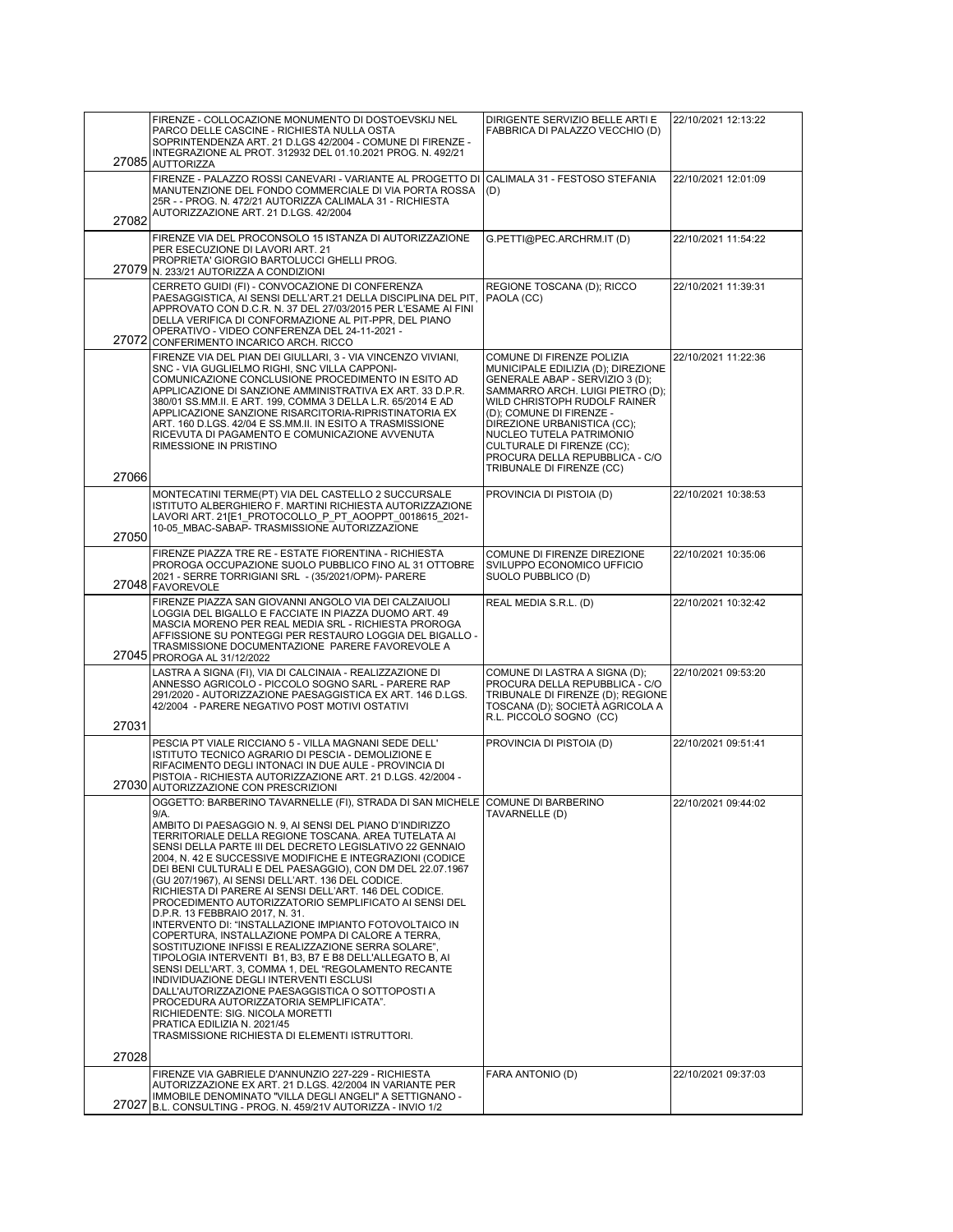|       | FIRENZE LARGO PIERO PALAGI SNC, VIA DI CAREGGI 1 - OPERE A                                                                                                                                                                                                                                                                                                                                                             | COMUNE DI FIRENZE - DIREZIONE                           | 22/10/2021 09:26:22 |
|-------|------------------------------------------------------------------------------------------------------------------------------------------------------------------------------------------------------------------------------------------------------------------------------------------------------------------------------------------------------------------------------------------------------------------------|---------------------------------------------------------|---------------------|
|       | STRUTTURA DI TELECOMUNICAZIONI - TELECOM ITALIA SPA -<br>SERAFINI ANTONELLA - "AUTORIZZAZIONE PAESAGGISTICA"<br>SEMPLIFICATA DPR 31/2017 - RICHIESTA PARERE PRATICA<br>27026 8929/2021-PARERE FAVOREVOLE                                                                                                                                                                                                               | URBANISTICA (D)                                         |                     |
|       | GP 286741/2021 - FIRENZE VIA BOLOGNESE, SNC ART. 146 TUTELA<br>PAESAGGISTICA SOSTITUZIONE INSEGNA DI ESERCIZIO<br>PALOBANDIERA E TOTEM STRADALE ED INSTALLAZIONE DI TOTEM<br>MOBILI ALL'INTERNO AREA DEL DISTRIBUTORE CARBURANTI<br>DELLA ENI ALDO LACCHE' PER ENI SPA - TRASMISSIONE<br>DOCUMENTAZIONE PER RICHIESTA PARERE AUTORIZZAZIONE<br>PAESAGGISTICA ORDINARIA - PRATICA 7376/2021- PARERE<br>27025 FAVOREVOLE | COMUNE DI FIRENZE - DIREZIONE<br>URBANISTICA (D)        | 22/10/2021 09:23:18 |
|       | FIRENZE VIA SANT'AGOSTINO 5 INVIO PRATICA ART.21 DLGS 42-<br>2004 GIULIA PATERNO' CASTELLO DI SAN GIULIANO - PROG. N.<br>27024 487/21 AUTORIZZA                                                                                                                                                                                                                                                                        | ARCH. FILIPPO BURRESI (D)                               | 22/10/2021 09:21:56 |
|       | FIRENZE PIAZZA DELLA SIGNORIA SCUOLA DEL CUOIO ART. 21<br>OPERE ALLE FACCIATE INTERNE E COPERTURA DI COMPETENZA<br>DELLA SCUOLA DEL CUOIO CASELLI GIORGIO PER COMUNE DI<br>FIRENZE - TRASMISSIONE DOCUMENTAZIONE PER RICHIESTA<br>27022 AUTORIZZAZIONE - PROG. N. 478/21                                                                                                                                               | COMUNE DI FIRENZE DIREZIONE<br>SERVIZI TECNICI (D)      | 22/10/2021 09:11:26 |
|       | FIRENZE VIA DI CAREGGI 45 ACCERTAMENTO DI COMPATIBILITÀ<br>PAESAGGISTICA AI SENSI DEGLI ARTT. 167/181 PAOLO PREMILLI<br>27020 FRATICA 6641/2018]-PARERE FAVOREVOLE                                                                                                                                                                                                                                                     | COMUNE DI FIRENZE - DIREZIONE<br>URBANISTICA (D)        | 22/10/2021 09:06:48 |
|       | GP 286743/2021 - FIRENZE VIA FRANCESCO PUCCINOTTI, 96 ART.<br>146 TUTELA PAESAGGISTICA MODIFICA COPERTURA PER<br>REALIZZAZIONE TERRAZZA A TASCA GIANCARLO GAUDIUSO -<br>TRASMISSIONE DOCUMENTAZIONE PER RICHIESTA PARERE<br>AUTORIZZAZIONE PAESAGGISTICA ORDINARIA - PRATICA<br>27017 7377/2021 - PARERE FAVOREVOLE                                                                                                    | COMUNE DI FIRENZE - DIREZIONE<br>URBANISTICA (D)        | 22/10/2021 08:59:28 |
|       | FIRENZE VIA MAGGIO 36 38 BORGO TEGOLAIO RICHIESTA<br>AUTORIZZAZIONE LAVORI ART. 21 COMMA 4, D.LGS 42/2004) -<br>27016 PROG. N. 467/21 AUTORIZZA A CONDIZIONI                                                                                                                                                                                                                                                           | ARCH. ANTONIETTA MILANO (D)                             | 22/10/2021 08:59:26 |
| 27014 | GP 302858/2021 - FIRENZE VIA DEL PIAN DEI GIULLARI, 72-74 ART.<br>146 TUTELA PAESAGGISTICA RECUPERO FUNZIONALE CON<br>FRAZIONAMENTO DI EDIFICIO RESIDENZIALE FRANCA REBAGLIATI<br>- TRASMISSIONE DOCUMENTAZIONE PER RICHIESTA PARERE<br>AUTORIZZAZIONE PAESAGGISTICA ORDINARIA - PRATICA N.<br>5595/2021 - PARERE FAVOREVOLE A CONDIZIONI                                                                              | COMUNE DI FIRENZE - DIREZIONE<br><b>URBANISTICA (D)</b> | 22/10/2021 08:52:03 |
| 27013 | FIRENZE VIA MAGGIO, 56 PALAZZO GUIDI ART. 21 RIFACIMENTO<br>DELLA FACCIATA PRINCIPALE E DELLA COPERTURA DOZELLINI<br>ELVIRA - TRASMISSIONE DOCUMENTAZIONE PER RICHIESTA<br>AUTORIZZAZIONE - PROG. N. 441/21<br>AUTORIZZA A CONDIZIONI                                                                                                                                                                                  | DOZELLINI ELVIRA (D)                                    | 22/10/2021 08:50:35 |
| 27007 | GP 302830/2021 - FIRENZE VIA DEL PODESTA', 65 TUTELA<br>PAESAGGISTICA ART. 146 PAOLA CAMPOLMI, LAURA MASCAGNI,<br>LUANA PAMPALONI - TRASMISSIONE DOCUMENTAZIONE<br>RICHIESTA PARERE AUTORIZZAZIONE PAESAGGISTICA PRATICA<br>8200/2021 - MOTIVI OSTATIVI PARZIALI -                                                                                                                                                     | COMUNE DI FIRENZE - DIREZIONE<br>URBANISTICA (D)        | 22/10/2021 08:31:01 |
|       | FIRENZE VIA DI BELLOSGUARDO - CONSOLIDAMENTO MURO DI<br>SOSTEGNO - ISTITUTO PER IL SOSTENTAMENTO DEL CLERO<br>DELLA DIOCESI DI FIRENZE - RICHIESTA AUTORIZZAZIONE ART. 21<br>27006 D.LGS. 42/2004 - PROG. N. 394/21 AUTORIZZA                                                                                                                                                                                          | POLI ARCH. FLORIANO (D)                                 | 22/10/2021 08:27:34 |
|       | QUARRATA (PT) VIA BOLOGNA, PARERE ARCHEOLOGICO AI SENSI<br>DELL'ART. 28, D. LGS N. 42/2004; L.R.T. N. 39/2005. COSTRUZIONE<br>ED ESERCIZIO DI NUOVO ELETTRODOTTO IN CAVO INTERRATO A<br>PARTIRE DA CABINA MT/BT ESISTENTE CON LA CONTESTUALE<br>POSA DI DUE NUOVI ARMADI STRADALI<br>26999 - PRATICA E-DIS. N°2401268 (DA CITARE NELLA RISPOSTA).                                                                      | E-DISTRIBUZIONE (D)                                     | 21/10/2021 15:37:12 |
|       | QUARRATA (PT) VIA VITTORIO VENETO AUT 2395468<br>(RIFERIMENTO DA CITARE NELLA RISPOSTA) PARERE PER LA<br>VERIFICA PREVENTIVA DELL'INTERESSE ARCHEOLOGICO AI SENSI<br>DELL'ART. 28, C. 4, D.LGS N. 42/2004; L.R.T. N.39/2005. PROGETTO<br>DEFINITIVO PER LA REALIZZAZIONE DI UNO SCAVO STRADALE PER<br>26995 LA POSA DI ELETTRODOTTO SOTTERRANEO                                                                        | E-DISTRIBUZIONE (D)                                     | 21/10/2021 15:32:32 |
|       | QUARRATA (PT) VIA ARCOVEGGIO- PARERE ARCHEOLOGIA AI<br>SENSI DELL'ART. 28, C. 4, D. LGS N. 42/2004; L.R.T. N. 39/2005.<br>COSTRUZIONE ED ESERCIZIO DI ELETTRODOTTO IN CAVO<br>SOTTERRANEO A BASSA TENSIONE (230-400 V) E CONTESTUALE<br>INSTALLAZIONE DI NUOVO ARMADIO STRADALE PER NUOVA<br><b>FORNITURA</b><br>26993 - PRATICA E-DIS. N°2402500 (DA CITARE NELLA RISPOSTA).                                          | E-DISTRIBUZIONE (D)                                     | 21/10/2021 15:27:51 |
| 26991 | ENEL PISTOIA VIA PIEVE A CELLE - PRATICA 2394772 -<br>ELETTRODOTTO SOTTERRANEO E AEREO, DEMOLIZIONE DI<br>TRATTO DI LINEA AEREA E COSTRUZIONE NUOVA CABINA MT/BT -<br>RICHIESTA PARERE ARCHEOLOGIA AI SENSI DELL'ART. 28, C. 4, D.<br>LGS N. 42/2004; L.R.T. N. 39/2005                                                                                                                                                | ENEL (D)                                                | 21/10/2021 15:22:01 |
|       | FIRENZE LUNGARNO DELLE GRAZIE, 28 ART. 21 MODESTE OPERE<br>MODIFICHE INTERNE PAOLA MOGGI - TRASMISSIONE<br>DOCUMENTAZIONE PER RICHIESTA AUTORIZZAZIONE - PROG.<br>494/21                                                                                                                                                                                                                                               | CASSINARI GEOM. MONICA (D)                              | 21/10/2021 14:18:42 |
|       | 26982 AUTORIZZA                                                                                                                                                                                                                                                                                                                                                                                                        |                                                         |                     |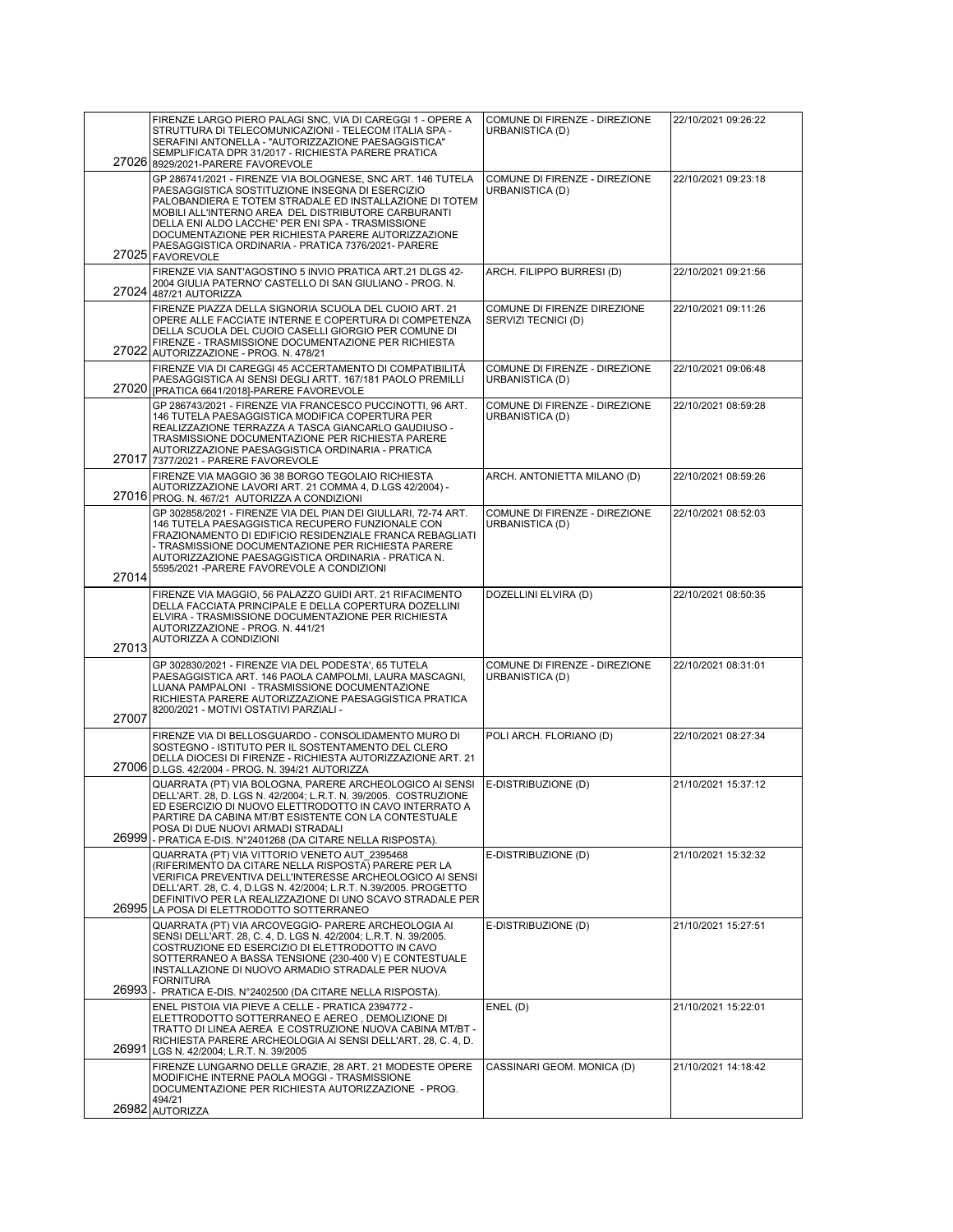|       | FIRENZE LUNGARNO DELLA ZECCA VECCHIA 20 - INSTALLAZIONE<br>MINIRIPETITORE PER TELEFONIA MOBILE ALL'INTERNO DI ALCUNI<br>LOCALI DELLA CASERMA DE LAUGIER - TELECOM ITALIA SPA<br>ANTONELLA SERAFINI - RICHIESTA AUTORIZZAZIONE ARTT. 21 E 22<br>D.LGS. 42/2004                                                                         | MARIANI FABRIZIO (D)                                                                   | 21/10/2021 14:07:19 |
|-------|---------------------------------------------------------------------------------------------------------------------------------------------------------------------------------------------------------------------------------------------------------------------------------------------------------------------------------------|----------------------------------------------------------------------------------------|---------------------|
|       | 26978 PROG. N. 488/21 AUTORIZZA                                                                                                                                                                                                                                                                                                       |                                                                                        |                     |
|       | SIGNA (FI) - CIMITERO DI SAN MINIATO - ABBATTIMENTO CIPRESSO<br>PER MOTIVI DI URGENZA - COMUNICAZIONE EX ART. 27 D.LGS.<br>26976 42/2004 - PRESA D'ATTO                                                                                                                                                                               | COMUNE DI SIGNA (D)                                                                    | 21/10/2021 14:04:49 |
|       | FIRENZE VIALE G.MILTON 93 - 95 HOTEL "LA FORTEZZA" -<br>RESTAURO CONSERVATIVO DELLE FACCIATE - VENTITRE' SRL -<br>RICHIESTA AUTORIZZAZIONE ART. 21 D.LGS. 42/2004 - PROG. N.<br>26973 418/21 AUTORIZZA                                                                                                                                | ARCH. CRISTIANO BONI (D)                                                               | 21/10/2021 13:56:03 |
|       | BAGNO A RIPOLI (FI) PRATICA N. 783 / 2021 - REALIZZAZIONE AL<br>PIANO PRIMO DI UN'ADDIZIONE FUNZIONALE PREVISTA SU UNA<br>PORZIONE DELLA TERRAZZA ESISTENTE (PROSPETTO SUD-<br>EST).PROPRIETÀ MAC KAY E BALDASSARRI AUTORIZZAZIONE<br>PAESAGGISTICAAI SENSI DELL'ART. 146 DEL D.LGS. 42/04 - PARERE                                   | COMUNE DI BAGNO A RIPOLI (D)                                                           | 21/10/2021 13:26:42 |
|       | 26970 FAVOREVOLE A SEGUITO DI INTEGRAZIONI                                                                                                                                                                                                                                                                                            |                                                                                        |                     |
|       | FIRENZE VIALE G.MILTON 97/99/101/103 - RESTAURO<br>CONSERVATIVO DELLE FACCIATE DEL COMPLESSO IMMOBILIARE<br>VILLA E DEPENDANCE - RICHIESTA AUTORIZZAZIONE ART. 21<br>D.LGS. 42/2004 - FABIANI TROPEANO UGO - PROG. N. 493/21<br>26960 AUTORIZZA                                                                                       | ARCH PAOLA SANTI (D)                                                                   | 21/10/2021 12:47:25 |
|       | FIRENZE VIA DEI BENCI N. 5 - OPERE AD UNITÀ IMMOBILIARI - DI<br>NAPOLI ANTONIO - RICHIESTA AUTORIZZAZIONE ART. 21 D.LGS.<br>26959 42/2004 - PROG. N. 473/21V AUTORIZZA A CONDIZIONI                                                                                                                                                   | MORANDINI ARCH. ROSSANO (D)                                                            | 21/10/2021 12:39:04 |
|       | FIRENZE PIAZZA SAN LORENZO, 9 VIOLA MARCO DOMENICO,<br>PARROCCHIA BASILICA DI SAN LORENZO COMPLESSO<br>MONUMENTALE DELLA BASILICA DI SAN LORENZO ART. 21<br>RESTAURO E RISANAMENTO CONSERVATIVO DI UNITA'<br>IMMOBILIARE - TRASMISSIONE DOCUMENTAZIONE PER RICHIESTA<br>26956 AUTORIZZAZIONE - PROG. N. 443/21 AUTORIZZA              | PARROCCHIA DELLA BASILICA DI<br>SAN LORENZO (D)                                        | 21/10/2021 12:32:29 |
| 26954 | FIRENZE PALAZZO DEL PEGASO - PALAZZO COVONI VIA CAVOUR<br>4 - PROGETTAZIONE DEL MIGLIORAMENTO DELL'AREAZIONE DEI<br>MACCHINARI VRF ARGO POSTI IN ALTANA AL DI SOTTO DELLA<br>COPERTURA IN LEGNO DELL'ALTANA DI PALAZZO COVONI - ART. 21<br>TRASMISSIONE DOCUMENTAZIONE PER RICHIESTA DI<br>AUTORIZZAZIONE - PROG. N. 436/21 AUTORIZZA | CONSIGLIO REGIONALE TOSCANA<br>(D)                                                     | 21/10/2021 12:24:29 |
|       | FIRENZE VIA GABRIELE D'ANNUNZIO, 209 VILLA ELENA ART. 21<br>RESTAURO E RISANAMENTO CONSERVATIVO N.O. N. 9514 DEL<br>17/04/2019 E N. 10788 DEL 25/09/2020 NOCENTINI CLAUDIO PER BL<br>CONSULTING - TRASMISSIONE DOCUMENTAZIONE PER RICHIESTA<br>26950 AUTORIZZAZIONE - PROG. N. 371/21V AUTORIZZA                                      | B.L. CONSULTING SRL (D)                                                                | 21/10/2021 12:16:34 |
|       | FIRENZE VIA DE' MALONTENTI, 6 PIA CASA DI MONTEDOMINI ART.<br>21 RIFACIMENTO E MANUTENZIONE PARZIALE DELLE COPERTURE<br>A SEGUITO DI CROLLI DI COPERTURE LIGNEE MEUCCI LUCA,<br>AZIENDA ASL TOSCANA CENTRO - TRASMISSIONE<br>DOCUMENTAZIONE PER RICHIESTA AUTORIZZAZIONE - PROG. N.<br>26945 343/21 AUTORIZZA                         | AZIENDA USL TOSCANA CENTRO (D); 21/10/2021 12:04:47<br>MARCON ANTONIO (D)              |                     |
| 26939 | MONTELUPO FIORENTINO FI - CAPPELLA SACRO CUORE NELLA<br>CHIESA DELL' AMBROGIANA - OPERE DI RESTAURO PITTURE<br>MURALI E STUCCHI - AUTORIZZAZIONE EX ART. 21 D. LGS. 42/2004                                                                                                                                                           | STUDIO ARDIGLIONE SNC DI<br>MARCOLONGO E TASACIONI (D);<br>ARCIDIOCESI DI FIRENZE (CC) | 21/10/2021 11:42:41 |
|       | FIRENZE VIA DELL'OSSERVATORIO 33 - GIADA COLACICCHI E ALTRI<br>- ACCERTAMENTO DI COMPATIBILITÀ PAESAGGISTICA AI SENSI<br>DEGLI ARTT. 167/181 DEL D.LGS. N. 42/2004 - [PRATICA 754/2021] -<br>26930 PARERE FAVOREVOLE                                                                                                                  | COMUNE DI FIRENZE - DIREZIONE<br>URBANISTICA (D)                                       | 21/10/2021 10:52:14 |
| 26917 | SERRAVALLE PISTOIESE(PT) VIA FORNACIAI PARERE<br>ARCHEOLOGIA AI SENSI DELL'ART. 28, C. 4, D. LGS N. 42/2004; L.R.T.<br>N. 39/2005. COSTRUZIONE ED ESERCIZIO DI ELETTRODOTTO IN<br>CAVO INTERRATO MT (15 KV), PER SOSTITUZIONE DI CAVO<br>VETUSTO- PRATICA E-DIS. N°2391756 (DA CITARE NELLA<br>RISPOSTA).                             | E-DISTRIBUZIONE (D)                                                                    | 21/10/2021 10:13:42 |
| 26912 | PISTOIA PIAZZA DELLA RESISTENZA PARERE ARCHEOLOGICO AI<br>SENSI DELL'ART. 28, C. 4, D. LGS N. 42/2004; L.R.T. N. 39/2005.<br>COSTRUZIONE ED ESERCIZIO DI ELETTRODOTTO IN CAVO<br>SOTTERRANEO IN BASSA TENSIONE CON CONTESTUALE POSA DI<br>ARMADIO STRADALE- PRATICA E-DIS. N°2383468 (DA CITARE<br>NELLA RISPOSTA).                   | E-DISTRIBUZIONE (D)                                                                    | 21/10/2021 10:00:06 |
|       | SAMBUCA PISTOIESE (PT) LOCALITÀ LAGACCI BORGO PARERE<br>PER LA VERIFICA PREVENTIVA DELL'INTERESSE ARCHEOLOGICO<br>AI SENSI DELL'ART. 28, C. 4, D.LGS N. 42/2004; L.R.T. N.39/2005.<br>PROGETTO DEFINITIVO PER LA REALIZZAZIONE DI UNO SCAVO<br>STRADALE PER LA POSA DI ELETTRODOTTO SOTTERRANEO IN<br><b>BASSA TENSIONE -</b>         | E-DISTRIBUZIONE (D)                                                                    | 21/10/2021 09:43:32 |
| 26906 | AUT 2383520 (RIFERIMENTO DA CITARE NELLA RISPOSTA)                                                                                                                                                                                                                                                                                    |                                                                                        |                     |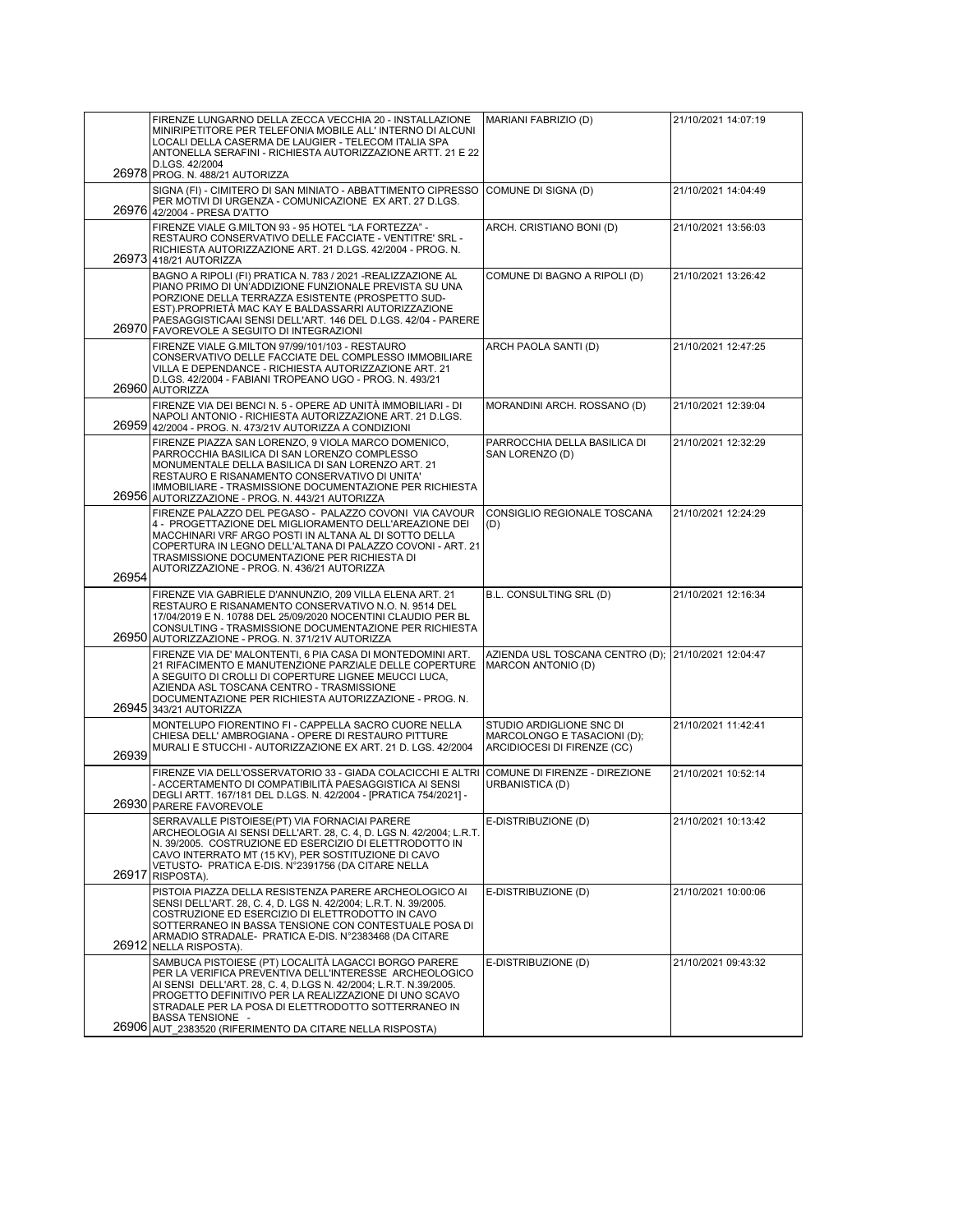| 26903 | FUCECCHIO FI - VIA DELLA QUERCIOLA INCROCIO VIA DI BURELLO<br>SEZIONE 2622- REALIZZAZIONE COLLETTORE FOGNARIO PIEVE A<br>NIEVOLE - SANTA CROCE SULL'ARNO (RAMO VALDINIEVOLE NORD-<br>EST) - 1° LOTTO: TRATTO SANTA CROCE SULL'ARNO -<br>DEPURATORE STABBIA -<br>INTERCETTAZIONE CANALE CON SUCCESSIVA INDAGINE<br>ARCHEOLOGICA DELLO STESSO -<br>AUTORIZZAZIONE AI SENSI DELL'ART. 21/D.LGS. 42/2004 PER LO<br>SMONTAGGIO CONTROLLATO DEL CONDOTTO AL FINE DI | ACQUE SPA (D); BURCHIANTI<br>FABRIZIO (D)                                                  | 21/10/2021 09:34:09 |
|-------|---------------------------------------------------------------------------------------------------------------------------------------------------------------------------------------------------------------------------------------------------------------------------------------------------------------------------------------------------------------------------------------------------------------------------------------------------------------|--------------------------------------------------------------------------------------------|---------------------|
|       | COMPLETARE L'INDAGINE STRATIGRAFICA<br>FIRENZE VIA PIAN DEI GIULLARI 28-30 - RESTAURO DELLE<br>SUPERFICI ESTERNE E MANTO DI COPERTURA - BARAGLI DANIELE<br>PER CONDOMINIO VILLA NUNES VAIS - RICHIESTA<br>AUTORIZZAZIONE ART. 21 D.LGS. 42/2004- PROG. 372/1<br>26900 CONTRIBUTO- PARERE FAVOREVOLE A CONDIZIONI                                                                                                                                              | SEGRETARIATO REGIONALE PER LA<br>TOSCANA (D)                                               | 21/10/2021 07:51:42 |
| 26895 | ART: 21. LONDA (FI) VIA ROMA, 32-34-36-38 PALAZZETTO BAGLIONI<br>ART. 21 RESTAURO PITTURE ESEGUITE SULLA FACCIATA<br>DELL'IMMOBILE SPAGNOLI LEONARDO, IL GIGLIO DI LEONARDO<br>SPAGNOLI & C. SNC - TRASMISSIONE AUTORIZZAZIONE.                                                                                                                                                                                                                               | IL GIGLIO DI LEONARDO SPAGNOLI &<br>C. SNC (D); LUCIOLI LAURA (CC)                         | 20/10/2021 16:58:07 |
|       | FIRENZE VIA ANDREA DEL SARTO - RICHIESTA RILASCIO PARERE<br>DI COMPETENZA - CONDONO 66845/1985 L. 47/85 SEGHI SILVANO -<br>26894 CURIA VESCOVILE PARERE FAVOREVOLE                                                                                                                                                                                                                                                                                            | COMUNE DI FIRENZE - DIREZIONE<br>URBANISTICA (D)                                           | 20/10/2021 16:43:58 |
|       | ROVERETO MOSTRA "IL FALSO NELL'ARTE" OPERE MUSEO CIVICO<br>DI PESCIA TRASMISSIONE DOCUMENTAZIONE AUTORIZZAZIONE<br>26891 PRESTITO.                                                                                                                                                                                                                                                                                                                            | DIREZIONE GENERALE ABAP -<br>SERVIZIO 4 (D)                                                | 20/10/2021 16:06:21 |
|       | FIRENZE VIA POGGIO ALLA SCAGLIA 36 - INTERVENTO DI<br>RESTAURO DELLE FACCIATE DI VILLA POGGIO ALLA SCAGLIA -<br>ANNABELLA NORRIS - RICHIESTA AUTORIZZAZIONE ART. 21 D.LGS.<br>26889 42/2004 PROG. N. 489/21 AUTORIZZA A CONDIZIONI                                                                                                                                                                                                                            | PUNTOLINEA ARCHITETTURE (D)                                                                | 20/10/2021 16:03:36 |
| 26887 | FIRENZE VIA SANT'AGOSTINO 3 - INTERVENTO DI MODIFICHE<br>INTERNE MANUTENZIONE STRAORDINARIA - MARGHERITA<br>GHILARDI - RICHIESTA AUTORIZZAZIONE ARTT. 21 E 22 D.LGS.<br>42/2004 - PROG. N. 387/21 AUTORIZZA A CONDIZIONI                                                                                                                                                                                                                                      | BARTOLINI ARCH. GIANPIETRO (D)                                                             | 20/10/2021 15:59:25 |
| 26884 | GUBBIO MOSTRA "ORO E COLORE" OPERA FONDAZIONE LONGHI<br>FIRENZE TRASMISSIONE DOCUMENTAZIONE AUTORIZZAZIONE<br>PRESTITO.                                                                                                                                                                                                                                                                                                                                       | DIREZIONE GENERALE ABAP -<br>SERVIZIO 4 (D)                                                | 20/10/2021 15:18:47 |
| 26881 | CHIESA SETTE SANTI FONDATORI - VIALE DEI MILLE 11 RICHIESTA<br>DI AUTORIZZAZIONE LAVORI CONSOLIDAMENTO DELLA<br>COPERTURA ART.21 C.4 D.LGS.42/2004 PERVENUTE INTEGRAZIONI<br>NS. PROT. N. 11216 DEL 04/05/2021 PERVENUTE INTEGRAZIONI<br>PROT. N. 20526 DEL 10/08/2021 - PROG. N. 381/21 CONTRIBUTO                                                                                                                                                           | CIMINO MARIA TERESA (D);<br>SEGRETARIATO REGIONALE DEL MIC<br>PER LA TOSCANA (CC)          | 20/10/2021 14:58:18 |
| 26879 | FIRENZE VIA VOLTERRANA 54 - ADATTAMENTO DI APERTURE<br>ESISTENTI E INSERIMENTO DI UN PERGOLATO - GIOVANNAMARIA<br>TILLI-PARERE FAVOREVOLE - "AUTORIZZAZIONE PAESAGGISTICA"<br>ORDINARIA ART. 146 D.LGS. 42/2004 - PRATICA 8026/2021                                                                                                                                                                                                                           | COMUNE DI FIRENZE - DIREZIONE<br>URBANISTICA (D)                                           | 20/10/2021 14:51:57 |
|       | FIRENZE VIA DELLE CINQUE VIE, 122 ART. 146 TUTELA<br>PAESAGGISTICA PIERLEONI SILVIA PER CONDOMINIO<br>EFFICIENTAMENTO ENERGETICO DI PORZIONE DI UN EDIFICIO IN<br>LINEA AD USO RESIDENZIALE - PIERLEONI SILVIA - PARERE<br>FAVOREVOLE AUTORIZZAZIONE PAESAGGISTICA ORDINARIA -<br>26878 PRATICA N. 8168/2021                                                                                                                                                  | COMUNE DI FIRENZE - DIREZIONE<br>URBANISTICA (D)                                           | 20/10/2021 14:49:25 |
| 26877 | FIRENZE - VILLA LA QUIETE - AUTORIZZAZIONE AL RESTAURO E<br>ALLO SPOSTAMENTO DI N. 3 CASSETTONI E N. 2 ARMADI, EX ART.<br>21 D: LGS 42/2004                                                                                                                                                                                                                                                                                                                   | SISTEMA MUSEALE DI ATENEO -<br>UNIFI - AREA VALORIZZAZIONE DEL<br>PATRIMONIO CULTURALE (D) | 20/10/2021 14:46:05 |
| 26874 | :FIRENZE - VIA MICHELI, 1 - SERRA FREDDA DELL' ORTO<br>BOTANICO - INTERVENTO DI CONSOLIDAMENTO STRUTTURALE_E_   FIRENZE, UFFICIO TECNICO (D)<br>RIFACIMENTO DELLA COPERTURA SERRA FREDDA-<br>AUTORIZZAZIONE PROT. SABAP_FI N. 948 DEL 15/01/2019                                                                                                                                                                                                              | UNIVERSITÀ DEGLI STUDI DI                                                                  | 20/10/2021 14:09:52 |
|       | FIRENZE VIA DEL PORTICO, 5 TUTELA PAESAGGISTICA ART. 146<br>MODIFICHE ESTERNE MARGHERITA COLABELLA, ROBERTO<br>INNOCENTI - PARERE FAVOREVOLE -AUTORIZZAZIONE<br>26873 PAESAGGISTICA ORDINARIA - PRATICA N.7722/2021                                                                                                                                                                                                                                           | COMUNE DI FIRENZE - DIREZIONE<br>URBANISTICA (D)                                           | 20/10/2021 14:09:33 |
|       | FIRENZE VIA GIOSUE' BORSI, 56 TUTELA PAESAGGISTICA ART. 146<br>REALIZZAZIONE CAPPOTTO TERMICO CONFORME AI PARAMETRI<br>ENERGETICI DEL BONUS 110% GIULIA ROSCIONI, MARIO<br>COSTANZO, SERENA TERRENI, MICHELE BIANCHI - PARERE<br>FAVOREVOLE - AUTORIZZAZIONE PAESAGGISTICA ORDINARIA -<br>26872 PRATICA N. 7657/2021                                                                                                                                          | COMUNE DI FIRENZE - DIREZIONE<br>URBANISTICA (D)                                           | 20/10/2021 14:07:13 |
| 26871 | FIRENZE VIA BELISARIO VINTA, 4 ACCERTAMENTO DI<br>COMPATIBILITÀ PAESAGGISTICA ARTT. 167/181 DEL D.LGS. N.<br>42/2004 - PARERE FAVOREVOLE - PRATICA 7083/2021 - GUIDOTTI<br><b>STEFANIA</b>                                                                                                                                                                                                                                                                    | COMUNE DI FIRENZE - DIREZIONE<br>URBANISTICA (D)                                           | 20/10/2021 14:04:52 |
| 26870 | PROT. N. 111713/2021 - PISTOIA PIAZZA DEL DUOMO, 6 - VIA DEGLI<br>ORAFI, 1 - PALAZZO PRETORIO SEDE TRIBUNALE E PROCURA<br>DELLA REPUBBLICA DI PISTOIA ART. 21 - INTERVENTI DI<br>MANUTENZIONE IMBIANCATURA LOCALI PIANO PRIMO E NUOVA<br>DISPOSIZIONE IMPIANTO ELETTRICO LOCALI MEZZANINO COMUNE<br>DI PISTOIA - TRASMISSIONE DOCUMENTAZIONE PER RICHIESTA<br>AUTORIZZAZIONE - AUTORIZZAZIONE CON PRESCRIZIONI                                                | COMUNE DI PISTOIA (D)                                                                      | 20/10/2021 13:57:38 |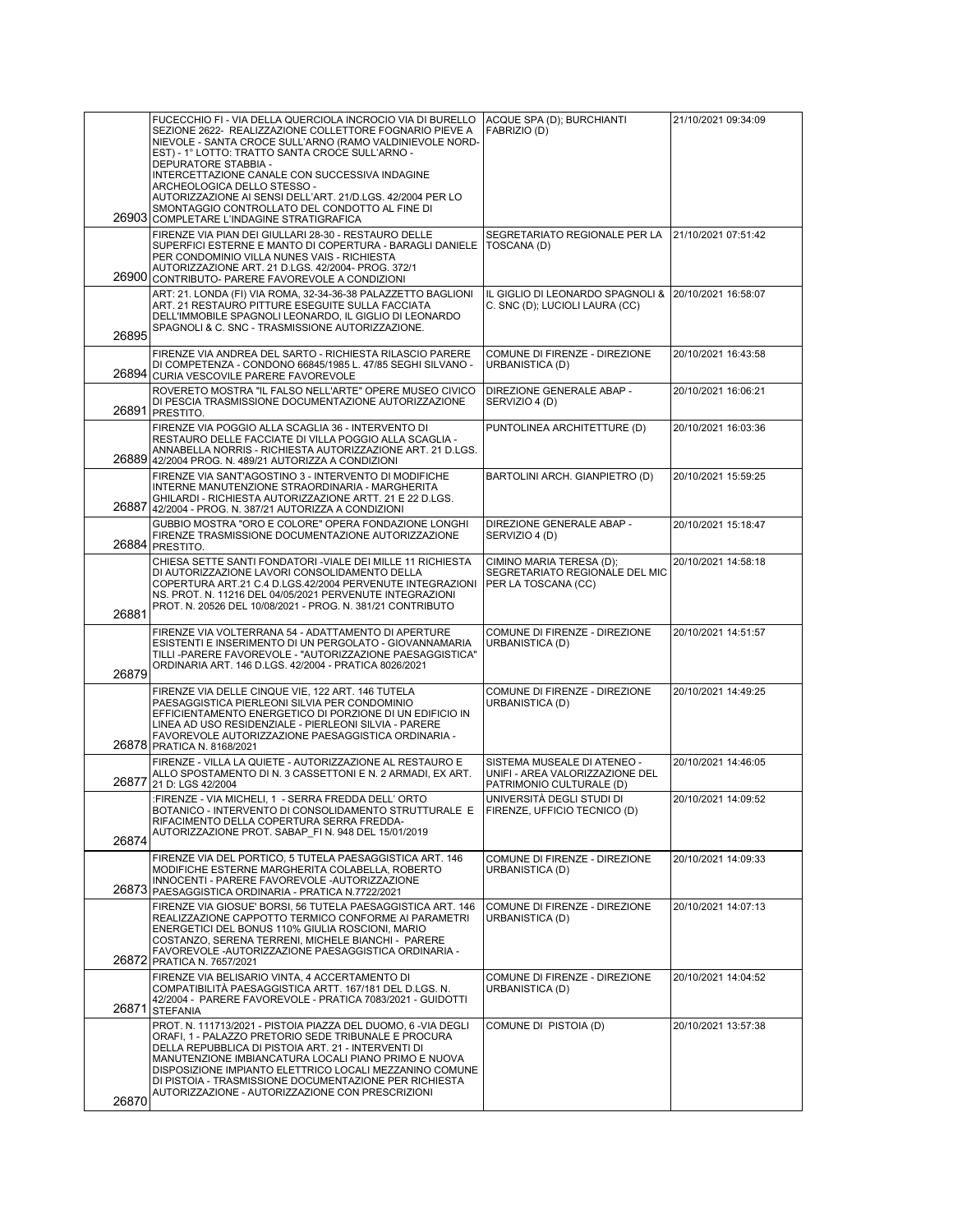| OGGETTO: CERTALDO (FI), VIA PACINOTTI N. 28.<br>AMBITO DI PAESAGGIO N. 10 "CHIANTI", AI SENSI DEL PIANO<br>D'INDIRIZZO TERRITORIALE DELLA REGIONE TOSCANA. AREA<br>TUTELATA AI SENSI DELLA PARTE III DEL DECRETO LEGISLATIVO<br>22 GENNAIO 2004, N. 42 E SUCCESSIVE MODIFICHE (CODICE DEI<br>BENI CULTURALI E DEL PAESAGGIO), CON DM 13.07.1971 (GU<br>197/1971), AI SENSI DELL'ART. 136 DEL CODICE.<br>COMPATIBILITÀ PAESAGGISTICA, IN ANALOGIA CON IL PARERE<br>DELL'UFFICIO LEGISLATIVO PROT. N. 12385 DEL 27.04.2016, PER UN<br>INTERVENTO REALIZZATO PRIMA DELL'EMANAZIONE DEL DM<br>SOPRA CITATO.<br>INTERVENTO: "AMPLIAMENTO DEL VOLUME"<br>RICHIEDENTE: SIG.RI LUCIANO E LUCIANA MUGNAINI<br>PRATICA: N. 258/2021<br>COMUNICAZIONE                                                                                                                                                                                                                                                                                                                                   | COMUNE DI CERTALDO (D)                                                                                                                                                     | 20/10/2021 13:44:00 |
|------------------------------------------------------------------------------------------------------------------------------------------------------------------------------------------------------------------------------------------------------------------------------------------------------------------------------------------------------------------------------------------------------------------------------------------------------------------------------------------------------------------------------------------------------------------------------------------------------------------------------------------------------------------------------------------------------------------------------------------------------------------------------------------------------------------------------------------------------------------------------------------------------------------------------------------------------------------------------------------------------------------------------------------------------------------------------|----------------------------------------------------------------------------------------------------------------------------------------------------------------------------|---------------------|
| OGGETTO: CERTALDO (FI), VIA DEL BOSCO N. 26.<br>AMBITO DI PAESAGGIO N. 9, AI SENSI DEL PIANO D'INDIRIZZO<br>TERRITORIALE DELLA REGIONE TOSCANA. AREA TUTELATA AI<br>SENSI DELLA PARTE III DEL DECRETO LEGISLATIVO 22 GENNAIO<br>2004, N. 42 E SUCCESSIVE MODIFICHE (CODICE DEI BENI<br>CULTURALI E DEL PAESAGGIO), CON DM 13.07.1971 (197/1971), AI<br>SENSI DELL'ART. 136 DEL CODICE.<br>RICHIESTA DI PARERE AI SENSI DELL'ART. 146 DEL CODICE -<br>VARIANTE ALLA AUTORIZZAZIONE PAESAGGISTICA SEMPLIFICATA<br>23.12.2020 PROT. N. 25498, RILASCIATA IL 03.002.2021.<br>INTERVENTO: "RIQUALIFICAZIONE ENERGETICA E MANUTENZIONE<br>STRAORDINARIA DI 3 UNITÀ IMMOBILIARI PER CIVILE ABITAZIONE",<br>DI CUI AI PUNTI B4, B8, B17 DELL'ALLEGATO B, AI SENSI DELL'ART.<br>3, COMMA 1, DEL "REGOLAMENTO RECANTE INDIVIDUAZIONE<br>DEGLI INTERVENTI ESCLUSI DALL'AUTORIZZAZIONE<br>PAESAGGISTICA O SOTTOPOSTI A PROCEDURA AUTORIZZATORIA<br>SEMPLIFICATA".<br>RICHIEDENTI: SIG.RI CAPINOTI, BINDI, DONZELLI, BAGNOLI.<br>PRATICA N. 424/2021<br>TRASMISSIONE PARERE DI COMPETENZA | COMUNE DI CERTALDO (D)                                                                                                                                                     | 20/10/2021 13:41:35 |
| OGGETTO: CERTALDO (FI), VIA DEL PONTE VECCHIO N. 27.<br>AMBITO DI PAESAGGIO N. 9, AI SENSI DEL PIANO D'INDIRIZZO<br>TERRITORIALE DELLA REGIONE TOSCANA. AREA TUTELATA AI<br>SENSI DELLA PARTE III DEL DECRETO LEGISLATIVO 22 GENNAIO<br>2004, N. 42 E SUCCESSIVE MODIFICHE (CODICE DEI BENI<br>CULTURALI E DEL PAESAGGIO), CON DM 18.02.1958 (GU 30/1958) E<br>DM 13.07.1971 (197/1971), AI SENSI DELL'ART. 136 DEL CODICE.<br>RICHIESTA DI PARERE AI SENSI DELL'ART. 146 DEL CODICE.<br>INTERVENTO: "RIAPERTURA FINESTRE A FABBRICATO DI CIVILE<br>ABITAZIONE", DI CUI AL PUNTO B3 DELL'ALLEGATO B, AI SENSI<br>DELL'ART. 3, COMMA 1, DEL "REGOLAMENTO RECANTE<br>INDIVIDUAZIONE DEGLI INTERVENTI ESCLUSI<br>DALL'AUTORIZZAZIONE PAESAGGISTICA O SOTTOPOSTI A<br>PROCEDURA AUTORIZZATORIA SEMPLIFICATA".<br>RICHIEDENTE: SIG.RI MAURIZIO CRESCI E VALENTINA VANNI<br>PRATICA N. 374/2021<br>TRASMISSIONE PARERE DI COMPETENZA                                                                                                                                               | COMUNE DI CERTALDO (D)                                                                                                                                                     | 20/10/2021 13:39:59 |
| OGGETTO: GREVE IN CHIANTI (FI), VIA DONZELLI DA PONETA, 14,<br>LOC. FERRONE.<br>AMBITO DI PAESAGGIO N. 10 "CHIANTI", AI SENSI DEL PIANO<br>D'INDIRIZZO TERRITORIALE DELLA REGIONE TOSCANA. AREA<br>TUTELATA AI SENSI DELLA PARTE III DEL DECRETO LEGISLATIVO<br>22 GENNAIO 2004. N. 42 E SUCCESSIVE MODIFICHE (CODICE DEI)<br>BENI CULTURALI E DEL PAESAGGIO), AI SENSI DELL'ART. 142<br>COMMA 1 LETT. C) DEL CODICE.<br>ACCERTAMENTO DI COMPATIBILITÀ PAESAGGISTICA AI SENSI<br>DELL'ART. 167, COMMA 5, E DELL'ART. 181, COMMA 1, DEL CODICE.<br>INTERVENTO: "MODIFICHE ESTERNE A FABBRICATO PRODUTTIVO"<br>RICHIEDENTE: SIG. LUIGI GRIFONI<br>2021/529/ACOM<br>TRASMISSIONE PROVVEDIMENTO DI ACCOGLIMENTO<br>DELL'ISTANZA.                                                                                                                                                                                                                                                                                                                                                 | COMUNE DI GREVE IN CHIANTI (D)                                                                                                                                             | 20/10/2021 13:37:41 |
| VERNIO (PO) - PROGETTO DEFINITIVO/ESECUTIVO PER                                                                                                                                                                                                                                                                                                                                                                                                                                                                                                                                                                                                                                                                                                                                                                                                                                                                                                                                                                                                                              | PROVINCIA DI PRATO (D)                                                                                                                                                     | 20/10/2021 13:36:11 |
| INTERVENTO DI CONSOLIDAMENTO STRUTTURALE DEL PONTE<br>LUNGO LA SR 352 AL KM 48+300 - CONFERENZA DI SERVIZI AI<br>26865 SENSI DELLA L. N. 241/1990 - PARERE DI COMPETENZA                                                                                                                                                                                                                                                                                                                                                                                                                                                                                                                                                                                                                                                                                                                                                                                                                                                                                                     |                                                                                                                                                                            |                     |
| VAGLIA (FI) CHIESA DI S. PIETRO E BENI MOBILI PERTINENZIALI, VIA<br>ANGELO NARDI 48 - VERIFICA D'UFFICIO - PROPRIETÀ<br>PARROCCHIA DI SAN PIETRO A VAGLIA E ISTITUTO<br>SOSTENTAMENTO DEL CLERO DELLA DIOCESI DI FIRENZE                                                                                                                                                                                                                                                                                                                                                                                                                                                                                                                                                                                                                                                                                                                                                                                                                                                     | COMUNE DI VAGLIA (D); ISTITUTO<br>DIOCESANO PER IL<br>SOSTENTAMENTO DEL CLERO DI<br>FIRENZE (D); PARROCCHIA DI SAN<br>PIETRO A VAGLIA (D);<br>SEGRETARIATO REGIONALE DELLA | 20/10/2021 13:03:28 |
|                                                                                                                                                                                                                                                                                                                                                                                                                                                                                                                                                                                                                                                                                                                                                                                                                                                                                                                                                                                                                                                                              |                                                                                                                                                                            | TOSCANA (D)         |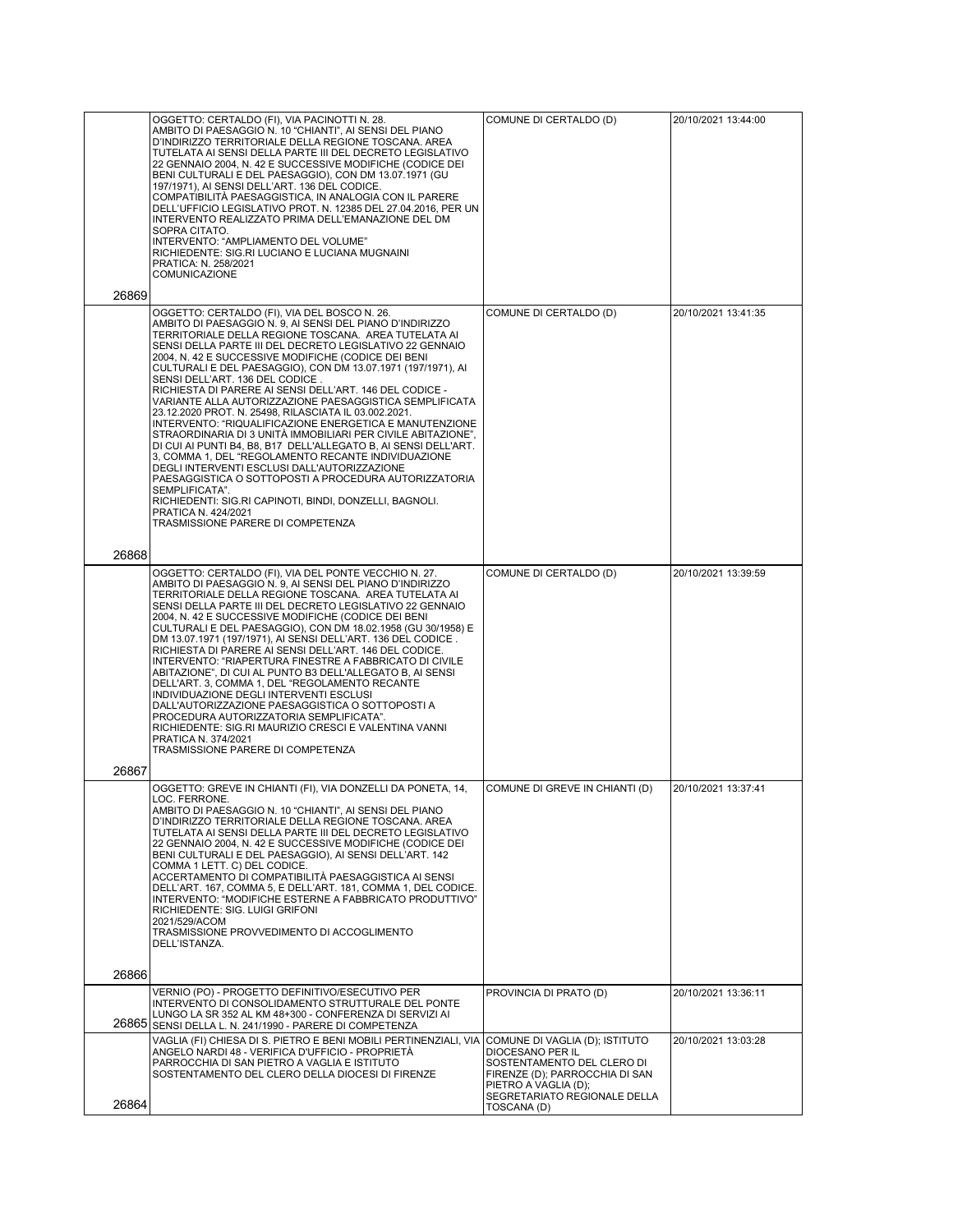|                | FIRENZE VIA ALESSANDRO ALLORI 100 - RESTAURO DELLE<br>PITTURE MURALI DEL REFETTORIO DEL COMPLESSO<br>PARROCCHIALE DI SAN CRISTOFANO A NOVOLI - NULLA OSTA E<br>APPROVAZIONE PREVENTIVO (CONGRUITÀ DEI PREZZI)                                                                                                                                                                                                                        | ARTE CURIA (D); PARROCCHIA DI S.<br>CRISTOFANO A NOVOLI (D);<br>VALENTINI VENTURA SRL RESTAURO<br>E CONSERVAZIONE OPERE D'ARTE<br>VALENTINI.VENTURA@LEGALMAIL.IT<br>(D) | 20/10/2021 12:26:46 |
|----------------|--------------------------------------------------------------------------------------------------------------------------------------------------------------------------------------------------------------------------------------------------------------------------------------------------------------------------------------------------------------------------------------------------------------------------------------|-------------------------------------------------------------------------------------------------------------------------------------------------------------------------|---------------------|
| 26862<br>26860 | PARMA MOSTRA "OPERA!" FIGURINI ARCHIVIO STORICO MAGGIO<br>MUSICALE FIORENTINO TRASMISSIONE DOCUMENTAZIONE                                                                                                                                                                                                                                                                                                                            | DIREZIONE GENERALE ABAP -<br>SERVIZIO 4 (D)                                                                                                                             | 20/10/2021 12:14:46 |
|                | AUTORIZZAZIONE PRESTITO.<br>AUTORIZZAZIONE AL TRASPORTO DI REPERTI ARCHEOLOGICI<br>DESTINATI AI DEPOSITI DELLA SOPRINTENDENZA ABAP FI PRESSO<br>26859 IL MULINO DI GONFIENTI                                                                                                                                                                                                                                                         | ELENAMARTELLI@GMAIL.COM (D);<br>LELLI - COOP ARCHEOLOGIA PAOLO<br>(D)                                                                                                   | 20/10/2021 12:10:49 |
| 26852          | SCANDICCI (FI) VIA DEI ROSSI, 130 ACCERTAMENTO DI<br>COMPATIBILITÀ PAESAGGISTICA ART. 167 E 181 PARERE<br>FAVOREVOLE - GUIDO E MANUELA GRASSI MODIFICHE<br>- PA-426-2021                                                                                                                                                                                                                                                             | COMUNE SCANDICCI (D)                                                                                                                                                    | 20/10/2021 10:31:34 |
| 26846          | PRATO MURA URBANE VIA CAVOUR TRA I CIVICI 77 E 81 RICHIESTA<br>AUTORIZZAZIONE ART.21 PER INTERVENTI SU PORZIONE DI MURA<br>- TRASMISSIONE AUTORIZZAZIONE ART. 21 A CONDIZIONE                                                                                                                                                                                                                                                        | BERTAZZINI ARCH. FRANCO ANGELO 20/10/2021 09:50:02<br>(D); COMUNE DI PRATO (D)                                                                                          |                     |
| 26841          | PRATO, VIA SAN GIOVANNI - APERTURA SCAVO PER LA POSA DI<br>ELETTRODOTTO SOTTERRANEO IN BASSA TENSIONE - PRATICA<br>E-DIS. 2410380 (NS. PROT. SABAP N° 26832 DEL 19/10/2021)<br>NULLA OSTA ARCHEOLOGIA AI SENSI DELL'ART. 28 D.LGS. 42/2004                                                                                                                                                                                           | ENEL (D); FANTONI FABRIZIO (CC)                                                                                                                                         | 19/10/2021 17:27:52 |
|                | POGGIO A CAIANO (PO), VIA PETRAIA - SOSTITUZIONE DI<br>SOSTEGNI AEREI MT (15 KV) ESISTENTI. PRATICA E-DIS. N° 2388024<br>(NS. PROT. SABAP N° 26724 DEL 18/10/2021) - NULLA OSTA<br>26840 ARCHEOLOGIA AI SENSI DELL'ART. 28 D.LGS. 42/2004                                                                                                                                                                                            | E-DISTRIBUZIONE (D); STUDIO<br>CANOVARO INGEGNERIA (CC)                                                                                                                 | 19/10/2021 17:24:45 |
|                | POGGIO A CAIANO (PO), VIA CAVOUR - COSTRUZIONE ED<br>ESERCIZIO DI NUOVO ELETTRODOTTO IN CAVO SOTTERRANEO.<br>PRATICA E-DIS. N° 2387480 (NS. PROT. SABAP N° 26135 DEL<br>12/10/2021) - NULLA OSTA ARCHEOLOGIA AI SENSI DELL'ART. 28<br>26839 D.LGS. 42/2004                                                                                                                                                                           | ENEL (D); STUDIO CANOVARO<br>INGEGNERIA (CC)                                                                                                                            | 19/10/2021 17:22:24 |
|                | GP 286760/2021 - FIRENZE VIA FABRIZIO DE ANDRE', 24 ART, 146<br>TUTELA PAESAGGISTICA BONIFICA TETTOIA IN CEMENTO<br>AMIANTO CON SOSTITUZIONE MANTO DI COPERTURA STEFANO<br>AGRESTI, SERVIZI ALLA STRADA SPA - TRASMISSIONE<br>DOCUMENTAZIONE PER RICHIESTA PARERE AUTORIZZAZIONE<br>PAESAGGISTICA ORDINARIA - PRATICA AUTORIZZAZIONE<br>PAESAGGISTICA ORDINARIA - PRATICA 7041/2021 [PRATICA<br>26838 7041/2021] - PARERE FAVOREVOLE | COMUNE DI FIRENZE - DIREZIONE<br>URBANISTICA (D)                                                                                                                        | 19/10/2021 17:16:45 |
| 26837          | GP 279561/2021 - FIRENZE VIA DEL MEZZETTA, 19 TUTELA<br>PAESAGGISTICA ART. 146 REALIZZAZIONE PARCHEGGIO ESTERNO<br>GIANNI PAOLO CIANCHI, CITTA' METROPOLITANA DI FIRENZE -<br>TRASMISSIONE DOCUMENTAZIONE PER RICHIESTA PARERE<br>AUTORIZZAZIONE PAESAGGISTICA ORDINARIA - PRATICA<br>6668/2021 - PARERE FAVOREVOLE A CONDIZIONE                                                                                                     | COMUNE DI FIRENZE - DIREZIONE<br>URBANISTICA (D)                                                                                                                        | 19/10/2021 17:13:39 |
|                | SCANDICCI (FI) VIA MARIO AUGUSTO MARTINI 12 TUTELA<br>PAESAGGISTICA SEMPLIFICATA DPR 31/2017 PARERE<br>FAVOREVOLE A CONDIZIONE - COCCHI MARIA, FROSALI BARBARA,<br>PINI ELISA E FROSALI ROSANNA<br>26836 -PA-1020-2021                                                                                                                                                                                                               | COMUNE SCANDICCI (D)                                                                                                                                                    | 19/10/2021 16:19:45 |
|                | GP 312306/2021 - FIRENZE VIA DANIMARCA, 18 DPR 31/2017<br>FALORNI PAOLO PER CONDOMINIO REALIZZAZIONE CANNE<br>FUMARIE SU FACCIATE POSTERIORI - TRASMISSIONE<br>DOCUMENTAZIONE PER RICHIESTA PARERE AUTORIZZAZIONE<br>26827 PAESAGGISTICA SEMPLIFICATA - PRATICA 9933/2021                                                                                                                                                            | COMUNE DI FIRENZE - DIREZIONE<br>URBANISTICA (D)                                                                                                                        | 19/10/2021 13:37:37 |
|                | GP 312303/2021 - FIRENZE LUNGARNO FRANCESCO FERRUCCI, 65<br>DPR 31/2017 FRANCESCO TRAPANI PER CONDOMINIO<br>MANUTENZIONE STRAORDINARIA SULLA COPERTURA CON<br>INSERIMENTO DI ISOLANTE TERMICO - TRASMISSIONE<br>DOCUMENTAZIONE PER RICHIESTA PARERE AUTORIZZAZIONE<br>PAESAGGISTICA SEMPLIFICATA - PRATICA 9261/2021 - PARERE<br>26826 FAVOREVOLE A CONDIZIONE                                                                       | COMUNE DI FIRENZE - DIREZIONE<br>URBANISTICA (D)                                                                                                                        | 19/10/2021 13:33:44 |
| 26825          | FIRENZE VIA LUNGO L'AFFRICO 324/A - INTERVENTI SUI<br>PROSPETTI DI PORZIONE DI FABBRICATO AD USO RESIDENZIALE -<br>CLAUDIA ANTONAZZO - "AUTORIZZAZIONE PAESAGGISTICA"<br>SEMPLIFICATA DPR 31/2017 - RICHIESTA PARERE PRATICA<br>9924/2021 - PARERE FAVOREVOLE                                                                                                                                                                        | COMUNE DI FIRENZE - DIREZIONE<br>URBANISTICA (D)                                                                                                                        | 19/10/2021 13:30:59 |
|                | PROT.N.0036828/2021 - PRATICA 868/2021 - BAGNO A RIPOLI FI VIA<br>DI BELMONTE 25 ANTELLA - INSERIMENTO COIBENTAZIONE IN<br>COPERTURA E SU DUE PARETI LATERALI - CONTE ALESSANDRA<br>MARIA LAURA - RICHIESTA PARERE SU AUTORIZZAZIONE<br>PAESAGGISTICA SEMPLIFICATA DPR 31/2017 - PARERE<br>26824 FAVOREVOLE A CONDIZIONE                                                                                                             | COMUNE DI BAGNO A RIPOLI (D)                                                                                                                                            | 19/10/2021 13:28:44 |
|                | PROT.N.0036829/2021 - PRATICA 876/2021 - BAGNO A RIPOLI FI VIA<br>DI FATTUCCHIA 38 GRASSINA - COIBENTAZIONE TERMICA,<br>RIPASSATURA COPERTURA E INSTALLAZIONE PANNELLI<br>FOTOVOLTAICI SU PROSPETTO - SIBILLA SILVIA - RICHIESTA<br>PARERE SU AUTORIZZAZIONE PAESAGGISTICA SEMPLIFICATA DPR<br>26823 31/2017-PARERE FAVOREVOLE A CONDIZIONE                                                                                          | COMUNE DI BAGNO A RIPOLI (D)                                                                                                                                            | 19/10/2021 13:26:46 |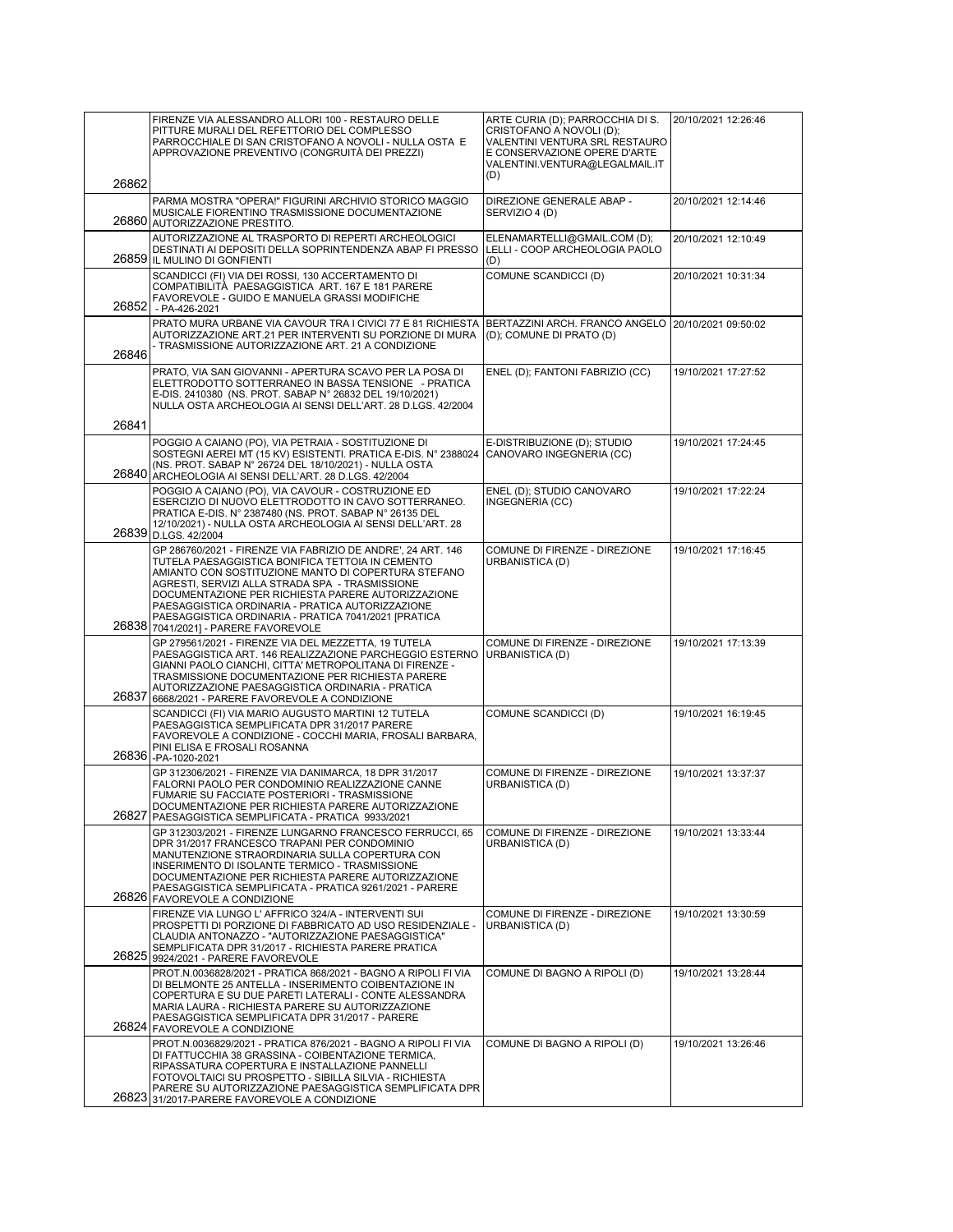| 26822 | GP 302844/2021 - FIRENZE VIA LUNGO L'AFFRICO, 164 DPR 31/2017<br>INSTALLAZIONE IMPIANTI TECNOLOGICI MICHELE BARAGLI,<br>CONDOMINIO - TRASMISSIONE DOCUMENTAZIONE RICHIESTA<br>PARERE AUTORIZZAZIONE PAESAGGISTICA SEMPLIFICATA -<br>PRATICA 9145/2021 - PARERE FAVOREVOLE                                                                                                                                        | COMUNE DI FIRENZE - DIREZIONE<br>URBANISTICA (D) | 19/10/2021 13:22:19 |
|-------|------------------------------------------------------------------------------------------------------------------------------------------------------------------------------------------------------------------------------------------------------------------------------------------------------------------------------------------------------------------------------------------------------------------|--------------------------------------------------|---------------------|
| 26821 | GP 279555/2021 - FIRENZE VIA CHIANTIGIANA, 83 ART. 146 TUTELA<br>PAESAGGISTICA COIBENTAZIONE COPERTURA E INSTALLAZIONE<br>CAPPOTTO SU PORZIONE DI FACIATE E REALIZZAZIONE SCALA<br>ESTERNA TERGALE PER ACCESSO AL PRIMO PIANO GINO<br>SOLFANELLI- TRASMISSIONE DOCUMENTAZIONE PER RICHIESTA<br>PARERE AUTORIZZAZIONE PAESAGGISTICA ORDINARIA - PRATICA<br>6231/2021 - MOTIVI OSTATIVI PARZIALI                   | COMUNE DI FIRENZE - DIREZIONE<br>URBANISTICA (D) | 19/10/2021 13:09:41 |
| 26820 | SAN MARCELLO PITEGLIO PT VIA ROMA SAN MARCELLO PISTOIESE<br>- RIQUALIFICAZIONE DELLA PAVIMENTAZIONE - COMUNE DI SAN<br>MARCELLO PITEGLIO - AUTORIZZAZIONE PAESAGGISTICA<br>SEMPLIFICATA DPR 31/2017 - RICHIESTA PARERE PRATICA 23/2021-<br>SOSPESA IN ATTESA DI ULTERIORE RICHIESTA RIF.ART.10 CODICE                                                                                                            | COMUNE DI SAN MARCELLO<br>PITEGLIO (D)           | 19/10/2021 13:05:09 |
| 26816 | MARLIANA (PT) VIA NUOVA COMUNALE ART. 146 TUTELA<br>PAESAGGISTICA BALDI DANILA CAMBIO DI DESTINAZIONE D'USO E<br>AMPLIAMENTO DI UN ANNESSO AGRICOLO ESISTENTE PER<br>REALIZZARE UN'UNITA' IMMOBILIARE DI CIVILE ABITAZIONE -<br>TRASMISSIONE DOCUMENTAZIONE PER RICHIESTA PARERE<br>AUTORIZZAZIONE PAESAGGISTICA -PARERE FAVOREVOLE                                                                              | COMUNE MARLIANA (D)                              | 19/10/2021 12:51:23 |
| 26815 | SCANDICCI FI VIA FRANCESCHI 14 TUTELA PAESAGGISTICA<br>SEMPLIFICATA DPR 31/2017 - PARERE FAVOREVOLE A CONDIZIONI-<br>DALFINI ARIANNA CARLINI ANDREA - AMPLIAMENTO E MODIFICA DI<br>ALCUNE FINESTRE, TRASFORMAZIONE DI FINESTRA IN<br>PORTAFINESTRA - INSTALLAZIONE DI COMIGNOLO - PA 1056/2021                                                                                                                   | COMUNE SCANDICCI (D)                             | 19/10/2021 12:19:21 |
| 26813 | FIRENZE VIA SANTA MARIA MADDALENA DE' PAZZI, 17 - DPR 31/2017<br>ROBERTA FANTOZZI, ALESSANDRO CARNEVALI RIMOZIONE BALZA<br>DI RIVESTIMENTO DETERIORATO E SOSTITUZIONE CON INTONACO<br>TRADIZIONALE, REALIZZAZIONE GRIGLIATO PER AERAZIONE IN<br>RIPOSTIGLIO SOTTOSCALA ESISTENTE, CASSETTATURA PER<br>SFIATO IN COPERTURA - PARERE FAVOREVOLE - AUTORIZZAZIONE<br>PAESAGGISTICA SEMPLIFICATA - PRATICA 9470/2021 | COMUNE DI FIRENZE - DIREZIONE<br>URBANISTICA (D) | 19/10/2021 11:45:12 |
| 26812 | FIRENZE VIA ACCURSIO 4 - AMPLIAMENTO DI N. 3 FINESTRE PER<br>REALIZZAZIONE DI 3 PORTEFINESTRE - WALTER RICCARDO<br>FISCHER - "AUTORIZZAZIONE PAESAGGISTICA" SEMPLIFICATA DPR<br>31/2017 - PARERE FAVOREVOLE A CONDIZIONI -PRATICA 9482/2021                                                                                                                                                                      | COMUNE DI FIRENZE - DIREZIONE<br>URBANISTICA (D) | 19/10/2021 11:42:32 |
| 26811 | FIRENZE VIA SAN FRANCESCO D'ASSISI, 20 DPR 31/2017 MODIFICA<br>DI APERTURE IN COPERTURA E MODIFICA DELLE CORNICI DELLA<br>FACCIATA PRINCIPALE CARLO GUASTINI, CAMILLA BERTOLINI -<br>PARERE FAVOREVOLE AUTORIZZAZIONE PAESAGGISTICA<br>SEMPLIFICATA - PRATICA 9208/2021                                                                                                                                          | COMUNE DI FIRENZE - DIREZIONE<br>URBANISTICA (D) | 19/10/2021 11:39:52 |
|       | FIRENZE VIA PIETRO METASTASIO, 19 ART. 146 TUTELA<br>PAESAGGISTICA CONSOLIDAMENTO STRUTTURALE DELLA<br>COPERTURA CON SOSTITUZIONE DEL MANTO IN ETERNIT CON<br>MANTO IN LATERIZIO E COIBENTAZIONE TERMICA MARCO<br>FURIASSI PER CONDOMINIO - PARERE FAVOREVOLE CON<br>PRESCRIZIONI-AUTORIZZAZIONE PAESAGGISTICA ORDINARIA -<br>26810 PRATICA 7469/2021                                                            | COMUNE DI FIRENZE - DIREZIONE<br>URBANISTICA (D) | 19/10/2021 11:36:45 |
| 26808 | FIRENZE VIA DEL PAVONE 7 - FANTINI GIACOMO, PECCI LUIGIA<br>CARLA - PARERE FAVOREVOLE AI SENSI DELL'ART. 167 E 181 DEL<br>CODICE DEI BENI CULTURALI E DEL PAESAGGIO - ACCERTAMENTO<br>DI COMPATIBILITA PAESAGGISTICA [SCIA/DIA 2046/2021]                                                                                                                                                                        | COMUNE DI FIRENZE - DIREZIONE<br>URBANISTICA (D) | 19/10/2021 11:33:53 |
| 26805 | FIRENZE ART. 49 DEL DLGS 42/04 - VIA CALIMALA 33/R - 35/R E<br>PIAZZA DELLA REPUBBLICA 9/R - 2 INSEGNE DI ESERCIZIO<br>GRAMAGLIA ENRICO PER KWAY RETAIL SRL - TRASMISSIONE<br>DOCUMENTAZIONE PER RICHIESTA AUTORIZZAZIONE<br><b>PAREREFAVOREVOLE</b>                                                                                                                                                             | ARCHITETTO CLAUDIO SETTINO (D)                   | 19/10/2021 09:55:52 |
| 26804 | FIRENZE VIA DI RUFFIGNANO 8-10 - COMPLESSO EDILIZIO DI SAN<br>SILVESTRO - RISTRUTTURAZIONE ARCHITETTONICA,<br>STRUTTURALE ED IMPIANTISTICA - DI MARIA ALBERTO - RICHIESTA<br>AUTORIZZAZIONE ART. 21 D.LGS. 42/2004 - INVIO 1, PROT.<br>21253,21254 E 21255 PROG. 485/21 AUTORIZZA A CONDIZ.                                                                                                                      | ARCH. DAVIDE GAMBA (D)                           | 19/10/2021 09:47:10 |
|       | PESCIA PT - SP11 FRANCESCA VECCHIA - MESSA IN SICUREZZA<br>DELL' IMMOBILE TORRE DEL MOLINACCIO - RICHIESTA RISCONTRO<br>26802 - COMUNICAZIONI                                                                                                                                                                                                                                                                    | PREFETTURA DI PISTOIA (D)                        | 19/10/2021 09:16:50 |
| 26801 | FIRENZE PALAZZO INTENDENZA DI FINANZA SEDE DIREZIONE<br>REGIONALE TOSCANA AGENZIA DELLE ENTRATE, VIA DELLA<br>FORTEZZA, 8 - INTEGRAZIONE RICHIESTA NULLA OSTA PER SAGGI<br>E INDAGINI DEL 09/09/21 PROG. 491721 AUTORIZZA                                                                                                                                                                                        | INNOVATIONS SRL (D)                              | 19/10/2021 08:50:56 |
| 26796 | FIRENZE VIA DELLA PIAZZUOLA, 44 EX COLLEGIO ALLA QUERCE<br>ART. 21 MANEK HARDIC BHARAT PER LEEU ITALY SRL<br>RIQUALIFICAZIONE DEL COMPLESSO - TRASMISSIONE<br>DOCUMENTAZIONE PER RICHIESTA AUTORIZZAZIONE - PROG. N.<br>370/21V AUTORIZZA A CONDIZIONI                                                                                                                                                           | SOCIETA' LEEU ITALY SRL (D)                      | 19/10/2021 08:23:55 |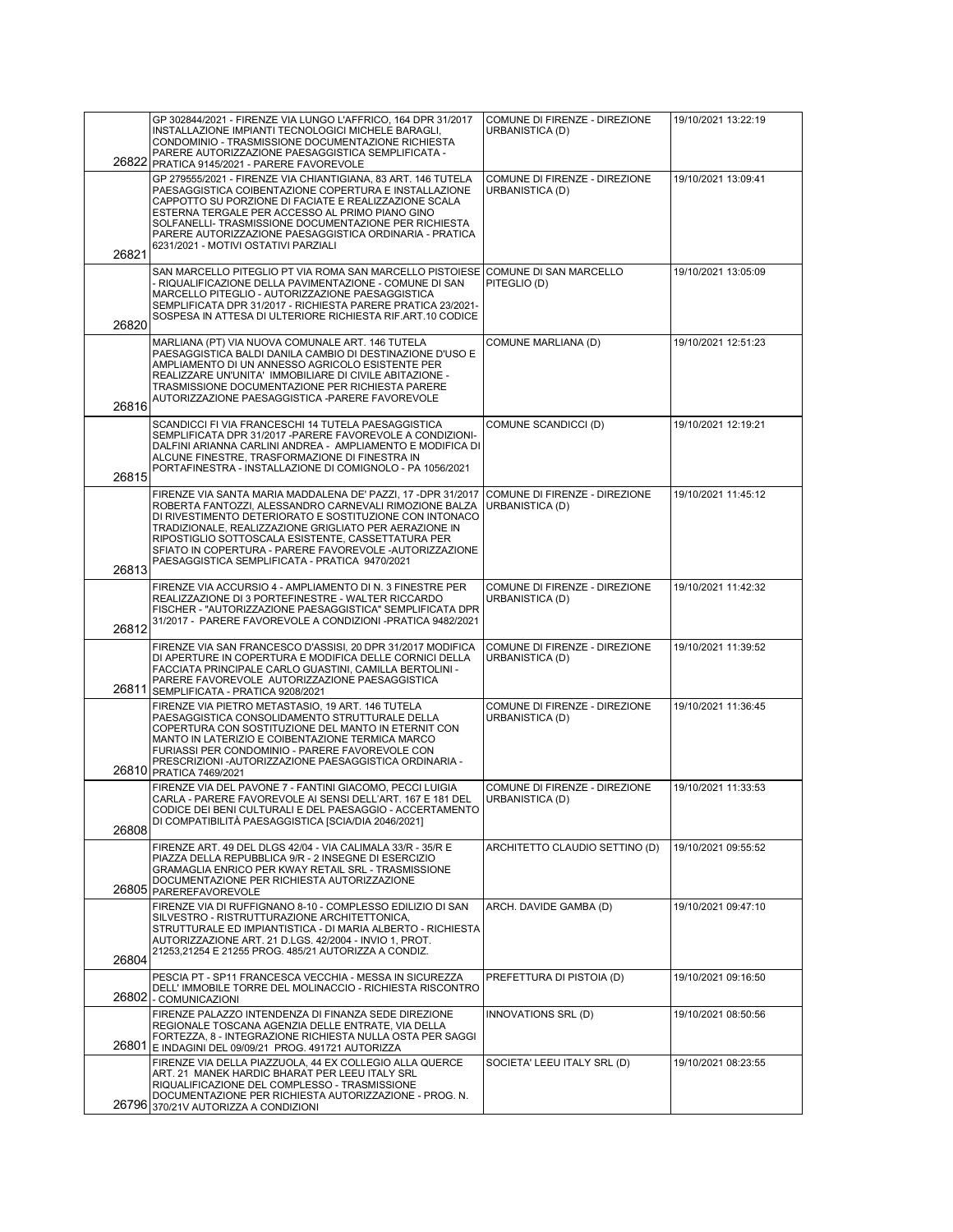| 26730 | CAMPI BISENZIO (FI), VIA ROMA, 36 - COMPLESSO MONUMENTALE<br>DELLA ROCCA STROZZI - LAVORI DI COMPLETAMENTO DELLA EX<br>TINAIA E DI ILLUMINAZIONE ESTERNA DELLA ROCCA -<br>AUTORIZZAZIONE EX ART. 21 DEL D.LGS 42/2004 IN RISCONTRO<br>ALLA NOTA NS. PROT. 18446/2021 (POS. A.985 - PROG. 133/II/2021)                                                                                                                                                                                                                                                                                                  | COMUNE DI CAMPI BISENZIO (D)                                                                                                                                                                                                                                                                                                                                                                  | 18/10/2021 13:11:57 |
|-------|--------------------------------------------------------------------------------------------------------------------------------------------------------------------------------------------------------------------------------------------------------------------------------------------------------------------------------------------------------------------------------------------------------------------------------------------------------------------------------------------------------------------------------------------------------------------------------------------------------|-----------------------------------------------------------------------------------------------------------------------------------------------------------------------------------------------------------------------------------------------------------------------------------------------------------------------------------------------------------------------------------------------|---------------------|
| 26705 | GP 279535/2021 - FIRENZE VIA SAN GIOVANNI GUALBERTO, 26 ART.<br>146 TUTELA PAESAGGISTICA REALIZZAZIONE COIBENTAZIONE<br>ESTERNA E MODIFICA ABBAINO ANNALISA BACCI - TRASMISSIONE<br>DOCUMENTAZIONE PER RICHIESTA PARERE AUTORIZZAZIONE<br>PAESAGGISTICA ORDINARIA - PRATICA 6772/2021 MOTIVI OSTATIVI<br>EPARERE FAVOREVOLE PARZIALE                                                                                                                                                                                                                                                                   | COMUNE DI FIRENZE - DIREZIONE<br>URBANISTICA (D)                                                                                                                                                                                                                                                                                                                                              | 18/10/2021 11:59:28 |
| 26704 | CAPRAIA E LIMITE (FI), VILLA DELL'ORATORIO, LOCALITÀ LE<br>MURICCE - CONCESSIONE DI RICERCHE E SCAVI ARCHEOLOGICI<br>EX ARTTT. 88-89 DEL DLGS 42/2004 - TRASMISSIONE<br>DOCUMENTAZIONE GNA GEOPORTALE NAZIONALE PER<br>L'ARCHEOLOGIA - UNIVERSITÀ DEGLI STUDI DI PISA PROT. CANTINI                                                                                                                                                                                                                                                                                                                    | DIREZIONE GENERALE<br>ARCHEOLOGIA BELLE ARTI E<br>PAESAGGIO - SERV II (D); ISTITUTO<br>CENTRALE PER L'ARCHEOLOGIA<br>(ICA) (D); VERNILLO ARIANNA (D);<br>WIERER URSULA (D)                                                                                                                                                                                                                    | 18/10/2021 11:59:01 |
| 26702 | GP 279571/2021 - FIRENZE VIA GIUSEPPE DE ROBERTIS, 21 ART.<br>146 TUTELA PAESAGGISTICA ESECUZIONE DI DUE CAMPI DA<br>PADDLE BORSETTI LUCA, ASD PINO DRAGONS BASKET FIRENZE -<br>TRASMISSIONE DOCUMENTAZIONE PER RICHIESTA PARERE<br>AUTORIZZAZIONE PAESAGGISTICA ORDINARIA - PRATICA<br>6675/2021 PARERE FAVOREVOLE                                                                                                                                                                                                                                                                                    | COMUNE DI FIRENZE - DIREZIONE<br>URBANISTICA (D)                                                                                                                                                                                                                                                                                                                                              | 18/10/2021 11:55:05 |
|       | GP 279532/2021 - FIRENZE VIA ARETINA, 355 TUTELA<br>PAESAGGISTICA ART. 146 ABBATTIMENTO DI UN ALBERO E<br>REIMPIANTO IN COMPENSAZIONE ELEONORA CAPANNINI-<br>TRASMISSIONE DOCUMENTAZIONE PER RICHIESTA PARERE<br>AUTORIZZAZIONE PAESAGGISTICA ORDINARIA - PRATICA<br>26700 6741/2021-PARERE FAVOREVOLE                                                                                                                                                                                                                                                                                                 | COMUNE DI FIRENZE - DIREZIONE<br>URBANISTICA (D)                                                                                                                                                                                                                                                                                                                                              | 18/10/2021 11:51:38 |
| 26684 | AUTORIZZAZIONE AL RESTAURO, AI SENSI DELL'ART. 21 C. 4. E 31<br>DEL D.LGS 42/2004, DI N.1 PACE IN ARGENTO DORATO E SMALTO,<br>RAFFIGURANTE LA CROCIFISSIONE CON MADONNA; N. 1 PACE<br>CON L'ASSUNZIONE DELLA VERGINE CON CRISTO IN PIETÀ,<br>ENTRAMBI DI ANTONIO SALVI, PERTINENTI ALLA BASILICA DI<br>SANTA MARIA ALL'IMPRUNETA                                                                                                                                                                                                                                                                       | <b>BODDI ROBERTO (D); MONS LUIGI</b><br>OROPALLO BASILICA DI SANTA<br>MARIA ALL'IMPRUNETA (D);<br>ARCIDIOCESI DI FIRENZE UFFICIO<br>PER I BENI CULTURALI<br>ECCLESIASTICI E DELL'EDILIZIA DI<br>CULTO (CC); RESTAURATRICE MARIA<br>YANAGISHITA (CC)                                                                                                                                           | 18/10/2021 11:14:14 |
|       | PISTOIA VIA DELLA MADONNA 40-42- RICHIESTA AUTORIZZAZIONE<br>LAVORI ART. 21 RIFACIMENTO FACCIATA ED ALTRO -<br>26649 AUTORIZZAZIONE CON PRESCRIZIONI                                                                                                                                                                                                                                                                                                                                                                                                                                                   | FALBO MASSIMO (D)                                                                                                                                                                                                                                                                                                                                                                             | 18/10/2021 09:10:42 |
|       | AUTORIZZAZIONE AL RESTAURO DEL DIPINTO RAFFIGURANTE SAN   PREFETTURA DI FIRENZE (D); FEC<br>LORENZO, SANTI DI TITO, 1594, OLIO SU TELA, 195X108 CM,<br>DOTATO DI CORNICE, APPARTENENTE ALLA CHIESA DI SAN<br>GAGGIO (ATTUALMENTE IN DEPOSITO PRESSO LA CERTOSA DEL<br>GALLUZZO - FIRENZE) DI PROPRIETÀ DEL FONDO EDIFICI DI<br>CULTO, AI SENSI DELL'ART. 21 C. 4. E 31 DEL D.LGS 42/2004 A<br>SEGUITO DEL FINANZIAMENTO DI € 20.000,00 (AL LORDO DELLE<br>EVENTUALI RITENUTE FISCALI PREVISTE DALLA LEGGE) DA PARTE<br>DELLA FONDAZIONE CASSA DI RISPARMIO DI FIRENZE (PRATICA N.<br>26642 2021.0661). | COORDINAMENTO MINISTERO<br>INTERNO (CC); HABILIS SRL (CC);<br>LETIZIA PARADISO FONDAZIONE CR<br>FIRENZE (CC)                                                                                                                                                                                                                                                                                  | 16/10/2021 07:18:45 |
| 26641 | AUTORIZZAZIONE ALL'INTERVENTO DI RESTAURO DELLA LUNETTA<br>AFFRESCATA ED ELEMENTI LAPIDEI (LAVABO E CORNICE), DELLA<br>SALA DEL LAVABO ATTIGUA DALLA SACRESTIA DELLA BASILICA DI<br>SAN MINIATO AL MONTE, DI PROPRIETÀ DEMANIALE E IN<br>CONCESSIONE AI FRATI OLIVETANI DI SAN MINIATO AL MONTE, AI<br>SENSI DELL'ART. 21 C. 4. E 31 DEL D.LGS 42/2004                                                                                                                                                                                                                                                 | ARCH. MONIA SIMONETTI AGENZIA<br>DEL DEMANIO D.R. TOSCANA E<br>UMBRIA (D); PADRE BERNARDO<br>GIANNI, PRIORE DELL'ABBAZIA DI<br>SAN MINIATO AL MONTE (D);<br><b>ISTITUTO PER L'ARTE E IL</b><br>RESTAURO PALAZZO SPINELLI (CC)                                                                                                                                                                 | 16/10/2021 06:40:18 |
| 26640 | SABAP FI - BASSORILIEVO IN MARMO GIALLO ANTICO DI ETA<br>ROMANA, NOTO IN LETTERATURA COME TABULA CHIGI -<br>PROPOSTA PER ACQUISTA IN TRATTATIVA PRIVATA AL MUSEO<br>NAZIONALE ROMANO                                                                                                                                                                                                                                                                                                                                                                                                                   | BUENO MICHELE (D); DIREZIONE<br><b>GENERALE MUSEI (D); MUSEO</b><br>NAZIONALE ROMANO ROMA (D);<br>VERNILLO ARIANNA (D)                                                                                                                                                                                                                                                                        | 15/10/2021 21:03:47 |
| 26600 | TERRITORIO DI COMPETENZA SABAP - PROCEDIMENTO DI VAS<br>DEL POR FESR 2021-2027 DELLA TOSCANA". CONSULTAZIONE<br>DELL'AUTORITA` COMPETENTE E DEI SOGGETTI COMPETENTI IN<br>MATERIA AMBIENTALE-FASE DI CONSULTAZIONE DEI SOGGETTI<br>COMPETENTI IN MATERIA AMBIENTALE AI SENSI DELL'ARTT. 13,<br>CC. 5 E 14 DEL D. LGS. 152/2006 E S.M.I. E DELL'ART. 25 DELLA<br>L.R.T. 10/2010 E SS.MM.II RAPPORTO AMBIENTALE E SINTESI NON<br>TECNICA-TRASMISSIONE CONTRIBUTO DI COMPETENZA.                                                                                                                          | SEGRETARIATO REGIONALE DEL<br>MINISTERO PER I BENI E LE ATTIVITA'<br>CULTURALI PER LA TOSCANA (D);<br>SOPRINTENDENZA ABAP DELLE<br>PROVINCE DI LUCCA E MASSA<br>CARRARA (CC); SOPRINTENDENZA<br>ARCHEOLOGIA BELLE ARTI E<br>PAESAGGIO PER LE PROVINCE DI<br>SIENA, AREZZO E GROSSETO (CC);<br>SOPRINTENDENZA ARCHEOLOGIA,<br>BELLE ARTI E PAESAGGIO PER LE<br>PROVINCE DI PISA E LIVORNO (CC) | 15/10/2021 16:10:12 |
| 26598 | CERRETO GUIDI (FI) - LOC. STABBIA - VIA DELLA CHIESA -<br>CANONICA ATTIGUA ALLA CHIESA DEI SS. APOSTOLI PIETRO E<br>PAOLO - RESTAURO E RISANAMENTO CONSERVATIVO DELLA<br>CANONICA ATTIGUA ALLA CHIESA DEI SS. APOSTOLI PIETRO E<br>PAOLO - VARIANTE ALL'AUTORIZZAZIONE A CONDIZIONE PROT.<br>26306 DEL 29.11.2021 (PROG. 153/2019/II) - NCEU. F. 6, PART. A, SUB.<br>1 - PROPRIETÀ: PARROCCHIA DEI SANTI PIETRO E PAOLO<br>APOSTOLI - AUTORIZZAZIONE ART. 21 D. LGS. 42/2004 - POS. A.<br>1325 (PROG. 52/2021/II)                                                                                      | DIOCESI DI SAN MINIATO - UFF. PER I<br>BENI CULTURALI ECCL. (D); DIOCESI<br>DI SAN MINIATO - UFFICIO BENI<br>CULTURALI ECCLESIASTICI (D); DON<br>AGOSTINELLI DONATO (D); ARCH.<br>NUCCI ALESSANDRO (CC); COMUNE<br>DI CERRETO GUIDI (CC)                                                                                                                                                      | 15/10/2021 16:04:48 |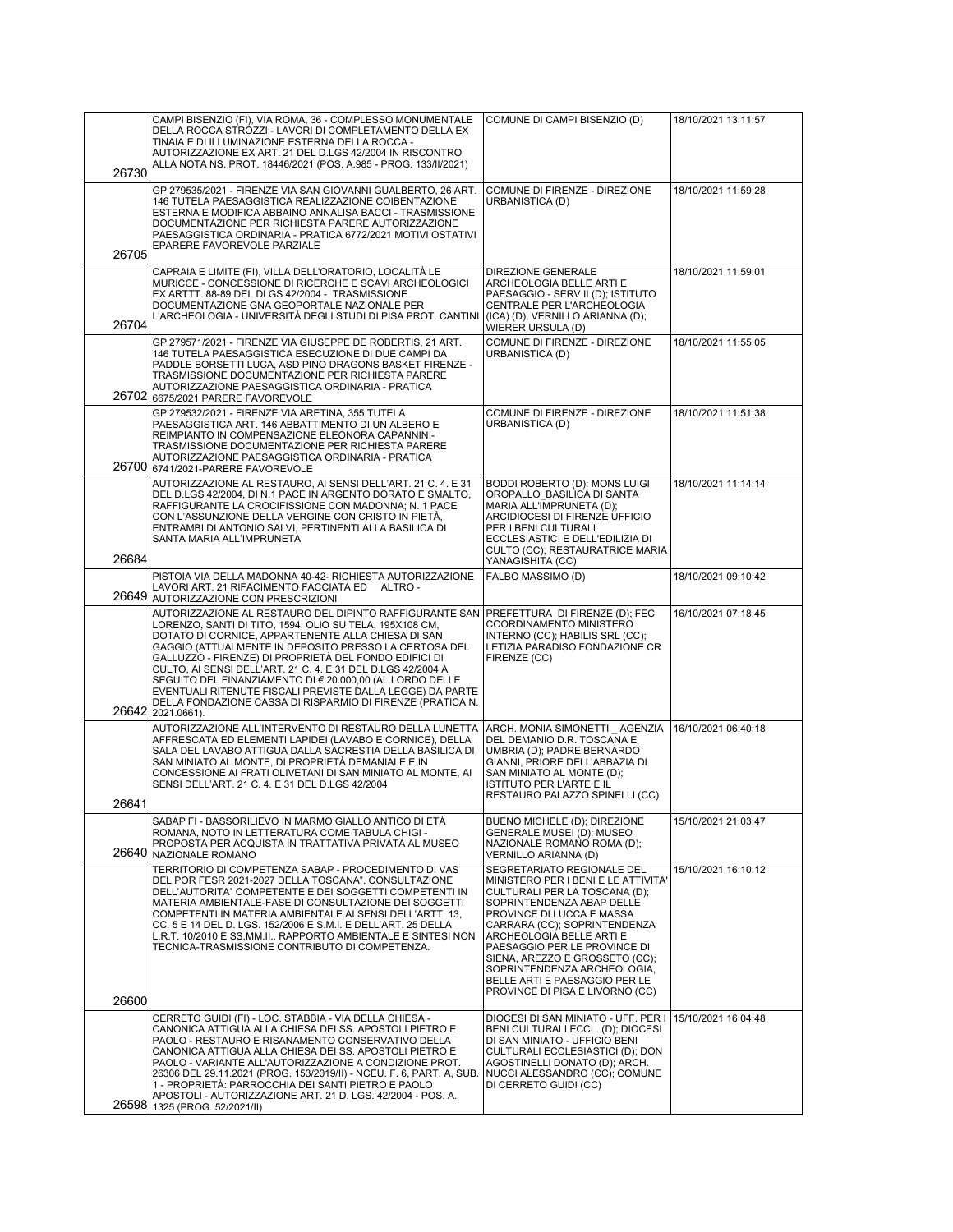|       | EMPOLI (FI) - VIA PALADINI, 40 - EX OSPEDALE DI SAN GIUSEPPE -<br>PROGETTAZIONE ESECUTIVA DELLE OPERE PER IL RECUPERO DI<br>UNA PORZIONE DEL COMPLESSO DI SAN GIUSEPPE A EMPOLI, DA<br>ADIBIRE A SPAZI PER ATTIVITÀ COLLETTIVE: COWORKING,<br>CAFFETTERIA, CORTI E CONNESSIONI PUBBLICHE - VARIANTE AL<br>N-O A CONDIZIONE PROT. 27021 DEL 06.12.2019 (PROG. 13/2019/II) -<br>NCEU. F. 16, PART. 280 - PROPRIETÀ: COMUNE DI EMPOLI -<br>AUTORIZZAZIONE A CONDIZIONE - POS. A. 2604 (PROG. 49/2020/II) | COMUNE DI EMPOLI (D); ARCH.<br>ROSSI PRODI FABRIZIO (CC)                                                                                                                                      | 15/10/2021 15:19:15 |
|-------|-------------------------------------------------------------------------------------------------------------------------------------------------------------------------------------------------------------------------------------------------------------------------------------------------------------------------------------------------------------------------------------------------------------------------------------------------------------------------------------------------------|-----------------------------------------------------------------------------------------------------------------------------------------------------------------------------------------------|---------------------|
| 26588 |                                                                                                                                                                                                                                                                                                                                                                                                                                                                                                       |                                                                                                                                                                                               |                     |
| 26577 | VAIANO (PO), LOC. FALTUGNANO - PROGETTO DEFINITIVO PER<br>COSTRUZIONE ED ESERCIZIO DI NUOVO ELETTRODOTTO IN CAVO<br>SOTTERRANEO LINEA BT (230-400 V). PRATICA E-DIS. N° 2402800<br>(NS. PROT. SABAP N° 26242 DEL 13/10/2021) - NULLA OSTA<br>ARCHEOLOGIA AI SENSI DELL'ART. 28 D.LGS. 42/2004 CON<br>PRESCRIZIONI                                                                                                                                                                                     | ENEL (D); STUDIO CANOVARO<br>INGEGNERIA (CC)                                                                                                                                                  | 15/10/2021 14:52:15 |
|       | POGGIO A CAIANO (PO), VIA CAVOUR - COSTRUZIONE ED<br>ESERCIZIO DI NUOVO ELETTRODOTTO IN CAVO SOTTERRANEO.<br>PRATICA E-DIS. N° 2387480 (NS. PROT. SABAP N° 26135 DEL<br>12/10/2021) - NULLA OSTA ARCHEOLOGIA AI SENSI DELL'ART. 28<br>26575 D.LGS. 42/2004                                                                                                                                                                                                                                            | ENEL (D); STUDIO CANOVARO<br>INGEGNERIA (CC)                                                                                                                                                  | 15/10/2021 14:50:20 |
| 26573 | CARMIGNANO (PO), VIA PISTOIESE - COSTRUZIONE ED ESERCIZIO<br>DI NUOVO ELETTRODOTTO IN CAVO SOTTERRANEO. PRATICA E-<br>DIS. N. 2392612 (NS. PROT. SABAP N° 26231 DEL 12/10/2021) -<br>NULLA OSTA ARCHEOLOGIA AI SENSI DELL'ART. 28 D.LGS. 42/2004                                                                                                                                                                                                                                                      | ENEL (D); STUDIO CANOVARO<br>INGEGNERIA (CC)                                                                                                                                                  | 15/10/2021 14:47:31 |
|       | PRATO (PO), VIA DEI LEGNAIOLI - COSTRUZIONE E L'ESERCIZIO DI<br>UN NUOVO TRATTO DI ELETTRODOTTO BT IN CAVO INTERRATO DA   INGEGNERIA (CC)<br>BUCA GIUNTI. PRATICA E-DIS. Nº 2393864 (NS. PROT. SABAP Nº<br>26269 DEL 13/10/2021) - NULLA OSTA ARCHEOLOGIA AI SENSI<br>26572 DELL'ART. 28 D.LGS. 42/2004                                                                                                                                                                                               | ENEL (D); STUDIO CANOVARO                                                                                                                                                                     | 15/10/2021 14:45:29 |
|       | PRATO (PO), VIA CERRETO SOLANO - COSTRUZIONE ED<br>ESERCIZIO DI NUOVO ELETTRODOTTO IN CAVO SOTTERRANEO BT<br>(230-400 V). PRATICA E-DIS. N° 2392528 (NS. PROT. SABAP N° 26230<br>DEL 13/10/2021) - NULLA OSTA ARCHEOLOGIA AI SENSI DELL'ART.<br>26570 28 D.LGS. 42/2004                                                                                                                                                                                                                               | ENEL (D); STUDIO CANOVARO<br>INGEGNERIA (CC)                                                                                                                                                  | 15/10/2021 14:43:28 |
| 26568 | PRATO (PO), VIA DI CANTAGALLO - COSTRUZIONE ED ESERCIZIO DI<br>ELETTRODOTTO IN CAVO SOTTERRANEO. PRATICA E-DIS. Nº<br>2387316 (NS. PROT. SABAP N° 26133 DEL 12/10/2021) - NULLA OSTA<br>ARCHEOLOGIA AI SENSI DELL'AT. 28 D.LGS. 42/2004                                                                                                                                                                                                                                                               | ENEL (D); STUDIO CANOVARO<br>INGEGNERIA (CC)                                                                                                                                                  | 15/10/2021 14:40:51 |
|       | FIRENZE VIA AMBROGIO TRAVERSARI SNC - AMPLIAMENTO<br>MARCIAPIEDE ALL' INTERSEZIONE CON VIA DATINI PER LA MESSA<br>IN SICUREZZA DELLA CIRCOLAZIONE VIARIA IN CORRISPONDENZA<br>DELL' INCROCIO - COMUNE DI FIRENZE - "AUTORIZZAZIONE<br>PAESAGGISTICA" SEMPLIFICATA DPR 31/2017 - PARERE<br>26561 FAVOREVOLE - PRATICA 10276/2021                                                                                                                                                                       | COMUNE DI FIRENZE - DIREZIONE<br>URBANISTICA (D)                                                                                                                                              | 15/10/2021 14:23:39 |
|       | PISTOIA VIA CINO DA PISTOIA 2 - PIAZZA GAVINANA 7-9-11 -<br>PALAZZO DELLA TRINITA' - OPERE INTERNE - ANDREATTA IVO PER<br>FIELMANN SRL - RICHIESTA AUTORIZZAZIONE ART. 21 D.LGS.<br>26558 42/2004 - AUTORIZZAZIONE CON PRESCRIZIONI                                                                                                                                                                                                                                                                   | FRAZZI LUIGI (D)                                                                                                                                                                              | 15/10/2021 14:02:22 |
|       | PRATO - PIAZZA DEL COLLEGIO, 13- CONVITTO CICOGNINI -<br>ABBATTIMENTO DI NOVE ALBERATURE (N. 1 ROBINIA, N. 6 PINI<br>DOMESTICI, N. 1 CIPRESSO COMUNE, N. 1 AILANTO) E<br>SUCCESSIVO REIMPIANTO COMPENSATIVO DI N. 5 TIGLI (TILIA<br>PLATYDLYLLUS) E N. 2 CIPRESSI COMUNI (CUPRESSUS<br>SEMPERVIREUS) - NCEU. F. 48, PART. 232 - PROPRIETÀ: CONVITTO<br>NAZIONALE CICOGNINI DI PRATO - AUTORIZZAZIONE A<br>CONDIZIONE ART. 21 D. LGS. 42/2004 - POS. A. 1124 (PROG.<br>26551 93/2021/II)               | CONVITTO NAZIONALE CICOGNINI<br>(D); RETTORE DEL CONVITTO<br>CICOGNINI DI PRATO (D); ARCH.<br>BORETTI FILIPPO (CC); CAPPELLETTI<br>DOT. FOR. DAVID (CC); COMUNE DI<br>PRATO (CC)              | 15/10/2021 13:17:40 |
|       | FIRENZE MUSEO DI STORIA NATURALE LA SPECOLA N.13<br>MANUFATTI IN PIETRA DURA "COLLEZIONE DI PIETRE LAVORATE"<br>TRASMISSIONE AUTORIZZAZIONE AL RESTAURO ART.21                                                                                                                                                                                                                                                                                                                                        | DOTT.SSA ANGELA DI CIOMMO AREA<br>VALORIZZAZIONE PATRIMONIO<br>CULTURALE UNIVERSITÀ FIRENZE<br>(D): FRANCESCA LOTTI DI STUDIO S.<br>SPIRITO DI GROSSI E LOTTI<br>RESTAURO (CC)                | 15/10/2021 13:08:48 |
| 26547 |                                                                                                                                                                                                                                                                                                                                                                                                                                                                                                       |                                                                                                                                                                                               |                     |
| 26543 | UFFICIO VINCOLI BENI MOBILI. TRASMISSIONE PER NOTIFICA DEL<br>DECRETO DI DICHIARAZIONE D'INTERESSE DELL'OPERA: ARTISTA<br>DEL XVIII SEC., ALBERO GENEALOGICO DELLA FAMIGLIA VELLUTI.                                                                                                                                                                                                                                                                                                                  | SOPRINTENDENZA ARCHEOLOGIA,<br>BELLE ARTI E PAESAGGIO PER LE<br>PROVINCE DI ALESSANDRIA, ASTI E<br>CUNEO (D); DIREZIONE GENERALE<br>ARCHEOLOGIA BELLE ARTI E<br>PAESAGGIO - SERVIZIO III (CC) | 15/10/2021 13:01:40 |
|       | GP 279543/2021 - FIRENZE VIA DEL NINFALE, 19/21 TUTELA<br>PAESAGGISTICA ART. 146 FILIPPO BORETTI INSTALLAZIONE<br>PANNELLI FOTOVOLTAICI SU FALDA DI COPERTURA,<br>REALIZZAZIONE DI CAPPOTTO E DI NUOVA TETTOIA PER<br>RICOVERO AUTO/MOTOVEICOLI - AUTORIZZAZIONE<br>PAESAGGISTICA ORDINARIA - PRATICA 6669/2021 - PARERE                                                                                                                                                                              | COMUNE DI FIRENZE - DIREZIONE<br>URBANISTICA (D)                                                                                                                                              | 15/10/2021 12:58:30 |
|       | 26540 FAVOREVOLE A CONDIZIONE                                                                                                                                                                                                                                                                                                                                                                                                                                                                         |                                                                                                                                                                                               |                     |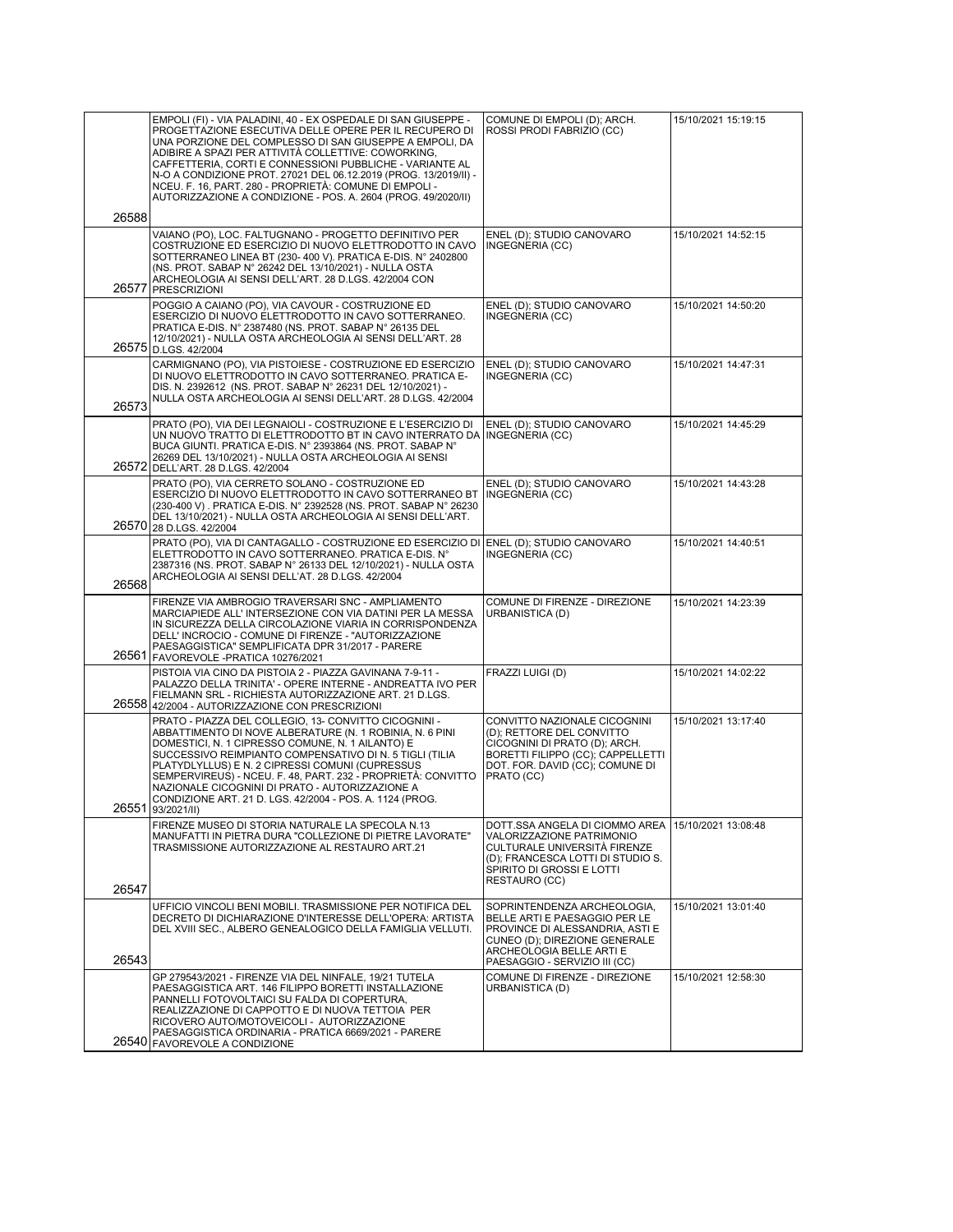|       | GP 279560/2021 - FIRENZE VIA DEL MEZZETTA, 5 TUTELA<br>PAESAGGISTICA ART. 146 MARIA CECILIA TOSI PER CITTA'<br>METROPOLITANA DI FIRENZE RIFACIMENTO DEL TETTO DI<br>PORZIONE DELL'IMMOBILE VILLA ARRIGHETTI - AUTORIZZAZIONE<br>PAESAGGISTICA ORDINARIA - PRATICA 8351/2021 - PARERE                                                                                                                                                                                                                                                                                                                                                                                  | COMUNE DI FIRENZE - DIREZIONE<br>URBANISTICA (D)                                                                                                                                                                                                                            | 15/10/2021 12:55:03 |
|-------|-----------------------------------------------------------------------------------------------------------------------------------------------------------------------------------------------------------------------------------------------------------------------------------------------------------------------------------------------------------------------------------------------------------------------------------------------------------------------------------------------------------------------------------------------------------------------------------------------------------------------------------------------------------------------|-----------------------------------------------------------------------------------------------------------------------------------------------------------------------------------------------------------------------------------------------------------------------------|---------------------|
| 26537 | <b>FAVOREVOLE</b>                                                                                                                                                                                                                                                                                                                                                                                                                                                                                                                                                                                                                                                     |                                                                                                                                                                                                                                                                             |                     |
| 26532 | AUTORIZZAZIONE PER INTERVENTI DI RESTAURO DEL DIPINTO<br>MURALE DI BERNARDINO POCCETTI ED INTERVENTI MANUTENTIVI<br>RIGUARDANTI ALTRI DIPINTI ALL'INTERNO DELLA CHIESA DI SAN<br>BARTOLOMEO A MONTE OLIVETO.                                                                                                                                                                                                                                                                                                                                                                                                                                                          | AGENZIA DEL DEMANIO - DIR. REG.<br>TOSCANA E UMBRIA (D); OPIFICIO<br>DELLE PIETRE DURE E LABORATORI<br>DI RESTAURO DI FIRENZE (D); PADRE<br>BERNARDO GIANNI, PRIORE<br>DELL'ABBAZIA DI SAN MINIATO AL<br>MONTE (D)                                                          | 15/10/2021 12:46:38 |
| 26529 | VIC - FIRENZE - FABBRICATO IN VIA ARETINA 332. NON PRESENTA<br><b>INTERESSE</b>                                                                                                                                                                                                                                                                                                                                                                                                                                                                                                                                                                                       | SEGRETARIATO REGIONALE DEL<br>MINISTERO PER I BENI E LE ATTIVITA'<br>CULTURALI PER LA TOSCANA (D)                                                                                                                                                                           | 15/10/2021 12:40:38 |
|       | BORGO SAN LORENZO FI VIA TASSAIA 6 LOC. TELLINAIA<br>POLCANTO - ATTESTAZIONE COMPROVANTE ESISTENZA<br>26526 PROVVEDIMENTO TUTELA. TRASMISSIONE ESITO                                                                                                                                                                                                                                                                                                                                                                                                                                                                                                                  | LIVIO.GANGANELLI@ARCHIWORLDP<br>EC.IT(D)                                                                                                                                                                                                                                    | 15/10/2021 12:36:49 |
| 26524 | AUTOSTRADA A11 FIRENZE/PISA NORD - TRATTO DA KM 27+500 A<br>KM 38+800 - PIANO DI CONTENIMENTO E ABBATTIMENTO DEL<br>RUMORE - INTERVENTO DI RISANAMENTO ACUSTICO<br>ATTRAVERSO LA REALIZZAZIONE DI BARRIERE ANTIRUMORE ED<br>EVENTUALI INTERVENTI DIRETTI SUI RICETTORI (INFISSI SILENTI)<br>SUI TRATTI AUTOSTRADALI DELLA11 RICADENTI NEI COMUNI DI<br>PISTOIA, SERRAVALLE PIESTOIESE, MONSUMMANO TERME, PIEVE<br>A NIEVOLE, MONTECATINI TERME NEL TERRITORIO DELLA<br>PROVINCIA DI PISTOIA - MACROINTERVENTO 198-199 - INDIZIONE<br>CONFERENZA DI SERVIZI DECISORIA IN FORMA SEMPLIFICATA E IN TERRITORIO DIP. 3 (D)<br>MODALITÀ ASINCRONA - TRASMISSIONE CONTRIBUTO | DIPARTIMENTO PER LA<br>PROGRAMMAZIONE, LE<br>INFRASTRUTTURE DI TRASPORTO A<br>RETE E I SISTEMI INFORMATIVI<br>DIREZIONE GENERALE PER LO<br>SVILUPPO DEL TERRITORIO, LA<br>PIANIFICAZIONE ED I PROGETTI<br>INTERNAZIONALI (D); MINISTERO<br><b>INFRASTRUTTURE DIR. SVIL.</b> | 15/10/2021 12:29:53 |
|       | PRATO VIA DEL CEPPO VECCHIO 5 - RICHIESTA DI                                                                                                                                                                                                                                                                                                                                                                                                                                                                                                                                                                                                                          | ARCH. CLAUDIA D'OSVALDI (D);                                                                                                                                                                                                                                                | 15/10/2021 09:54:57 |
| 26487 | AUTORIZZAZIONE PROT. N. 21868 DEL 27/08/2021 PER CAMBIO DI<br>DESTINAZIONE D'USO - POS. A/1432, UNITÀ IMMOBILIARE PALAZZO<br>FIORELLI (FOGLIO DI MAPPA 49, PART. 233, SUB. 507) -<br>TRASMISSIONE AUTORIZZAZIONE ART. 21                                                                                                                                                                                                                                                                                                                                                                                                                                              | COMUNE DI PRATO (CC)                                                                                                                                                                                                                                                        |                     |
| 26486 | PRATO GIARDINO VIA CURTATONE ART. 21 COMUNE DI PRATO<br>REALIZZAZIONE AREA SGAMBATURA CANI - PROGETTO 41/2021/II -<br>TRASMISSIONE AUTORIZZAZIONE ART. 21 SU INTEGRAZIONE                                                                                                                                                                                                                                                                                                                                                                                                                                                                                             | COMUNE DI PRATO (D)                                                                                                                                                                                                                                                         | 15/10/2021 09:49:25 |
|       | PRATO VIA FRANCESCO DOMENICO GUERRAZZI, 16 L. 47/85<br>D'ASCANIO ROSSELLA - RICHIESTA PARERE ACCERTAMENTO<br>CONDONO EDILIZIO PG 2345 DEL 28/03/198+ C85-16689-1986 -<br>26485 TRASMISSIONE PARERE FAVOREVOLE                                                                                                                                                                                                                                                                                                                                                                                                                                                         | COMUNE DI PRATO (D)                                                                                                                                                                                                                                                         | 15/10/2021 09:46:20 |
| 26482 | SAN MARCELLO PITEGLIO PT VIA ROMA SAN MARCELLO PISTOIESE<br>- RIQUALIFICAZIONE DELLA PAVIMENTAZIONE - COMUNE DI SAN<br>MARCELLO PITEGLIO - ATTIVAZIONE PROCEDIMENTO VERIFICA<br>PREVENTIVA DELL'INTERESSE ARCHEOLOGICO - ART. 28 D. LGS.<br>42/2004, ART. 25 D. LGS. 50/2016 - RICHIESTA DOCUMENTAZIONE                                                                                                                                                                                                                                                                                                                                                               | COMUNE DI SAN MARCELLO<br>PITEGLIO (D)                                                                                                                                                                                                                                      | 15/10/2021 09:19:19 |
| 26481 | PESCIA PT VIA ROMANA VECCHIA E STRADA PROVINCIALE<br>ROMANA - PRATICA 2399064 - NUOVI ELETTRODOTTI<br>SOTTERRANEI E POSA NUOVO ARMADIO PER ALLACCIAMENTO<br>FOTOVOLTAICO - PARERE PER LA VERIFICA PREVENTIVA<br>DELL'INTERESSE ARCHEOLOGICO AI SENSI DELL'ART. 28 D. LGS N.<br>42/2004; ART. 25 D.LGS N. 50/2016 E L.R.T. N. 39/2005                                                                                                                                                                                                                                                                                                                                  | ENEL (D); ENEL POSSIBLESTUDIO<br>(CC); PAOLUCCI SANDRO (CC)                                                                                                                                                                                                                 | 15/10/2021 09:16:40 |
| 26480 | SAN MARCELLO(PT) LOCALITÀ GAVINANA - VIA PORTA PIEVANA -<br>PARERE PER LA VERIFICA PREVENTIVA DELL'INTERESSE<br>ARCHEOLOGICO AI SENSI DELL'ART. 28, C. 4, D.LGS N. 42/2004;<br>L.R.T. N.39/2005.PROGETTO DEFINITIVO PER LA REALIZZAZIONE DI<br>UNO SCAVO STRADALE PER LA POSA DI ELETTRODOTTO<br>SOTTERRANEO IN BASSA TENSIONE E DEMOLIZIONE LINEA AEREA<br><b>ESISTENTE</b><br>AUT 2393780                                                                                                                                                                                                                                                                           | E-DISTRIBUZIONE (D); L. VIENNI<br>SOLUZIONE INGEGNERIA (CC);<br>PAOLUCCI SANDRO (CC)                                                                                                                                                                                        | 15/10/2021 09:14:01 |
| 26479 | BORGO SAN LORENZO (FI)VIA GUIDO ROSSA - PARERE<br>ARCHEOLOGICO AI SENSI DELL'ART. 28, C.4, D. LGS N. 42/2004;<br>L.R.T. N. 39/2005. COSTRUZIONE ED ESERCIZIO DI NUOVO<br>ELETTRODOTTO IN CAVO SOTTERRANEO MT (15 KV) E BT (230-400<br>V). PRATICA E-DIS. N° 2376792                                                                                                                                                                                                                                                                                                                                                                                                   | E-DISTRIBUZIONE (D); SAMUELE<br>ROCCHI (CC); STUDIO CANOVARO<br>INGEGNERIA (CC)                                                                                                                                                                                             | 15/10/2021 09:11:40 |
| 26471 | FIRENZE VIA FERDINANDO PAOLETTI 36 - CHIESA DELL'<br>IMMACOLATA - RISANAMENTO CONSERVATIVO DELLA COPERTURA<br>E COMPLETAMENTO LAVORI DI CUI AL NULLA OSTA PROT. 27349<br>DEL 11.12.2019 - RICHIESTA AUTORIZZAZIONE ART. 21 D.LGS.<br>42/2004 - PARROCCHIA DELL' IMMACOLATA E SAN MARTINO A<br>MONTUGHI - PROG. N. 426/21 AUTORIZZA                                                                                                                                                                                                                                                                                                                                    | PARROCCHIA IMMACOLATA E SAN<br> MARTINO A MONTUGHI (D)                                                                                                                                                                                                                      | 15/10/2021 08:35:57 |
|       | PROT. 3348-2021 - FIRENZE VIA REGINALDO GIULIANI<br>STABILIMENTO CHIMICO FARMACEUTICO MILITARE ARTT. 21 E 22<br>MINISTERO DELLA DIFESA REALIZZAZIONE NUOVO REPARTO DI<br>CONFEZIONAMENTO PRIMARIO E SECONDARIO DI PREPARATI<br>FARMACEUTICI ASETTICI - TRASMISSIONE DOCUMENTAZIONE PER<br>RICHIESTA AUTORIZZAZIONE - INVIO 1 DI 6 - ALTRI PROT. N.<br>23352,23353,23354,23355 E 23356 PROG. N. 475/21 AUTORIZZA                                                                                                                                                                                                                                                       | MINISTERO DELLA DIFESA - AGENZIA<br><b>INDUSTRIE DIFESA (D)</b>                                                                                                                                                                                                             | 15/10/2021 08:30:07 |
| 26469 |                                                                                                                                                                                                                                                                                                                                                                                                                                                                                                                                                                                                                                                                       |                                                                                                                                                                                                                                                                             |                     |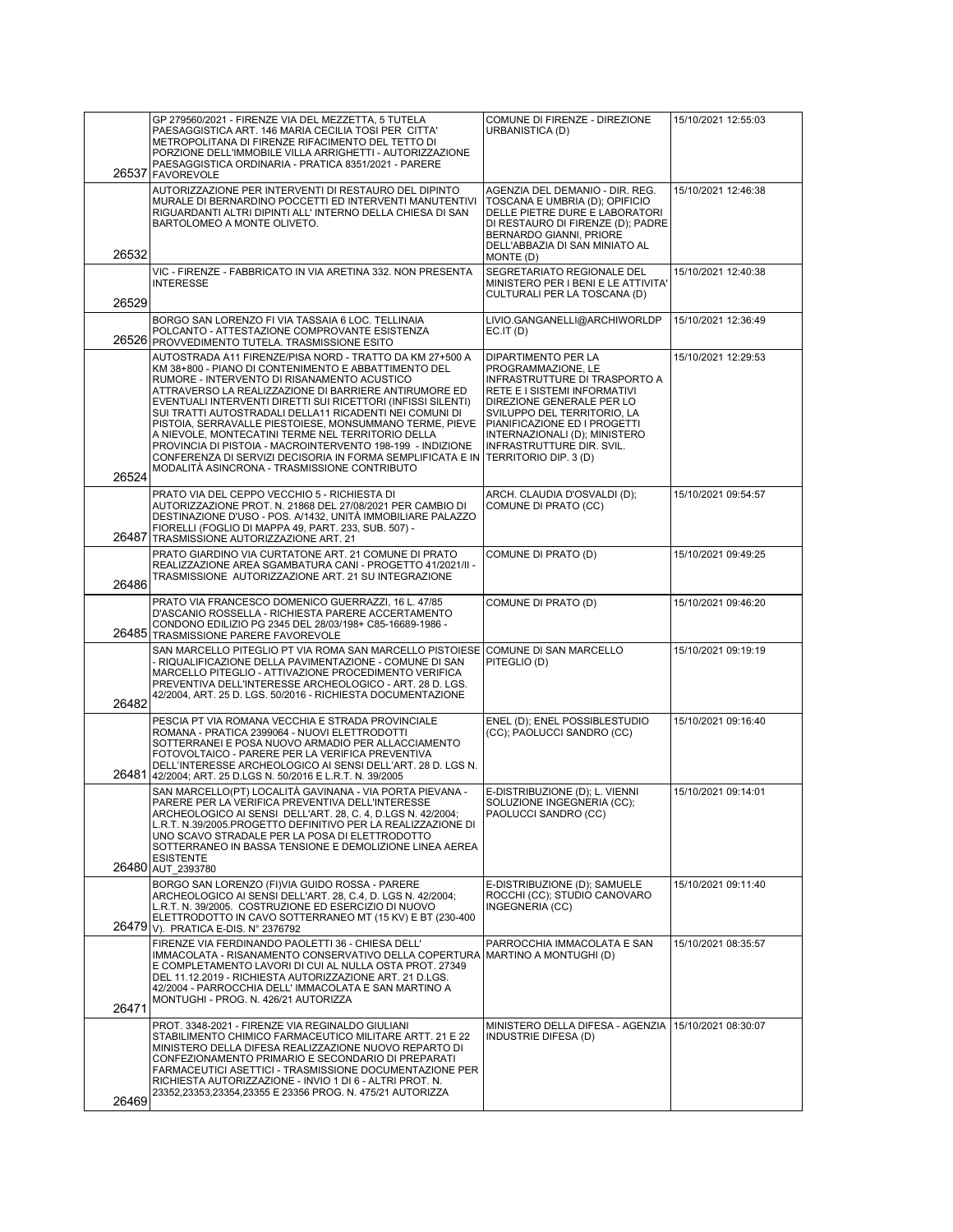| 26464 | FIRENZE LUNGARNO GUICCIARDINI N°5 PIANO TERZO - CARLA<br>GRIFFORD - ACCERTAMENTO IN SANATORIA ART. 160 D.LGS.<br>42/2004 - COMUNICAZIONI IN ESITO ALL'OTTEMPERANZA ALLE<br>CONDIZIONI IMPARTITE CON NOTA NS. PROT. N. 569 DEL 12/01/2021<br>POST INVIO RELAZIONE SAGGI STRATIGRAFICI                                                                                                                                                                                                                                                                                                                                                             | ARCHITETTO FARIBOZ DAIBIRI (D);<br>COMUNE DI FIRENZE - CORPO DI<br>POLIZIA MUNICIPALE (CC); COMUNE<br>DI FIRENZE - DIREZIONE<br>URBANISTICA (CC); DIREZIONE<br>GENERALE ARCHEOLOGIA BELLE<br>ARTI E PAESAGGIO - SERVIZIO III<br>(CC); PROCURA DELLA REPUBBLICA -<br>C/O TRIBUNALE DI FIRENZE (CC) | 15/10/2021 08:18:45 |
|-------|--------------------------------------------------------------------------------------------------------------------------------------------------------------------------------------------------------------------------------------------------------------------------------------------------------------------------------------------------------------------------------------------------------------------------------------------------------------------------------------------------------------------------------------------------------------------------------------------------------------------------------------------------|---------------------------------------------------------------------------------------------------------------------------------------------------------------------------------------------------------------------------------------------------------------------------------------------------|---------------------|
|       | GP 302845/2021 - FIRENZE VIA ARETINA, 513 TUTELA<br>PAESAGGISTICA ART. 146 RESTAURO E EFFICIENTAMENTO<br>ENERGETICO VILLA FAVARD PASQUALE MAIORANO PER COMUNE<br>DI FIRENZE - AUTORIZZAZIONE PAESAGGISTICA PRATICA N.<br>26461 7479/2021 - PARERE FAVOREVOLE A CONDIZIONE                                                                                                                                                                                                                                                                                                                                                                        | COMUNE DI FIRENZE - DIREZIONE<br>URBANISTICA (D)                                                                                                                                                                                                                                                  | 14/10/2021 20:41:02 |
|       | FIRENZE VIA ADELAIDE RISTORI 17 - MODIFICA DELL' ATTUALE<br>CANCELLO DI ACCESSO PEDONALE CON CANCELLO CARRABILE -<br>ROBERTO PERINI - "AUTORIZZAZIONE PAESAGGISTICA"<br>SEMPLIFICATA DPR 31/2017 - RICHIETA PARERE PRATICA 9151/2021<br>26460 - PARERE FAVOREVOLE                                                                                                                                                                                                                                                                                                                                                                                | COMUNE DI FIRENZE - DIREZIONE<br>URBANISTICA (D)                                                                                                                                                                                                                                                  | 14/10/2021 20:30:00 |
|       | PRATO CENTRO (PO) VIA BENEDETTO CAIROLI, 14 MODIFICHE<br>INTERNE IN EDIFICIO A USO COMMERCIALE MIRKO ROLAND<br>WIJNMAN, STEFANO ORTENZI - TRASMISSIONE AUTORIZZAZIONE<br>26459 SU INTEGRAZIONE                                                                                                                                                                                                                                                                                                                                                                                                                                                   | ORTENZI STEFANO (D); COMUNE DI<br>PRATO (CC); PROVINCIA DI PRATO<br>(CC); RUSSOTTO ARCH. ENZO (CC)                                                                                                                                                                                                | 14/10/2021 17:10:54 |
|       | FIRENZE, UFFICIO VINCOLI BENI MOBILI. NOTIFICA DECRETO DI<br>DICHIARAZIONE D'INTERESSE PER L'OPERA: A. BOSCOLI,<br>26454 RESURREZIONE DI LAZZARO, DISEGNO, SEC. XVI                                                                                                                                                                                                                                                                                                                                                                                                                                                                              | GIACOMO SALVATORI (D);<br>DIREZIONE GENERALE ABAP -<br>SERVIZIO 3 (CC)                                                                                                                                                                                                                            | 14/10/2021 15:36:58 |
| 26452 | PROT.N.0029089/2021 - FIESOLE FI VIA FRA' GIOVANNI DA FIESOLE<br>DETTO L'ANGELICO 12-14-16-18 E VIA FERRUZZI 4-6-8 - ISTANZA DI<br>AUTORIZZAZIONE PAESAGGISTICA AI SENSI DELL'ART. 146, CO. 9<br>DEL D.LGS. N. 42/2004 (SIG. EMILIO CARLO BASILE IN QUALITÀ DI<br>AMM.RE CONDOMINIO - PE AP 158/2021) - RISCONTRO A RICHIESTA<br>DI CHIARIMENTI SUL PROVVEDIMENTO TRASMESSO CON NOTA<br>NS. PROT. 25760 DEL 07/10/2021.                                                                                                                                                                                                                          | COMUNE DI FIESOLE (D)                                                                                                                                                                                                                                                                             | 14/10/2021 15:36:37 |
| 26447 | SCANDICCI (FI) CHIESA DI SANT'ANDREA A MOSCIANO RESTAURO<br>DIPINTO SU SCANDICCI, CHIESA DI SANT'ANDREA A MOSCIANO:<br>MADONNA CON BAMBINO IN TRONO TRA DUE ANGELI DI<br>MANFREDINO DI ALBERTO DETTO DA PISTOIA - AUTORIZZAZIONE<br>AL RESTAURO EX ART. 21 D. LGS 42/2004                                                                                                                                                                                                                                                                                                                                                                        | PARROCCHIA DI SANT'ANDREA A<br>MOSCIANO (D); STUDIO DI<br>RESTAURO MARIOTTI CAPPELLI (D)                                                                                                                                                                                                          | 14/10/2021 15:25:53 |
|       | PROT. N. 46041/2021 - FIESOLE E BAGNO A RIPOLI (FI)<br>PROGETTAZIONE DEFINITIVA, ESECUTIVA E REDAZIONE DEL<br>PIANO DI SICUREZZA E COORDINAMENTO INTERVENTO DI<br>REALIZZAZIONE DELLA PASSERELLA CICLOPEDONALE DI<br>COMPIOBBI, COLLEGAMENTI CICLABILI TRA PIAZZA MAZZINI E LA<br>STAZIONE FERROVIARIA IN LOCALITÀ COMPIOBBI, COMUNE DI<br>FIESOLE, ED IL PARCO FLUVIALE DELL'ARNO IN LOCALITÀ VALLINA<br>COMUNE DI BAGNO A RIPOLI - LOTTO 2 - RIQUALIFICAZIONE<br>PIAZZA MAZZINI COMPIOBBI (FIESOLE). SMONTAGGIO E<br>RIMOZIONE TEMPORANEA DEL CIPPO COMMEMORATIVO.<br>AUTORIZZAZIONE AI SENSI DEGLI ART. 21,22, 50 DEL D.LGS.<br>26443 42/2004 | CITTA' METROPOLITANA DI FIRENZE<br>(D)                                                                                                                                                                                                                                                            | 14/10/2021 15:15:06 |
| 26436 | PROT. N. 40444/2021 - VAGLIA (FI) COMPLESSO VILLA DEMIDOFF -<br>LAVORI DI PULIZIA, TRATTAMENTO E CONSOLIDAMENTO ALLA<br>FONTANA IN MARMO DI CARRARA POSTA AL CENTRO DEL<br>GIARDINO DELLA PAGGERIA NEL PARCO MEDICEO DI PRATOLINO -<br>ISTANZA ART 21 D.LGS. 42/2004 - TRASMISSIONE AUTORIZZAZIONE                                                                                                                                                                                                                                                                                                                                               | CITTA' METROPOLITANA DI FIRENZE<br>(D)                                                                                                                                                                                                                                                            | 14/10/2021 14:46:45 |
|       | CALENZANO FI VIA ARRIGHETTO DA SETTIMELLO 113/G - OPERE<br>INTERNE SU PORZIONE DI VILLA FOSSI PAOLI - BOLZONI FABRIZIO<br>ROMANO - ISTANZA ART.21 D.LGS. 42/2004 - TRASMISSIONE<br>26433 AUTORIZZAZIONE                                                                                                                                                                                                                                                                                                                                                                                                                                          | ARCH. LUCA BERTUZZI (D)                                                                                                                                                                                                                                                                           | 14/10/2021 14:35:38 |
|       | FIRENZE VIA INCONTRI, SNC - VIA ERNESTO ROSSI, 2 ART, 146<br>TUTELA PAESAGGISTICA ANNAMARIA POLLICHENI PER INAIL<br>DIREZIONE REGIONE TOSCANA RESTAURO E RISANAMENTO<br>CONSERVATIVO MURATURE PERIMETRALI DI CONTENIMENTO<br>TERRENI -PARERE FAVOREVOLE -AUTORIZZAZIONE<br>26431 PAESAGGISTICA ORDINARIA - PRATICA 6670/2021                                                                                                                                                                                                                                                                                                                     | COMUNE DI FIRENZE - DIREZIONE<br>URBANISTICA (D)                                                                                                                                                                                                                                                  | 14/10/2021 14:32:15 |
|       | FIRENZE VIALE GIACOMO MATTEOTTI, 21 ART. 146 TUTELA<br>PAESAGGISTICA ABBATTIMENTO E REIMPIANTO PIANTA MARIO<br>RONDINELLI - PARERE FAVOREVOLE -AUTORIZZAZIONE<br>26429 PAESAGGISTICA ORDINARIA - PRATICA 7103/2021                                                                                                                                                                                                                                                                                                                                                                                                                               | COMUNE DI FIRENZE - DIREZIONE<br>URBANISTICA (D)                                                                                                                                                                                                                                                  | 14/10/2021 14:29:46 |
|       | FIRENZE VIA REGINALDO GIULIANI, 360 ART. 146 TUTELA<br>PAESAGGISTICA DEMOLIZIONE E RICOSTRUZIONE CON<br>CONTESTUALE INCREMENTO DI VOLUMETRIA EDIFICI C ED E<br>FRANCA BERTOLI PER ZAPIN SRL - PARERE FAVOREVOLE CON<br>26425 PRESCRIZIONI ARCHEOLOGICHE - PRATICA 7978/2021                                                                                                                                                                                                                                                                                                                                                                      | COMUNE DI FIRENZE - DIREZIONE<br>URBANISTICA (D)                                                                                                                                                                                                                                                  | 14/10/2021 14:24:56 |
| 26423 | MARRADI (FI) LOCALITA' CARDETO - CHIESA DI SAN JADOPO -<br>INSTALLAZIONE PENSILINA A PROTEZIONE DELLA PORTA DI<br>INGRESSO - OTTEMPERANZE A SEGUITO DELLA AUTORIZZAZIONE<br>AI SENSI DELL'ART. 21 DEL CODICE - COMUNICAZIONE                                                                                                                                                                                                                                                                                                                                                                                                                     | RAVA DAVIDE (D); DIOCESI DI<br>FAENZA MODIGLIANA - CURIA<br>DIOCESANA (CC)                                                                                                                                                                                                                        | 14/10/2021 14:22:13 |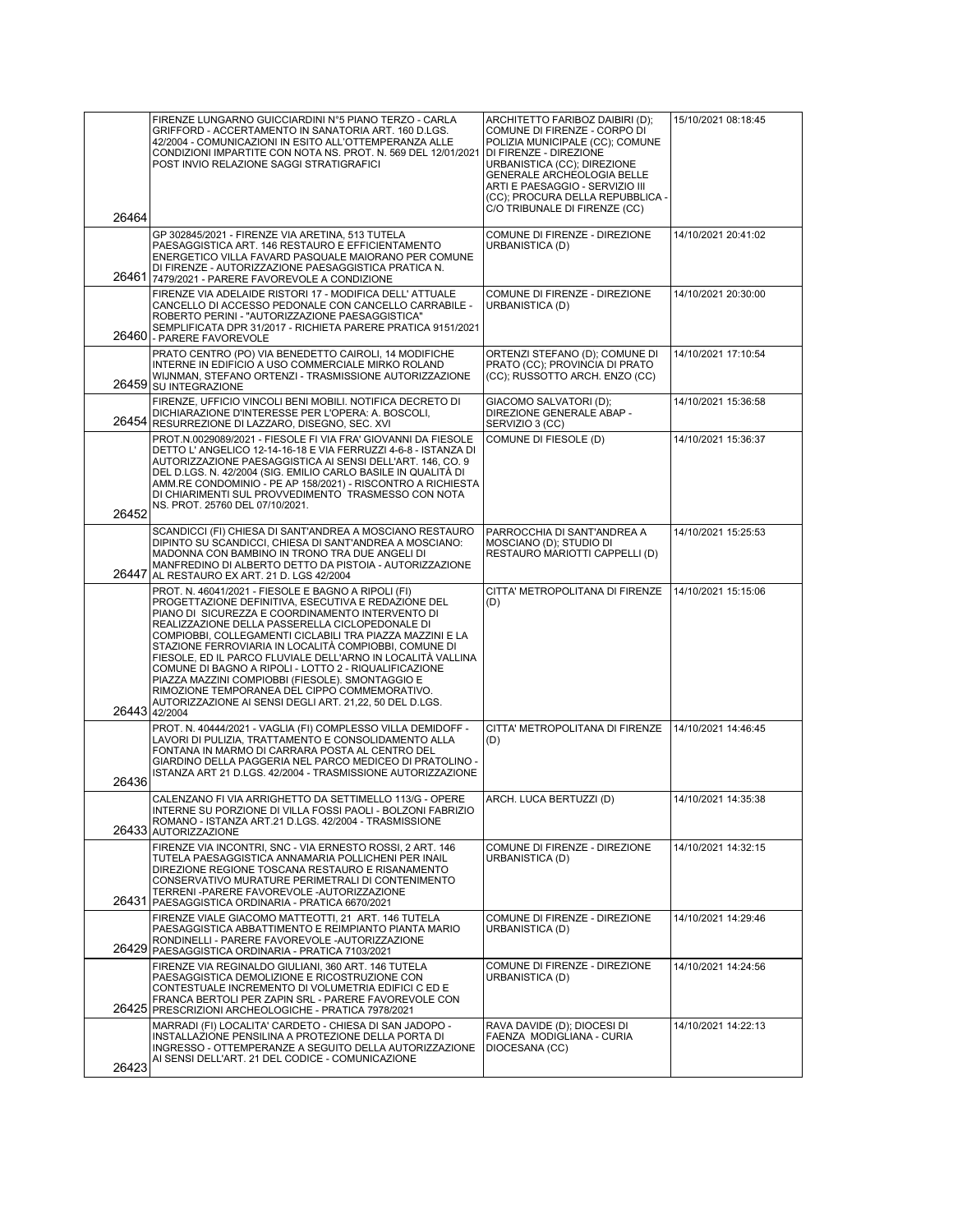|       | AUTORIZZAZIONE ALLO SPOSTAMENTO AI SENSI DELL'ART. 21, CO.<br>4 E 5, DEL D. LGS 42/2004 E SS. MM. II. PER IL RESTAURO DEL BENE<br>IN OGGETTO. M. SOLDANI BENZI, COMPIANTO SUL CRISTO MORTO,<br>GRUPPO SCULTOREO IN CERA, INIZI XVIII SECOLO, 65 X 48 X 79;<br>CONSERVATO ENTRO TECA IN LEGNO DIPINTO CON ELEMENTI<br>INTAGLIATI E DORATI (CM 117 X 110 X 78); G. A.TORRICELLI,<br>RITRATTO DI VITTORIA DELLA ROVERE, BUSTO IN MARMO<br>POLICROMO, 1696.<br>26420 PROPRIETÀ: UNIVERSITÀ DEGLI STUDI DI FIRENZE. | GALLERIE DEGLI UFFIZI (D); SISTEMA<br>MUSEALE DI ATENEO - UNIFI - AREA<br>VALORIZZAZIONE DEL PATRIMONIO<br>CULTURALE (D) | 14/10/2021 13:47:27 |
|-------|----------------------------------------------------------------------------------------------------------------------------------------------------------------------------------------------------------------------------------------------------------------------------------------------------------------------------------------------------------------------------------------------------------------------------------------------------------------------------------------------------------------|--------------------------------------------------------------------------------------------------------------------------|---------------------|
|       | FIRENZE PIAZZA SS. ANNUNZIATA - OCCUPAZIONE SUOLO<br>PUBBLICO PER L'EVENTO TOUR UIL IL 19 E 20 OTTOBRE 2021 - UIL<br>TOSCANA E FIRENZE ITAL - RICHIESTA RILASCIO NULLA OSTA<br>ARTT. 106 E 49 D.LGS. 42/2004 (136/2021/OPM) PARERE<br>26415 FAVOREVOLE                                                                                                                                                                                                                                                         | COMUNE DI FIRENZE DIREZIONE<br>SVILUPPO ECONOMICO UFFICIO<br>SUOLO PUBBLICO (D)                                          | 14/10/2021 13:14:33 |
|       | QUARRATA PT VIA RUBATTORNO E VIA SANTONUOVO -<br>INSTALLAZIONE N. 3 ARMADI A SERVIZIO DI IMPIANTI DI FIBRA<br>OTTICA - OPEN FIBER SPA - AUTORIZZAZIONE PAESAGGISTICA<br>SEMPLIFICATA DPR 31/2017 - RICHIESTA PARERE PRATICA 0817.21-<br>26393 PARERE FAVOREVOLE CON PRESCRIZIONI                                                                                                                                                                                                                               | COMUNE DI QUARRATA (PT) (D)                                                                                              | 14/10/2021 11:42:35 |
| 26391 | MONTECATINI TERME PT VIALE CARLO ROSSELLI -<br>TINTEGGIATURA ESTERNA CON CAMBIO DI COLORE - LENZI<br>RAFFAELE - AUTORIZZAZIONE PAESAGGISTICA SEMPLIFICATA DPR<br>31/2017 - RICHIESTA PARERE PRATICA 2021/0609-PARERE<br><b>FAVOREVOLE</b>                                                                                                                                                                                                                                                                      | COMUNE DI MONTECATINI TERME<br>$(PT)$ $(D)$                                                                              | 14/10/2021 11:40:02 |
|       | MONTECATINI TERME PT VIA LEONE LIVI 2 - SISTEMAZIONE<br>GIARDINO ESTERNOE REALIZZAZIONE PERGOLATO - LENZI<br>BENEDETTA - AUTORIZZAZIONE PAESAGGISTICA SEMPLIFICATA<br>DPR 31/2017 - RICHIESTA PARERE PRATICA N. 2021/0614A-<br>26390 RICHIESTA INTEGRAZIONI                                                                                                                                                                                                                                                    | COMUNE DI MONTECATINI TERME<br>(PT)(D)                                                                                   | 14/10/2021 11:37:37 |
| 26388 | MONTECATINI TERME PT VIALE VERDI - REALIZZAZIONE FINESTRA<br>A TETTO CON ISOLAMENTO TERMICO DELLA COPERTURA -<br>CARRARA MAURIZIO CM4 SPA - AUTORIZZAZIONE PAESAGGISTICA<br>SEMPLIFICATA DPR 31/2017 - RICHIESTA PARERE PRATICA<br>2021/0607-RICHIESTA DI INTEGRAZIONI                                                                                                                                                                                                                                         | COMUNE DI MONTECATINI TERME<br>$(PT)$ $(D)$                                                                              | 14/10/2021 11:34:23 |
| 26387 | MONTECATINI TERME PT VIA PIAVE 20 - INSTALLAZIONE DI<br>IMPIANTO FOTOVOLTAICO - CALISTRI RAFFAELE -<br>AUTORIZZAZIONE PAESAGGISTICA SEMPLIFICATA DPR 31/2017 -<br>RICHIESTA PARERE PRATICA 2021/0611A-PARERE FAVOREVOLE<br><b>CON PRESCRIZIONI</b>                                                                                                                                                                                                                                                             | COMUNE DI MONTECATINI TERME<br>$(PT)$ $(D)$                                                                              | 14/10/2021 11:31:59 |
|       | MONTECATINI TERME PT VIA PIAVE 20 - REALIZZAZIONE DI<br>TERRAZZO E APERTURE PORTE - AUTORIZZAZIONE<br>PAESAGGISTICA SEMPLIFICATA DPR 31/2017 - FRANCESCA,<br>RAFFAELE, ELENA CALISTRI - RICHIESTA PARERE PRATICA<br>26385 2021/0604-PARERE FAVOREVOLE                                                                                                                                                                                                                                                          | COMUNE DI MONTECATINI TERME<br>$(PT)$ $(D)$                                                                              | 14/10/2021 11:29:35 |
|       | LAMPORECCHIO(PT) VIA DEL LAVORO N. 41 ACCERTAMENTO<br>COMPATIBILITÀ PAESAGGISTICA ART. 167 E 181 TRASMISSIONE<br>DOCUMENTAZIONE - CASAZZA GIAMPAOLO FIRE FLY SRL PRATICA<br>26382 270/2021- PARERE FAVOREVOLE                                                                                                                                                                                                                                                                                                  | COMUNE DI LAMPORECCHIO -<br>UFFICIO AREA URBANISTICA (D)                                                                 | 14/10/2021 11:26:54 |
|       | PROT. N. 16859/2021 - BUGGIANO (PT) VIA B. BUOZZI, 16 DPR<br>31/2017 EFFICIENTAMENTO ENERGETICO ALAURA FRANCESCA -<br>PARERE FAVOREVOLE CON PRESCRIZIONITRASMISSIONE<br>DOCUMENTAZIONE PER ACQUISIZIONE PARERE DI COMPETENZA<br>AUTORIZZAZIONE PAESAGGISTICA SEMPLIFICATA PRATICA N.<br>26379 059/2021 APS INVIO 1/2                                                                                                                                                                                           | COMUNE DI BUGGIANO PT (D)                                                                                                | 14/10/2021 11:24:14 |
|       | COMUNE DI AGLIANA (PT) VIA GIOVANNELLA - TUTELA<br>PAESAGGISTICA ART. 146 - CIOLINI-CAPIZZI - TRASMISSIONE<br>INTEGRAZIONE INVIO 1 DI 2- PARERE FAVOREVOLE CON<br>26377 PRESCRIZIONI                                                                                                                                                                                                                                                                                                                           | COMUNE DI AGLIANA (D)                                                                                                    | 14/10/2021 11:21:14 |
| 26365 | FIRENZE, VIA DEL CAVALLACCIO. REALIZZAZIONE ELETTRODOTTO E-DISTRIBUZIONE (D)<br>INTERRATO A BT, COME DA VS RICHIESTA PRATICA E-<br>DISTRIBUZIONE N. 2400732 (VS. PROT. 818085 DEL 30.09.2020);<br>PROT. SABAP 25235 DEL 04.10.2021, CL. 34.43.01/14/2019.<br>AUTORIZZAZIONE DI COMPETENZA ARCHEOLOGICA.                                                                                                                                                                                                        |                                                                                                                          | 14/10/2021 10:31:31 |
|       | FIRENZE PIAZZA SANTA CROCE - ASSOCIAZIONE CNA FIRENZE -<br>RICHIESTA PARERE PER LA MANIFESTAZIONE "BEATRICE<br>INCONTRA DANTE" NEI GIORNI 11-12-13-14 NOVEMBRE 2021 -<br>26360 PARERE FAVOREVOLE                                                                                                                                                                                                                                                                                                               | COMUNE DI FIRENZE DIREZIONE<br>SVILUPPO ECONOMICO UFFICIO<br>SUOLO PUBBLICO (D)                                          | 14/10/2021 10:08:25 |
|       | FIRENZE PIAZZA SANTA CROCE E ALTRE ZONE - OCCUPAZIONE<br>SUOLO PUBBLICO E LOGHI PUBBLICITARI PER MANIFESTAZIONE<br>SPORTIVA HLF MARATHON DAL 29 OTTOBRE AL 01 NOVEMBRE<br>2021 - UISP COMITATO TERRITORIALE FIRENZE APS<br>ASSOCIAZIONE - RICHIESTA RILASCIO NULLA OSTA ART. 106 E 49                                                                                                                                                                                                                          | COMUNE DI FIRENZE DIREZIONE<br>SVILUPPO ECONOMICO UFFICIO<br>SUOLO PUBBLICO (D)                                          | 14/10/2021 10:04:56 |
| 26357 | D.LGS. 42/2004 (133/2021/OPM) - PARERE FAVOREVOLE                                                                                                                                                                                                                                                                                                                                                                                                                                                              |                                                                                                                          |                     |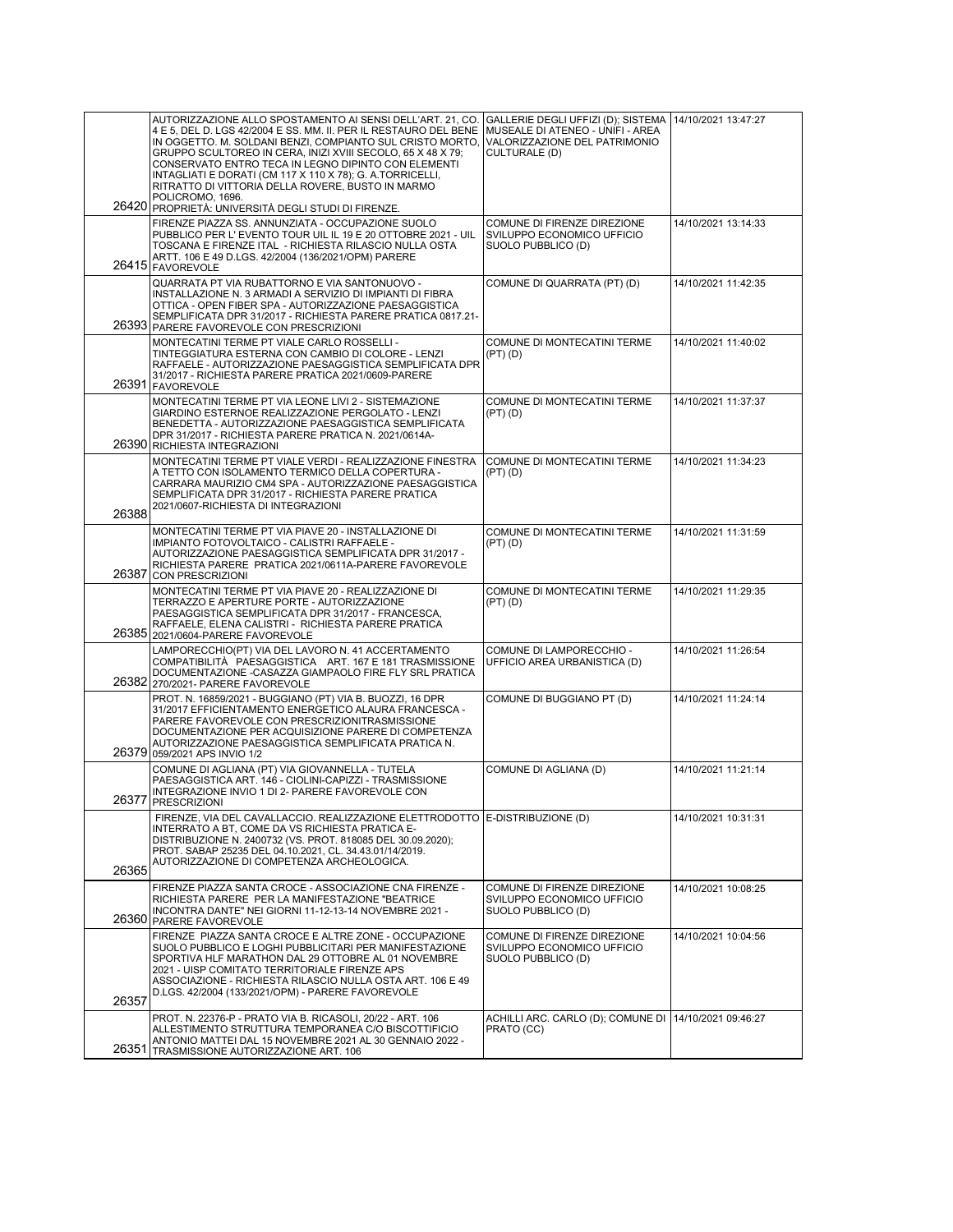|             | FIRENZE VIA DELLE CASCINE 35 - EX MANIFATTURA TABACCHI<br>ART. 21 OPERE INTERNE AL PIANO TERRA ED INTERRATO<br>DELL'EDIFICIO APPARTENENTE ALLA UMI 6 PASINETTI ROBERTA,<br>MANIFATTURA TABACCHI DEVELOPMENT MANAGEMENT SRL -<br>TRASMISSIONE DOCUMENTAZIONE PER RICHIESTA                                                                                                                     | MANIFATTURA TABACCHI<br>DEVELOPMENT MANAGEMENT SRL<br>(D)                                                                                                                           | 14/10/2021 09:44:03 |
|-------------|-----------------------------------------------------------------------------------------------------------------------------------------------------------------------------------------------------------------------------------------------------------------------------------------------------------------------------------------------------------------------------------------------|-------------------------------------------------------------------------------------------------------------------------------------------------------------------------------------|---------------------|
| 26347       | 26349 AUTORIZZAZIONE - PROG. N. 471/21 AUTORIZZA<br>FIRENZE VIE DEI NERI, 4 PALAZZO GRIFONI-LIBRI ACCERTAMENTO<br>ART.160 DEL D.LGS. 42/2004 - COMUNICAZIONI PROT. N. 21761 DEL<br>27/10/2020<br>PROG. N. 84/20 AUTORIZZA                                                                                                                                                                     | COMUNE DI FIRENZE - DIREZIONE<br>URBANISTICA (D); DIREZIONE<br>GENERALE ABAP SERVIZIO 3 (D);<br>PROCURA DELLA REPUBBLICA - C/O<br>TRIBUNALE DI FIRENZE (D); STELLA<br>S.P.A. (D)    | 14/10/2021 09:25:37 |
| 26345       | (PROT.N. GE 2021/0205830) PRATICA A151/177/2021 P.G. 164541/2021<br>- PRATO VIA DI CANTAGALLO 301/B - INSTALLAZIONE CAPPOTTO<br>TERMICO, PANNELLI FOTOVOLTAICI E REALIZZAZIONE DI<br>PENSILINA A SBALZO E DI PERGOTENDA - GUERRI LILIANA -<br>AUTORIZZAZIONE PAESAGGISTICA SEMPLIFICATA AI SENSI DPR<br>31/2017 - COMUNICAZIONE MOTIVI OSTATIVI                                               | STUDIO ASSOCIATO N. RICCHIUTI<br>ARCH. E R. TANZARELLA ING. (D);<br>COMUNE DI PRATO (CC)                                                                                            | 14/10/2021 09:23:51 |
|             | FIRENZE PIAZZA MADONNA DEGLI ALDOBRANDINI 8 - PALAZZO<br>ALDOBRANDINI - TRASMISSIONE COPIA PROVVEDIMENTO DI<br><b>26343 TUTELA</b>                                                                                                                                                                                                                                                            | BORGHESI ALESSANDRO (D)                                                                                                                                                             | 14/10/2021 09:08:21 |
|             | FIRENZE PALAZZETTO SANNINI VIA SANTO SPIRITO, 6<br>ACCERTAMENTO DI CONFORMITA' IN SANATORIA PER OPERE<br>INTERNE ART. 160 SOCIETA' PALAZZETTO SANNINI SRL -<br>TRASMISSIONE ELABORATI SOSTITUTIVI E COMUNICAZIONE<br>PARZIALE RETTIFICA ALLA DESCRIZIONE TIPOLOGIE DI OPERE DI<br>CUI AL NULLA-OSTA RILASCIATO DA QUESTO UFFICIO CON NOTA<br>26342 PROT. N. 6672 DEL 16/03/2021- PROG. 474/20 | MEDICI ARCH. MARIASTELLA (D);<br>POCCIANTI MARIA CATERINA (D);<br>COMUNE DI FIRENZE - DIREZIONE<br>URBANISTICA (CC): PROCURA DELLA<br>REPUBBLICA - C/O TRIBUNALE DI<br>FIRENZE (CC) | 14/10/2021 09:01:51 |
| 26341       | FIRENZE BORGO PINTI, 80-78 CASINO SALVIATI CON RELATIVO<br>GIARDINO ART. 21 RESTAURO FACCIATA CENTURIONE SCOTTO<br>CARLO GIOVANNI - TRASMISSIONE DOCUMENTAZIONE PER<br>RICHIESTA AUTORIZZAZIONE PROG. N. 339/21 AUTORIZZA                                                                                                                                                                     | CENTURIONE SCOTTO CARLO<br>GIOVANNI (D)                                                                                                                                             | 14/10/2021 09:00:25 |
| 26339       | FIRENZE VIA TOSCANELLA, 3/B TUTELA PAESAGGISTICA ART. 146 -<br>INSTALLAZIONE PANNELLO COIBENTE IN COPERTURA CON<br>FALSETTO DI GRONDA OLTRE CAPPOTTO IN PARTE DELLE<br>FACCIATE MATTEO TUCCI - PARERE FAVOREVOLE -<br>AUTORIZZAZIONE PAESAGGISTICA PRATICA N.7326/2021                                                                                                                        | COMUNE DI FIRENZE - DIREZIONE<br>URBANISTICA (D)                                                                                                                                    | 14/10/2021 08:56:48 |
| 26338       | FIRENZE VIA MAGGIO 22 - CASA MARUCELLI - TRASMISSIONE<br>COPIA PROVVEDIMENTO DI TUTELA                                                                                                                                                                                                                                                                                                        | ARCH. GIULIANA FIORETTI (D)                                                                                                                                                         | 14/10/2021 08:55:25 |
|             | FIRENZE VIA CARRARA, 30 TUTELA PAESAGGISTICA ART. 146<br>INSTALLAZIONE CAPPOTTO TERMICO SULLE FACCIATE, PANNELLI<br>VOLTAICI E LINEA VITA IN COPERTURA CRISTINA POLI, TUULIKKI<br>UDD SATU, PAOLA GIANNINI - PARERE FAVOREVOLE CON<br>PRESCRIZIONI- AUTORIZZAZIONE PAESAGGISTICA ORDINARIA -<br>26336 PRATICA N. 5281/2021                                                                    | COMUNE DI FIRENZE - DIREZIONE<br>URBANISTICA (D)                                                                                                                                    | 14/10/2021 08:53:49 |
|             | BAGNO A RIPOLI (FI) VIA DI LAPPEGGI, 62- RICHIESTA<br>ATTESTAZIONE ESISTENZA PROVVEDIMENTO DI TUTELA.<br>26335 TRASMISSIONE ESITO                                                                                                                                                                                                                                                             | ZAOTTINI SONIA (D)                                                                                                                                                                  | 14/10/2021 08:52:40 |
|             | FIRENZE BORGO SAN FREDIANO N.64 - LEONARDO CAPPUCCIONI -<br>TUTELA PAESAGGISTICA ART. 146 DLGS 42/2004- PARERE<br>FAVOREVOLE POST INTEGRAZIONI CON PRESCRIZIONI. [PRATICA<br>26334 7455/2021]                                                                                                                                                                                                 | COMUNE DI FIRENZE - DIREZIONE<br>URBANISTICA (D)                                                                                                                                    | 14/10/2021 08:50:27 |
| 26333 ESITO | FIRENZE CORSO DEI TINTORI, 8 - ATTESTAZIONE COMPROVANTE<br>L'ESISTENZA DEL PROVVEDIMENTO DI TUTELA - TRASMISSIONE                                                                                                                                                                                                                                                                             | PUNTOLINEA ARCHITETTURE (D)                                                                                                                                                         | 14/10/2021 08:50:00 |
|             | FIRENZE VIA DEL PONTICINO 1/A - RIQUALIFICAZIONE ENERGETICA<br>E MODIFICHE AI PROSPETTI - FRANCO BERTI - "TUTELA<br>PAESAGGISTICA" ORDINARIA ART. 146 D.LGS. 42/2004 - PARERE<br>26332 FAVOREVOLE- PRATICA 8041/2021                                                                                                                                                                          | COMUNE DI FIRENZE - DIREZIONE<br>URBANISTICA (D)                                                                                                                                    | 14/10/2021 08:47:36 |
| 26331       | FIRENZE VIA BORGO SAN LORENZO 11/R - ATTESTAZIONE<br>PROVVEDIMENTO DI TUTELA. TRASMISSIONE ESITO                                                                                                                                                                                                                                                                                              | ING. IACOPO MANNELLI (D)                                                                                                                                                            | 14/10/2021 08:46:49 |
| 26330       | FIRENZE VIALE MACHIAVELLI 13 ACCERTAMENTO DI<br>COMPATIBILITÀ PAESAGGISTICA ART. 167/18-PARERE<br>FAVOREVOLE- BRAGANTI STEFANO<br>[PRATICA 6774/2021]                                                                                                                                                                                                                                         | COMUNE DI FIRENZE - DIREZIONE<br>URBANISTICA (D)                                                                                                                                    | 14/10/2021 08:40:40 |
| 26329       | FIRENZE VIA DELLE CASCINE, 35 EX MANIFATTURA TABACCHI ART.<br>21 VARIANTE AL PROGETTO DI RISTRUTTURAZIONE EDILIZIA<br>DELLE'EDIFICIO 1 APPARTENENTE ALLA UMI 1 DEL COMPLESSO<br>PASINETTI ROBERTA, MANIFATTURA TABACCHI DEVELOPMENT<br>MANAGEMENT SRL - TRASMISSIONE DOCUMENTAZIONE PER<br>RICHIESTA AUTORIZZAZIONE - PROG. N. 369/21V<br><b>AUTORIZZA</b>                                    | MANIFATTURA TABACCHI<br>DEVELOPMENT MANAGEMENT SRL<br>(D)                                                                                                                           | 14/10/2021 08:37:55 |
| 26328       | FIRENZE VILLA ARRIGHETTI EX VILLA PILASTRI, VIA DEL MEZZETTA<br>ART. 21 RIFACIMENTO TETTO TOSI MARIA CECILIA PER CITTA'<br>METROPOLITANA DI FIRENZE - TRASMISSIONE DOCUMENTAZIONE<br>PER RICHIESTA AUTORIZZAZIONE - PROG. N. 351/21 AUTORIZZA                                                                                                                                                 | POLI FLORIANO (D)                                                                                                                                                                   | 14/10/2021 08:30:53 |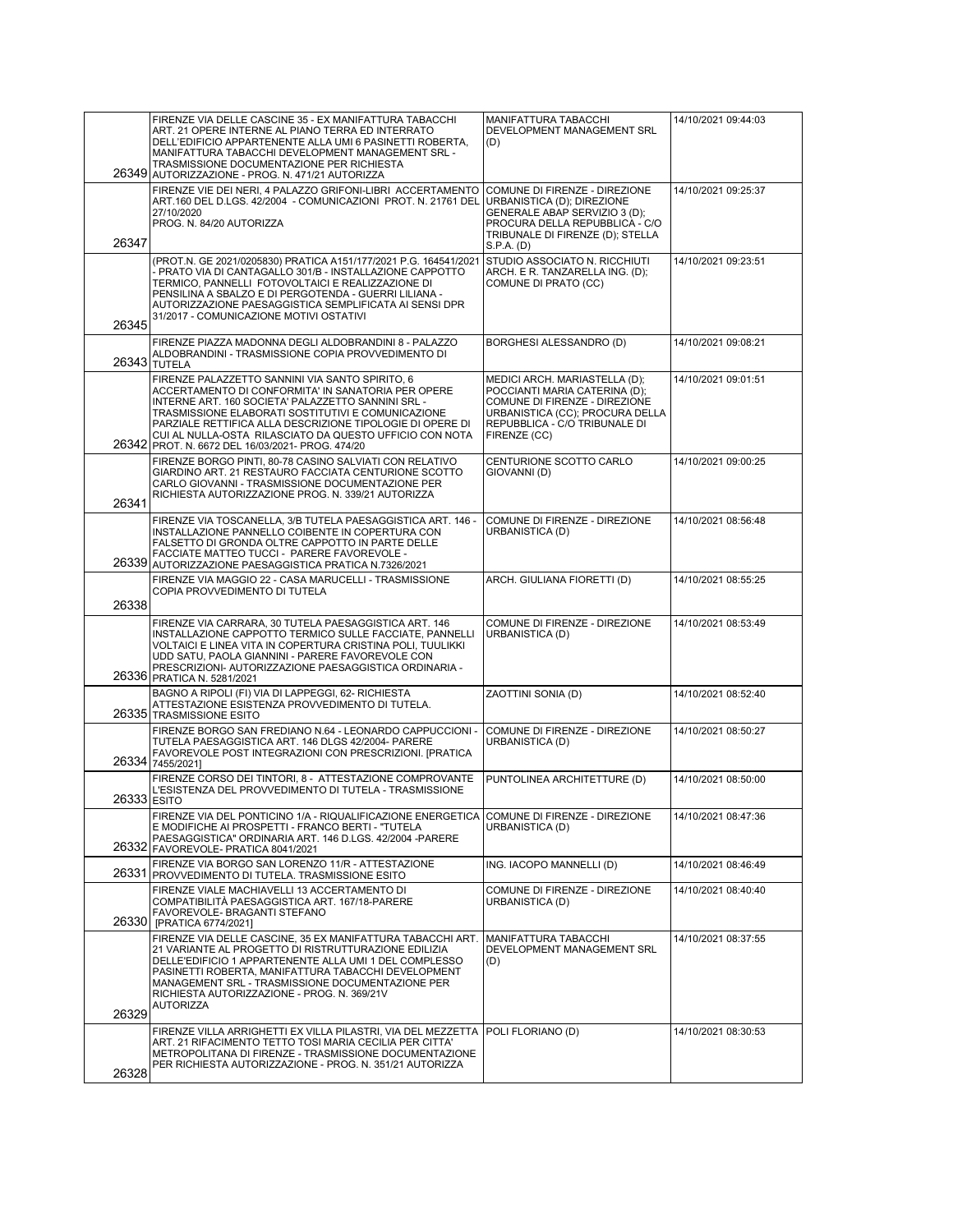|       | INNSBRUCK MOSTRA "WERDER/BECOMING" OPERE FONDAZIONE<br>CASA BUONARROTI, ACCADEMIA DELLE ARTI DEL DISEGNO,<br>ACCADEMIA DI BELLE ARTI FIRENZE INVIO DOCUMENTAZIONE<br>26312 AUTORIZZAZIONE PRESTITO.                                                                                                                                                                                                                                                                    | DG-ABAP - DG-ABAP - SERVIZIO IV -<br>CIRCOLAZIONE (D)                                                | 13/10/2021 15:53:39 |
|-------|------------------------------------------------------------------------------------------------------------------------------------------------------------------------------------------------------------------------------------------------------------------------------------------------------------------------------------------------------------------------------------------------------------------------------------------------------------------------|------------------------------------------------------------------------------------------------------|---------------------|
|       | ENEL CAMPI BISENZIO (FI) VIA R. SANZIO ART. 28 E LRT 39/2005<br>NUOVE LINEE SOTTERRANEA A BT PRATICA N. 2402504 -<br>26300 AUTORIZZAZIONE                                                                                                                                                                                                                                                                                                                              | ENEL (D)                                                                                             | 13/10/2021 15:08:57 |
| 26297 | SESTO FIORENTINO FI - PARERE DI COMPETENZA ARCHEOLOGICA<br>RELATIVO AL PROGETTO DEFINITIVO LAVORI DEL PARCO<br>AGRICOLO DELLA PIANA- "COMPLETAMENTO PERCORSO<br>CICLOPEDONALE SESTO FIORENTINO - CAMPI BISENZIO, LOTTO<br>1.2-1.5 - VIA DI LIMITE." CUP: B91B17001310006                                                                                                                                                                                               | COMUNE DI SESTO FIORENTINO (D)                                                                       | 13/10/2021 15:05:49 |
| 26294 | CALENZANO (FI) LOCALITA' TORRI REALIZZAZIONE POZZO<br>ARTESIANO PR USO DOMESTICO SANDRO GIACOBBE, PARERE<br>ARCHEOLOGICO ALL'ESECUZIONE DEI LAVORI DI PERFORAZIONE                                                                                                                                                                                                                                                                                                     | CASTELLUCCI DOTT. GEOL. ANTONIO 13/10/2021 15:01:41<br>(D)                                           |                     |
|       | FIRENZE - AUTORIZZAZIONE ALL'INTERVENTO DI RESTAURO AI<br>SENSI DELL'ART. 21 DEL D.LGS 42/2004 DI N. 38 TOMBE PRESENTI<br><b>NEL CIMITERO</b><br>EVANGELICO PORTA A PINTI DETTO "DEGLI INGLESI" .(ART. 3474).<br>BENE DI INTERESSE CULTURALE AI SENSI DELL'ART. 12 DEL D.LG.S<br>26286 42/2004                                                                                                                                                                         | CASCIANI ALBERTO (D); CHIESA<br>EVANGELICA RIFORMATA SVIZZERA<br>FRANCESCA PAOLETTI (D)              | 13/10/2021 14:40:17 |
| 26285 | SAN CASCIANO IN VAL DI PESA (FI), LOC. SCOPETI. VIA DI SCOPETI<br>58 - RICHIESTA PARERE SOPRINTENDENZA REALIZZAZIONE DI<br>PANNELLI TERMOISOLANTI (CAPPOTTO ESTERNO) SU TUTTE LE<br>FACCIATE ESTERNE E REALIZZAZIONE DI COIBENTAZIONE DELLE<br>COPERTURE VIA SCOPETI, 58 CASELLI LUCIA AUTORIZZAZIONE<br>PAESAGGISTICA SEMPLIFICATA - PROT.N.0017486/2021 - PRATICA<br>2021/0831 - TRASMISSIONE PARERE NEGATIVO                                                        | COMUNE DI SAN CASCIANO IN VAL DI 13/10/2021 14:32:25<br>PESA (D); DI VIVONA GEOM. LUCIANO<br>(D)     |                     |
|       | SAN CASCIANO IN VAL DI PESA (FI) VIA EMPOLESE CIMITERO DI<br>CERBAIA ART. 21 CIAPPI ROBERTO, SINDACO PRO TEMPORE DEL<br>COMUNE AMPLIAMENTO DEL COMPLESSO CIMITERIALE MEDIANTE<br>RICOSTRUZIONE DEL MURO A RETTA E DI NUOVI LOCULI ED<br>OSSARI - RICHIESTA AUTORIZZAZIONE PRATICA 2021/0879 -<br>26284 TRASMISSIONE RICHIESTA ELEMENTI ISTRUTTORI                                                                                                                      | COMUNE DI SAN CASCIANO IN VAL DI 13/10/2021 14:29:04<br>PESA(D)                                      |                     |
|       | SAN CASCIANO IN VAL DI PESA (FI) RIQUALIFICAZIONE PIAZZE - LA<br>ROMOLA ART. 146 TUTELA PAESAGGISTICA - RICHIESTA PARERE<br>AUTORIZZAZIONE PAESAGGISTICA ORDINARIA PRATICA N.<br>2021/0535 - TRASMISSIONE PARERE FAVOREVOLE E<br>26283 AUTORIZZAZIONE ART. 21                                                                                                                                                                                                          | COMUNE DI SAN CASCIANO IN VAL DI 13/10/2021 14:26:22<br>PESA(D)                                      |                     |
|       | PISTOIA - PALAZZO BRACCIOLINI - INVIO RETTIFICA CATASTALI E<br>RICHIESTA DI MODIFICA DEL VINCOLO (CON SVINCOLO DI ALCUNE<br>26281 PARTICELLE) - DICHIARAZIONE DI INTERESSE                                                                                                                                                                                                                                                                                             | COMUNE DI PISTOIA (D);<br>SEGRETARIATO REGIONALE DELLA<br>TOSCANA (D)                                | 13/10/2021 13:46:06 |
| 26279 | VIC - RIGNANO SULL'ARNO (FI) - COMPLESSO PARROCCHIALE DI S.<br>LEOLINO A RIGNANO - PROPRIETÀ: PARROCCHIA DI SAN LEONINO<br>- PRESENTA INTERESSE                                                                                                                                                                                                                                                                                                                        | SEGRETARIATO REGIONALE DELLA<br>TOSCANA (D)                                                          | 13/10/2021 13:35:37 |
|       | VIC - FIRENZE - VIA CIRCONDARIA 26 - APPARTAMENTO ADIBITO A<br>CIVILE ABITAZIONE IN CONDOMINIO AL 3 PIANO - NON HA<br>26275 REQUISITI DI VETUSTITA'                                                                                                                                                                                                                                                                                                                    | SEGRETARIATO REGIONALE DELLA<br>TOSCANA (D)                                                          | 13/10/2021 13:26:41 |
|       | VIC - FIRENZE - VIA BRUNELLESCHI 1 - UNITÀ IMMOBILIARE ADIBITA<br>26272 A CIVILE ABITAZIONE - NON PRESENTA INTERESSE                                                                                                                                                                                                                                                                                                                                                   | SEGRETARIATO REGIONALE DELLA<br>TOSCANA (D)                                                          | 13/10/2021 13:22:05 |
| 26234 | PROT.N.0017826/2021 - PRATICA 2021/0593 - SAN CASCIANO VAL DI<br>PESA FI - PARERE SOPRINTENDENZA BENI AMBIENTALI E<br>ARCHITETTONICI AUTORIZZAZIONE PAESAGGISTICA E<br>AUTORIZZAZIONE ART. 21 PER INTERVENTO DI MIGLIORAMENTO<br>DELLA QUALITÀ DEL DECORO URBANO MEDIANTE INTERVENTO DI<br>RIQUALIFICAZIONE DI PIAZZA GENERALE TELLINI A MERCATALE<br>VAL DI PESA - COMUNE DI SAN CASCIANO IN VAL DI PESA -<br>TRASMISSIONE PARERE FAVOREVOLE E AUTORIZZAZIONE ART. 21 | COMUNE DI SAN CASCIANO IN VAL DI 13/10/2021 11:34:29<br>PESA(D)                                      |                     |
| 26232 | PROT. N. 18123/2021 - SAN CASCIANO IN VAL DI PESA (FI) VIA<br>DELLA MANDRIA, 13 - MANUTENZIONE STRAORDINARIA DELLE<br>COPERTURE E REALIZZAZIONE DI CAPPOTTO ESTERNO CHELLINI<br>SERENA - TRASMISSIONE PARERE NEGATIVO                                                                                                                                                                                                                                                  | ARCH. BANDINI LEONARDO (D);<br>COMUNE DI SAN CASCIANO IN VAL DI<br>PESA (D)                          | 13/10/2021 11:21:10 |
|       | SCANDICCI (FI) - VIA DELLE CORBINAIE, 63 - VILLA MALENOTTI -<br>RESTAURO, RIQUALIFICAZIONE FUNZIONALE E DISTRIBUTIVA DEL<br>COMPLESSO ARCHITETTONICO CON REALIZZAZIONE DI 8 UNITÀ<br>IMMOBILIARI - NCEU. F. 18, PARTT. 56, 807, 810, 811; F. 18, PART. 57,<br>SUBB. 1, 2, 3, 4, 5, 6, 7, 8 - PROPRIETA: A.M. S.R.L.S -<br>AUTORIZZAZIONE A CONDIZIONE ART. 21 D. LGS. 42/2004 - POS.<br>26221 A.2565 (PROG. 51/2021/II)                                                | BIANCHI MIRKO - LEG. RAPPR. A.M.<br>S.R.L.S. (D); COMUNE SCANDICCI<br>(CC); PINTUS ARCH. SILVIA (CC) | 13/10/2021 10:38:21 |
|       | FIRENZE TRASFERIMENTO DI DUE DIPINTI PER ARREDO DI UN<br>UFFICIO DI RAPPRESENTANZA DEPOSITI DI PALAZZO VECCHIO<br>26215 INVIO AUTORIZZAZIONE ART.21                                                                                                                                                                                                                                                                                                                    | DOTT.SSA GABRIELLA FARSI.<br>SETTORE MUSEI COMUNALI FIRENZE<br>(D); NESI ANTONELLA (D)               | 13/10/2021 09:37:43 |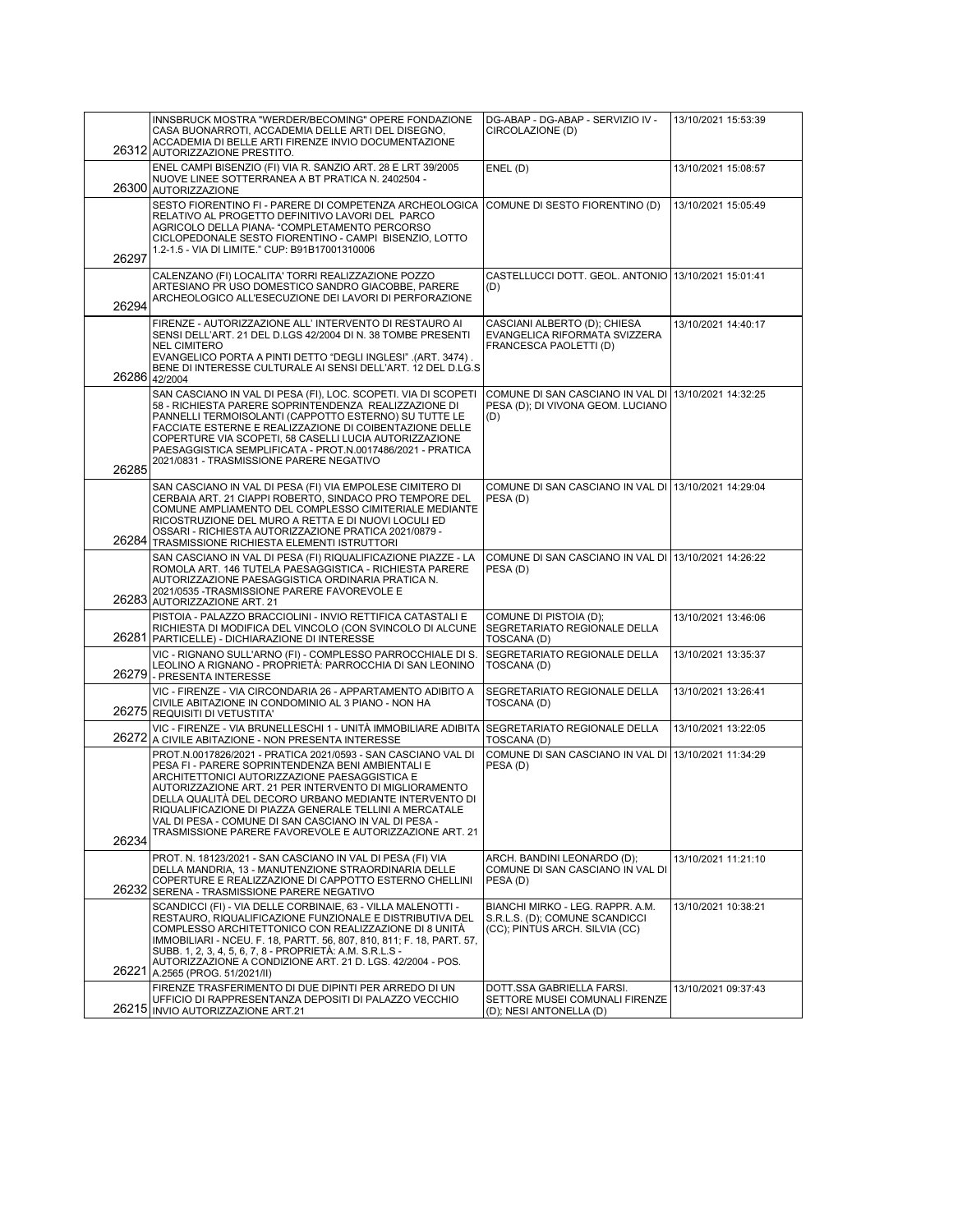|       | P. P. RUBENS E BOTTEGA, TOMIRI REGINA DEGLI SCITI IMMERGE<br>LA TESTA DI CIRO IN UN BACILE DI SANGUE, OLIO SU TELA, CM. 210   METROPOLITANA DI VENEZIA E LE<br>X 350. BENE DICHIARATO DI INTERESSE CULTURALE CON D.M. DEL<br>11 OTTOBRE 1990 DI PROPRIETÀ SIMPATIA SRL. AUTORIZZAZIONE<br>AI SENSI DELL'ART. 21, COMMA 1 LETTERA B) E COMMA 4) DEL<br>D.LGS. 42/2004 E S.M.I (INTEGRAZIONE AUTORIZZAZIONE AI SENSI<br>DELL'ART. 21, COMMA 1 LETTERA B) DEL D.LGS. 42/2004 E S.M.I N.<br>0025074 DEL 12/10/2020).<br>RISPOSTA ALLE VS NOTE DEL 24/11/2020 N. 0024178 - 1/10/2021 N.<br>0025020 | SOPRINTENDENZA ABAP PER L'AREA   13/10/2021 09:22:18<br>PROVINCE DI BELLUNO, PADOVA E<br>TREVISO (D); SIMPATIA SRL (CC)                                            |                     |
|-------|-----------------------------------------------------------------------------------------------------------------------------------------------------------------------------------------------------------------------------------------------------------------------------------------------------------------------------------------------------------------------------------------------------------------------------------------------------------------------------------------------------------------------------------------------------------------------------------------------|--------------------------------------------------------------------------------------------------------------------------------------------------------------------|---------------------|
| 26214 |                                                                                                                                                                                                                                                                                                                                                                                                                                                                                                                                                                                               |                                                                                                                                                                    |                     |
|       | ABETONE CUTIGLIANO PT VIA VAL DI LUCE LOC. VAL DI LUCE -<br>ACCERTAMENTO DI COMPATIBILITA' PAESAGGISTICA - SANTI<br>DIEGO AMMINISTRATORE CONDOMINIO LA GRANDE MAISON -<br>26210 RICHIESTA PARERE PRATICA 132/2021 - PARERE FAVOREVOLE                                                                                                                                                                                                                                                                                                                                                         | COMUNE DI ABETONE CUTIGLIANO<br>(D)                                                                                                                                | 13/10/2021 08:47:15 |
|       | P.E. N. 1470/2021 DEL 18/05/2021 - PISTOIA VIA DI SANTOMORO<br>120/122 - RIQUALIFICAZIONE ENERGETICA E MANUTENZIONE<br>STRAORDINARIA UNITA' IMMOBILIARI NELLA EX<br>CARTIERA/CARBONIZZO DI SANTOMORO - GALLORINI SIMONE E<br>GRECO RAFFAELLA - AUTORIZZAZIONE PAESAGGISTICA<br>SEMPLIFICATA DPR 31/2017 - RICHIESTA PARERE -PARERE<br>26208 FAVOREVOLE CON PRESCRIZIONE                                                                                                                                                                                                                       | COMUNE DI PISTOIA (D)                                                                                                                                              | 13/10/2021 08:40:31 |
|       | ENEL PISTOIA VIA DI BIGIANO ART. 28 E LRT 39/2005 NUOVO<br>ELETTRODOTTO IN CAVO AEREO BT, SOSTITUZIONE CAVO AEREO<br>ESISTENTE E DI SOSTEGNO LINEA AEREA CON POSA DI NUOVI<br>SOSTEGNI DI LINEA AEREA PRATICA N. 2401316 - PARERE<br>26207 ARCHEOLOGIA                                                                                                                                                                                                                                                                                                                                        | ENEL(D)                                                                                                                                                            | 13/10/2021 08:39:50 |
|       | PISTOIA VIA DI SAN BIAGIO ALLA FALLITA PARERE ARCHEOLOGICO<br>AI SENSI DELL'ART. 28, D. LGS N. 42/2004; L.R.T. N. 39/2005<br>COSTRUZIONE ED ESERCIZIO DI CAVO AEREO IN BASSA TENSIONE<br>E CONTESTUALE INSTALLAZIONE DI NUOVO SOSTEGNO DI LINEA<br>AEREA BT- PRATICA E-DIS. N°2383464 (DA CITARE NELLA<br>26206 RISPOSTA).                                                                                                                                                                                                                                                                    | E-DISTRIBUZIONE (D)                                                                                                                                                | 13/10/2021 08:35:31 |
|       | AGLIANA(PT) VIA CHIUSA PARERE ARCHEOLOGIA AI SENSI<br>DELL'ART. 28, C. 4, D. LGS N. 42/2004; L.R.T. N. 39/2005.<br>COSTRUZIONE ED ESERCIZIO DI CAVO INTERRATO E<br>INSTALLAZIONE DI UN NUOVO ASSETTO STRADALE - PRATICA E-<br>26205 DIS. N°2389724 (DA CITARE NELLA RISPOSTA).                                                                                                                                                                                                                                                                                                                | E-DISTRIBUZIONE (D)                                                                                                                                                | 13/10/2021 08:31:53 |
| 26204 | PISTOIA VIA DEL RONDININO PARERE NULLA-OSTA AI SENSI<br>DELL'ART. 120 DEL T.U. N. 1775 DEL 11/12/1933; L.R.T. N. 39/2005.<br>COSTRUZIONE ED ESERCIZIO DI ELETTRODOTTO IN CAVO<br>INTERRATO A BASSA TENSIONE (230-400 V) DA ARMADIO<br>STRADALE ESISTENTE- PRATICA E-DIS. N°2383492 (DA CITARE<br>NELLA RISPOSTA).                                                                                                                                                                                                                                                                             | E-DISTRIBUZIONE (D)                                                                                                                                                | 13/10/2021 08:27:41 |
|       | PISTOIA VIALE PACINOTTI PARERE ARCHEOLOGICO AI SENSI<br>DELL'ART. 28, C. 4, D. LGS N. 42/2004; L.R.T. N. 39/2005.<br>COSTRUZIONE ED ESERCIZIO DI ELETTRODOTTO IN CAVO<br>SOTTERRANEO A BASSA TENSIONE (230-400 V) CON<br>CONTESTUALE INSTALLAZIONE DI NUOVO ARMADIO STRADALE<br>PER NUOVA FORNITURA. PRATICA E-DIS. N°2389672 (DA CITARE<br>26203 NELLA RISPOSTA).                                                                                                                                                                                                                            | E-DISTRIBUZIONE (D)                                                                                                                                                | 13/10/2021 08:23:46 |
| 26201 | PISTOIA LOCALITA' SPAZZAVENTO PARERE ARCHEOLOGIA AI<br>SENSI DELL'ART. 28, C. 4, D. LGS N. 42/2004; L.R.T. N. 39/2005.<br>COSTRUZIONE ED ESERCIZIO DI ELETTRODOTTO IN CAVO<br>INTERRATO A BASSA TENSIONE (230-400 V) - PRATICA E-DIS.<br>N°2393888 (DA CITARE NELLA RISPOSTA).                                                                                                                                                                                                                                                                                                                | E-DISTRIBUZIONE (D)                                                                                                                                                | 13/10/2021 08:11:53 |
| 26191 | UFFICIO VINCOLI BENI MOBILI - NOTIFICA DECRETO DI<br>DICHIARAZIONE D'INTERESSE PER L'OPERA:<br>JACOPO DA VERONA (ATTR.), MADONNA DELL'UMILTA COL<br>BAMBINO DORMIENTE, TRE SANTI, LA CROCIFISSIONE E<br>L'ANNUNCIAZIONE. D.M. N. 539 21/11/2013                                                                                                                                                                                                                                                                                                                                               | FRESCO PAOLO (D): DIREZIONE<br>GENERALE ARCHEOLOGIA BELLE<br>ARTI E PAESAGGIO - SERVIZIO III -<br>TUTELA DEL PATRIMONIO STORICO<br>ARTISTICO E ARCHITETTONICO (CC) | 12/10/2021 17:19:48 |
| 26158 | FIRENZE VIA DEL ROSSELLINO 70 - VILLA LA GAMBERAIA -<br>COMUNICAZIONE OPERE DI SOMMA URGENZA ART. 27 D.LGS.<br>42/2004 - ZALUM LUIGI - PRRENDE ATTO                                                                                                                                                                                                                                                                                                                                                                                                                                           | BENUCCI ARCH. GIORGIO (D)                                                                                                                                          | 12/10/2021 15:10:06 |
| 26155 | VERNIO (PO), VIA COSTOZZE, LOCALITÀ CASE GIUSTI - LA VALLE.<br>PROGETTO DI ESTENSIONE RETE DISTRIBUZIONE GAS METANO VI<br>(PROG. 2020-0116). COMUNICAZIONE DEL 01/10/2021 (NS. PROT.<br>SABAP N° 25483 DEL 06/10/2021) - NULLA OSTA CON PRESCRIZIONI                                                                                                                                                                                                                                                                                                                                          | CENTRIA RETI GAS SRL (D)                                                                                                                                           | 12/10/2021 14:59:26 |
|       | MONTEMURLO (PO), VIA SCARPETTINI 42 - COSTRUZIONE ED<br>ESERCIZIO DI ELETTRODOTTO IN CAVO SOTTERRANEO A 0,4 KV.<br>PRATICA E-DIS. N° 2397588 (NS. PROT. SABAP N° 25530 DEL<br>06/10/2021) - NULLA OSTA ARCHEOLOGIA AI SENSI DELL'ART. 28<br>26153 D.LGS. 42/2004                                                                                                                                                                                                                                                                                                                              | ENEL (D); FANTONI FABRIZIO (CC)                                                                                                                                    | 12/10/2021 14:56:44 |
| 26150 | PRATO (PO), VIA CAVALLOTTI, VIALE GALILEI, PIAZZA DEL<br>COLLEGIO, VIA CICOGNINI, VIA DEL PELLEGRINO E VIA BANCHELLI.<br>COSTRUZIONE ED ESERCIZIO DI NUOVO ELETTRODOTTO IN CAVO<br>SOTTERRANEO MT (15 KV). PRATICA E-DIS. N° 2369504 (NS. PROT.<br>SABAP N° 23915 DEL 21/09/2021) - NULLA OSTA AI SENSI DELL'ART.<br>28 D.LGS. 42/2004 CON PRESCRIZIONI                                                                                                                                                                                                                                       | E-DISTRIBUZIONE (D); STUDIO<br>CANOVARO INGEGNERIA (CC)                                                                                                            | 12/10/2021 14:53:06 |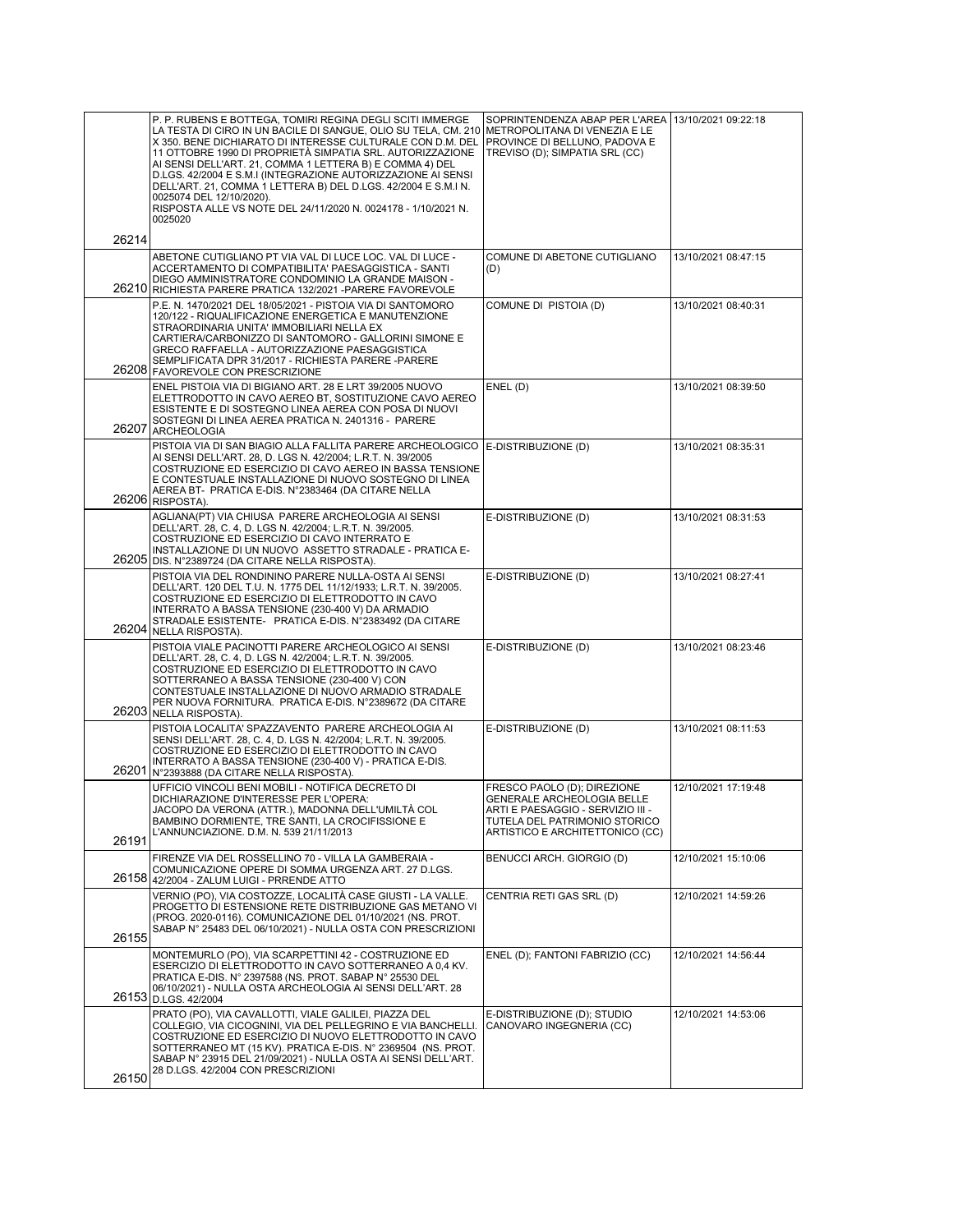|       | UFFICIO VINCOLI BENI MOBILI, PROCEDURA PER LA                                                                                                                                                                                                                                                                                                                              | GLAUCO ANGELETTI (D)                                                                                                                                                                                                                                                                                                  | 12/10/2021 14:20:59 |
|-------|----------------------------------------------------------------------------------------------------------------------------------------------------------------------------------------------------------------------------------------------------------------------------------------------------------------------------------------------------------------------------|-----------------------------------------------------------------------------------------------------------------------------------------------------------------------------------------------------------------------------------------------------------------------------------------------------------------------|---------------------|
| 26141 | ROTTAMAZIONE/DISATTIVAZIONE ARMI. TRASMISSIONE ELENCHI                                                                                                                                                                                                                                                                                                                     |                                                                                                                                                                                                                                                                                                                       |                     |
| 26067 | PISTOIA PIAZZA SAN FRANCESCO - ATTRAZIONI DELLO<br>SPETTACOLO VIAGGIANTE INSTALLAZIONE PISTA DI PATTINAGGIO<br>DAL 01 NOVEMBRE 2021 AL 30 GENNAIO 2022 - RICHIESTA PARERE<br>AI SENSI DEL D.LGS 42/2004 E SS.MM.II. PARERE FAVOREVOLE<br>ART. 106 COMMA 2 BIS                                                                                                              | COMUNE DI PISTOIA (D)                                                                                                                                                                                                                                                                                                 | 12/10/2021 09:18:35 |
|       | FIRENZE - PIAZZA MASSIMO D'AZEGLIO 11- TUTELA<br>PAESAGGISTICA ORDINARIA ART.146-PARERE FAVOREVOLE-<br>26062 ANTHONY GIANNI CARRINO - [PRATICA 6997/2021]                                                                                                                                                                                                                  | COMUNE DI FIRENZE - DIREZIONE<br>URBANISTICA (D)                                                                                                                                                                                                                                                                      | 12/10/2021 08:55:19 |
| 26061 | FIRENZE VIA DELLA TOPAIA, 1 ART. 146 TUTELA PAESAGGISTICA<br>ALDO E ANNA BIANCALANI E ROSANNA DE ANGELIS<br>REALIZZAZIONE RECINZIONE ANTINTRUSIONE - PARERE<br>FAVOREVOLE - AUTORIZZAZIONE PAESAGGISTICA ORDINARIA -<br><b>PRATICA 6256/2021</b>                                                                                                                           | COMUNE DI FIRENZE - DIREZIONE<br>URBANISTICA (D)                                                                                                                                                                                                                                                                      | 12/10/2021 08:53:27 |
|       | FIRENZE VIA DI SAN MICHELE A CASTELLO, 30 TUTELA<br>PAESAGGISTICA ART. 146 MODIFICHE ESTERNE E<br>RIQUALIFICAZIONE DEL RESEDE E PISCINA DI PERTINENZA<br>SHAOFENG PAN - PARERE FAVOREVOLE - AUTORIZZAZIONE<br>26060 PAESAGGISTICA ORDINARIA - PRATICA 6486/2021                                                                                                            | COMUNE DI FIRENZE - DIREZIONE<br>URBANISTICA (D)                                                                                                                                                                                                                                                                      | 12/10/2021 08:51:35 |
|       | FIRENZE VIA DI SAN FRANCESCO DI PAOLA, 16 ART. 146 TUTELA<br>PAESAGGISTICA RESTAURO E RISANAMENTO CONSERVATIVO DI<br>ANNESSO ESTERNO FRANCESCA MORELLI - PARERE<br>FAVOREVOLE - AUTORIZZAZIONE PAESAGGISTICA ORDINARIA -<br>26059 PRATICA N. 6665/2021                                                                                                                     | COMUNE DI FIRENZE - DIREZIONE<br>URBANISTICA (D)                                                                                                                                                                                                                                                                      | 12/10/2021 08:49:32 |
|       | FIRENZE VIA DI FAGNA, 38 TUTELA PAESAGGISTICA ART. 146<br>AUMENTO VOLUME PER FORMAZIONE BAGNO, FORMAZIONE<br>LOGGIA E TETTOIA. MODIFICHE ESTERNE ALESSANDRO CIATTI -<br>PARERE FAVOREVOLE A CONDIZIONI - AUTORIZZAZIONE<br>26058 PAESAGGISTICA ORDINARIA - PRATICA N. 6572/2021                                                                                            | COMUNE DI FIRENZE - DIREZIONE<br>URBANISTICA (D)                                                                                                                                                                                                                                                                      | 12/10/2021 08:47:25 |
| 26057 | FIRENZE VIA DELLA FONDERIA, 55 - TUTELA PAESAGGISTICA ART.<br>146 - REALIZZAZIONE CAMINO E INSTALLAZIONE FINESTRA A<br>TETTO ROSANNA RECCIA - PARERE FAVOREVOLE A CONDIZIONI -<br>AUTORIZZAZIONE PAESAGGISTICA ORDINARIA - PRATICA<br>7446/2021 -                                                                                                                          | COMUNE DI FIRENZE - DIREZIONE<br>URBANISTICA (D)                                                                                                                                                                                                                                                                      | 12/10/2021 08:45:14 |
| 26056 | FIRENZE VIA DELLA FONDERIA, 27 - TUTELA PAESAGGISTICA ART.<br>146 - EFFICIENTAMENTO ENERGETICO RICADENTE NEL SUPER<br>BONUS 110% MATTEO VESCHI, LUCIA FALLANI, LETIZIA VESCHI -<br>PARERE FAVOREVOLE A CONDIZIONI - AUTORIZZAZIONE<br>PAESAGGISTICA ORDINARIA - PRATICA N. 7157/2021 -                                                                                     | COMUNE DI FIRENZE - DIREZIONE<br>URBANISTICA (D)                                                                                                                                                                                                                                                                      | 12/10/2021 08:43:02 |
| 26055 | PESCIA PT PIAZZA SAN FRANCESCO - TEATRO PACINI - MESSA A<br>NORMA IMPIANTO E LOCALE ANTINCENDIO A SERVIZIO DEL<br>FABBRICATO - RICHIESTA NULLA OSTA - COMUNE DI PESCIA -<br>AUTORIZZAZIONE CON PRESCRIZIONI                                                                                                                                                                | COMUNE DI PESCIA (D)                                                                                                                                                                                                                                                                                                  | 12/10/2021 08:39:59 |
| 26054 | FIRENZE, VIA DI SCANDICCI, 22 - ENI SPA REALIZZAZIONE<br>INFRASTRUTTURE DI RICARICA VEICOLI ELETTRICI - PARERE<br>FAVOREVOLE CON PRESCRIZIONI ARCHEOLOGICHE -<br>AUTORIZZAZIONE PAESAGGISTICA SEMPLIFICATA DPR 31/17-<br>PRATICA 6506/2021                                                                                                                                 | COMUNE DI FIRENZE - DIREZIONE<br>URBANISTICA (D)                                                                                                                                                                                                                                                                      | 12/10/2021 08:39:53 |
| 26052 | AUTORIZZAZIONE ALL'INTERVENTO DI MANUTENZIONE ORDINARIA<br>DELLE OPERE CONCESSE IN PRESTITO (AUT. PROT. N° 25407 DEL<br>5 OTTOBRE 2021) PER LA MOSTRA, LA TERRA DI FIGLINE E INCISA"-<br>FIGLINE E INCISA VALDARNO (FI) PALAZZO PRETORIO DAL 20<br>NOVEMBRE 2021 AL 20 FEBBRAIO 2022                                                                                       | COMUNE DI FIGLINE E INCISA<br>VALDARNO. DOTT CARLO<br>BENEDETTI (D); DIOCESI DI FIESOLE<br>UFF. BENICULTURALI (CC); GIOVANNI<br>PRATESI ANTIQUARIO SRL (CC);<br>ORDINE DEI FRATI MINORI<br>PROVINCIA TOSCANA DI SAN<br>FRANCESCO STIMMATIZZATO (CC);<br>USL TOSCANA CENTRO -<br>PATRIMONIO. ING GUIDO BILELLO<br>(CC) | 12/10/2021 08:19:41 |
| 26041 | PROT.N.0018918/2021 - PRATICA 2021/0739 - SAN CASCIANO VAL DI<br>PESA FI VIA VOLTERRANA - RICHIESTA DI AUTORIZZAZIONE<br>PAESAGGISTICA SEMPLIFICATA PER ISTALLAZIONE COPERTURA<br>TEMPORANEA - FAGGIOLI VALENTINO - TRASMISSIONE PARERE DI<br><b>IMPROCEDIBILITA'</b>                                                                                                      | COMUNE DI SAN CASCIANO IN VAL DI 11/10/2021 17:05:21<br>PESA(D)                                                                                                                                                                                                                                                       |                     |
| 26038 | PROT.N.0018164/2021 - PRATICA 2021/0847 - SAN CASCIANO VAL DI<br>PESA FI VIA BORROMEO 35/H - OPERE DI MANUTENZIONE<br>STRAORDINARIA AL RESEDE ESCLUSIVO DELL'ABITAZIONE, CON<br>INSTALLAZIONE DI PERGOLATO E DI CASETTA IN LEGNO - LUCOTTI<br>MAURIZIA AUTORIZZAZIONE PAESAGGISTICA ART. 146 D.LGS.<br>42/2004 - TRASMISSIONE PARERE FAVOREVOLE CON<br><b>PRESCRIZIONI</b> | COMUNE DI SAN CASCIANO IN VAL DI<br>PESA (D)                                                                                                                                                                                                                                                                          | 11/10/2021 16:59:19 |
| 26036 | SESTO FIORENTINO (FI), VIA GRAMSCI - COMPLESSO VILLA CORSI<br>SALVIATI - LAVORI DI MANUTENZIONE ALLA FACCIATA NORD -<br>TRUST VILLA CORSI SALVIATI - AUTORIZZAZIONE EX ART. 21 DEL<br>D.LGS 42/2004 (POS. A/1028 PROG. 190/II/2021)                                                                                                                                        | COMUNE DI SESTO FIORENTINO (D);<br>TRUST@PEC.VILLACORSISALVIATI.IT<br>(D); CASTELLANI TOMMASO (CC)                                                                                                                                                                                                                    | 11/10/2021 16:56:53 |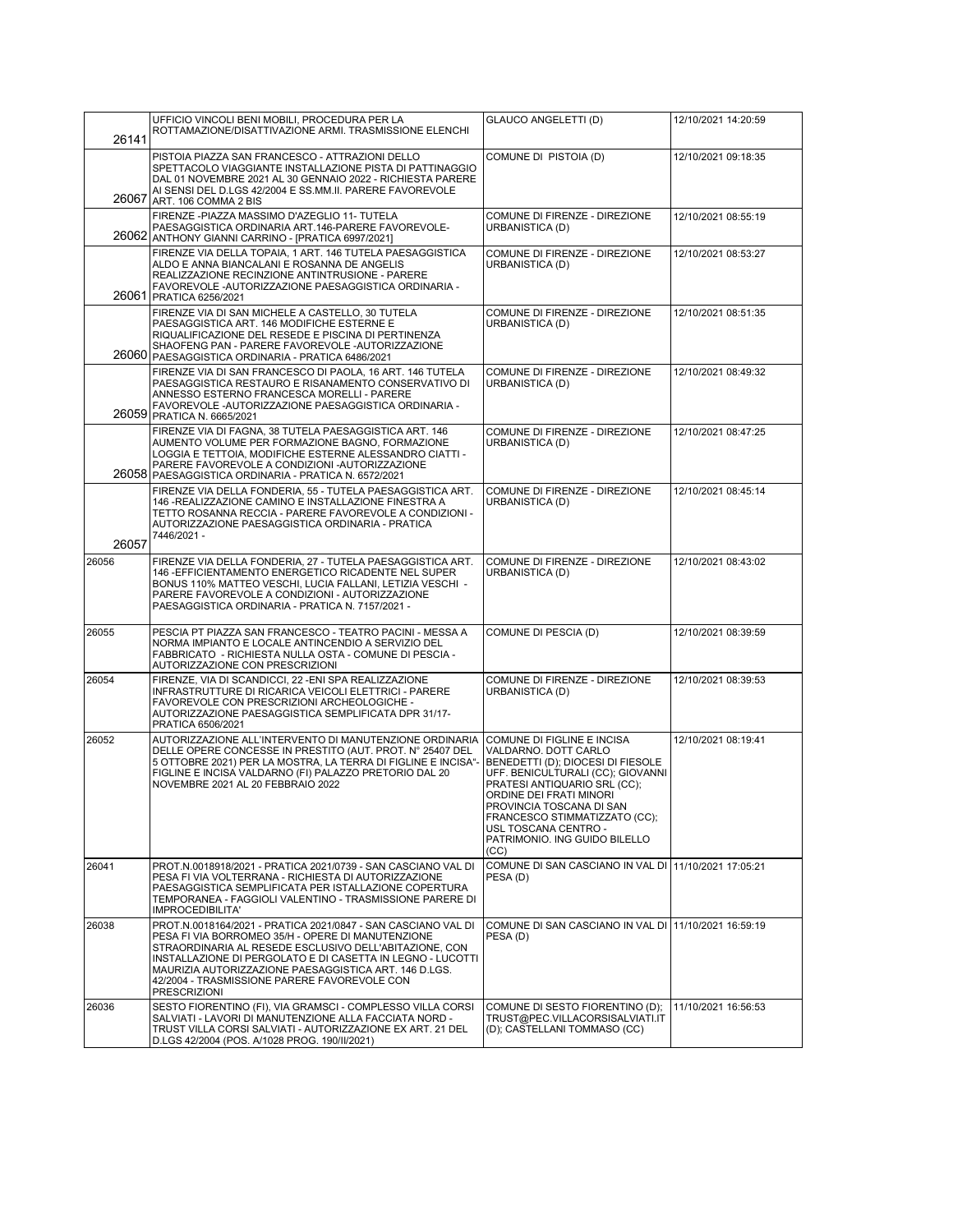| 26018 | FUCECCHIO(FI) VIA MARTIRI DEL PADULE PARERE PER LA<br>VERIFICA PREVENTIVA DELL'INTERESSE ARCHEOLOGICO AI SENSI<br>DELL'ART. 28, C. 4, D. LGS. N. 42/2004; L.R.T. N. 39/2005.<br>COSTRUZIONE ED ESERCIZIO DI ELETTRODOTTO INTERRATO A<br>BASSA TENSIONE, CON ALLACCIAMENTO ED IMPIANTO ELETTRICO<br>DI NUOVO CLIENTE - RIFERIMENTO: AUT 2401188 DA CITARE<br>NELL'OGGETTO DELLE RISPOSTE                                                                                   | E-DISTRIBUZIONE (D)                                                                                                                                                       | 11/10/2021 15:44:14 |
|-------|---------------------------------------------------------------------------------------------------------------------------------------------------------------------------------------------------------------------------------------------------------------------------------------------------------------------------------------------------------------------------------------------------------------------------------------------------------------------------|---------------------------------------------------------------------------------------------------------------------------------------------------------------------------|---------------------|
| 26013 | ABETONE CUTIGLIANO PT LOC. ABETONE VIA BRENNERO 279 -<br>RIQUALIFICAZIONE DEL COMPENDIO IMMOBILIARE HOTEL<br>GRANDUCA - NOVELLI GIANLUCA - AVVISO DI INDIZIONE DI<br>CONFERENZA DEI SERVIZI IN FORMA SIMULTANEA MODALITA'<br>SINCRONA PER IL 14 OTTOBRE 2021 A SEGUITO DI<br>PRESENTAZIONE DI CONTRODEDUZIONI AI MOTIVI OSTATIVI AL<br>RILASCIO DELL' ATTO FINALE - UNIONE DI COMUNI MONTANI<br>APPENNINO PISTOIESE - PARERE FAVOREVOLE CON<br><b>PRESCRIZIONI</b>        | UNIONE DEI COMUNI MONTANI<br>APPENNINO PISTOIESE - SUAP (D)                                                                                                               | 11/10/2021 15:13:19 |
| 26002 | FIRENZE - ESTENSIONE DEL SISTEMA TRAMVIARIO FIORENTINO -<br>LINEA TRAMVIARIA 4.1 LEOPOLDA-PIAGGE - TRASMISSIONE<br>PARERE DI COMPETENZA - AUTORIZZAZIONE AI SENSI DELL'ART.<br>21 E DELL'ART. 146 DEL CODICE DEI BENI CULTURALI E DEL<br>PAESAGGIO - D. LGS. 22 GENNAIO 2004 N. 42 IN ESITO A<br>TRASMISSIONE DEL PROGETTO DEFINITIVO DELL'OPERA AI FINI<br>DELLA PROCEDURA APPROVATIVA DI CUI ALL'ART. 166 DEL D.LGS.<br>163/2006 - CDS DECISORIA IN MODALITA' ASINCRONA | COMUNE DI FIRENZE – DIREZIONE<br><b>NUOVE INFRASTRUTTURE E</b><br>MOBILITA (D); MINISTERO<br>INFRASTRUTTURE E TRASPORTI-<br>DIREZIONE GENERALE-DIVISIONE 5<br>(D)         | 11/10/2021 14:22:06 |
| 25999 | CANTAGALLO (PO) - LAVORI DI MESSA IN SICUREZZA DI VIA<br>L'ESTAQUE IN LOCALITÀ FOSSATO. MEDIANTE CONSOLIDAMENTO<br>DEL VERSANTE A VALLE DI UN TRATTO DI VIABILITÀ SOGGETTO A<br>MOVIMENTO FRANOSO - CONFERENZA DI SERVIZI DECISORIA IN<br>FORMA SEMPLIFICATA E MODALITÀ ASINCRONA, AI SENSI DEGLI<br>ART.LI 14, C. 2 E 14-BIS DELLA LEGGE N. 241/1990 S.M.I. E DELL'ART.<br>27 DEL D.LGS. N. 50/2016 S.M.I. - PARERE DI COMPETENZA                                        | COMUNE DI CANTAGALLO (D); SERINI 11/10/2021 14:15:44<br>NICOLA (CC)                                                                                                       |                     |
| 25985 | FIRENZE VIA RIPALTA, 323 POGGIOLINI GERMANA, ANCILLOTTI<br>MARCO - INVIO CONDONO EDILIZIO PER RICHIESTA PARERE AI<br>SENSI ART. 32 L. 47/85 - CONDONO 64471/1985 - PARERE NEGATIVO                                                                                                                                                                                                                                                                                        | COMUNE DI FIRENZE - DIREZIONE<br>URBANISTICA (D)                                                                                                                          | 11/10/2021 12:52:26 |
| 25979 | CANTAGALLO (PO) LAVORI DI RIASSETTO STRADA DELLE<br>CAVALLAIE - CONFERENZA DI SERVIZI DECISORIA - PARERE DI<br>COMPETENZA                                                                                                                                                                                                                                                                                                                                                 | COMUNE DI CANTAGALLO (D); SERINI 11/10/2021 12:36:54<br>NICOLA (CC)                                                                                                       |                     |
| 25970 | RICHIESTA DI AUTORIZZAZIONE AL RESTAURO DELLE SCULTURE<br>IN BRONZO DEI MONUMENTI FUNEBRI DI FERDINANDO VICHI,<br>ANNA ZOIA E DI IGNOTO, UBICATE NEL CIMITERO DELLE PORTE<br>SANTE. AUTORIZZAZIONE AL RESTAURO AI SENSI DELL'ART. 21<br>CO. 4-5 DEL D.LGS 42/2004                                                                                                                                                                                                         | BITOSSI GIUSEPPINA (D); OPIFICIO<br>DELLE PIETRE DURE E LABORATORI<br>DI RESTAURO DI FIRENZE (CC)                                                                         | 11/10/2021 12:09:27 |
| 25945 | PROT.N.0034784/2021 - PRATICA 771/2021 - BAGNO A RIPOLI FI VIA<br>DI VILLAMAGNA 9 CANDELI - REALIZZAZIONE ISOLAMENTO<br>TERMICO IN COPERTURA E CONSEGUENTE INSTALLAZIONE DI<br>PANNELLI FOTOVOLTAICI - BENOLIEL ISABELLA AUTORIZZAZIONE<br>PAESAGGISTICA SEMPLIFICATA DPR 31/2017 - PARERE<br>FAVOREVOLE A CONDIZIONE                                                                                                                                                     | COMUNE DI BAGNO A RIPOLI (D)                                                                                                                                              | 11/10/2021 10:57:29 |
| 25942 | PISTOIA VIA DI GERMINAIA, 13 VILLA STERPETI ART. 21<br>ALESSANDRO BALDI TALINI MANUTENZIONE STRAORDINARIA ALLA<br>COPERTURA - TRASMISSIONE DOCUMENTAZIONE PER RICHIESTA<br>AUTORIZZAZIONE - AUTORIZZAZIONE CON PRESCRIZIONI                                                                                                                                                                                                                                               | LEPORATTI ARCH. GIAMUCA (D)                                                                                                                                               | 11/10/2021 10:32:59 |
| 25937 | COMUNE DI REGGELLO IN LOC. VALLOMBROSA, VIA<br>S.BENEDETTO, 1. PROCEDIMENTO AUTORIZZATORIO<br>SEMPLIFICATO DPR 31-2017. TAGLIO SENZA SOSTITUZIONE DI<br>ESSENZE ARBOREE.RAGGRUPPAMENTO CARABINIERI<br>BIODIVERSITA'. BN 37                                                                                                                                                                                                                                                | COMUNE DI REGGELLO (D)                                                                                                                                                    | 11/10/2021 10:12:53 |
| 25936 | PISTOIA PIAZZA DUOMO - EFFICIENTAMENTO ENERGETICO -<br>SOSTITUZIONE CORPI ILLUMINANTI IL CAMPANILE DI SAN ZENO -<br>COMUNICAZIONI - AUTORIZZAZIONE                                                                                                                                                                                                                                                                                                                        | COMUNE DI PISTOIA (D)                                                                                                                                                     | 11/10/2021 10:12:18 |
| 25930 | BARBERINO DI MUGELLO (FI) - PIEVE DI SAN SILVESTRO - PARERE<br>NEGATIVO ALLA RICHIESTA DI AUTORIZZAZIONE EX ART. 21 DEL<br>D.LGS 42/2004 ALL'INSERIMENTO DEI DISPOSITIVI DI SICUREZZA<br>SULLA COPERTURA DEL PRONAO (POD A.807 - PROG 192/II/2021)                                                                                                                                                                                                                        | COMUNE DI BARBERINO DI MUGELLO 11/10/2021 08:57:58<br>(D); POLI ARCH. FLORIANO (D)                                                                                        |                     |
| 25918 | BAGNO A RIPOLI FI - LOC. CANDELI - VIA VILLAMAGNA 48 - POSA<br>NUOVO IMPIANTO ELETTRICO IN PARTE DELLA CASA CANONICA<br>DEL COMPLESSO MONASTICO DI S. ANDREA A CANDELI -<br>PARROCCHIA DI S. ANDREA A CANDELI - RICHIESTA<br>AUTORIZZAZIONE ART. 21 D.LGS. 42/2004 - TRASMISSIONE<br>DOCUMENTAZIONE SOSTITUTIVA - PARERE FAVOREVOLE A<br>CONDIZIONE- POS. A/0445                                                                                                          | MAZZETTI ARCH. GIULIO (D)                                                                                                                                                 | 11/10/2021 08:18:20 |
| 25870 | FIRENZE VIA ALFANI 34 COMUNICAZIONE CONCLUSIONE<br>PROCEDIMENTO IN ESITO AD APPLICAZIONE DI SANZIONE<br>AMMINISTRATIVA EX ART. 37 D.P.R. 380/01 SS.MM.II. E ART. 200<br>COMMA 5 DELLA L.R. 65/2014 PER LAVORI ESEGUITI IN ASSENZA DI<br>AUTORIZZAZIONE AI SENSI DELL'ART. 21 DEL D. LGS. 42/2004                                                                                                                                                                          | MARIO.LORETO@PEC.IT (D);<br>COMUNE DI FIRENZE - DIREZIONE<br>URBANISTICA (CC); GRAF VON REX<br>CARLO (CC); PROCURA DELLA<br>REPUBBLICA - C/O TRIBUNALE DI<br>FIRENZE (CC) | 08/10/2021 16:12:33 |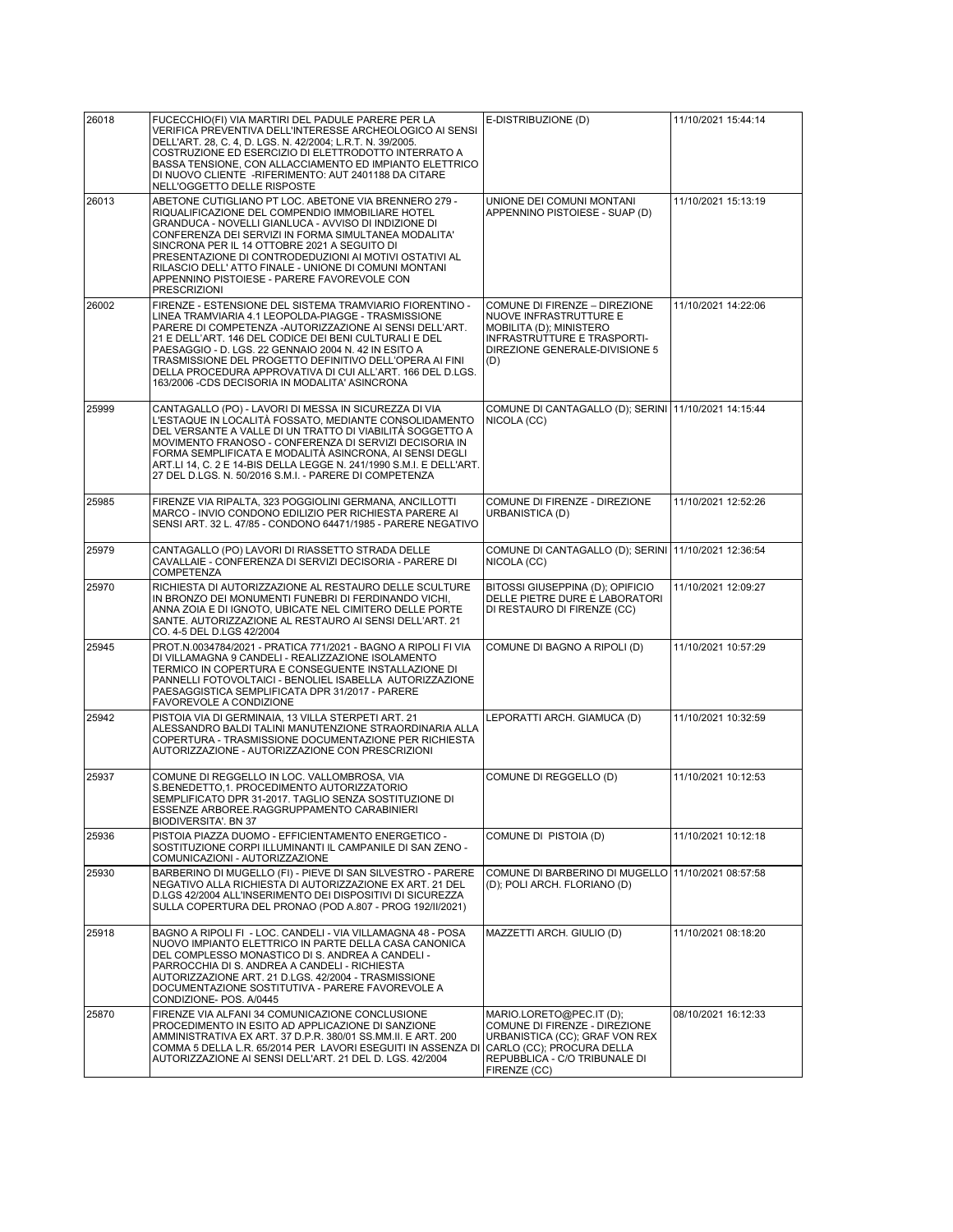| 25848 | MARLIANA (PT) VIA MONTE AVAGLIO, 52 ARTT. 167 E 181<br>ISTALLAZIONE DI UN CANCELLO CARRABILE A SERVIZIO                                                                                                                                                                                                                                                                                                                                 | COMUNE MARLIANA (D)                                                                              | 08/10/2021 13:27:54 |
|-------|-----------------------------------------------------------------------------------------------------------------------------------------------------------------------------------------------------------------------------------------------------------------------------------------------------------------------------------------------------------------------------------------------------------------------------------------|--------------------------------------------------------------------------------------------------|---------------------|
|       | FABBRICATO DI CIVILE ABITAZIONE IN ASSENZA DI TITOLO<br>EDILIZIO PIERATTI FILIPPO, BIANCHI BARBARA - TRASMISSIONE<br>DOCUMENTAZIONE PER ACQUISIZIONE PARERE ACCERTAMENTO<br>COMPATIBILITA' PAESAGGISTICA-PARERE FAVOREVOLE                                                                                                                                                                                                              |                                                                                                  |                     |
| 25847 | ABETONE CUTIGLIANO PT VIA VAL DI LUCE CM FRAZIONE VAL DI<br>LUCE - TAGLIO PIANTE - SERAFINI SANTINA - AUTORIZZAZIONE<br>PAESAGGISTICA SEMPLIFICATA DPR 31/2017 - RICHIESTA PARERE<br>PRATICA 2021/101-PARERE FAVOREVOLE CON PRESCRIZIONI                                                                                                                                                                                                | COMUNE DI ABETONE CUTIGLIANO<br>(D)                                                              | 08/10/2021 13:25:31 |
| 25846 | PISTOIA VIA DE SANCTIS, 1 ART. 146 TUTELA PAESAGGISTICA<br>DEMOLIZIONE LOCALE ACCESSORIO ED AMPLIAMENTO CIVILE<br>ABITAZIONE OLTRE AD OPERE DI MIGLIORAMENTO ENERGETICO<br>MARIOTTI LEONARDO - TRASMISSIONE DOCUMENTAZIONE<br>RICHIESTA PARERE AUTORIZZAZIONE PAESAGGISTICA ORDINARIA<br>P.E. N. 912/2021 DEL 01/04/2021 AP - RICHIESTA DI INCONTRO                                                                                     | COMUNE DI PISTOIA (D)                                                                            | 08/10/2021 13:22:26 |
| 25845 | SHANGHAI MOSTRA 'A SALIRE A LE STELLE   TO CLIMB TO THE<br>STARS' OPERA DI MARINELLA SENATORE DEL MUSEO DEL<br>NOVECENTO E DEL CONTEMPORANEO DI PALAZZO FABRONI,<br>PISTOIA, MOSTRA PRESSO IL PEARL ART MUSEUM, 29 OTTOBRE<br>2021 - 20 FEBBRAIO 2022 PRESTITO OPERA INVIO DINIEEGO                                                                                                                                                     | DR.SSA ELENA TESTAFERRATA<br>DIRETTRICE DEI MUSEI CIVICI DI<br>PISTOIA (D); PICCIONI MATTEO (CC) | 08/10/2021 13:20:08 |
| 25843 | PESCIA PT VIA DELL' UNITA' D' ITALIA 7 - RIFACIMENTO DELLE<br>FACCIATE - LANDI LORENZO - AUTORIZZAZIONE PAESAGGISTICA<br>SEMPLIFICATA DPR 31/2017 - RICHIESTA PARERE PRATICA<br>435/2021-PARERE FAVOREVOLE CON PRESCRIZIONE                                                                                                                                                                                                             | COMUNE DI PESCIA (D)                                                                             | 08/10/2021 13:12:03 |
| 25840 | ABETONE CUTIGLIANO (PT) LOC. MADONNA DEL SERRINO, SNC<br>ART. 167 LAVORI DI TRASFORMAZIONE DEL BOSCO COLO' LUCA -<br>TRASMISSIONE DOCUMENTAZIONE PER ACCERTAMENTO<br>COMPATIBILITA' PAESAGGISTICA - PRATICA N. 2021/072 - PARERE<br><b>FAVOREVOLE</b>                                                                                                                                                                                   | COMUNE DI ABETONE CUTIGLIANO<br>(D)                                                              | 08/10/2021 13:06:07 |
| 25839 | SAN MARCELLO PITEGLIO (PT) FRAZ. GAVINANA LOC. NOVELLETO<br>DPR 31/2017 TRASFORMAZIONE DI PASSAGGIO AGRARIO E<br>PASTORALE IL NOVELLETO SRL SOC. AGR. SB - TRASMISSIONE<br>DOCUMENTAZIONE PER RICHIESTA PARERE AUTORIZZAZIONE<br>PAESAGGISTICA SEMPLIFICATA PRATICA CCI/17/2021 SUAP<br>5434/2021-PARERE FAVOREVOLE CON PRESCRIZIONE                                                                                                    | COMUNE DI SAN MARCELLO<br>PITEGLIO (D)                                                           | 08/10/2021 13:03:10 |
| 25838 | ABETONE CUTIGLIANO PT VIA DEL PRATONE SNC PIAN DI<br>NOVELLO - RIMOZIONE VEGETAZIONE ARBOREA E RIPRISTINO<br>RETE SCOLANTE - DANTI GIANLUCA - AUTORIZZAZIONE<br>PAESAGGISTICA SEMPLIFICATA DPR 31/2017 - RICHIESTA PARERE<br>PRATICA 2021/064-PARERE FAVOREVOLE CON PRESCRIZIONI                                                                                                                                                        | COMUNE DI ABETONE CUTIGLIANO<br>(D)                                                              | 08/10/2021 12:59:34 |
| 25831 | FIRENZE VIA FARINI, 10R-12-12R - DINI SILVANO PER CONDOMINIO<br>RESTAURO CONSERVATIVO APPARATI LAPIDEI DELLA FACCIATA<br>DEL CONDOMINIO - AUTORIZZAZIONE ART. 21 DLGS 42/2004 -<br>PROG. 469/21                                                                                                                                                                                                                                         | MENNUNO ARCH. LUCIA (D)                                                                          | 08/10/2021 12:48:39 |
| 25827 | FIRENZE PIAZZA SS. ANNUNZIATA, 12 ISTITUTO DEGLI INNOCENTI<br>ART. 21 CONSOLIDAMENTO VOLTE LESIONATE SU LATO VIA DELLA<br>COLONNA GIUFFRIDA MARIA GRAZIA, PER IST. DEGLI INNOCENTI -<br>AUTORIZZAZIONE -PROG. 470/21                                                                                                                                                                                                                    | CONDORELLI ARCH. ALESSANDRO<br>(D)                                                               | 08/10/2021 12:44:39 |
| 25807 | MASSA E COZZILE (PT) PIAZZA CAMILLO BENSO CAVOUR, 1<br>INSTALLAZIONE ALLOGGIAMENTO CONTATORE GAS CON<br>SPORTELLO METALLICO NELLA PORZIONE DI FABBRICATO AD USO<br>ABITATIVO DEL COMPLESSO ECCLESIASTICO DI SANTA MARIA<br>ASSUNTA ART. 21 CIUCCI DON FRANCESCO - TRASMISSIONE<br><b>AUTORIZZAZIONE</b>                                                                                                                                 | DIOCESI DI PESCIA - UFFICIO BENI<br>CULTURALI ECCLESIASTICI (D)                                  | 08/10/2021 11:42:35 |
| 25778 | SERRAVALLE PISTOIESE(PT) VIA GIUSEPPE GARIBALDI 57 59 -<br>COMUNICAZIONE ABBATTIMENTO ALBERO PROCEDURA<br>D'URGENZA - ELISABETTA RAPEZZI - ART. 146 - TRASMISSIONE<br><b>PARERE</b>                                                                                                                                                                                                                                                     | COMUNE DI SERRAVALLE PISTOIESE<br>(D)                                                            | 08/10/2021 09:34:07 |
| 25762 | BARBERINO DI MUGELLO (FI), VIA BOVECCHIO 40 - VARIANTE A<br>OPERE DI RESTAURO E RISANAMENTO CONSERVATIVO EX CHIESA<br>DI SAN LORENZO A BOVECCHIO - IURI GASPARRI -<br>AUTORIZZAZIONE EX ART. 21 D.LGS. 42/2004 POST MOTIVI<br>OSTATIVI PARZIALI (POS A.2074 PROG. 173/II/2021)                                                                                                                                                          | ARCH. MASSIMILIANO UGOLINI (D);<br>COMUNE DI BARBERINO DI MUGELLO<br>(D)                         | 07/10/2021 17:37:39 |
| 25760 | PROT.N.0024870/2021 - RIF.0019949/2021 - FIESOLE FI VIA FRA'<br>GIOVANNI DA FIESOLE DETTO L'ANGELICO 12-14-16-18 VIA<br>FERRUZZI 4-6-8 - ISTANZA DI AUTORIZZAZIONE PAESAGGISTICA AI<br>SENSI DELL'ART. 146, CO. 9 DEL D.LGS. N. 42/2004 - EMILIO CARLO<br>BASILE IN QUALITA DI AMM.RE CONDOMINIO - PE AP 158/2021) -<br>RISCONTRO DOCUMENTAZIONE INTEGRATIVA E TRASMISSIONE<br>PARERE ART. 146 E AUTORIZZAZIONE ART. 21 D.LGS. 42/2004. | COMUNE DI FIESOLE (D)                                                                            | 07/10/2021 16:46:23 |
| 25759 | BAGNO A RIPOLI FI VIA DI CENTANNI 6 - PRATICA 185/2021<br>BECATTINI FRANCESCO - AUTORIZZAZIONE PAESAGGISTICA<br>ORDINARIA ART. 146 D.LGS. 42/2004 -RISCONTRO ALLE<br>OSSERVAZIONE, ALLA PROPOSTA DI ADEGUAMENTO PRESENTATA<br>A SEGUITO DELLA NOTA PROT. 10823 DEL 10/04/2021 E<br>TRASMISSIONE DEL PARERE CORRELATO                                                                                                                    | COMUNE DI BAGNO A RIPOLI (D)                                                                     | 07/10/2021 16:39:12 |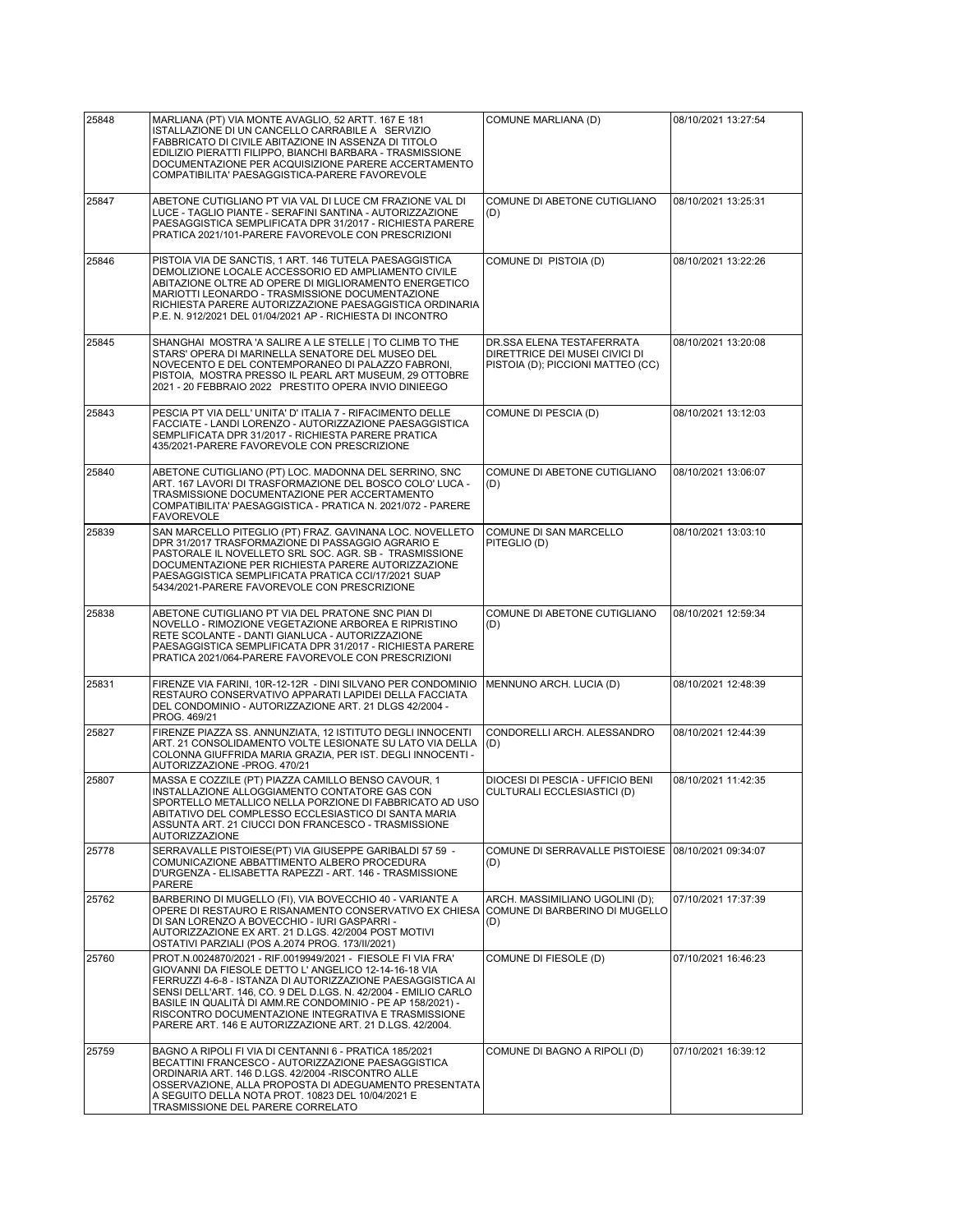| 25745 | FIRENZE VIA GINO CAPPONI, 26 PALAZZO CAPPONI ART. 21 MESSA<br>IN SICUREZZA AFFRESCO DI MATTEO BONECHI DANNEGGIATO<br>DALLA ROTTURA TUBO IMPIANTO IDRAUILICO ARCHI MARIA<br>CRISTINA - TRASMISSIONE LETTERA DI AUTORIZZAZIONE.                                                                                                                                      | SIG.RA MARIA CRISTINA ARCHI,<br>PROPRIETÀ (D); STUDIO FIORI E<br>ASSOCIATI (D)                                           | 07/10/2021 14:55:02 |
|-------|--------------------------------------------------------------------------------------------------------------------------------------------------------------------------------------------------------------------------------------------------------------------------------------------------------------------------------------------------------------------|--------------------------------------------------------------------------------------------------------------------------|---------------------|
| 25730 | FIRENZE VIA TELEMACO SIGNORINI, SNC ART. 146 TUTELA<br>PAESAGGISTICA REALIZZAZIONE IMPIANTO DI ILLUMINAZIONE A<br>SERVIZIO DEL GIARDINO PUBBLICO CO 200056 IRENE ROMAGNOLI,<br>COMUNE DI FIRENZE - PARERE FAVOREVOLE - AUTORIZZAZIONE<br>PAESAGGISTICA PRATICA N. 7383/2021                                                                                        | COMUNE DI FIRENZE - DIREZIONE<br>URBANISTICA (D)                                                                         | 07/10/2021 14:05:24 |
| 25729 | FIRENZE VIA SANTA BERTA SNC, VIUZZO DEI SARTI SNC -<br>PIANTUMAZIONE ALBERATURE LUNGO IL TRACCIATO STRADALE -<br>COMUNE DI FIRENZE - "AUTORIZZAZIONE PAESAGGISTICA<br>ORDINARIA ART. 146 D.LGS. 42/2004 - PARERE FAVOREVOLE CON<br>PRESCRIZIONI ARCHEOLOGICHE- PRATICA 9665/2021                                                                                   | COMUNE DI FIRENZE - DIREZIONE<br>URBANISTICA (D)                                                                         | 07/10/2021 14:01:48 |
| 25727 | FIRENZE VIA DEI BASTIONI, 26 TUTELA PAESAGGISTICA ART. 146<br>ABBATTIMENTO ALBERO DEPERIENTE BEATRICE BRAGAGNI -<br>PARERE FAVOREVOLE - AUTORIZZAZIONE PAESAGGISTICA<br>ORDINARIA - PRATICA N. 6858/2021                                                                                                                                                           | COMUNE DI FIRENZE - DIREZIONE<br>URBANISTICA (D)                                                                         | 07/10/2021 13:59:52 |
| 25726 | FIRENZE VIA DANTE DA CASTIGLIONE, 17 ART. 146 TUTELA<br>PAESAGGISTICA APERTURE DUE FINESTRE DI UNITA' IMMOBILIARE<br>ANNESSO ALLA VILLA E APERTURA PASSAGGIO PEDONALE CON<br>CANCELLO DA VIALE DEL POGGIO IMPERIALE FABRIZIO<br>RICCARDO FREDIANI, ANNA MARIA PELLEGRINI - PARERE<br>FAVOREVOLE - AUTORIZZAZIONE PAESAGGISTICA ORDINARIA -<br>PRATICA N. 7099/2021 | COMUNE DI FIRENZE - DIREZIONE<br>URBANISTICA (D)                                                                         | 07/10/2021 13:57:42 |
| 25720 | CALENZANO (FI)-VILLA GINORI PRESA ATTO ABBATTIMENTO<br>URGENTE ALBERI NON VEGETI AI SENSI ART. 27 -IN ATTESA DI<br>PROGETTO DEFINITIVO                                                                                                                                                                                                                             | COMUNE DI CALENZANO (D)                                                                                                  | 07/10/2021 13:04:40 |
| 25716 | FIRENZE VIALE UGO BASSI. COSTRUZIONE ED ESERCIZIO DI<br>ELETTRODOTTO IN CAVO INTERRATO A 15000 V COME DA VS.<br>RICHIESTA PRATICA E-DISTRIBUZIONE N. 2394716 VS. PROT.<br>781995 DEL 20.09.2020 PROT. SABAP N. 24383 DEL 24.09.2021.<br>AUTORIZZAZIONE DI COMPETENZA ARCHEOLOGICA.                                                                                 | ENEL(D)                                                                                                                  | 07/10/2021 12:32:12 |
| 25715 | FIRENZE VIA DEL FICO. INTERVENTI DI SCAVO PER SOSTITUZIONE<br>DELLA GHISA GRIGIA / ACCIAIO NON PROTETTO. INVIO PARERE DI<br>COMPETENZA ARCHEOLOGICA.                                                                                                                                                                                                               | <b>TOSCANA ENERGIA (D)</b>                                                                                               | 07/10/2021 12:22:41 |
| 25710 | FIRENZE, VIA DEL GIARDINO DELLE BIZZARRIA. COSTRUZIONE ED<br>ESERCIZIO DI ELETTRODOTTO IN CAVO INTERRATO A 15000 V E<br>380 V COME DA VS. RICHIESTA PRATICA E-DISTRIBUZIONE N.<br>2388572 VS. PROT. N. 745744 DELL 8.09.2021 PROT. SABAP<br>15.09.2021. AUTORIZZAZIONE DI COMPETENZA ARCHEOLOGICA.                                                                 | ENEL(D)                                                                                                                  | 07/10/2021 11:54:54 |
| 25701 | FIRENZE, VIA REGINALDO GIULIANI. COSTRUZIONE ED ESERCIZIO<br>DI ELETTRODOTTO IN CAVO INTERRATO A 15000 V COME DA VS.<br>RICHIESTA PRATICA E-DISTRIBUZIONE N. 2387912 VS. PROT.<br>743959 DEL 08.09.2021 PROT. SABAP N. 22943 DEL 13.09.2021.<br>AUTORIZZAZIONE DI COMPETENZA ARCHEOLOGICA.                                                                         | ENEL(D)                                                                                                                  | 07/10/2021 11:14:36 |
| 25698 | FIRENZE, VIA SAN BERNARDINO DA SIENA E VIA SANTA<br>MARGHERITA A MONTICI. COSTRUZIONE ED ESERCIZIO DI<br>ELETTRODOTTO IN CAVO INTERRATO A 15000 V COME DA VS.<br>RICHIESTA PRATICA E-DISTRIBUZIONE N. 2388600 VS. PROT.<br>745750 DEL 08.09.2021 PROT. SABAP N. 23249 DEL 15.09.2021.<br>AUTORIZZAZIONE DI COMPETENZA ARCHEOLOGICA.                                | ENEL (D)                                                                                                                 | 07/10/2021 11:08:28 |
| 25696 | NAPOLI MOSTRA "ANIELLO FALCONE, IL VELAZQUEZ DI NAPOLI"<br>COMPLESSO DI DONNAREGINA 28/09/2021 08/01/2022 OPERE<br>FONDAZIONE DE VITO VAGLIA INVIO AUTORIZZAZIONE PRESTITO.                                                                                                                                                                                        | ELIO DE ROSA (D); FONDAZIONE<br>GIUSEPPE E MARGARET DE VITO (D);<br>DG-ABAP - DG-ABAP - SERVIZIO IV<br>CIRCOLAZIONE (CC) | 07/10/2021 11:02:06 |
| 25693 | PROT.N.0018284/2021 - PRATICA 2021/0578 - SAN CASCIANO VAL DI<br>PESA FI VIA DELLA MANDRIA 6 - INSTALLAZIONE DI STRUTTURA<br>FOTOVOLTAICA A SERVIZIO DI UNITÀ RESIDENZIALE - SANTORO<br>EMILIO AUTORIZZAZIONE PAESAGGISTICA - TRASMISSIONE<br>PARERE FAVOREVOLE CON PRESCRIZIONI                                                                                   | COMUNE DI SAN CASCIANO IN VAL DI 07/10/2021 10:54:12<br>PESA(D)                                                          |                     |
| 25690 | PROT.N.0018280/2021 - PRATICA 2021/0688 - SAN CASCIANO VAL DI<br>PESA FI VIA DELLA CHIESA 16 LA ROMOLA - BROGIONI PAOLO -<br>RIQUALIFICAZIONE ENERGETICA - AUTORIZZAZIONE<br>PAESAGGISTICA - TRASMISSIONE PARERE FAVOREVOLE                                                                                                                                        | COMUNE DI SAN CASCIANO IN VAL DI 07/10/2021 10:51:38<br>PESA(D)                                                          |                     |
| 25688 | OPERA NOTIFICATA DI GIUSEPPE PIAMONTINI "BUSTO MULIEBRE"<br>PROPR. SIG.GIOVANNI PRATESI ANTIQUARIO INVIO<br>AUTORIZZAZIONE MOVIMENTAZIONE.                                                                                                                                                                                                                         | GIOVANNI PRATESI ANTIQUARIO SRL 07/10/2021 10:47:47<br>(D)                                                               |                     |
| 25686 | SAN CASCIANO VAL DI PESA FI VIA EMPOLESE 90-92 - OPERE DI<br>RISTRUTTURAZIONE EDILIZIA CONSERVATIVA E DI<br>MIGLIORAMENTO ENERGETICO V- DEGL'INNOCENTI CARLA -<br>INTEGRAZIONE PRATICA EDILIZIA 2021/0579 - TRASMISSIONE<br>PARERE NEGATIVO                                                                                                                        | COMUNE DI SAN CASCIANO IN VAL DI 07/10/2021 10:43:21<br>PESA (D); DEGL'INNOCENTI CARLA<br>(D)                            |                     |
| 25681 | PROT.N.0018282/2021 - PRATICA 2021/0810 - SAN CASCIANO VAL DI<br>PESA FI - OPERE ESTERNE VIA EMPOLESE, 248 MASINI GIANCARLO<br>- AUTORIZZAZIONE PAESAGGISTICA SEMPLIFICATA -<br>TRASMISSIONE PARERE FAVOREVOLE CON PRESCRIZIONI                                                                                                                                    | COMUNE DI SAN CASCIANO IN VAL DI 07/10/2021 10:26:36<br>PESA (D)                                                         |                     |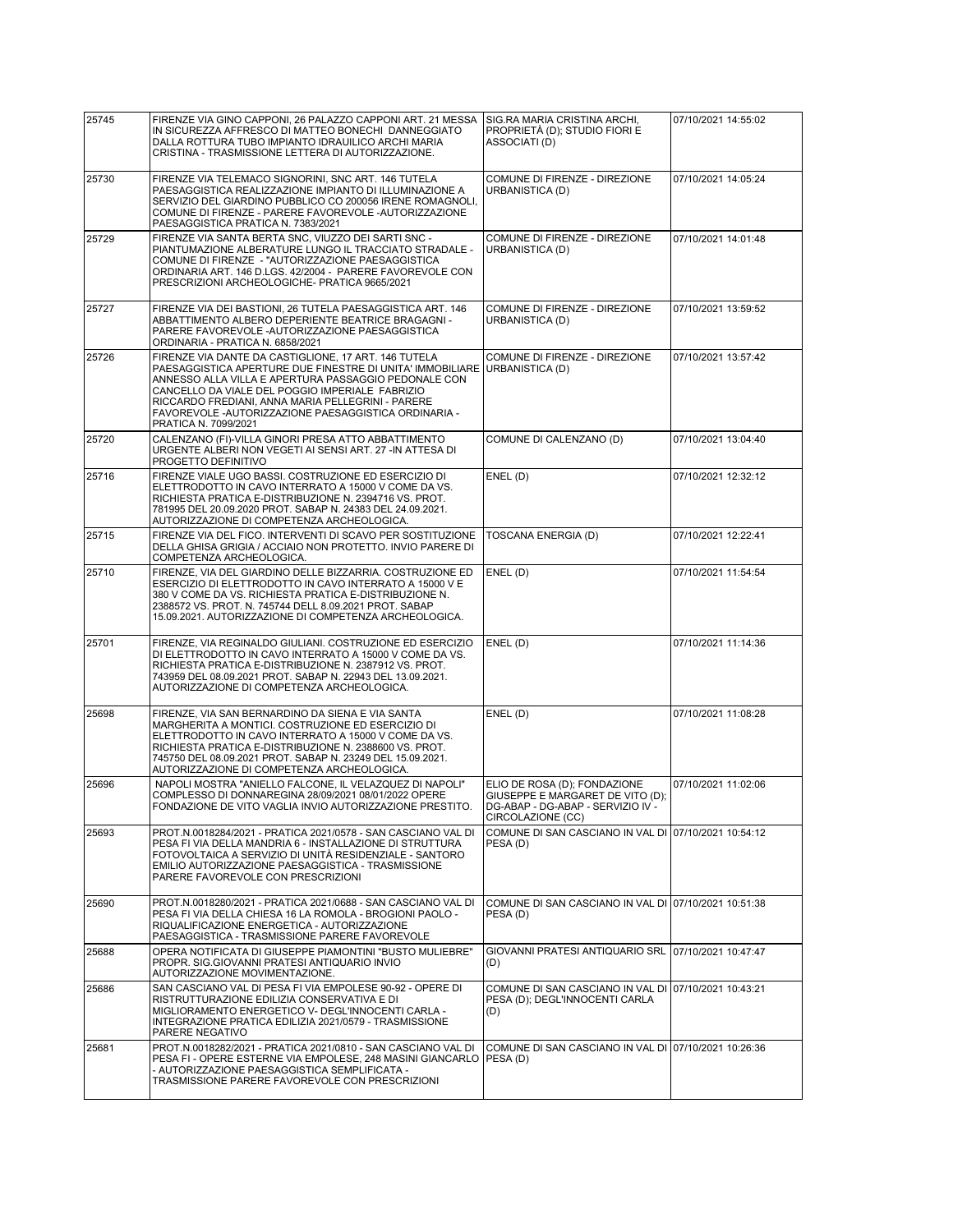| 25679 | PROT.N.0018369/2021 - PRATICA 2021/0807 - SAN CASCIANO VAL DI                                                                                                                                                                                                                                                                                                                                                     | COMUNE DI SAN CASCIANO IN VAL DI 07/10/2021 10:24:06                                 |                     |
|-------|-------------------------------------------------------------------------------------------------------------------------------------------------------------------------------------------------------------------------------------------------------------------------------------------------------------------------------------------------------------------------------------------------------------------|--------------------------------------------------------------------------------------|---------------------|
|       | PESA FI VIA CRESPELLO 5 MERCATALE - POSIZIONAMENTO<br>PANNELLI FOTOVOLTAICI E TRASFORMAZIONE DI DUE FINESTRE<br>IN PORTAFINESTRE - MARINI GILBERTO AUTORIZZAZIONE<br>PAESAGGISTICA SEMPLIFICATA DPR 31/2017 - TRASMISSIONE                                                                                                                                                                                        | PESA(D)                                                                              |                     |
|       | PARERE FAVOREVOLE CON PRESCRIZIONI                                                                                                                                                                                                                                                                                                                                                                                |                                                                                      |                     |
| 25676 | FIRENZUOLA (FI) PALAZZO COMUNALE DENOMINATO LA ROCCA-<br>ISTANZA DI VARIANTE ALL'AUTORIZZAZIONE, AI SENSI DELL'ART.<br>21, COMMA 4 DEL D.LGS 42/2004, PER L'INTERVENTO DI<br>VALORIZZAZIONE E MIGLIORAMENTO SISMICO - COMUNICAZIONE<br>A SEGUITO DI SOPRALLUOGO DEL 27/09/2021                                                                                                                                    | COMUNE DI FIRENZUOLA (D)                                                             | 07/10/2021 10:08:12 |
| 25675 | FIRENZE. COMPLESSO BASILICALE DI SANTA CROCE. INTERVENTO<br>: R.D. 1775/1933 - PRATICA DI CONCESSIONE DI ACQUE PUBBLICHE<br>N. 4282 - RICHIEDENTE: OPERA DI SANTA CROCE ONLUS -<br>INDIZIONE DELLA CONFERENZA DEI SERVIZI ISTRUTTORIA AI<br>SENSI DELL'ART. 14, COMMA 1 LEGGE N.241/1990 E S.M.I. - FORMA<br>SEMPLIFICATA MODALITÀ ASINCRONA. INVIO PARERE DI<br>COMPETENZA ARCHEOLOGICA CON PRESCRIZIONI.        | ING CARMELO CACCIATORE (D);<br>REGIONE TOSCANA (D)                                   | 07/10/2021 10:00:48 |
| 25674 | LAMPORECCHIO (PT) VIA DEL PINO-PARERE PER LA VERIFICA<br>PREVENTIVA DELL'INTERESSE ARCHEOLOGICO AI SENSI<br>DELL'ART. 28 D.LGS. N. 42/2004; ART. 25 D.LGS. N. 50/2016 E L.R.T.<br>N. 39/2005. COSTRUZIONE ED ESERCIZIO DI NUOVO<br>ELETTRODOTTO IN CAVO SOTTERRANEO BT A 230-400 V NONCHÉ<br>POSA DI NUOVO CASSETTO STRADALE PER NUOVA FORNITURA-<br>PRATICA E-DIS. N°2382976                                     | E-DISTRIBUZIONE (D); PAOLUCCI<br>SANDRO (CC); STUDIO CANOVARO<br>INGEGNERIA (CC)     | 07/10/2021 09:58:40 |
| 25672 | CHIESINA UZZANESE(PT) VIA LAMA PARERE ARCHEOLOGICO AI<br>SENSI DELL'ART. 28, C. 4, D. LGS N. 42/2004; L.R.T. N. 39/2005.<br>COSTRUZIONE ED ESERCIZIO DI NUOVO ELETTRODOTTO IN CAVO<br>SOTTERRANEO IN BASSA TENSIONE E SOSTITUZIONE DI DUE<br>CASSETTI STRADALI- PRATICA E-DIS. N°2395596                                                                                                                          | E-DISTRIBUZIONE (D); PAOLUCCI<br>SANDRO (CC); STUDIO CANOVARO<br>INGEGNERIA (CC)     | 07/10/2021 09:51:25 |
| 25671 | PONTE BUGGIANESE(PT) VIA FOSCOLO PARERE ARCHEOLOGICO<br>AI SENSI DELL'ART. 28, C. 4, D. LGS N. 42/2004; L.R.T. N. 39/2005.<br>COSTRUZIONE ED ESERCIZIO DI NUOVO ELETTRODOTTO IN CAVO<br>INTERRATO A PARTIRE DA CABINA MT/BT ESISTENTE CON LA<br>CONTESTUALE POSA DI NUOVO ARMADIO STRADALE- PRATICA E-<br>DIS. N°2395380                                                                                          | E-DISTRIBUZIONE (D); PAOLUCCI<br>SANDRO (CC); STUDIO CANOVARO<br>INGEGNERIA (CC)     | 07/10/2021 09:49:14 |
| 25670 | PESCIA (PT) VIA LUCCHESE ART. 28 E LRT 39/2005 NUOVO<br>ELETTRODOTTO SOTTERRANEO BT E POSA DI NUOVI ARMADI<br>STRADALI PER NUOVA FORNITURA PRATICA N. 2382092 - PARERE<br>PER LA VERIFICA PREVENTIVA DELL'INTERESSE ARCHEOLOGICO                                                                                                                                                                                  | ENEL (D); PAOLUCCI SANDRO (CC);<br>STUDIO CANOVARO INGEGNERIA<br>(CC)                | 07/10/2021 09:46:48 |
| 25669 | PONTE BUGGIANESE (PT). VIA MATTEOTTI PARERE PER LA<br>VERIFICA PREVENTIVA DELL'INTERESSE ARCHEOLOGICO AI SENSI<br>DELL'ART. 28, C. 4, D.LGS N. 42/2004; L.R.T. N.39/2005. PROGETTO<br>DEFINITIVO PER LA REALIZZAZIONE DI UNO SCAVO STRADALE PER<br>LA POSA DI ELETTRODOTTO SOTTERRANEO IN BASSA TENSIONE -<br>AUT 2389464                                                                                         | E-DISTRIBUZIONE (D); L. VIENNI<br>SOLUZIONE INGEGNERIA (CC);<br>PAOLUCCI SANDRO (CC) | 07/10/2021 09:44:10 |
| 25668 | PESCIA (PT) VIA S. GIROLAMO EMILIANI-PARERE PER LA VERIFICA<br>PREVENTIVA DELL'INTERESSE ARCHEOLOGICO AI SENSI<br>DELL'ART. 28 D. LGS N. 42/2004; ART. 25 D.LGS N. 50/2016 E L.R.T. N.<br>39/2005. COSTRUZIONE ED ESERCIZIO DI NUOVO ELETTRODOTTO<br>IN CAVO SOTTERRANEO BT A 230-400 V, NONCHÉ POSA DI NUOVO<br>SOSTEGNO DI LINEA AEREA PER NUOVA FORNITURA E<br>SPOSTAMENTO IMPIANTI - PRATICA E-DIS. N°2387364 | E-DISTRIBUZIONE (D); ENEL<br>POSSIBLESTUDIO (CC); PAOLUCCI<br>SANDRO (CC)            | 07/10/2021 09:41:18 |
| 25667 | PONTE BUGGIANESE (PT) VIA CAPANNONE PARERE<br>ARCHEOLOGICO AI SENSI DELL'ART. 28, D. LGS N. 42/2004; L.R.T. N.<br>39/2005 - COSTRUZIONE ED ESERCIZIO DI NUOVO ELETTRODOTTO<br>IN CAVO AEREO BT (230-400 V) CON LA CONTESTUALE POSA IN<br>OPERA DI NUOVO SOSTEGNO DI LINEA AEREA- PRATICA E-DIS.<br>N°2384088                                                                                                      | E-DISTRIBUZIONE (D); PAOLUCCI<br>SANDRO (CC); STUDIO CANOVARO<br>[INGEGNERIA (CC)    | 07/10/2021 09:37:50 |
| 25666 | PESCIA (PT) VIA LUCCHESE ART. 28 E LRT 39/2005 NUOVO<br>ELETTRODOTTO SOTTERRANEO BT E POSA DI NUOVI ARMADI<br>STRADALI PER NUOVA FORNITURA PRATICA N. 2382092 - PARERE<br>PER LA VERIFICA PREVENTIVA DELL'INTERESSE ARCHEOLOGICO                                                                                                                                                                                  | ENEL (D); ENEL POSSIBLESTUDIO<br>(CC); PAOLUCCI SANDRO (CC)                          | 07/10/2021 09:29:59 |
| 25665 | BUGGIANO PT VIA CARDUCCI - PRATICA 2380480 - ELETTRODOTTO<br>INTERRATO INSTALLAZIONE DI NUOVO SPORTELLO STRADALE<br>PER NUOVA FORNITURA - PARERE ARCHEOLOGICO AI SENSI<br>DELL'ART. 28, D. LGS N. 42/2004; L.R.T. N. 39/2005                                                                                                                                                                                      | ENEL (D); PAOLUCCI SANDRO (CC);<br>STUDIO CANOVARO INGEGNERIA<br>(CC)                | 07/10/2021 09:26:56 |
| 25664 | FIRENZE VIA SAN BIAGIO A PETRIOLO 18 - RICHIESTA<br>AUTORIZZAZIONE INTERVENTI DI MANUTENZIONE SU FACCIATE E<br>COPERTURA ALLA CANONICA DELLA CHIESA DI SAN BIAGIO A<br>PETRIOLO ART. 21 D.LGS. 42/2004 PROG. M. 468/21 AUTORIZZA                                                                                                                                                                                  | BOSCHI ALESSANDRO (D)                                                                | 07/10/2021 09:23:04 |
| 25662 | LAMPORECCHIO PT PIAZZA BERNI E VIA GRAMSCI - PRATICA<br>2378960 - NUOVO ELETTRODOTTO SOTTERRANEO, NUOVI ARMADI<br>STRADALI PER NUOVA FORNITURA - PARERE PER LA VERIFICA<br>PREVENTIVA DELL'INTERESSE ARCHEOLOGICO AI SENSI<br>DELL'ART. 28 D.LGS. N. 42/2004; ART. 25 D.LGS. N. 50/2016 E L.R.T.<br>N. 39/2005                                                                                                    | ENEL (D); ENEL POSSIBLESTUDIO<br>(CC); PAOLUCCI SANDRO (CC)                          | 07/10/2021 09:20:59 |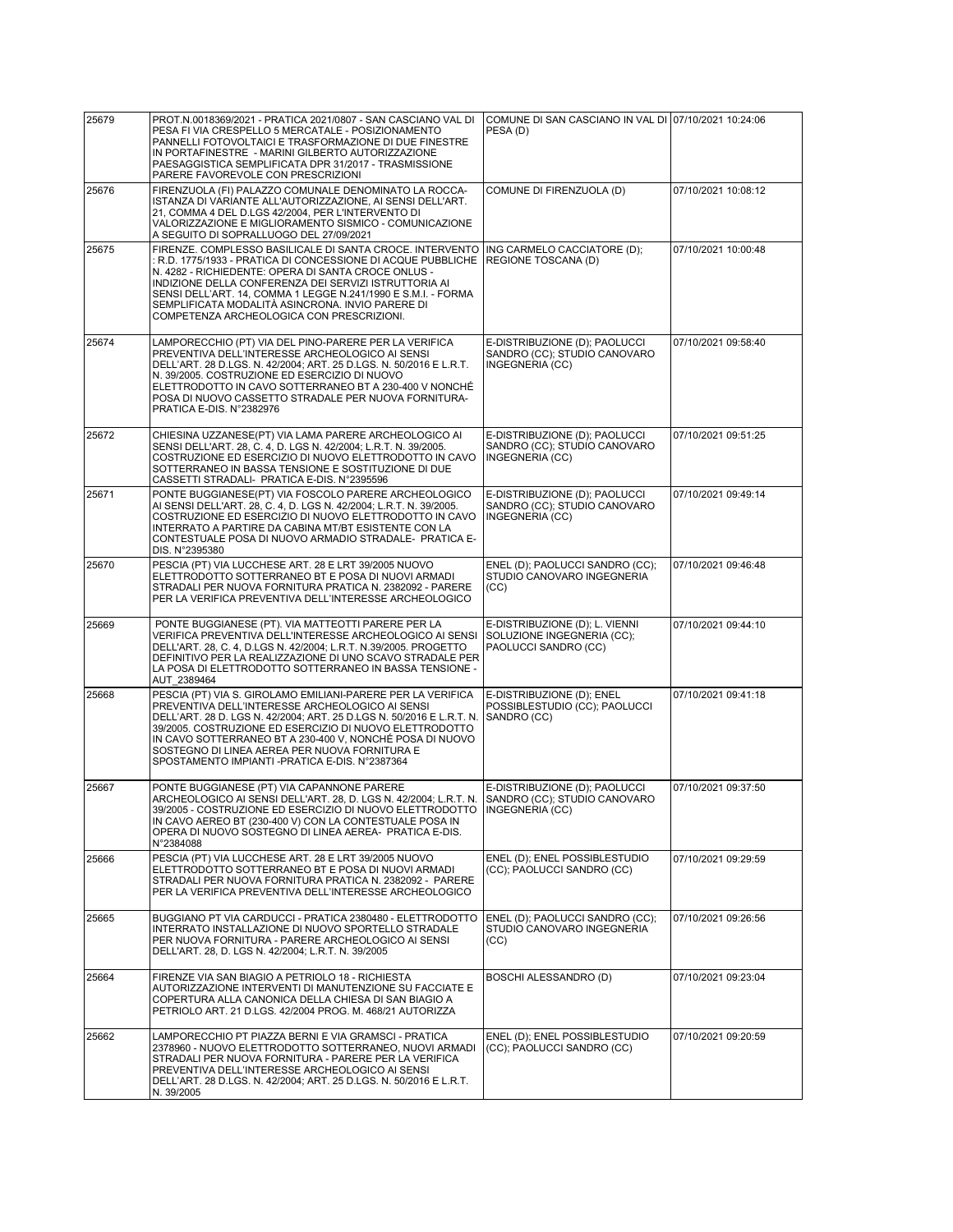| 25659 | FIRENZE VIA DEI BANCHI, 2 PALAZZO VENTURI ART. 21 MAGHERINI<br>MARZIO OPERA PIA LEOPOLDO E GIOVANNI VANNI 2° VARIANTE<br>AUTORIZZAZIONE 3029-P DEL 7-2-2020 - TRASMISSIONE<br>DOCUMENTAZIONE PER RICHIESTA AUTORIZZAZIONE - PROG. N.<br>404/21V AUTORIZZA                                                                                                                                                  | NICASTRI - STEFANO (D)                                    | 07/10/2021 09:12:16 |
|-------|------------------------------------------------------------------------------------------------------------------------------------------------------------------------------------------------------------------------------------------------------------------------------------------------------------------------------------------------------------------------------------------------------------|-----------------------------------------------------------|---------------------|
| 25652 | FIRENZE VIA FRA' GIOVANNI ANGELICO, 58 VARIANTE PRATICA N.<br>4780/2020 AUTORIZZAZIONE N. 2050/2020 REALIZZAZIONE<br>TERRAZZA A TASCA AL POSTO DELLA TERRAZZA PIANA ELENA<br>MONDUCCI, MONDUCCI SERVICE SRL -PARERE FAVOREVOLE -<br>TUTELA PAESAGGISTICA ART. 146 D.LGS 42/2004 - PRATICA N.<br>7656/2021                                                                                                  | COMUNE DI FIRENZE - DIREZIONE<br>URBANISTICA (D)          | 07/10/2021 08:57:10 |
| 25651 | FIRENZE VIA GRECCHI, 9 ART. 146 TUTELA PAESAGGISTICA<br>EFFICIENTAMENTO ENETRGETICO GIOVANNA MONTAUTI - PARERE<br>FAVOREVOLE - AUTORIZZAZIONE PAESAGGISTICA ORDINARIA -<br>PRATICA 7220/2021                                                                                                                                                                                                               | COMUNE DI FIRENZE - DIREZIONE<br>URBANISTICA (D)          | 07/10/2021 08:53:33 |
| 25650 | FIRENZE, VIUZZO DI GAMBERAIA, 1 ART. 146 TUTELA<br>PAESAGGISTICA BARBARA RIZZO MIGLIORAMENTO DELLE<br>PRESTAZIONI ENERGETICHE, INSTALLAZIONE PERGOLATO E<br>MANUFATTO PER IL RICOVERO DI ATTREZZI - PARERE<br>FAVOREVOLE - AUTORIZZAZIONE PAESAGGISTICA ORDINARIA -<br>PRATICA 8217/2021                                                                                                                   | COMUNE DI FIRENZE - DIREZIONE<br>URBANISTICA (D)          | 07/10/2021 08:50:14 |
| 25649 | FIRENZE VIA GROCCO, 31 VILLA LORENZI - ART. 21 DEMOLIZIONE E ARCH. TOMMASO MUCCINI (D)<br>RICOSTRUZIONE DI MURO A SEGUITO DI CROLLO NEL PARCO<br>DELLA VILLA CAVERNI MARCELLO PER ARCIDIOCESI DI FIRENZE -<br>TRASMISSIONE DOCUMENTAZIONE PER RICHIESTA<br>AUTORIZZAZIONE - PROG. N. 466/21 AUTORIZZA                                                                                                      |                                                           | 07/10/2021 08:49:35 |
| 25648 | FIRENZE VIA VOLTERRANA, 42R TUTELA PAESAGGISTICA ART. 146<br>MODIFICHE ESTERNE ALBERTO LAZZERINI - PARERE<br>FAVOREVOLE-TUTELA PAESAGGISTICA PRATICA 7642/2021                                                                                                                                                                                                                                             | COMUNE DI FIRENZE - DIREZIONE<br>URBANISTICA (D)          | 07/10/2021 08:46:47 |
| 25647 | FIRENZE VIA SENESE, 88 TUTELA PAESAGGISTICA ART. 146 GUIDO<br>E VIERI FRANCHINI STAPPO - PARERE FAVOREVOLE -TUTELA<br>PAESAGGISTICA ORDINARIA - PRATICA N. 6867/2021                                                                                                                                                                                                                                       | COMUNE DI FIRENZE - DIREZIONE<br>URBANISTICA (D)          | 07/10/2021 08:43:57 |
| 25646 | FIRENZE VIA DEGLI ALFANI, 67 PALAZZO GERINI ART. 21<br>ABBATTIMENTO BARRIERE ARCHITETTONICHE PIETRO PAOLO<br>CAVALLETTI DE ROSSI DE TUBERO - TRASMISSIONE<br>DOCUMENTAZIONE PER RICHIESTA AUTORIZZAZIONE - PROG. N.<br>465/21 AUTORIZZA                                                                                                                                                                    | GUICCIARDINI SALINI ARCH. LAVINIA<br>(D)                  | 07/10/2021 08:42:51 |
| 25645 | FIRENZE - PALAZZO GIÀ SERVADIO VIA FARINI 10 - MANUTENZIONE<br>RESTAURO CONSERVATIVO DELLA FACCIATA PROSPETTANTE LA<br>PUBBLICA VIA - CONDOMINIO VIA FARINI 120 - RICHIESTA<br>AUTORIZZAZIONE ART. 21 D.LGS. 42/2004 - PROG. N. 464/21<br>AUTORIZZA A CONDIZIONI                                                                                                                                           | ARCH. ALESSANDRO PACCAGNELLA  07/10/2021 08:34:23 <br>(D) |                     |
| 25644 | FIRENZE - VILLA POGGI ED ANNESSA "EX ABITAZIONE DEL<br>CUSTODE" - VIA MANZONI - INTERVENTO DI RESTAURO DEGLI<br>INFISSI PER PERSIANA - RICHIESTA AUTORIZZAZIONE ART. 21<br>D.LGS. 42/2004 - REGIONE TOSCANA - PROG. N. 374/21 AUTORIZZA                                                                                                                                                                    | REGIONE TOSCANA (D)                                       | 07/10/2021 08:21:41 |
| 25643 | FIRENZE VIA ODOARDO BECCARI, 4 ARTT. 16 E 181 -<br>TRASMISSIONE DOCUMENTAZIONE PER RICHIESTA PARERE<br>ACCERTAMENTO DI COMPATIBILITÀ PAESAGGISTICA - SCIA/DIA<br>7728/2021 - MATERASSI ANNA MODIFICHE INTERNE ED ESTERNE<br>REALIZZATE NEL 1960 PARERE FAVOREVOLE                                                                                                                                          | COMUNE DI FIRENZE - DIREZIONE<br>URBANISTICA (D)          | 06/10/2021 22:56:18 |
| 25642 | FIRENZE VIA DEI CECI 18 - RUSCONI FABIO - PROPOSTA DI<br>ACCERTAMENTO DI COMPATIBILITÀ PAESAGGISTICA AI SENSI<br>DEGLI ARTT. 167/181 DEL D.LGS. N. 42/2004 - [PRATICA 5857/2021]<br>PARERE FAVOREVOLE                                                                                                                                                                                                      | COMUNE DI FIRENZE - DIREZIONE<br>URBANISTICA (D)          | 06/10/2021 22:51:54 |
| 25641 | GP 279570/2021- FIRENZE VIA GABRIELE D'ANNUNZIO, 186 ART. 146<br>TUTELA PAESAGGISTICA REALIZZAZIONE PISCINA INTERRATA<br>RAFFAELLA BECHELLI - TRASMISSIONE DOCUMENTAZIONE PER<br>RICHIESTA PARERE AUTORIZZAZIONE PAESAGGISTICA ORDINARIA<br>- PRATICA 6854/2021-PARERE FAVOREVOLE                                                                                                                          | COMUNE DI FIRENZE - DIREZIONE<br>URBANISTICA (D)          | 06/10/2021 22:43:21 |
| 25640 | GP 279570/2021- FIRENZE VIA GABRIELE D'ANNUNZIO, 186 ART. 146<br>TUTELA PAESAGGISTICA REALIZZAZIONE PISCINA INTERRATA<br>RAFFAELLA BECHELLI - TRASMISSIONE DOCUMENTAZIONE PER<br>RICHIESTA PARERE AUTORIZZAZIONE PAESAGGISTICA ORDINARIA<br>- PRATICA 6854/2021 - PARERE FAVOREVOLE                                                                                                                        | COMUNE DI FIRENZE - DIREZIONE<br>URBANISTICA (D)          | 06/10/2021 22:39:17 |
| 25639 | GP 279525/2021 - FIRENZE VIA SANT'ANDREA A ROVEZZANO, 7/9<br>ART. 146 TUTELA PAESAGGISTICA ABBATTIMENTO DI DUE PINI<br>DOMESTICI E MESSA A DIMORA DI DUE OLIVI SIMONETTA DUCCI -<br>TRASMISSIONE DOCUMENTAZIONE PER RICHIESTA PARERE<br>AUTORIZZAZIONE PAESAGGISTICA ORDINARIA - PRATICA<br>6999/2021 - PARERE FAVOREVOLE                                                                                  | EDILIZIA URBANISTICA (D)                                  | 06/10/2021 22:35:19 |
| 25638 | GP 286729/2021 - FIRENZE VIA LUNGO L'AFFRICO, 1 ART. 146<br>TUTELA PAESAGGISTICA MODESTA MODIFICA DELLA COPERTURA<br>DI TETTOIA TERGALE IN FERRO E PLEXIGLASS ESISTENTE<br>NICCOLO' RINALDI - TRASMISSIONE DOCUMENTAZIONE PER<br>RICHIESTA PARERE AUTORIZZAZIONE PAESAGGISTICA ORDINARIA<br>- PRATICA AUTORIZZAZIONE PAESAGGISTICA ORDINARIA -<br>PRATICA 7036/2021 [PRATICA 7036/2021]- PARERE FAVOREVOLE | COMUNE DI FIRENZE - DIREZIONE<br>URBANISTICA (D)          | 06/10/2021 22:32:20 |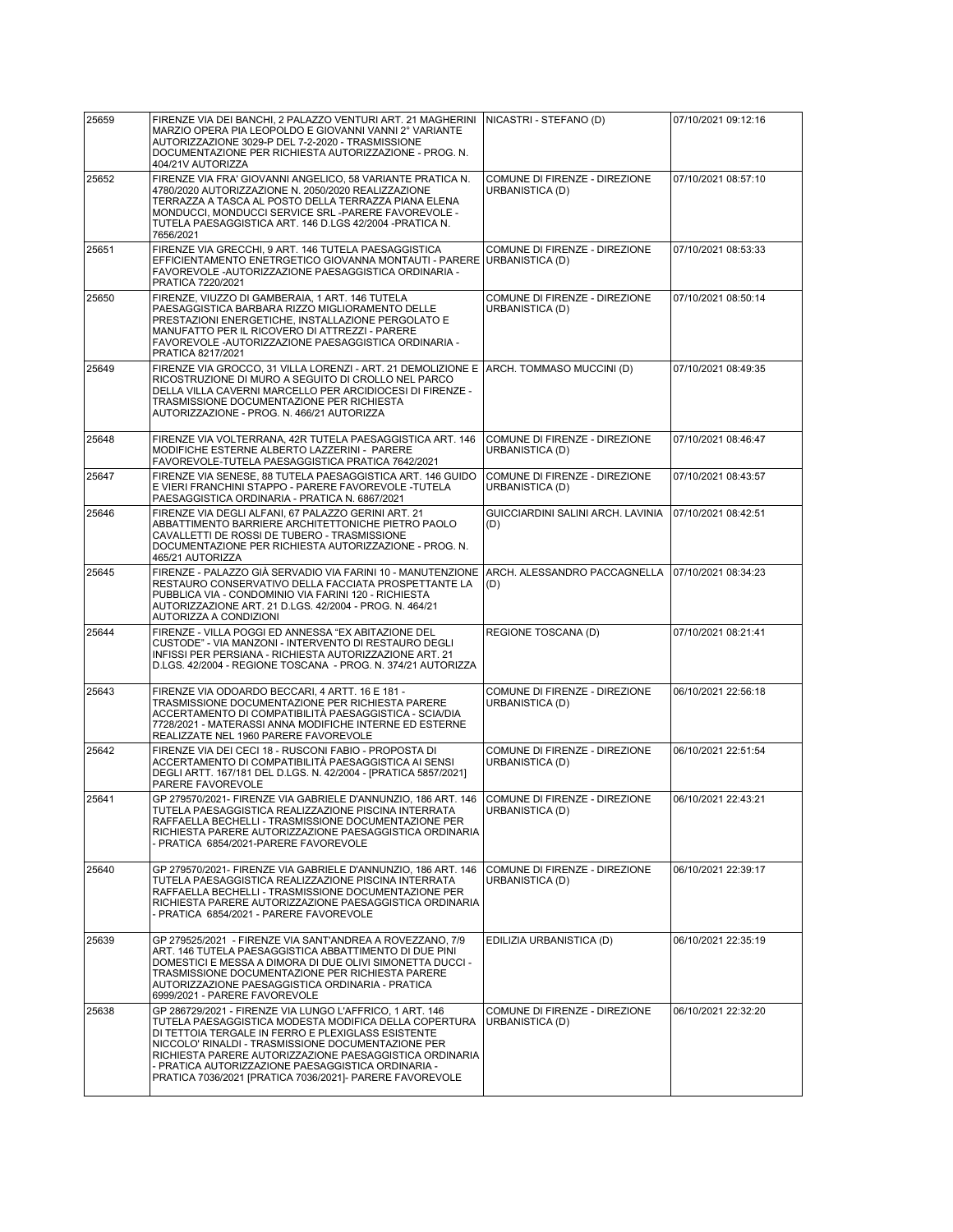| 25637 | GP 279510/2021 - FIRENZE VIA SAN GIOVANNI GUALBERTO, 37/A<br>ART. 146 TUTELA PAESAGGISTICA REALIZZAZIONE<br>COIBENTAZIONE ESTERNA RICCARDO NISTRI - TRASMISSIONE<br>DOCUMENTAZIONE PER RICHIESTA PARERE AUTORIZZAZIONE                                                                                                                                                                                | COMUNE DI FIRENZE - DIREZIONE<br>URBANISTICA (D)                                                                                                                                     | 06/10/2021 22:27:57 |
|-------|-------------------------------------------------------------------------------------------------------------------------------------------------------------------------------------------------------------------------------------------------------------------------------------------------------------------------------------------------------------------------------------------------------|--------------------------------------------------------------------------------------------------------------------------------------------------------------------------------------|---------------------|
| 25636 | PAESAGGISTICA ORDINARIA - PRATICA 6771/2021 - INVIO 1/2<br>FIRENZE-VIA DELLA RONDINELLA 13/B- TUTELA PAESAGGISTICA<br>ORDINARIA ART.146-TRASMISSIONE DOCUMENTAZIONE- FRANCIS<br>FABRI [PRATICA 6862/2021] - PARERE FAVOREVOLE A CONDIZIONE                                                                                                                                                            | COMUNE DI FIRENZE - DIREZIONE<br>URBANISTICA (D)                                                                                                                                     | 06/10/2021 22:23:24 |
| 25635 | FIRENZE VIA ARETINA 221 - DONATA PIERACCIONI PIÙ ALTRI -<br>PROPOSTA DI ACCERTAMENTO DI COMPATIBILITÀ PAESAGGISTICA<br>AI SENSI DEGLI ARTT. 167/181 DEL D.LGS. N. 42/2004 [PRATICA<br>7425/2021] - PARERE FAVOREVOLE                                                                                                                                                                                  | COMUNE DI FIRENZE - DIREZIONE<br>URBANISTICA (D)                                                                                                                                     | 06/10/2021 22:19:38 |
| 25634 | FIRENZE VIA DELLE MULINA DI SANT'ANDREA, 28 TUTELA<br>PAESAGGISTICA ART. 146 MODIFICA ASPETTO ESTERIORE DEI<br>LUOGHI NON VISIBILE DA PUBBLICA VIA FILIPPO BALESTRI -<br>TRASMISSIONE DOCUMENTAZIONE PER RICHIESTA PARERE<br>AUTORIZZAZIONE PAESAGGISTICA ORDINARIA - PRATICA<br>6923/2021- PARERE FAVOREVOLE                                                                                         | COMUNE DI FIRENZE - DIREZIONE<br>URBANISTICA (D)                                                                                                                                     | 06/10/2021 22:16:39 |
| 25633 | FIRENZE VIA DELLA NAVE A ROVEZZANO, 21/A PROPOSTA DI<br>ACCERTAMENTO DI COMPATIBILITÀ PAESAGGISTICA AI SENSI<br>DEGLI ARTT. 167/181 - PRATICA 1590/2021 - DANIELA E ANNA<br>GIOVANNETTI - PARERE FAVOREVOLE                                                                                                                                                                                           | COMUNE DI FIRENZE - DIREZIONE<br>URBANISTICA (D); EDILIZIA<br>URBANISTICA (D)                                                                                                        | 06/10/2021 22:12:56 |
| 25632 | SAN CASCIANO V.D.P., PIEVE DI SAN GIOVANNI IN SUGANA.<br>AUTORIZZAZIONE AL RESTAURO DELL'OPERA: MAESTRO DI SAN<br>LUCCHESE, CROCE DIPINTA, CONSERVATA PRESSO IL MUSEO<br>GHELLI, S. CASCIANO V.D.P. ART. 21 D. LGS. 42/2004                                                                                                                                                                           | COMUNE DI SAN CASCIANO IN VAL DI 06/10/2021 20:28:17<br>PESA (D); NICOLETTA MATTEUZZI.<br>MUSEO MUSEO GHELLI, SAN<br>CASCIANO V.D.P. (D); DITTA DI<br>RESTAURO L'ATELIER S.N.C. (CC) |                     |
| 25625 | LASTRA A SIGNA (FI), VIA LEONARDO DA VINCI 53/B - OPERE<br>ESEGUITE SENZA AUTORIZZAZIONE NEL RESEDE DI PROPRIETA' -<br>PIGA ANICETO - ACCERTAMENTO COMPATIBILITA' PAESAGGISTICA<br>EX ART. 167 DEL D.LGS 42/2004 - PARERE PARTE FAVOREVOLE E<br>PARTE NEGATIVO                                                                                                                                        | COMUNE DI LASTRA A SIGNA (D);<br>PROCURA DELLA REPUBBLICA - C/O<br>TRIBUNALE DI FIRENZE (CC);<br>REGIONE TOSCANA (CC)                                                                | 06/10/2021 18:38:15 |
| 25622 | CERRETO GUIDI FI VIA MONTANELLI E VIA PIAN DEL CASONE A<br>STABBIA - RECUPERO SCARICHI FOGNARI - ISTANZA DI VERIFICA<br>PREVENTIVA DELL' INTERESSE ARCHEOLOGICO                                                                                                                                                                                                                                       | ACQUE SPA SERVIZI IDRICI (D)                                                                                                                                                         | 06/10/2021 17:21:48 |
| 25621 | ENEL LASTRA A SIGNA (FI) VIALE BUOZZI ART. 28 E LRT 39/2005<br>ELETTRODOTTO INTERRATO A BT CON ALLACCIAMENTO ED<br>IMPIANTO ELETTRICO DI NUOVO CLIENTE PRATICA N. 2396188 -<br>RICHIESTA PARERE PER LA VERIFICA PREVENTIVA<br>DELL'INTERESSE ARCHEOLOGICO                                                                                                                                             | ENEL (D)                                                                                                                                                                             | 06/10/2021 17:18:38 |
| 25619 | FIRENZE PIAZZA DELLA SIGNORIA, 30R PALAZZO UGUCCIONI ART.<br>49 ARIANI DANIELE PER WEIRD FISHES SRL INSTALLAZIONE<br>INSEGNE PAB MICHEAL COLLINS - INTEGRAZIONE - RIFERIMENTO<br>PROT. 14231 DEL 03.06.2021 -<br>PARERE FAVOREVOLE                                                                                                                                                                    | NOVELLI ARCH. GIULIA (D)                                                                                                                                                             | 06/10/2021 16:38:44 |
| 25618 | FIRENZE PONTE VECCHIO 15/R - RESTAURO PARTI LAPIDEE DEL<br>PORTALE D'INGRESSO DI OREFICERIA - RICHIESTA<br>AUTORIZZAZIONE ART. 21 D.LGS. 42/2004 - COLLEGOLD SRL<br>PROG. N. 457/21 AUTORIZZA                                                                                                                                                                                                         | COLLEGOLD SRL (D)                                                                                                                                                                    | 06/10/2021 16:28:24 |
| 25617 | FIRENZE LOC. SETTIGNANO VIA DI FELCETO. 8 MONASTERO DEI<br>SS GIUSEPPE E BENEDETTO VILLA MORGHEN ART. 21<br>SOSTITUZIONE INFISSI ESTERNI ROSA GUALTIERO,<br>CONGREGAZIONE BENEDETTINI OLIVETANI - TRASMISSIONE<br>DOCUMENTAZIONE PER RICHIESTA AUTORIZZAZIONE<br>PROG. N. 455/21 AUTORIZZA                                                                                                            | SPADONI ARCH. FABIO (D)                                                                                                                                                              | 06/10/2021 16:25:31 |
| 25611 | FIRENZE VIALE POGGI, 2 SCARPATE DI VIALE POGGI IN<br>PROSSIMITA' DEL GIARDINO DELLE ROSE DEMOLIZIONE DI PARTE<br>DI MURO CROLLATO. COSTRUZIONE DI NUOVO MURO IN C.A. E<br>RIVESTIMENTO MURATURA PIETRA CANTINI CECILIA PER COMUNE<br>DI FIRENZE ART. 21 - TRASMISSIONE DOCUMENTAZIONE PER<br>RICHIESTA AUTORIZZAZIONE - PROG. N. 440/21 AUTORIZZA A<br><b>CONDIZIONI</b>                              | COMUNE DI FIRENZE - DIREZIONE<br> AMBIENTE (D)                                                                                                                                       | 06/10/2021 16:11:08 |
| 25609 | FIRENZE PIAZZA SANTO SPIRITO 30 - COMPLESSO CONVENTUALE<br>DI SANTO SPIRITO - CONSOLIDAMENTO DELLE STRUTTURE<br>LIGNEE DI COPERTURA - COMUNE DI FIRENZE - RICHIESTA<br>AUTORIZZAZIONE ART. 21 D.LGS. 42/2004 - RIFERIMENTO<br>PRECEDENTE AUTORIZZAZIONE PROT. 91403 DEL 30.03.2021 -<br>PROG. N. 434/21V AUTORIZZA                                                                                    | COMUNE DI FIRENZE DIREZIONE<br>SERVIZI TECNICI E BELLE ARTI<br>PIAZZA SIGNORIA (D)                                                                                                   | 06/10/2021 16:08:20 |
| 25606 | PROT. N. 35345/2021 - BAGNO A RIPOLI (FI) CAPANNUCCIA VIA DI<br>MONDEGGI, 9 TENUTA DI VILLA MONDEGGI DPR 31/2017 E ART. 21<br>DEL D.LGS. 42/04 ABBATTIMENTO ALBERI CIANCHI GIANNI PAOLO<br>PER CITTA' METROPOLITANA DI FIRENZE - TRASMISSIONE<br>DOCUMENTAZIONE RICHIESTA PARERE AUTORIZZAZIONE<br>PAESAGGISTICA SEMPLIFICATA PROGETTO N. 815 / 2021 - PARERE<br>FAVOREVOLE A CONDIZIONE - POS A/1908 | CITTA' METROPOLITANA DI FIRENZE<br>(D); COMUNE DI BAGNO A RIPOLI (D)                                                                                                                 | 06/10/2021 16:06:17 |
| 25600 | ENEL CAMPI BISENZIO FI VIA BRUNO BUOZZI, VIA DELLE VIOLE, VIA<br>DEL GELSOMINO, VIA ALCIDE DE GASPERI, VIA PRUNAIA, VIA<br>BETULLE, VIA PADULE, VIA PALAGETTA - PRATICA 2382816 -<br>REALIZZAZIONE DI NUOVO ELETTRODOTTO INTERRATO -<br>AUTORIZZAZIONE PER LA VERIFICA PREVENTIVA DELL'INTERESSE<br>ARCHEOLOGICO AI SENSI DELL'ART. 28 C. 4 D.LGS N. 42/2004;<br>L.R.T. N.39/2005                     | (ENEL (D                                                                                                                                                                             | 06/10/2021 16:00:40 |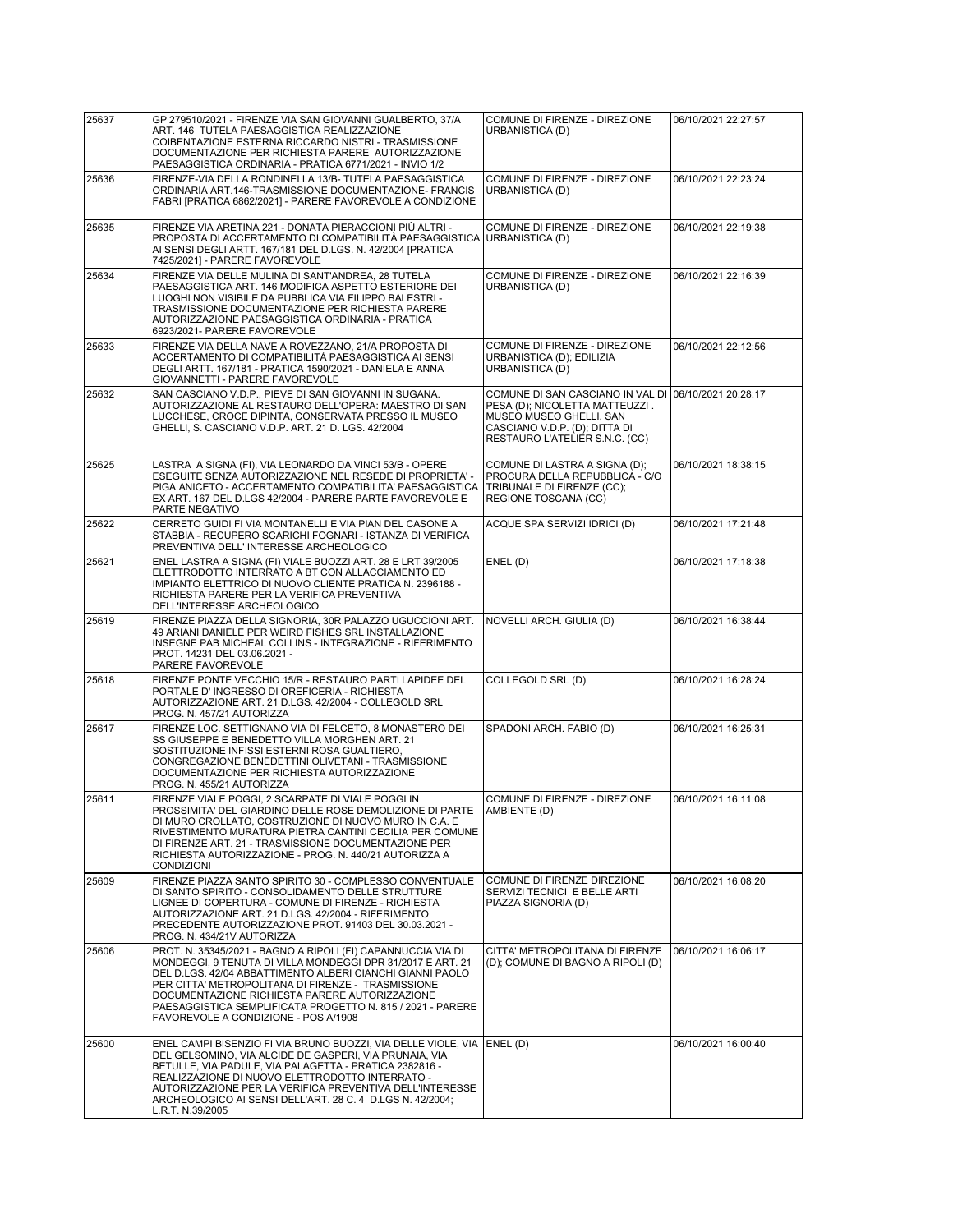| 25598 | FIRENZE VIA VECCHIETTI 6 ANGOLO VIA CAMPIDOGLIO 4 -<br>PALAZZO MEDICI TORNAQUINCI - CONSERVAZIONE E RESTAURO<br>DELLE FACCIATE - BANDI FLACCOMIO NARDI DEI - RICHIESTA<br>AUTORIZZAZIONE ART. 21 D.LGS. 42/2004 - INVIO 1 DI 2 - INVIO N. 2<br>NS. PROT. N. 23311 DEL 15/09/2021 - PROG. N. 439/21 AUTORIZZA A<br>CONDIZIONI                                                                    | MORGANTINI ARCH. MARIELLA (D)                                     | 06/10/2021 15:58:24 |
|-------|-------------------------------------------------------------------------------------------------------------------------------------------------------------------------------------------------------------------------------------------------------------------------------------------------------------------------------------------------------------------------------------------------|-------------------------------------------------------------------|---------------------|
| 25597 | FIRENZE PIAZZA SAN GIOVANNI, 1 SEDE STORICA<br>DELL'ORFANOTROFIO DEL BIGALLO ART. 21 EMANUELE<br>PELLICANO' PER ASP MONTEDOMINI LIEVI MODIFICHE INTERNE -<br>TRASMISSIONE DOCUMENTAZIONE PER RICHIESTA<br>AUTORIZZAZIONE - PROG. N. 431/21 AUTORIZZA                                                                                                                                            | AZIENDA SANITARIA SERVIZI ALLA<br>PERSONA MONTEDOMINI (D)         | 06/10/2021 15:55:14 |
| 25596 | ENEL CALENZANO FI VIA DEL MOLINO - PRATICA 2396632 -<br>COSTRUZIONE NUOVA LINEA SOTTERRANEA - AUTORIZZAZIONE AI<br>SENSI DELL'ART. 28, C. 4, D.LGS N. 42/2004; L.R.T. N.39/2005                                                                                                                                                                                                                 | ENEL (D)                                                          | 06/10/2021 15:55:05 |
| 25595 | ENEL SESTO FIORENTINO FI VIA DI QUARACCHI - PRATICA 2396644<br>- COSTRUZIONE NUOVA LINEA SOTTERRANEA - AUTORIZZAZIONE<br>AI SENSI DELL'ART. 28, C. 4, D.LGS N. 42/2004; L.R.T. N.39/2005                                                                                                                                                                                                        | ENEL (D)                                                          | 06/10/2021 15:52:48 |
| 25593 | ENEL CALENZANO FI VIA DELLE ROSE<br>- PRATICA 2396648 - COSTRUZIONE NUOVA LINEA SOTTERRANEA -<br>AUTORIZZAZIONE AI SENSI DELL'ART. 28, C. 4, D.LGS N. 42/2004;<br>L.R.T. N.39/2005                                                                                                                                                                                                              | ENEL(D)                                                           | 06/10/2021 15:50:22 |
| 25592 | ENEL CALENZANO FI VIA DI CASAGLIA - PRATICA 2396628 -<br>AUTORIZZAZIONE AI SENSI DELL'ART. 28, C. 4, D.LGS N. 42/2004;<br>L.R.T. N.39/2005. MODIFICHE ELETTRODOTTO AEREO ESISTENTE,<br>INFISSIONE NUOVI SOSTEGNI E POSA NUOVO CONDUTTORE                                                                                                                                                        | ENEL (D)                                                          | 06/10/2021 15:47:57 |
| 25589 | ENEL SESTO FIORENTINO FI VIA 14 LUGLIO - PRATICA 2396640 -<br>COSTRUZIONE NUOVA LINEA SOTTERRANEA - AUTORIZZAZIONE AI<br>SENSI DELL'ART. 28, C. 4, D.LGS N. 42/2004; L.R.T. N.39/2005                                                                                                                                                                                                           | ENEL (D)                                                          | 06/10/2021 15:44:58 |
| 25585 | FIRENZE VIA DEL CORSO 6 - PALAZZO PORTINARI SALVIATI -<br>VARIAZIONI DELLA DISTRIBUZIONE INTERNA APPARTAMENTI 154 E<br>358 - BEATRICE SRL - RICHIESTA AUTORIZZAZIONE ART. 21 D.LGS.<br>42/2004 - PROG. N. 419/21V AUTORIZZA A CONDIZIONI                                                                                                                                                        | <b>BEATRICE SRL (D)</b>                                           | 06/10/2021 15:34:20 |
| 25582 | FIRENZE VIA DE' PECORI, 8 PALAZZO ORLANDINI BECCUTO ART. 21<br>RIPRISTINO DELLA PAVIMENTAZIONE IN COTTO DELL'INGRESSO<br>PRINCIPALE CAGNESCHI ROBERTO, BANCA MONTE DEI PASCHI DI<br>SIENA SPA - TRASMISSIONE DOCUMENTAZIONE PER RICHIESTA<br>AUTORIZZAZIONE - PROG. N. 367/21 AUTORIZZA                                                                                                         | BANCA MONTE DEI PASCHI DI SIENA<br>(D)                            | 06/10/2021 15:31:27 |
| 25580 | PRATO (PO), VIA CAVALLOTTI, VIALE GALILEI, PIAZZA DEL<br>COLLEGIO, VIA CICOGNINI, VIA DEL PELLEGRINO E VIA BANCHELLI.<br>COSTRUZIONE ED ESERCIZIO DI NUOVO ELETTRODOTTO IN CAVO<br>SOTTERRANEO MT (15 KV). PRATICA E-DIS. N° 2369504 (NS. PROT.<br>SABAP N° 23915 DEL 21/09/2021) - NULLA OSTA AI SENSI DELL'ART.<br>28 D.LGS. 42/2004 CON PRESCRIZIONI                                         | ENEL (D); STUDIO CANOVARO<br>INGEGNERIA (CC)                      | 06/10/2021 15:28:50 |
| 25576 | FIRENZE VIA SAN GALLO 25 - SANTA APOLLONIA - INDAGINI<br>PRELIMINARI PER LA VULNERABILITA' SISMICA - AZIENDA<br>REGIONALE PER IL DIRITTO ALLO STUDIO - RICHIESTA<br>AUTORIZZAZIONE ART. 21 D.LGS. 42/2004 - PROG. N. 373/21<br><b>AUTORIZZA</b>                                                                                                                                                 | AZIENDA REGIONALE PER IL DIRITTO<br>ALLA STUDIO UNIVERSITARIO (D) | 06/10/2021 15:22:36 |
| 25575 | FIRENZE VIA GHERARDO SILVANI, 139 ART. 146 TUTELA<br>PAESAGGISTICA TRASFORMAZIONE FINESTRA IN PORTAFINESTRA<br>ED INSTALLAZIONE CALDAIA ESTERNA GIANNI CALUGI - PARERE<br>FAVOREVOLE - AUTORIZZAZIONE PAESAGGISTICA ORDINARIA -<br>PRATICA 7049/2021                                                                                                                                            | COMUNE DI FIRENZE - DIREZIONE<br>URBANISTICA (D)                  | 06/10/2021 15:21:50 |
| 25574 | ABETONE CUTIGLIANO PT LOC. LE RONCACCE - REALIZZAZIONE DI<br>NUOVO FIENILE E COPERTURA DELLA PLATEA ESISTENTE PER LA<br>RACCOLTA DEL LETAME - IMPRESA INDIVIDUALE LE RONCACCE DI<br>CORSINI GIUSEPPE - AVVISO DI INDIZIONE CONFERENZA DEI<br>SERVIZI DECISORIA FORMA SEMPLIFICATA MODALITA' ASINCRONA<br>- UNIONE DI COMUNI MONTANI APPENNINO PISTOIESE - PARERE<br>FAVOREVOLE CON PRESCRIZIONI | UNIONE DEI COMUNI MONTANI<br>APPENNINO PISTOIESE - SUAP (D)       | 06/10/2021 15:20:43 |
| 25573 | FIRENZE VIA CITTADELLA, 6 ART. 146 TUTELA PAESAGGISTICA<br>REALIZZAZIONE NUOVO BALCONE A SBALZO SUL FRONTE<br>TERGALE CARLO OREFICE - PARERE FAVOREVOLE -<br>AUTORIZZAZIONE PAESAGGISTICA ORDINARIA - PRATICA7350/2021                                                                                                                                                                          | COMUNE DI FIRENZE - DIREZIONE<br>URBANISTICA (D)                  | 06/10/2021 15:19:00 |
| 25571 | FIRENZE VIA PIETRO TACCA, 2 ART. 146 TUTELA PAESAGGISTICA -<br>MANUFATTI PER SCHERMATURE POSTI AUTO E MOTOCICLI<br>MATTEO RENZI, AGNESE LANDINI - PARERE FAVOREVOLE-<br>AUTORIZZAZIONE PAESAGGISTICA ORDINARIA - PRATICA<br>7163/2021                                                                                                                                                           | COMUNE DI FIRENZE - DIREZIONE<br>URBANISTICA (D)                  | 06/10/2021 15:16:45 |
| 25570 | SAN PIETROBURGO/MOSCA ESPOSIZIONE OPERA AGNOLO<br>BRONZINO TRASMISSIONE DOCUMENTAZIONE DOCUMENTAZIONE<br><b>AUTORIZZAZIONE</b>                                                                                                                                                                                                                                                                  | DG-ABAP - DG-ABAP - SERVIZIO IV -<br>CIRCOLAZIONE (D)             | 06/10/2021 15:16:16 |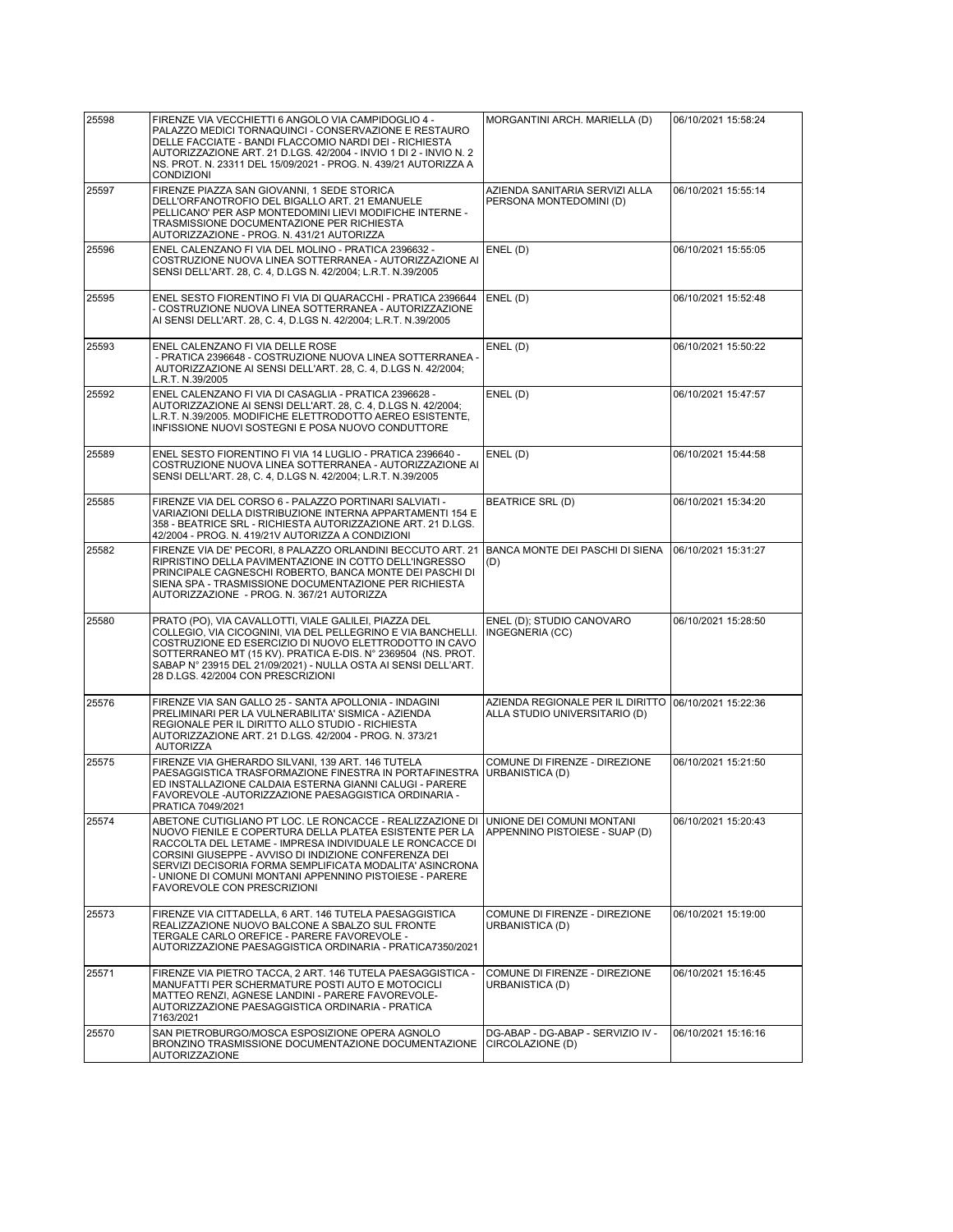| 25569 | FIRENZE VIA FRA' RUFFINO, 8/A ART. 146 TUTELA PAESAGGISTICA<br>SOSTITUZIONE ABBAINO CON LUCERNARIO. STRUTTURA DEL<br>TETTO, COIBENTAZIONE DELLA COPERTURA CON MODIFICA<br>DELLA GRONDAIA E SOSTITUZIONE DUE COMIGNOLI BRUNELLA E<br>CLAUDIA LOTTI - PARERE FAVOREVOLE - AUTORIZZAZIONE<br>PAESAGGISTICA ORDINARIA - PRATICA N. 8030/2021                                                                                                   | COMUNE DI FIRENZE - DIREZIONE<br>URBANISTICA (D)                                       | 06/10/2021 15:14:26 |
|-------|--------------------------------------------------------------------------------------------------------------------------------------------------------------------------------------------------------------------------------------------------------------------------------------------------------------------------------------------------------------------------------------------------------------------------------------------|----------------------------------------------------------------------------------------|---------------------|
| 25565 | FIRENZE, VIA SENESE, 207/A TUTELA PAESAGGISTICA ART. 146<br>POTENZIAMENTO IMPIANTI DI CARBURANTE TRAMITE AGGIUNTA<br>EROGAZIONE METANO PER AUTOTRAZIONE ANTONIO CARROTTA,<br>KUWAIT PETROLEUM ITALIA SPA - PARERE FAVOREVOLE CON<br>PRESCRIZIONI ARCHEOLOGICHE - TUTELA PAESAGGISTICA<br>ORDINARIA - PRATICA 6742/2021                                                                                                                     | COMUNE DI FIRENZE - DIREZIONE<br>URBANISTICA (D)                                       | 06/10/2021 15:09:11 |
| 25562 | LEUVEN MOSTRA "ORIGINS" OPERA MUSEO STEFANO BARDINI<br>FIRENZE NOTIFICA AUTORIZZAZIONE AL PRESTITO.                                                                                                                                                                                                                                                                                                                                        | BARDELLONI CLAUDIA (D); NESI<br>ANTONELLA (D): PULINX GOEDELE<br>(D)                   | 06/10/2021 15:00:38 |
| 25560 | FIRENZE VIA DEI NERI, 33 PALAZZO GIA' DA DIACCETO ART. 21<br>VARIANTE AL N.O. N. 26550/2020 LORENZO ROMOLI. DADO SRL -<br>TRASMISSIONE DOCUMENTAZIONE PER RICHIESTA<br>AUTORIZZAZIONE - PROG. N. 342/21V<br><b>AUTORIZZA</b>                                                                                                                                                                                                               | DADO SRL - LORENZO ROMOLI (D)                                                          | 06/10/2021 14:55:13 |
| 25559 | COMUNE DI QUARRATA (PT) - VIA BOSCHETTI E CAMPANO 12<br>TUTELA PAESAGGISTICA ART. 146 TRASMISSONE<br>DOCUMENTAZIONE TRONI DAVID-PARERE FAVOREVOLE CON<br><b>PRESCRIZIONI</b>                                                                                                                                                                                                                                                               | COMUNE DI QUARRATA (PT) (D)                                                            | 06/10/2021 14:55:03 |
| 25556 | FIRENZE VIA TORNABUONI 9 - PALAZZO OBSNER - OPERE INTERNE   NICAM SRL (D)<br>- N.I.C.A.M. SRL - RICHIESTA AUTORIZZAZIONE ART. 21 D.LGS.<br>42/2004 - RICHIESTA INTEGRAZIONI PROT. N. 20556 DEL 11/08/2021<br>PERVENUTE INTEGRAZIONI PROT. N. 23065 DEL 13/09/2021 PROG.<br>N.307/21                                                                                                                                                        |                                                                                        | 06/10/2021 14:50:10 |
| 25554 | PIEVE A NIEVOLE (PT) VIA ROMA, 19/21 DPR 31/2017 FEDI MARIA<br>FRANCA RIQUALIFICAZIONE ENERGETICA MIGLIORAMENTO<br>ISOLAMENTO TERMICO CON RIQUALIFICAZIONE ARCHITETTONICA<br>DI FABBRICATO AD USO COMMERCIALE, UFFICIO E LABORATORIO<br>- TRASMISSIONE DOCUMENTAZIONE RICHIESTA PARERE<br>AUTORIZZAZIONE PAESAGGISTICA SEMPLIFICATA PRATICA N.<br>6374/2021-PARERE FAVOREVOLE                                                              | COMUNE DI PIEVE A NIEVOLE -<br>PISTOIA (D)                                             | 06/10/2021 14:49:18 |
| 25552 | LEUVEN MOSTRA "ORIGINS" OPERA MUSEO BARDINI FIRENZE<br>INVIO DOCUMENTAZIONE PRESTITO OPERA                                                                                                                                                                                                                                                                                                                                                 | DG-ABAP - DG-ABAP - SERVIZIO IV -<br>CIRCOLAZIONE (D); PALERMO<br>FRANCO (CC)          | 06/10/2021 14:47:55 |
| 25551 | MONTECATINI TERME (PT) VIA MAONA, 30 ART. 167 TOCI LUANA<br>DIFFORMITA' RISPETTO AL PROGETTO LEGITTIMATO -<br>TRASMISSIONE DOCUMENTAZIONE PER RICHIESTA PARERE<br>PRATICA N. 2021/0508/C ACCERTAMENTO COMPATIBILITA'<br>PAESAGGISTICA-PARERE FAVOREVOLE                                                                                                                                                                                    | COMUNE DI MONTECATINI TERME<br>$(PT)$ $(D)$                                            | 06/10/2021 14:47:06 |
| 25549 | MONTECATINI TERME (PT) VIALE FEDELE FEDELI, 58 DPR 31/2017<br>INSTALLAZIONE CANNA FUMARIA MARIOTTI PAOLO -<br>TRASMISSIONE DOCUMENTAZIONE RICHIESTA PARERE<br>AUTORIZZAZIONE PAESAGGISTICA SEMPLIFICATA PRATICA N.<br>2021/0557/A SUAP -PARERE FAVOREVOLE                                                                                                                                                                                  | COMUNE DI MONTECATINI TERME<br>$(PT)$ $(D)$                                            | 06/10/2021 14:44:07 |
| 25547 | MONTECATINI TERME (PT) VIA AMENDOLA, 31 DPR 31/2017<br>MODIFICHE ESTERNE FUCCI NICOLETTA - TRASMISSIONE<br>DOCUMENTAZIONE PER RICHIESTA PARERE AUTORIZZAZIONE<br>PAESAGGISTICA SEMPLIFICATA - PRATICA N. 2021/0556/A-<br>RICHIESTA INTEGRAZIONI                                                                                                                                                                                            | COMUNE DI MONTECATINI TERME<br>$(PT)$ $(D)$                                            | 06/10/2021 14:41:48 |
| 25546 | PROT.N.0034790/2021 - PROGETTO N. 827 / 2021 - BAGNO A RIPOLI<br>FI VIA DI LAPPEGGI 16 ANTELLA - REALIZZAZIONE OPERE ESTERNE<br>- PALAZZOLO ALIRIA MARTINA AUTORIZZAZIONE PAESAGGISTICA<br>SEMPLIFICATA - RICHIESTA DI ESPRESSIONE DI PARERE AI SENSI<br>DELL'ART. 16 DPR 31/2017 E ART. 21 DEL D.LGS. 42/04- PARERE<br>FAVOREVOLE - POS A/0695                                                                                            | ANNAMARIA.CRISTADORO@PEC.AR<br>CHITETTIFIRENZE.IT (D); COMUNE DI<br>BAGNO A RIPOLI (D) | 06/10/2021 14:40:10 |
| 25545 | PRATO (PO), VIA DEL POZZO - COSTRUZIONE ED ESERCIZIO DI<br>NUOVO ELETTRODOTTO IN CAVO SOTTERRANEO BT (230-400 V).<br>PRATICA E-DIS. N° 2385720 (NS. PROT. SABAP N° 23914 DEL<br>21/08/2021) - NULLA OSTA ARCHEOLOGIA AI SENSI DELL'ART. 28<br>D.LGS. 42/2004                                                                                                                                                                               | ENEL (D); STUDIO CANOVARO<br>INGEGNERIA (CC)                                           | 06/10/2021 14:39:17 |
| 25544 | MASSA E COZZILE PT VIA VANGILE 89 -INSTALLAZIONE DI<br>PANNELLI FOTOVOLTAICI SULLA COPERTURA DI IMMOBILE A<br>DESTINAZIONE RESIDENZIALE, SOSTITUZIONE DEGLI INFISSI<br>ESTERNI ATTUALMENTE IN LEGNO CON ALTRI IN ALLUMINIO CON<br>MEDESIMA FINITURA E REALIZZAZIONE DI CAPPOTTO ESTERNO -<br>DIDDI LUCA AUTORIZZAZIONE PAESAGGISTICA SEMPLIFICATA DPR<br>31/2017 - RICHIESTA PARERE PRATICA 283/2021-PARERE<br>FAVOREVOLE CON PRESCRIZIONI | COMUNE DI MASSA E COZZILE -<br>EDILIZIA PRIVATA (D)                                    | 06/10/2021 14:39:16 |
| 25543 | CANTAGALLO (PO), VIA DI CANTAGALLO - SOSTITUZIONE DI<br>ELETTRODOTTO IN LINEA AEREA MT. PRATICA E-DIS. Nº 2370576<br>(NS. PROT. SABAP N° 23918 DEL 17/09/2021 E INTEGRAZIONI VIA<br>MAIL DEL 24/09/2021) - NULLA OSTA ARCHEOLOGIA AI SENSI<br>DELL'ART. 28 D.LGS. 42/2004                                                                                                                                                                  | ENEL (D); STUDIO CANOVARO<br>INGEGNERIA (CC)                                           | 06/10/2021 14:36:42 |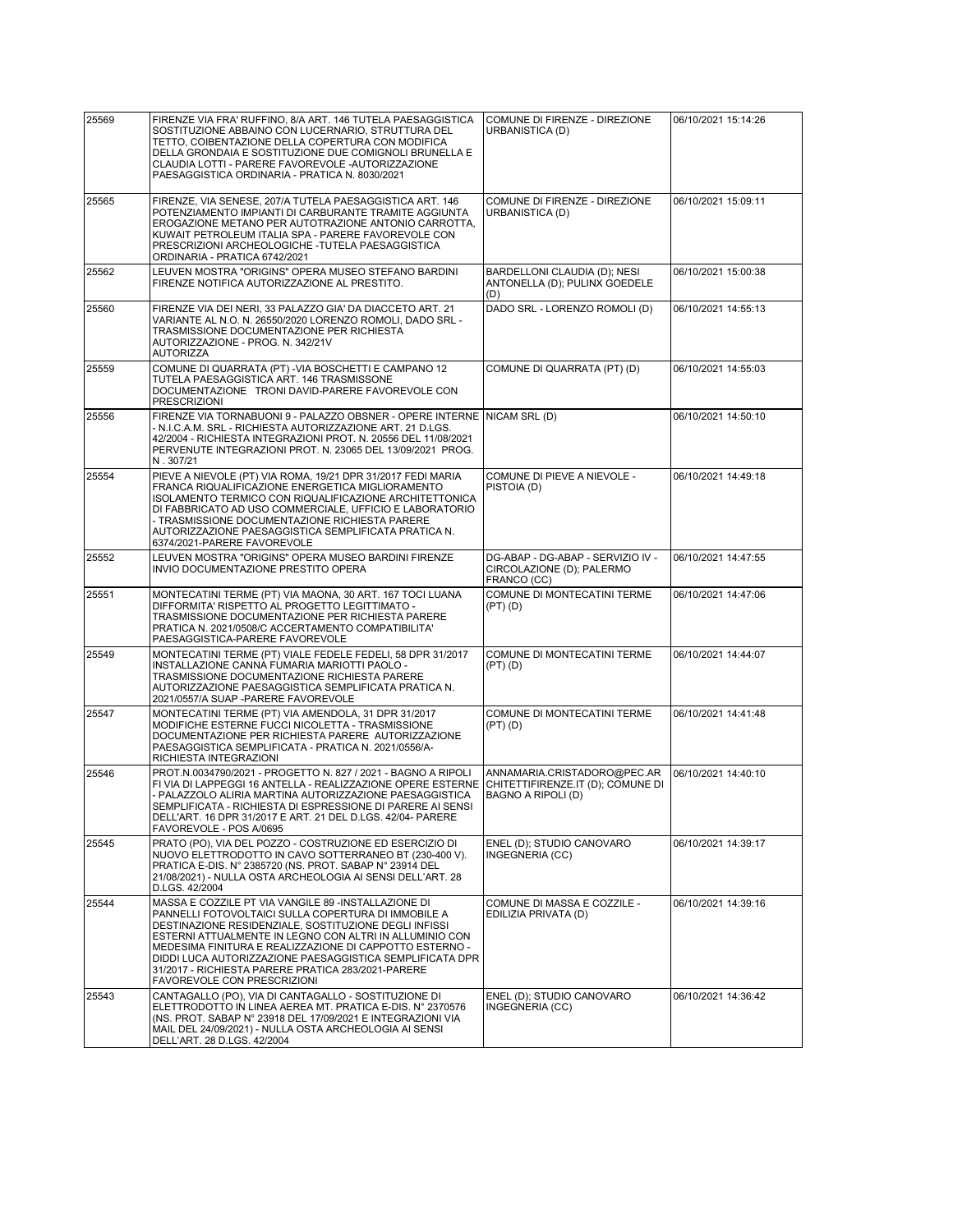| 25542 | BUGGIANO PT VIA S. PERTINI 14-25 - INSERIMENTO PANNELLI<br>FOTOVOLTAICI IN COPERTURA - RICHIESTA DI AUTORIZZAZIONE<br>PAESAGGISTICA SEMPLIFICATA DPR 31/2017 N.055/2021-APS<br>GEOM. TOSI VALERIO - TRASMISSIONE DI DOCUMENTAZIONE AGLI<br>ATTI DI QUESTO ENTE COMPLETA DI MOTIVATA PROPOSTA DI<br>ACCOGLIMENTO AI FINI DELLA ACQUISIZIONE DEL PARERE -<br>PARERE FAVOREVOLE                  | COMUNE DI BUGGIANO PT (D)                                                                                                                                                                             | 06/10/2021 14:36:29 |
|-------|-----------------------------------------------------------------------------------------------------------------------------------------------------------------------------------------------------------------------------------------------------------------------------------------------------------------------------------------------------------------------------------------------|-------------------------------------------------------------------------------------------------------------------------------------------------------------------------------------------------------|---------------------|
| 25541 | CANTAGALLO (PO), VIA CASALE - SOSTITUZIONE DI<br>ELETTRODOTTO IN CAVO AEREO BT. PRATICA E-DIS. Nº 2305776<br>(NS. PROT. SABAP N° 9591 DEL 15/04/2021 E INTEGRAZIONI VIA<br>MAIL DEL 24/09/2021) - NULLA OSTA ARCHEOLOGIA AI SENSI<br>DELL'ART. 28 D.LGS. 42/2004                                                                                                                              | ENEL (D); FANTONI FABRIZIO (CC);<br>STUDIO CANOVARO INGEGNERIA<br>(CC)                                                                                                                                | 06/10/2021 14:34:23 |
| 25539 | FIRENZE. CONVEGNO INTERNAZIONALE «1981-2021 GIARDINI<br>STORICI. ESPERIENZE, RICERCA, PROSPETTIVE A 40 ANNI DALLE<br>CARTE DI FIRENZE» (FIRENZE, 25-26 NOVEMBRE 2021) -<br>VALUTAZIONE E PARERE PATROCINIO<br>(RICHIESTA PROT. MIBACT UDCM GABINETTO N. 11846 DEL<br>21/04/2021; PROT. MIBACT SR-TOS N. 3358 DEL 22/04/2021; PROT.<br>SABAP-FI N. 11446 DEL 06/05/2021)                       | UFFICIO DI GABINETTO - MINISTERO<br>PER I BENI E LE ATTIVITÀ CULTURALI<br>E PER IL TURISMO (D);<br>SEGRETARIATO REGIONALE DEL<br>MINISTERO PER I BENI E LE ATTIVITA'<br>CULTURALI PER LA TOSCANA (CC) | 06/10/2021 14:28:36 |
| 25538 | FIRENZE PALAZZO GALLETTI VIA S.EGIDIO 12 ART. 21 MODIFICHE<br>INTERNE BARBARA LOVOLSI PER SOC. EUROPASS REALIZZAZIONE<br>DI WC ACCESSIBILE ANCHE AI DIVERSAMENTE ABILI ED<br>ADEGUAMENTO DISLIVELLI PRESENTI PROPR- SALOMONI<br>ROBERTA - TRASMISSIONE DOCUMENTAZIONE PER RICHIESTA<br>AUTORIZZAZIONE - PROG. N. 463/21 AUTORIZZA                                                             | CASTRATARO ARCH. NOVELLA (D)                                                                                                                                                                          | 06/10/2021 14:26:52 |
| 25537 | FIRENZE PALAZZO MEDICI-RICCARDI-PINUCCI RESTAURO DI<br>CORTE INTERNA - RICHIESTA NULLA OSTA - PROG. N. 462/21<br><b>AUTORIZZA</b>                                                                                                                                                                                                                                                             | CITTA' METROPOLITANA DI FIRENZE<br>(D)                                                                                                                                                                | 06/10/2021 14:21:29 |
| 25535 | FIRENZE VIA DI SANTA MARTA, 7 MONASTERO DELLE<br>BENEDETTINE DI SANTA MARTA ART. 21 RESTAURO DEL<br>PROSPETTO DELLA CASA PER FERIE E DELLA FORESTERIA<br>MONASTERIALE MANETTI GIANNA, MONASTERO DELLE<br>BENEDETTINE DI SANTA MARTA - TRASMISSIONE<br>DOCUMENTAZIONE PER RICHIESTA AUTORIZZAZIONE PROG. N.<br>328/21 AUTORIZZA                                                                | MONASTERO DELLE BENEDETTINE<br>DI SANTA MARTA A MONTUGHI (D)                                                                                                                                          | 06/10/2021 14:13:20 |
| 25534 | CERRETO GUIDI (FI) ART. 146 SISTEMAZIONE PARCHEGGIO<br>PUBBLICO ESISTENTE LUNGO VIA DEI FOSSI BADII MAURO PER<br>COMUNE DI CERRETO GUIDI - PARERE FAVOREVOLE A<br>CONDIZIONI - TUTELA PAESAGGISTICA ORDINARIA - PRATICA<br>EDILIZIA N. 88/2021                                                                                                                                                | COMUNE DI CERRETO GUIDI (D)                                                                                                                                                                           | 06/10/2021 14:09:41 |
| 25533 | CERRETO GUIDI (FI) VIA XXVI GIUGNO, 30 LOC. BASSA DPR 31/2017<br>SISTEMAZIONE RESEDE DI PERTINENZA CON REALIZZAZIONE<br>CAMPO DI PADEL ROSSETTI TINO - PARERE FAVOREVOLE A<br>CONDIZIONI - TUTELA PAESAGGISTICA SEMPLIFICATA PRATICA<br>EDILIZIA N. 83/2021                                                                                                                                   | COMUNE DI CERRETO GUIDI (D)                                                                                                                                                                           | 06/10/2021 14:05:52 |
| 25532 | FIRENZE DEI TORNABUONI, 3-5 ANGOLO VIA DEL PARIONE, 8-10-12<br>HOTEL TORNABUONI BEACCI ART. 21 MODESTE MODIFICHE VOLTE<br>ALLA DIVERSA DISTRIBUZIONE INTERNA E DELL'AREA ESTERNA AL<br>PIANO QUARTO IN ADEGUAMENTO ALLE NORME DI SETTORE<br>PANNONE FRANCESCO, MADIGEST FIRENZE SRL - TRASMISSIONE<br>DOCUMENTAZIONE PER RICHIESTA AUTORIZZAZIONE PROG. N.<br>458/21 V AUTORIZZA A CONDIZIONI | MADIGEST FIRENZE SRL - PANNONE<br><b>FRANCESCO (D)</b>                                                                                                                                                | 06/10/2021 14:03:45 |
| 25531 | CERRETO GUIDI (FI) VIA DI COLLE ALBERTI, 5 DPR 31/2017<br>VARIANTE AUT. N. 29/2019 PER REALIZZAZIONE NUOVO ANNESSO<br>AGRICOLO A SEGUITO DI DEMOLIZIONE MANUFATTI AZIENDALI<br>FATISCENTI FERRARI ARDICINI LORENZO GIOVANNI MARIA PER<br>TENUTA COLLE ALBERTI SSA - RICHIESTA ELEMENTI ISTRUTTORI -<br>TUTELA PAESAGGISTICA SEMPLIFICATA PRATICA EDILIZIA N.<br>78/2021                       | COMUNE DI CERRETO GUIDI (D)                                                                                                                                                                           | 06/10/2021 14:02:39 |
| 25526 | P.E. N. 1031/2021 DEL 12/04/2021 - PISTOIA VIA DI VALDIBRANA 179 -<br>DEMOLIZIONE ANNESSO ESTERNO, CAPPOTTO TERMICO, CANNA<br>FUMARIA. LUCERNARIO. MODIFICA VANO FINESTRA.<br>CORREZIONIM GRAFICHE - PERAZZO SIMONA - AUTORIZZAZIONE<br>PAESAGGISTICA SEMPLIFICATA DPR 31/2017 - RICHIESTA PARERE-<br>RICHIESTA INCONTRO                                                                      | COMUNE DI PISTOIA (D)                                                                                                                                                                                 | 06/10/2021 13:38:16 |
| 25523 | SAN MARCELLO PITEGLIO (PT) FRAZ. SAN MARCELLO PISTOIESE<br>LA LIMA ART. 146 TUTELA PAESAGGISTICA E-DISTRIBUZIONE SPA<br>RICOSTRUZIONE ELETTRODOTTO ESISTENTE PROGETTO<br>RESILIENZA ENEL ART. 21 ELETTRODOTTO INTERRATO A BT -<br>TRASMISSIONE DOCUMENTAZIONE PER RICHIESTA PARERE<br>AUTORIZZAZIONE PAESAGGISTICA ORDINARIA PRATICA N.<br>CCI/2021-PARERE FAVOREVOLE CON PRESCRIZIONI        | COMUNE DI SAN MARCELLO<br>PITEGLIO (D)                                                                                                                                                                | 06/10/2021 13:18:54 |
| 25522 | PISTOIA VIA MODENESE, 150/E LOC. PONTE CALCAIOLA DPR<br>31/2017 TRIOSSI ANDREA RECUPERO DI ABITAZIONE RURALE E<br>ANNESSI AGRICOLI A FI I ABITATIVI E AZIENDALI - P.E. N. 1063/2021<br>DEL 12/04/2021 AP - INVIO OSSERVAZIONI/INTEGRAZIONI-PARERE<br>FAVOREVOLE CON PRESCRIZIONI                                                                                                              | COMUNE DI PISTOIA (D)                                                                                                                                                                                 | 06/10/2021 13:15:05 |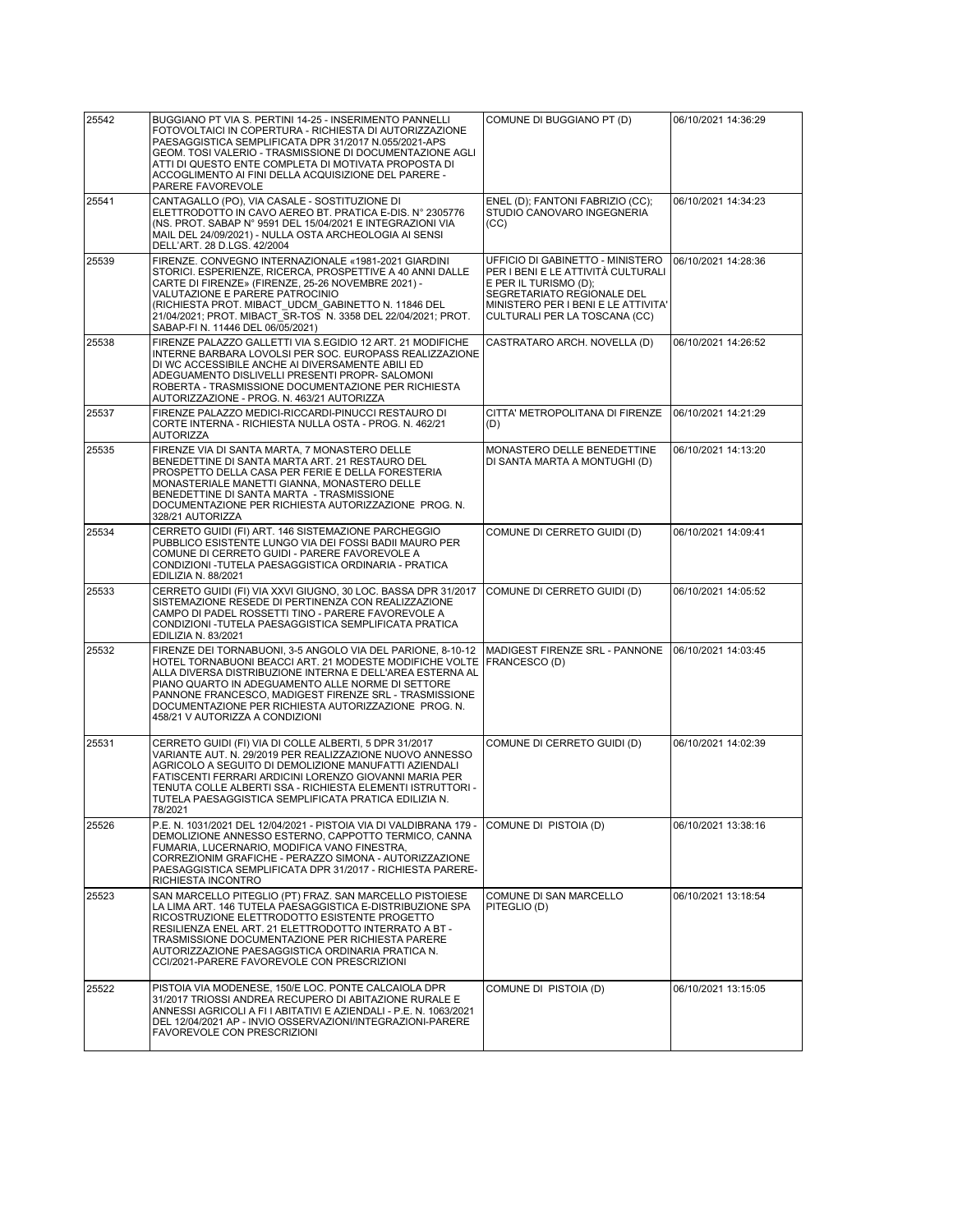| 25520 | P.E. N. 1951/2021 DEL 24/06/2021 - PISTOIA SR 435 - VIA DI                                                                                                                                                                                                                                                                                                                                                       |                                                                                                                                 |                     |
|-------|------------------------------------------------------------------------------------------------------------------------------------------------------------------------------------------------------------------------------------------------------------------------------------------------------------------------------------------------------------------------------------------------------------------|---------------------------------------------------------------------------------------------------------------------------------|---------------------|
|       | MONTEBUONO - VIA TAZZERINA E SARDIGNA - TRASFORMAZIONE<br>DI INTERSEZIONE VIARIA A RASO IN ROTATORIA - PROVINCIA DI<br>PISTOIA - AUTORIZZAZIONE PAESAGGISTICA SEMPLIFICATA DPR<br>31/2017 - RICHIESTA PARERE-PARERE FAVOREVOLE                                                                                                                                                                                   | COMUNE DI PISTOIA (D)                                                                                                           | 06/10/2021 13:09:57 |
| 25519 | FIRENZE PIAZZALE DEGLI UFFIZI, 6 - VIA DEI CASTELLANI, 3<br>BIBLIOTECA DEGLI UFFIZI ART. 21 ADEGUAMENTO DELLA<br>NORMATIVA ANTINCENDIO EIKE DIETER SCHMIDT, GALLERIE<br>DEGLI UFFIZI - TRASMISSIONE DOCUMENTAZIONE PER RICHIESTA<br>AUTORIZZAZIONE - PROG. N. 445/21 AUTORIZZA A CONDIZIONI                                                                                                                      | GALLERIE DEGLI UFFIZI (D)                                                                                                       | 06/10/2021 13:09:56 |
| 25517 | PISTOIA VIA DI GROPPOLI, 5 ART. 146 TUTELA PAESAGGISTICA<br>REALIZZAZIONE PISCINA E INSTALLAZIONE MANUFATTO<br>AMATORIALE PRESSO FABBRICATO DESTINATO A ATTIVITA'<br>AGRITURISTICA PALANDRI FABRIZIO AZ. AGRICOLA I GIRASOLI SRL<br>TRASMISSIONE DOCUMENTAZIONE PER RICHIESTA PARERE<br>AUTORIZZAZIONE PAESAGGISTICA ORDINARIA P.E. N. 1661/2020<br>DEL 26/08/2020 AP -PARERE FAVOREVOLE CON PRESCRIZIONI        | COMUNE DI PISTOIA (D)                                                                                                           | 06/10/2021 13:07:10 |
| 25515 | PROT. N. 96296 - PISTOIA VIA B. SESTINI, 212/A FRAZ. PONTENUVO<br>ARTT. 167 E 181 MODIFICHE AI PROSPETTI MACCARI PAOLO -<br>TRASMISSIONE DOCUMENTAZIONE PER RICHIESTA PARERE<br>ACCERTAMENTO COMPATIBILITA' PAESAGGISTICA P.E. N.<br>1126/2021 DEL 21/04/2021 AP -PARERE FAVOREVOLE                                                                                                                              | COMUNE DI PISTOIA (D)                                                                                                           | 06/10/2021 13:03:46 |
| 25514 | PISTOIA VIA DI RIOLA, 12 ARTT. 167 E 181 MODIFICHE AI PROSPETTI COMUNE DI PISTOIA (D)<br>ED ALLE SISTEMAZIONI ESTERNE DI CIVILE ABITAZIONE GAI<br>ADRIANO - TRASMISSIONE DOCUMENTAZIONE PER RICHIESTA<br>PARERE ACCERTAMENTO COMPATIBILITA' PAESAGGISTICA P.E. N.<br>1027/2021 DEL 12/04/2021-PARERE FAVOREVOLE                                                                                                  |                                                                                                                                 | 06/10/2021 13:01:09 |
| 25512 | PISTOIA VIA FIORENTINA, 247/B ARTT. 167 E 181 CAPECCHI<br>CESARE MODIFICHE AL PROSPETTO SUD - TRASMISSIONE<br>DOCUMENTAZIONE PER RICHIESTA PARERE ACCERTAMENTO<br>COMPATIBILITA' PAESAGGISTICA P.E. N. 628/2021 DEL 09/03/2021-<br>PARERE FAVOREVOLE                                                                                                                                                             | COMUNE DI PISTOIA (D)                                                                                                           | 06/10/2021 12:57:55 |
| 25510 | MARLIANA - VIA MAMMIANESE N. 309 - ISTANZA DI<br>ACCERTAMENTO DI COMPATIBILITA' PAESAGGISTICA ART. 167-<br>TRASMISSIONE DOCUMENTAZIONE-SOCIETA' IRIDE SPA-<br>AVVENUTA REALIZZAZIONE DI UNA PISCINA PERTINENZIALE AL<br>FABBRICATO DI CIVILE ABITAZIONE CON UNA TRASLAZIONE<br>DEL'AREA DI SEDIME RISPETTO A QUANTO AUTORIZZATO CON LA<br>CONCESSIONE EDILIZIA N. 40 DEL 18.06.987 - PARERE<br><b>FAVOREVOLE</b> | COMUNE MARLIANA (D)                                                                                                             | 06/10/2021 12:55:24 |
| 25508 | MARLIANA PT VIA PER MONTAGNANA 376-378 - ISTANZA DI<br>ACCERTAMENTO DI COMPATIBILITA' PAESAGGISTICA PER<br>AVVENUTA REALIZZAZIONE DI MODIFICHE DI PROSPETTO<br>APPORTATE SUL FABBRICATO DI ABITAZIONE IN ASSENZA DI<br>TITOLO EDILIZIO - TRASMISSIONE DOCUMENTAZIONE PER<br>ACQUISIZIONE PARERE-PARERE FAVOREVOLE                                                                                                | COMUNE MARLIANA (D)                                                                                                             | 06/10/2021 12:52:19 |
| 25505 | ABETONE CUTIGLIANO PT VIA BRENNERO CUTIGLIANO -<br>PROGETTO RESILIENZA - RICOSTRUZIONE ELETTRODOTTO AEREO (D)<br>DENOMINATO FEEDER - E-DISTRIBUZIONE SPA - AREA CENTRO<br>NORD - AUTORIZZAZIONE PAESAGGISTICA ART. 146 D.LGS. 42/2004<br>- RICHIESTA PARERE PRATICA 2021/066-PARERE FAVOREVOLE<br>CON CONDIZIONI                                                                                                 | COMUNE DI ABETONE CUTIGLIANO                                                                                                    | 06/10/2021 12:45:44 |
| 25504 | FIRENZE VIA DELLE TERME 9 - PALAZZO BUONDELMONTE - OPERE DADDI FRANCESCO LAMBERTO (D)<br>INTERNE - DADDI FRANCESCO LAMBERTO - RICHIESTA<br>AUTORIZZAZIONE ART. 21 D.LGS. 42/2004 - EFFETTUATO<br>SOPRALLUOGO IL GIORNO 17/09/2021 PROG. N. 226/21 AUTORIZZA<br>A CONDIZIONI                                                                                                                                      |                                                                                                                                 | 06/10/2021 12:42:55 |
| 25503 | ABETONE CUTIGLIANO PT VIA BRENNERO 390 ABETONE -<br>DUCCESCHI TERESA - ACCERTAMENTO DI COMPATIBILITA'<br>PAESAGGISTICA ART. 167 D.LGS. 42/2004 - RICHIESTA PARERE<br>PRATICA 2021/124-RICHIESTA INCONTRO                                                                                                                                                                                                         | COMUNE DI ABETONE CUTIGLIANO<br>(D)                                                                                             | 06/10/2021 12:39:51 |
| 25500 | FIRENZE VIALE STROZZI PRESSO INGRESSO FORTEZZA DA BASSO<br>- PORTA SANTA MARIA NOVELLA - OCCUPAZIONE SUOLO<br>PUBBLICO PER INSTALLAZIONE DI UNA SFERA RAPPRESENTANTE<br>LA TERRA IN OCCASIONE DELLA MANIFESTAZIONE EARTH<br>TECHNOLOGY EXPO DAL 12 AL 16 OTTOBRE 2021 - SICREA S.R.L.<br>- RICHIESTA RILASCIO NULLA OSTA ARTT. 106 E 49 D.LGS. 42/2004<br>(130/2021/OPM) PARERE FAVOREVOLE                       | COMUNE DI FIRENZE DIREZIONE<br>SVILUPPO ECONOMICO UFFICIO<br>SUOLO PUBBLICO (D)                                                 | 06/10/2021 12:32:41 |
| 25489 | TORINO MOSTRA PARIGI ERA VIVA, MUSEO DI ARTI DECORATIVE<br>ACCORSI OMETTO, DAL 7 OTTOBRE 2021 AL 30 GENNAIO 2022<br>INVIO AUTORIZZAZIONE PRESTITO OPERA MUSEO NOVECENTO<br><b>FIRENZE</b>                                                                                                                                                                                                                        | BARDELLONI CLAUDIA (D); CIBRARIO<br>VITTORIA (D); NESI ANTONELLA (D);<br>DG-ABAP - DG-ABAP - SERVIZIO IV -<br>CIRCOLAZIONE (CC) | 06/10/2021 12:04:19 |
| 25487 | PROT. N. 15614 - CARMIGNANO (PO) ART. 146 TUTELA<br>PAESAGGISTICA PAPMAA - AZ. AGRICOLA COLLINA DEL FALCO -<br>TRASMISSIONE DOCUMENTAZIONE PER RICHIESTA PARERE<br>AUTORIZZAZIONE PAESAGGISTICA PE SUAP 345/2018 -<br>TRASMISSIONE PARERE DI IMPROCEDIBILITA'                                                                                                                                                    | COMUNE DI CARMIGNANO (D)                                                                                                        | 06/10/2021 11:59:15 |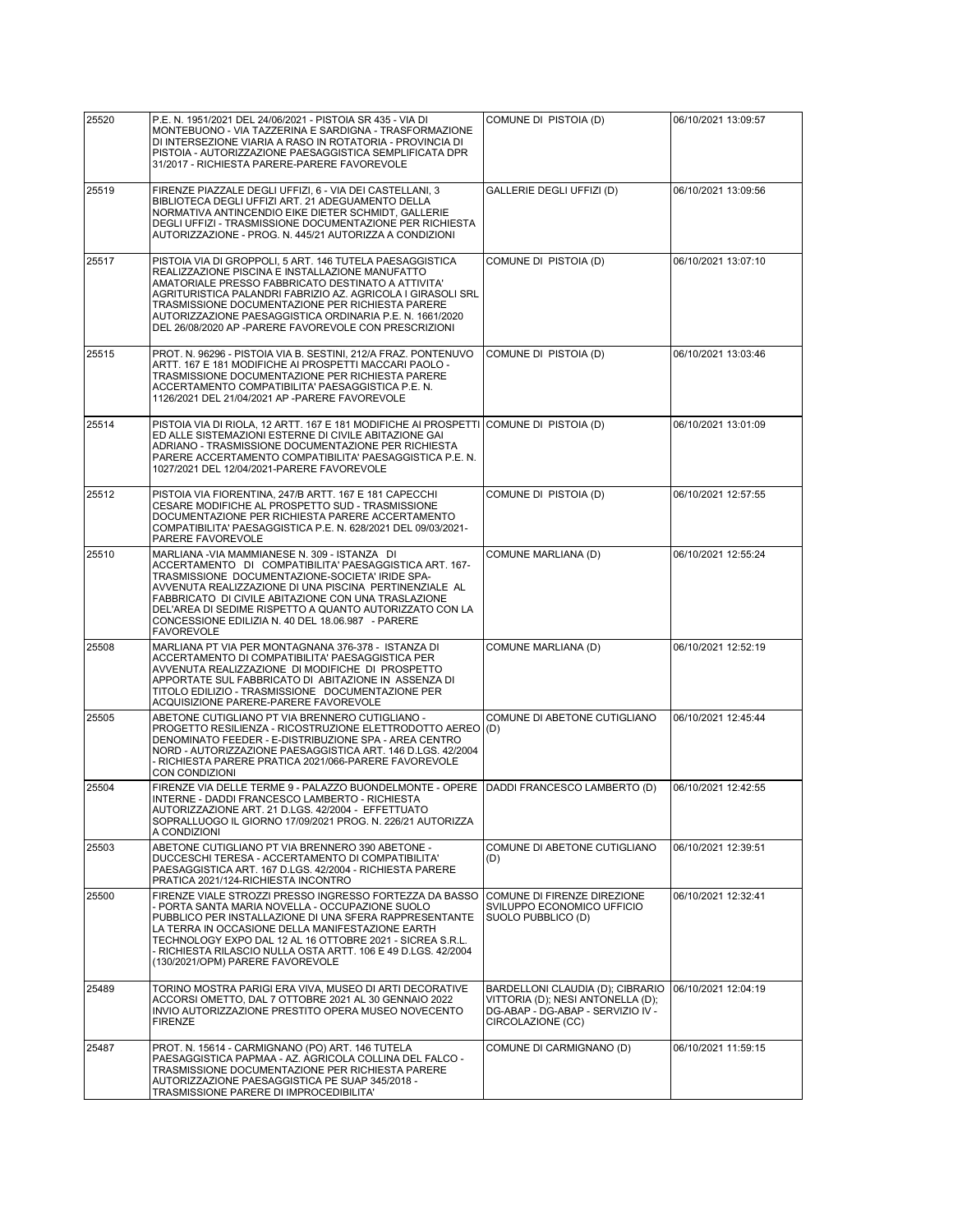| 25486 | ART. 21. PISTOIA ANTICO PALAZZO DEI VESCOVI: LETTERA DI<br>AUTORIZZAZIONE AL RESTAURO DI UN'OPERA APPARTENENTE                                                                                                                                                                                                                                                                                                                                                                                                                                    | BRNI ARTISTICI INTESA SANPAOLO<br>(D); RESTAURATRICE LAURA                                                                                                                                                                                                                                                                                                                                                                                          | 06/10/2021 11:59:07 |
|-------|---------------------------------------------------------------------------------------------------------------------------------------------------------------------------------------------------------------------------------------------------------------------------------------------------------------------------------------------------------------------------------------------------------------------------------------------------------------------------------------------------------------------------------------------------|-----------------------------------------------------------------------------------------------------------------------------------------------------------------------------------------------------------------------------------------------------------------------------------------------------------------------------------------------------------------------------------------------------------------------------------------------------|---------------------|
|       | ALLE COLLEZIONI D'ARTE DI INTESA SANPAOLO                                                                                                                                                                                                                                                                                                                                                                                                                                                                                                         | CASELLI (CC)                                                                                                                                                                                                                                                                                                                                                                                                                                        |                     |
| 25484 | (PROT.N. GE 2021/0193582) PRATICA PE/2534/2020 - PRATO VIA DI<br>GONFIENTI INTERPORTO DELLA TOSCANA CENTRALE - SOCIETA'<br>PER AZIONI - RICHIESTA AUTORIZZAZION ART. 146 -<br>TRASMISSIONE PARERE FAVOREVOLE                                                                                                                                                                                                                                                                                                                                      | COMUNE DI PRATO (D)                                                                                                                                                                                                                                                                                                                                                                                                                                 | 06/10/2021 11:56:26 |
| 25462 | PRATO - OPERA DI SOL LE WITT (ART. 3472) DI WALL DRAWING 736<br>DEL 1993 COLLOCATA NEL CENTRO DI ARTE CONTEMPORANEA<br>LUIGI PECCI. AUTORIZZAZIONE ART. 21, D.LGS 42/2004<br>PROP.CENTRO PECCI- COMUNE DI PRATO                                                                                                                                                                                                                                                                                                                                   | <b>CENTRO PER L'ARTE</b><br>CONTEMPORANEA LUIGI PECCI -<br>PRATO (D); OPIFICIO DELLE PIETRE<br>DURE E LABORATORI DI RESTAURO<br>DI FIRENZE (D)                                                                                                                                                                                                                                                                                                      | 06/10/2021 10:20:45 |
| 25459 | FIRENZE VIA PIAN DEI GIULLARI 17 - AUTORIZZAZIONE<br>PAESAGGISTICA INSTALLAZIONE DI UNITÀ MOTOCONDENSANTE -<br>RISPOSTA ALLA RICHIESTA DICHIARAZIONE URGENTE PER<br>INDAGINI DELEGATE "VILLA LA GALLINA" PROPRIETÀ RAPPOPORT<br>MIKHAIL-                                                                                                                                                                                                                                                                                                          | COMUNE DI FIRENZE ANTONELLA<br>TORRINI(D)                                                                                                                                                                                                                                                                                                                                                                                                           | 06/10/2021 10:16:50 |
| 25455 | FIRENZE, PIAZZA DELLA SIGNORIA, 8- PALAZZO UGUCCIONI,<br>RESTAURO PITTURE MURALI "ALLEGORIA DELLE ARTI"(ART. 3473).<br>AUTORIZZAZIONE ART. 21, DLGS 42/2004. AUTORIZZAZIONE.                                                                                                                                                                                                                                                                                                                                                                      | <b>BARTOLOMEO</b><br>CICCONE RESTAURATORE (D);<br>PATRICK JOHN BURKI (D)                                                                                                                                                                                                                                                                                                                                                                            | 06/10/2021 10:07:15 |
| 25453 | FIRENZE, PIAZZA DELLA SIGNORIA, 8- PALAZZO UGUCCIONI,<br>RESTAURO PITTURE MURALI "ALLEGORIA DELLE ARTI"(ART. 3473).<br>AUTORIZZAZIONE ART. 21, DLGS 42/2004. AUTORIZZAZIONE.                                                                                                                                                                                                                                                                                                                                                                      | <b>BARTOLOMEO</b><br>CICCONE RESTAURATORE (D);<br>PATRICK JOHN BURKI (D)                                                                                                                                                                                                                                                                                                                                                                            | 06/10/2021 09:59:54 |
| 25437 | SAN MARCELLO PITEGLIO (PT)-VIA DELLA RIMEMBRANZA/SS66-<br>GIARDINI PUBBLICI- MONUMENTO AI CADUTI DI KINDU - RICHIESTA<br>AUTORIZZAZIONE ART. 21 D.LGS. 42/2004 E S.M.I. -<br><b>AUTORIZZAZIONE</b>                                                                                                                                                                                                                                                                                                                                                | COMUNE DI SAN MARCELLO<br>PITEGLIO (D)                                                                                                                                                                                                                                                                                                                                                                                                              | 06/10/2021 09:07:40 |
| 25433 | FIRENZE VIA ROMANA, 17 MUSEO DI STORIA NATURALE LA<br>SPECOLA ARTT. 21 E 22 - RIORGANIZZAZIONE FUNZIONALE DEL<br>COMPLESSO - VARIANTE IN CORSO D'OPERA N. 4 - TRASMISSIONE<br>DOCUMENTAZIONE PER RICHIESTA AUTORIZZAZIONE - PROG. N.<br>432/21 AUTORIZZA                                                                                                                                                                                                                                                                                          | UNIVERSITA' DEGLI STUDI DI<br>FIRENZE - AREA EDILIZIA<br>PATRIMONIO IMMOBILIARE (D)                                                                                                                                                                                                                                                                                                                                                                 | 06/10/2021 08:54:40 |
| 25427 | FIRENZE PIAZZALE DELLE CASCINE (DA NC. 4 A 15) VIALE DELL'<br>AERONAUTICA - OCCUPAZIONE SUOLO PUBBLICO PER<br>MANIFESTAZIONE LUDICO-SPORTIVA A BORDO CAMPO DAL<br>GIORNO 8 AL GIORNO 10 OTTOBRE 2021 - RICHIESTA RILASCIO<br>NULLA OSTA ART. 106 E 49 D.LGS. 42/2004 - CENTRO SPORTIVO<br>ITALIANO - COMITATO TERRITORIALE C.S.I. DI FIRENZE<br>ASSOCIAZIONE - (110/2021/OPM)<br>PARERE FAVOREVOLE                                                                                                                                                | COMUNE DI FIRENZE DIREZIONE<br>SVILUPPO ECONOMICO UFFICIO<br>SUOLO PUBBLICO (D)                                                                                                                                                                                                                                                                                                                                                                     | 06/10/2021 08:33:58 |
| 25407 | FIGLINE VALDARNO MOSTRA "LA TERRA DI FIGLINE E INCISA" INVIO<br>AUTORIZZAZIONE AL PRESTITO OPERE E VERBALI                                                                                                                                                                                                                                                                                                                                                                                                                                        | BENEDETTI CARLO (D); BILELLO<br>GUIDO (D); DEFINITORIO PROVINCIA<br>TOSCANA DI S. FRANCESCO<br>STIMMATIZZATO DEI FRATI MINORI -<br>SEGRETARIATO (D); DIOCESI DI<br>FIESOLE UFF. BENICULTURALI (D);<br>GIOVANNI PRATESI ANTIQUARIO SRL<br>(D); MONASTERO DELLE<br>AGOSTINIANE DELLA SANTA CROCE<br>FIGLINE VALDARNO (D); SUORE<br>FRANCESCANE DELLA<br>SS.ANNUNZIATA FIGLINE VALDARNO<br>(D); DG-ABAP - DG-ABAP - SERVIZIO<br>IV - CIRCOLAZIONE (CC) | 05/10/2021 15:50:44 |
| 25403 | PRATO PIAZZA MERCATALE - USO TEMPORANEO DI AREA<br>PUBBLICA PER L'INSTALLAZIONE DI UN'ATTRAZIONE "RUOTA<br>PANORAMICA" PER IL PERIODO DELLE FESTE NATALIZIE DAL 13<br>NOVEMBRE 2021 AL 16 GENNAIO 2022 - CLAUDI EBEL DINA -<br>TRASMISSIONE AUTORIZZAZIONE ART. 106                                                                                                                                                                                                                                                                               | ING. GIANNI FORTUNA (D); COMUNE<br>DI PRATO (CC)                                                                                                                                                                                                                                                                                                                                                                                                    | 05/10/2021 15:01:34 |
| 25400 | SCANDICCI (FI) VIA DI MOSCIANO, 5 TUTELA PAESAGGISTICA<br>ORDINARIA-RICHIESTA VERIFICA DELLO STATO DEI LUOGHI-VIVOLI<br>ARNALDO LE TORRI RIALDOLI SRL -<br>PRATICA PASU-478-2019                                                                                                                                                                                                                                                                                                                                                                  | COMUNE DI SCANDICCI - SETTORE<br>EDILIZIA E URBANISTICA INFRAZIONI<br>EDILIZIE (D); COMUNE SCANDICCI (D)                                                                                                                                                                                                                                                                                                                                            | 05/10/2021 14:14:06 |
| 25399 | FIRENZE, UFFICIO DICHIARAZIONE DI INTERESSE CULTURALE.<br>COMUNICAZIONE AVVIO DI PROCEDIMENTO AMMINISTRATIVO AI<br>SENSI DELL'ART. 7 DELLA LEGGE N. 241 DEL 7/8/1990 E SS.MM. E AI<br>SENSI DELL'ART. 14, CO. 1,2,4 DEL D. LGS. N° 42 DEL 22/01/2004 E<br>SS. MM. II. DICHIARAZIONE DI INTERESSE PARTICOLARMENTE<br>IMPORTANTE AI SENSI DELL'ART. 10, COMMA 3, LETTERA D) E<br>ART.14, COMMA 1 DEL D. LGS 42/04 SS.MM.II.<br>CINQUE (5) NUCLEI DI BENI MOBILI PROVENIENTI DAL MONASTERO<br>DELLA VISITAZIONE DI PISTOIA SITO IN VIA DELLE LOGGE 3 | DIREZIONE GENERALE ABAP -<br>SERVIZIO 3 (D); MARINO FRANCESCA<br>ANNA (D); MONASTERO DELLA<br>VISITAZIONE DI PISTOIA (D);<br>SEGRETARIATO REGIONALE MIC<br>TOSCANA (D)                                                                                                                                                                                                                                                                              | 05/10/2021 14:13:54 |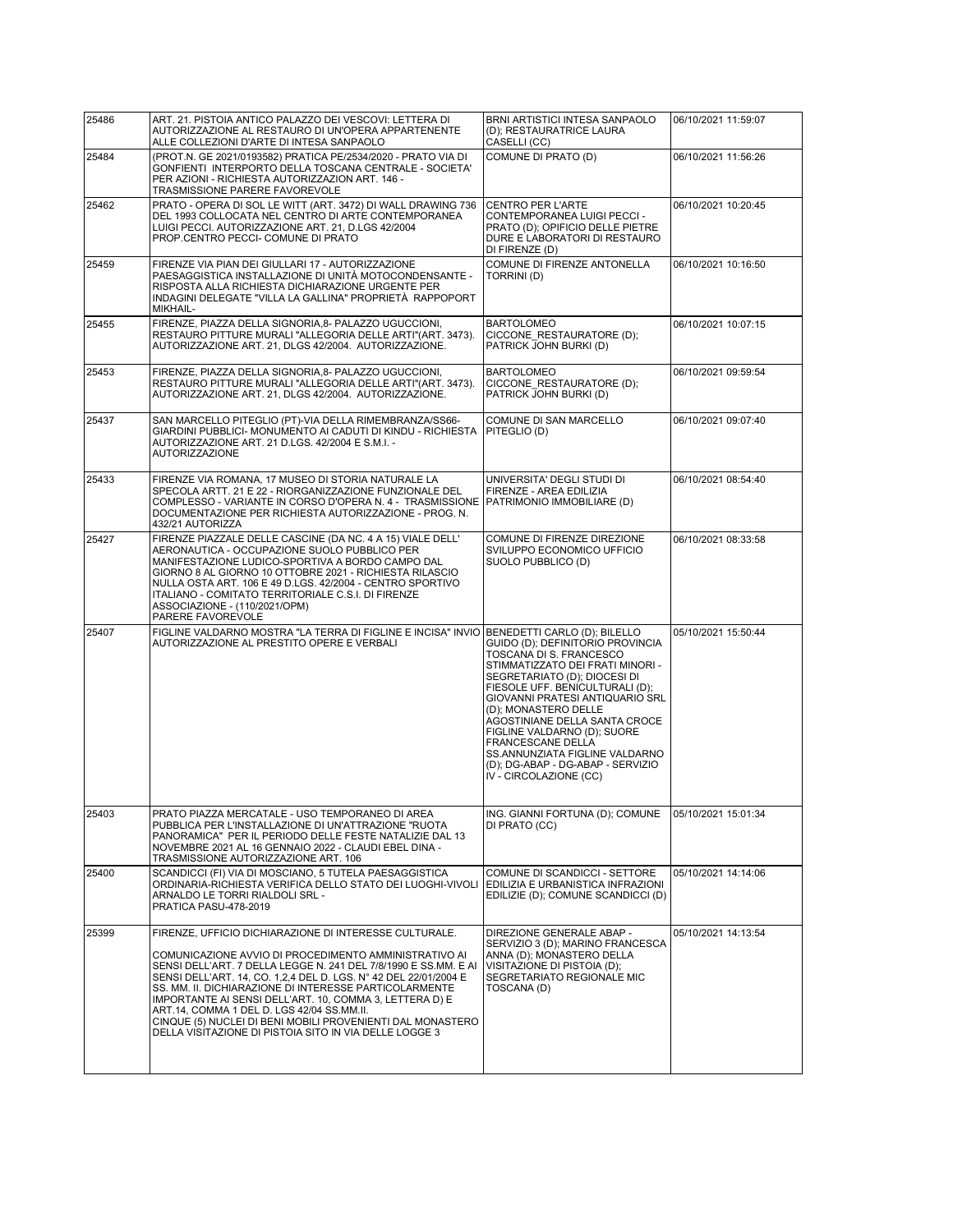| 25395 | FIRENZE VIA ENRICO NENCIONI 2 - SOSTITUZIONE RIVESTIMENTO<br>DI FACCIATA - ROBERTO PAMPALONI - "AUTORIZZAZIONE<br>PAESAGGISTICA" SEMPLIFICATA DPR 31/2017 - RICHIESTA PARERE<br>PRATICA 9103/2021 PARERE FAVOREVOLE                                                                                                    | COMUNE DI FIRENZE - DIREZIONE<br>URBANISTICA (D) | 05/10/2021 12:56:19 |
|-------|------------------------------------------------------------------------------------------------------------------------------------------------------------------------------------------------------------------------------------------------------------------------------------------------------------------------|--------------------------------------------------|---------------------|
| 25389 | GP 295695/2021 - FIRENZE VIA DEI FRULLANI, 10 DPR 31/2017<br>MAGUGLIANI FLAVIO REALIZZAZIONE DI TETTOIA SU LASTRICO<br>PERTINENZIALE - TRASMISSIONE DOCUMENTAZIONE PER<br>RICHIESTA PARERE AUTORIZZAZIONE PAESAGGISTICA<br>SEMPLIFICATA - PRATICA 8327/2021 PARERE FAVOREVOLE                                          | COMUNE DI FIRENZE - DIREZIONE<br>URBANISTICA (D) | 05/10/2021 12:30:47 |
| 25384 | FIRENZE VIALE UGO BASSI 1 - REALIZZAZIONE DI VANO TECNICO -<br>FRANCO SANFELICE - "AUTORIZZAZIONE PAESAGGISTICA"<br>SEMPLIFICATA DPR 31/2017 - RICHIESTA PARERE PRATICA<br>9235/2021<br>PARERE FAVOREVOLE                                                                                                              | COMUNE DI FIRENZE - DIREZIONE<br>URBANISTICA (D) | 05/10/2021 12:20:45 |
| 25382 | GP 295718/2021 - FIRENZE VIA DELLA PASTORELLA, 2 DPR 31/2017<br>AMPLIAMENTO FINESTRA CON DEMOLIZIONE PARAPETTO PER<br>REALIZZARE UNA PORTA SUSANNA E GIORGIO FIORENTINI -<br>TRASMISSIONE DOCUMENTAZIONE PER RICHIESTA PARERE<br>AUTORIZZAZIONE PAESAGGISTICA SEMPLIFICATA - PRATICA<br>6866/2021<br>PARERE FAVOREVOLE | COMUNE DI FIRENZE - DIREZIONE<br>URBANISTICA (D) | 05/10/2021 12:17:49 |
| 25381 | FIRENZE VIA DELLA FONDERIA, 9 ART. 146 PAOLO E SIMONE<br>PETRIGLIERI EFFICIENTAMENTO ENERGETICO CON<br>REALIZZAZIONE CAPPOTTO TERMICO E COIBENTAZIONE DELLA<br>COPERTURA - TRASMISSIONE AUTORIZZAZIONE PAESAGGISTICA<br>N. 1941 DEL 07/09/2021 - PRATICA 5276/2021 PARERE FAVOREVOLE                                   | COMUNE DI FIRENZE - DIREZIONE<br>URBANISTICA (D) | 05/10/2021 12:14:45 |
| 25380 | VICCHIO (FI) LOC. MATTAGNANO-SP 551-10+825-TUTELA<br>PAESAGGISTICA SEMPLIFICATA DPR 31/2017-PARERE<br>FAVOREVOLE A CONDIZIONE-CANDI SRL<br>INSTALLAZIONE IMPIANTO PUBBLICITARIO DI SERVIZIO -<br>PRATICA N. 176/2021                                                                                                   | COMUNE DI VICCHIO (D)                            | 05/10/2021 12:14:00 |
| 25377 | FIRENZE VIA AMBROGIO TRAVERSARI 26 - RIMOZIONE<br>COPERTURA IN AMIANTO E RIFACIMENTO NUOVA COPERTURA -<br>FABRIZIO MATRONE - "AUTORIZZAZIONE PAESAGGISTICA"<br>SEMPLIFICATA DPR 31/2017 - RICHIESTA PARERE PRATICA<br>8384/2021 PARERE FAVOREVOLE                                                                      | COMUNE DI FIRENZE - DIREZIONE<br>URBANISTICA (D) | 05/10/2021 12:11:26 |
| 25376 | PROT.N.0034787/2021 - PRATICA 858/2021 - BAGNO A RIPOLI FI VIA<br>DI CASANOVA 11 - COIBENTAZIONE DELLA COPERTURA,<br>APERTURA LUCERNARI E AMPLIAMENTO APERTURE ESISTENTI -<br>PRANZINI ENZO RICHIESTA PARERE SU AUTORIZZAZIONE<br>PAESAGGISTICA SEMPLIFICATA DPR 31/2017 - PARERE<br>FAVOREVOLE A CONDIZIONE           | COMUNE DI BAGNO A RIPOLI (D)                     | 05/10/2021 12:11:14 |
| 25375 | VAGLIA (FI)- LOCALITA' FONTEBUONA VIA FONTEBUONA 446<br>TUTELA PAESAGGISTICA SEMPLIFICATA DPR 31/2017 - PARERE<br>FAVOREVOLE- MASSIMO BARBIERI IN QUALITA' DI TC.T.U.                                                                                                                                                  | COMUNE DI VAGLIA (D)                             | 05/10/2021 12:09:42 |
| 25373 | FIRENZE VIA DEI FALCUCCI, 41 - PROPOSTA DI ACCERTAMENTO DI<br>COMPATIBILITÀ PAESAGGISTICA AI SENSI DEGLI ARTT. 167/181<br>SCIA/DIA 5600/2021 ANDREA E LUCA BARELLI INNOCENTI PARERE<br>FAVOREVOLE A CONDIZIONI                                                                                                         | COMUNE DI FIRENZE - DIREZIONE<br>URBANISTICA (D) | 05/10/2021 12:08:44 |
| 25372 | PROT.N.0034786/2021 - PRATICA 826/2021 - BAGNO A RIPOLI FI VIA<br>PIAN D'ALBERO 16 CROCE A VARLIANO - MODIFICHE ALLA<br>FACCIATA ED ALLA PAVIMENTAZIONE DEL RESEDE<br>PERTINENZIALE - DINI ALESSANDRO RICHIESTA PARERE SU<br>AUTORIZZAZIONE PAESAGGISTICA SEMPLIFICATA DPR 31/2017 -<br>PARERE FAVOREVOLE              | COMUNE DI BAGNO A RIPOLI (D)                     | 05/10/2021 12:08:28 |
| 25371 | MARRADI FI VIA DELLA VALLE S. ADRIANO -TUTELA<br>PAESAGGISTICA ART. 146 D.LGS. 42/2004 - PARERE FAVOREVOLE A<br>CONDIZIONE-VANNINI SILVIA - INSTALLAZIONE DI MANUFATTO PER<br>AGRICOLTURA AMATORIALE -                                                                                                                 | COMUNE DI MARRADI (D)                            | 05/10/2021 12:07:01 |
| 25369 | FIRENZUOLA FI -STRADA COMUNALE 5 "MORADUCCIO -<br>CASTIGLIONCELLI" TUTELA PAESAGGISTICA SEMPLIFICATA DPR<br>31/2017 PER VARIANTE ALL'AUTORIZZAZIONE N. 13/2019-PARERE<br>FAVOREVOLE - COMUNE DI FIRENZUOLA - PE 116/2019 -                                                                                             | COMUNE DI FIRENZUOLA (D)                         | 05/10/2021 12:03:24 |
| 25367 | FIRENZE VIA ARETINA 161 - APERTURA PORTA SU RESEDE<br>INTERNO - PATRIZIO PANDOLFI - "AUTORIZZAZIONE<br>PAESAGGISTICA" SEMPLIFICATA DPR 31/2017 - RICHIESTA PARERE<br>PRATICA 9138/2021<br>PARERE FAVOREVOLE                                                                                                            | COMUNE DI FIRENZE - DIREZIONE<br>URBANISTICA (D) | 05/10/2021 12:00:41 |
| 25366 | FIRENZUOLA FI LOC.BARCO CASA CANTONIERA-TUTELA<br>PAESAGGISTICA SEMPLIFICATA DPR 31/2017-PARERE<br>FAVOREVOLE A CONDIZIONE-CITTA' METROPOLITANA -<br>PROGETTO DI SOSTITUZIONE E INSTALLAZIONE DI NUOVE<br>BARRIERE DI SICUREZZA STRADALI SULLA SP 503 DEL PASSO DEL<br>GIOGO DAL KM 17+000 AL KM 17+160 -              | COMUNE DI FIRENZUOLA (D)                         | 05/10/2021 12:00:26 |
| 25364 | PROT. N. 44006/2021 - VINCI (FI) D.LGS 152/2006 E L.R. 10/2010 -<br>VERIFICA DI ASSOGGETTABILITÀ A VAS DELLA 6^ VARIANTE AL P.S<br>E 12^ VARIANTE AL R.U. AI SENSI DELLA L.R. 65/2014 E SS.MM.II. -<br>PROPOSTA DA D+F SRL - TRASMISSIONE STUDIO<br>PALEONTOLOGICO E RICHIESTA NUOVO CONTRIBUTO                        | CITTA' METROPOLITANA DI FIRENZE<br>(D)           | 05/10/2021 11:58:57 |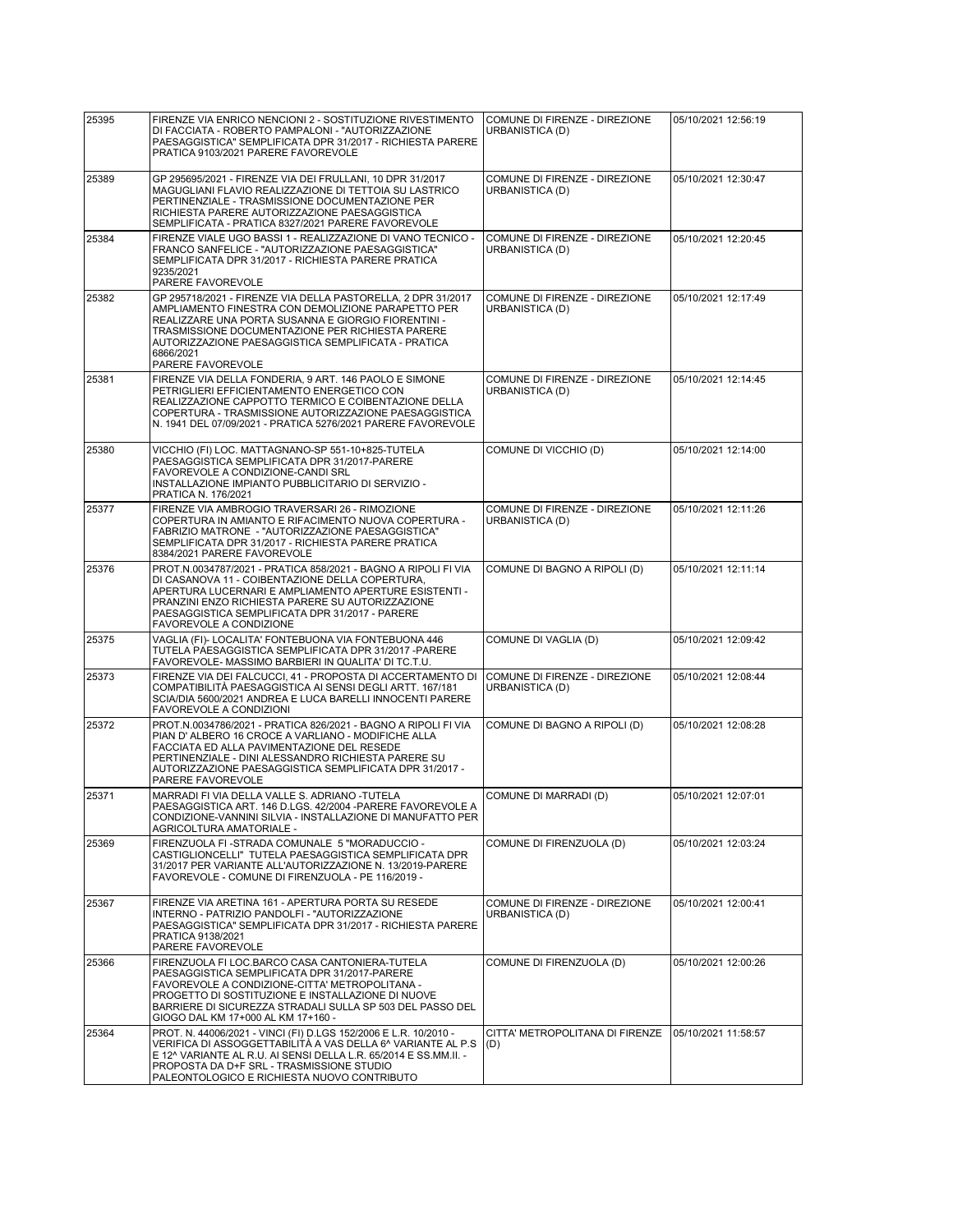| 25360 | CAPRAIA E LIMITE (FI) VIA PALANDRI TUTELA PAESAGGISTICA<br>SEMPLIFICATA DPR 31/201-PARERE FAVOREVOLE -CECCHI MARCO<br>- MODIFICHE ESTERNE ED INTERNE PERE ADEGUAMENTI<br>FUNZIONALI - PRATICA SUE N. 215/2021                                                                                                                                                                                                                                                                                                                                                                                                                                                                            | COMUNE DI CAPRAIA E LIMITE (D)                                                                                                                                                                                                                                                                                                                                                                                   | 05/10/2021 11:55:51 |
|-------|------------------------------------------------------------------------------------------------------------------------------------------------------------------------------------------------------------------------------------------------------------------------------------------------------------------------------------------------------------------------------------------------------------------------------------------------------------------------------------------------------------------------------------------------------------------------------------------------------------------------------------------------------------------------------------------|------------------------------------------------------------------------------------------------------------------------------------------------------------------------------------------------------------------------------------------------------------------------------------------------------------------------------------------------------------------------------------------------------------------|---------------------|
| 25356 | CALENZANO (FI) VIA PIETRO PARIGI 7 TUTELA PAESAGGISTICA<br>SEMPLIFICATA DPR 31/2017 PARERE FAVOREVOLE A CONDIZIONI<br>MODENA ALESSANDRO                                                                                                                                                                                                                                                                                                                                                                                                                                                                                                                                                  | COMUNE DI CALENZANO (D)                                                                                                                                                                                                                                                                                                                                                                                          | 05/10/2021 11:51:20 |
| 25353 | PROT.N.0024215/2021 - RIF.0017314/2021 - FIESOLE FI VIA DELLE<br>FONTANELLE 25/A SAN DOMENICO - MODIFICA SISTEMAZIONI<br>ESTERNE E REALIZZAZIONE OPERE PERTINENZIALI - PROPOSTA<br>MOTIVATA DI RILASCIO AUTORIZZAZIONE PAESAGGISTICA<br>ORDINARIA AI SENSI DELL'ART. 146, COMMA 9 DEL D.LGS. 42/2004 -<br>SARA MARZULLO E SOPHIE EMILY -TRASMISSIONE PARERE                                                                                                                                                                                                                                                                                                                              | COMUNE DI FIESOLE (D)                                                                                                                                                                                                                                                                                                                                                                                            | 05/10/2021 11:40:44 |
| 25352 | PROT. N. 22019/2021 - FIESOLE (FI) PIAN DI SAN BARTOLO VIA<br>BOLOGNESE, 70 ART. 167 PERINI GABRIELE - TRASMISSIONE<br>PARERE ACCERTAMENTO DI COMPATIBILITÀ PAESAGGISTICA                                                                                                                                                                                                                                                                                                                                                                                                                                                                                                                | COMUNE DI FIESOLE (D)                                                                                                                                                                                                                                                                                                                                                                                            | 05/10/2021 11:38:45 |
| 25350 | PROT.N.0023068/2021 - FIESOLE (FI) PIAN DI MUGNONE VIA<br>FAENTINA, 101 ART. 167 FEDI ANDREA MODESTE MODIFICHE<br>ESTERNE ED INTERNE - ACCERTAMENTO COMPATIBILITÀ<br>PAESAGGISTICA - TRASMISSIONE PRATICA N.72/2021                                                                                                                                                                                                                                                                                                                                                                                                                                                                      | COMUNE DI FIESOLE (D)                                                                                                                                                                                                                                                                                                                                                                                            | 05/10/2021 11:37:13 |
| 25348 | PROT.N.0024556/2021 - RIF.0021870/2021 - FIESOLE FI VIA DEL<br>GIRONE 24/F GIRONE - LIEVI MODIFICHE A PROGETTO PRATICA<br>25/2020 - TRASMISSIONE PARERE AUTORIZZAZIONE<br>PAESAGGISTICA ORDINARIA AI SENSI DELL'ART. 146, COMMA 9 DEL<br>D.LGS. 42/2004 - SASSOLINI ENZO INVIO 2/2                                                                                                                                                                                                                                                                                                                                                                                                       | COMUNE DI FIESOLE (D)                                                                                                                                                                                                                                                                                                                                                                                            | 05/10/2021 11:35:14 |
| 25347 | PROT.N.0024213/2021 - RIF.0015051/2021 - FIESOLE FI VIA DI<br>VINCIGLIATA 14 - OPERE INTERNE ED ESTERNE OLTRE A<br>REALIZZAZIONE DI CAPPOTTO TERMICO - TRASMISSIONE PARERE<br>AUTORIZZAZIONE PAESAGGISTICA ORDINARIA AI SENSI DELL'ART.<br>146, COMMA 9 D.LGS. 42/2004 - BASEGNI DAVID E LANDI BRUNETTA                                                                                                                                                                                                                                                                                                                                                                                  | COMUNE DI FIESOLE (D)                                                                                                                                                                                                                                                                                                                                                                                            | 05/10/2021 11:33:31 |
| 25346 | PROT.N.0024236/2021 - RIF.0016507/2021 - FIESOLE FI VIA BOSCONI<br>52 - COIBENTAZIONE IN COPERTURA E MODIFICA COMIGNOLI E<br>PLUVIALI ESISTENTI - TRASMISSIONE PARERE AUTORIZZAZIONE<br>PAESAGGISTICA ORDINARIA AI SENSI DELL'ART. 146, COMMA 9<br>D.LGS. 42/2004 - MAURIZIO CORTESE E GIUSEPPINA IANNACE -<br>INVIO 1 DI 2                                                                                                                                                                                                                                                                                                                                                              | COMUNE DI FIESOLE (D)                                                                                                                                                                                                                                                                                                                                                                                            | 05/10/2021 11:31:50 |
| 25345 | SCANDICCI (FI) - LOC. BADIA A SETTIMO - VIA S. LORENZO A<br>SETTIMO, 15 - COMPLESSO DELLA BADIA DI SAN SALVATORE E<br>SAN LORENZO A SETTIMO - PROGETTO PER LA MESSA IN<br>SICUREZZA E MIGLIORAMENTO STATICO DELLE STRUTTURE<br>PORTANTI DEL TETTO DELLA RESIDENZA DELL'ABATE (LOCALI<br>CANONICA) DELLA PARROCCHIA - ABBAZIA DI SAN SALVATORE E<br>SAN LORENZO A SETTIMO - NCEU. F. 2, PART. 74 - PROPRIETÀ:<br>PARROCCHIA DI SAN SALVATORE E SAN LORENZO A SETTIMO -<br>AUTORIZZAZIONE A CONDIZIONE ART. 21 D. LGS. 42/2004,<br>AMMISSIBILITÀ A CONTRIBUTI, CERTIFICAZIONE CARATTERE<br>NECESSARIO INTERVENTI AI FINI DELLE AGEVOLAZIONI<br>TRIBUTARIE - POS. A. 27 (PROG. 196/2020/II) | ARCIDIOCESI DI FIRENZE UFFICIO<br>PER I BENI CULTURALI<br>ECCLESIASTICI E DELL'EDILIZIA DI<br>CULTO (D); PARROCCHIA DI SAN<br>SALVATORE E SAN LORENZO A<br>SETTIMO (D); SEGRETARIATO<br>REGIONALE DEL MINISTERO PER I<br>BENI E LE ATTIVITA' CULTURALI PER<br>LA TOSCANA (D); ARCH. BATI LAURA<br>(CC); COMUNE DI SCANDICCI (CC);<br>MAZZETTI ARCH. GIULIO (CC);<br>UFFICIO CONCESSIONI E<br>CERTIFICAZIONI (CC) | 05/10/2021 11:30:06 |
| 25344 | PROT. N.9924 DEL 31-08-2021 - DICOMANO FI PIAZZA DELLA<br>REPUBBLICA 10/12 - DPR 31/2017 - GUIDI ALESSIO - MODIFICA<br>DELLE FINITURE DEL PROSPETTO. TRASMISSIONE PARERE<br>AUTORIZZAZIONE PAESAGGISTICA SEMPLIFICATA                                                                                                                                                                                                                                                                                                                                                                                                                                                                    | COMUNE DI DICOMANO (D)                                                                                                                                                                                                                                                                                                                                                                                           | 05/10/2021 11:29:17 |
| 25342 | PROT.N.0024247/2021 - RIF.0021102/2021 - FIESOLE FI VIA<br>MONTEGIRONE 11/D GIRONE - CAPPOTTO ESTERNO, IMPIANTO<br>FOTOVOLTAICO, APERTURA E CHIUSURA FINESTRE -<br>TRASMISSIONE PARERE AUTORIZZAZIONE PAESAGGISTICA<br>ORDINARIA AI SENSI DELL'ART. 146, COMMA 9 DEL D.LGS. 42/2004 -<br>ANDREA ATTORI E LISA PICCHIONI                                                                                                                                                                                                                                                                                                                                                                  | COMUNE DI FIESOLE (D)                                                                                                                                                                                                                                                                                                                                                                                            | 05/10/2021 11:26:24 |
| 25341 | PROT. N. 24554/2021 - FIESOLE (FI) PIAN DI MUGNONE VIA<br>VENTICINQUE APRILE, 10 ART. 146 TUTELA PAESAGGISTICA PAOLO<br>VANNI - TRASMISSIONE PARERE AUTORIZZAZIONE<br>PAESAGGISTICA ORDINARIA RIF.0021463/2021 - PRATICA N.<br>182/2021                                                                                                                                                                                                                                                                                                                                                                                                                                                  | COMUNE DI FIESOLE (D)                                                                                                                                                                                                                                                                                                                                                                                            | 05/10/2021 11:24:22 |
| 25339 | PROT.N.0025568/2021 - RIF.0024607/2021 - FIESOLE FI VIA<br>SANT'ANDREA A SVEGLIA 33 CALDINE - REALIZZAZIONE DI<br>CAPPOTTO NELLE FACCIATE E COPERTURA - BIGANZOLI MAURO -<br>TRASMISSIONE PARERE AUTORIZZAZIONE PAESAGGISTICA<br>SEMPLIFICATA DPR 31/2017                                                                                                                                                                                                                                                                                                                                                                                                                                | COMUNE DI FIESOLE (D)                                                                                                                                                                                                                                                                                                                                                                                            | 05/10/2021 11:22:55 |
| 25337 | CALENZANO FI VIA DEL COLLE - VIA FOSCO BESSI-REALIZZAZIONE<br>DI LOCALE TECNICO - TUTELA PAESAGGISTICA SEMPLIFICATA<br>D.P.R. N. 31/2017 PARERE FAVOREVOLE -PRATICA INTESTATA A<br>AN.SA SRL                                                                                                                                                                                                                                                                                                                                                                                                                                                                                             | COMUNE DI CALENZANO (D)                                                                                                                                                                                                                                                                                                                                                                                          | 05/10/2021 11:21:22 |
| 25336 | PROT. N.10922 DEL 28-09-2021 - DICOMANO FI VIA A. GRAMSCI 23 -<br>INSTALLAZIONE DI CANNA FUMARIA ESTERNA - SINANI MAJLINDA -<br>TRASMISSIONE PARERE SU AUTORIZZAZIONE PAESAGGISTICA<br>SEMPLIFICATA DPR 31/2017                                                                                                                                                                                                                                                                                                                                                                                                                                                                          | COMUNE DI DICOMANO (D)                                                                                                                                                                                                                                                                                                                                                                                           | 05/10/2021 11:20:24 |
| 25333 | PROT. N. 10857 DICOMANO (FI) DPR 31/2017 RUSSO GIULIO<br>COIBENTAZIONE - TRASMISSIONE PARERE AUTORIZZAZIONE<br>PAESAGGISTICA SEMPLIFICATA                                                                                                                                                                                                                                                                                                                                                                                                                                                                                                                                                | COMUNE DI DICOMANO (D)                                                                                                                                                                                                                                                                                                                                                                                           | 05/10/2021 11:18:03 |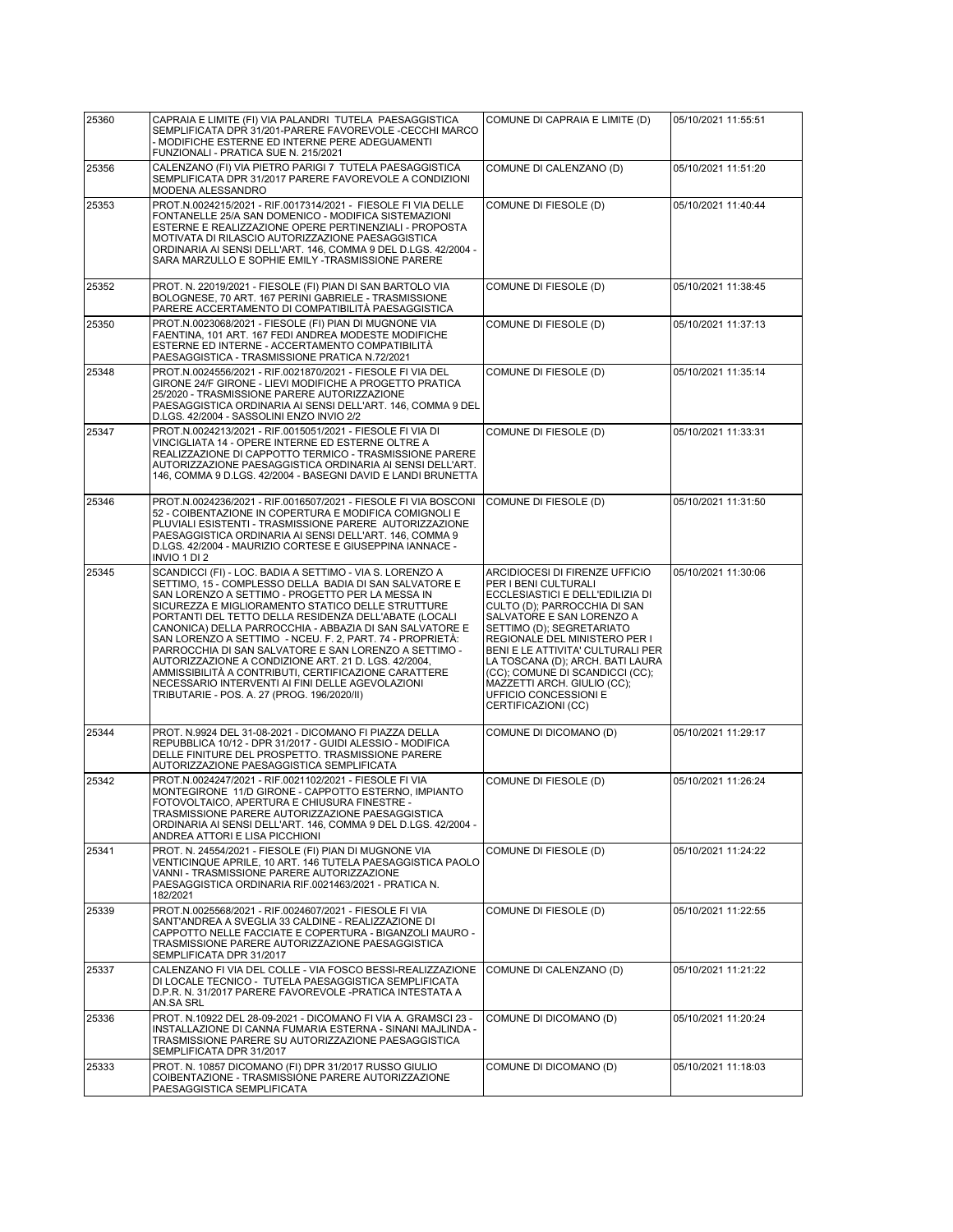| 25329 | PROT. N. 10661 - DICOMANO (FI) DPR 31/2017 REALIZZAZIONE<br>DELL'AREA FITNESS LUNGO IL PERCORSO CICLOPEDONALE IN<br>LOC. PIANDRATI COMUNE DI DICOMANO - TRASMISSIONE PARERE<br>AUTORIZZAZIONE PAESAGGISTICA SEMPLIFICATA                                                                                                                                                                                                                                            | COMUNE DI DICOMANO (D)                                                                                                                                                                                                                          | 05/10/2021 11:13:06 |
|-------|---------------------------------------------------------------------------------------------------------------------------------------------------------------------------------------------------------------------------------------------------------------------------------------------------------------------------------------------------------------------------------------------------------------------------------------------------------------------|-------------------------------------------------------------------------------------------------------------------------------------------------------------------------------------------------------------------------------------------------|---------------------|
| 25327 | PROT. N. 26750/2021 - FIESOLE (FI) PIAZZA MINO, 18 DPR 31/2017<br>SOSTITUZIONE CANNA FUMARIA SU PROSPETTO TERGALE<br>MORICCI MARCO - TRASMISSIONE PARERE AUTORIZZAZIONE<br>PAESAGGISTICA SEMPLIFICATA PRATICA EDILIZIA N 219/2021                                                                                                                                                                                                                                   | COMUNE DI FIESOLE (D)                                                                                                                                                                                                                           | 05/10/2021 11:10:28 |
| 25324 | PROT.N.0025621/2021 - RIF.0025031/2021 - FIESOLE FI VIA<br>PONTANICO 43 COMPIOBBI - INSTALLAZIONE TEMPORANEA TENDE<br>RETRATTILI CON FRANGIVENTO - TRASMISSIONE PARERE<br>AUTORIZZAZIONE PAESAGGISTICA SEMPLIFICATA DPR 31/2017 -<br>MONTEMURRO MICAELA                                                                                                                                                                                                             | COMUNE DI FIESOLE (D)                                                                                                                                                                                                                           | 05/10/2021 11:05:54 |
| 25322 | MONTEMURLO (PO), VIA MORECCI - COSTRUZIONE ED ESERCIZIO<br>DI NUOVO ELETTRODOTTO IN CAVO SOTTERRANEO BT (230-400 V).<br>PRATICA E-DIS. N° 2389072 (NS. PROT. SABAP N° 23921 DEL<br>21/09/2021). NULLA OSTA ARCHEOLOGIA AI SENSI DELL'ART. 28<br>D.LGS. 42/2004                                                                                                                                                                                                      | ENEL (D); STUDIO CANOVARO<br>INGEGNERIA (CC)                                                                                                                                                                                                    | 05/10/2021 11:04:00 |
| 25321 | PRATO, VIA DEL FONDACCIO 70 - COSTRUZIONE ED ESERCIZIO DI<br>ELETTRODOTTO IN CAVO SOTTERRANEO - PRATICA E-DIS.<br>2393396 (NS. PROT. SABAP N° 24029 DEL 22/09/2021). NULLA OSTA<br>ARCHEOLOGIA AI SENSI DELL'ART. 28 D.LGS. 42/2004                                                                                                                                                                                                                                 | ENEL (D); FANTONI FABRIZIO (CC)                                                                                                                                                                                                                 | 05/10/2021 11:00:58 |
| 25319 | PRATO, VIA DELLA GORA DI GRIGNANO 49 - COSTRUZIONE ED<br>ESERCIZIO DI ELETTRODOTTO IN CAVO SOTTERRANEO - PRATICA<br>E-DIS. 2391996 (NS. PROT. SABAP N° 23710 DEL 20/09/2021).<br>NULLA OSTA ARCHEOLOGIA AI SENSI DELL'ART. 28 D.LGS. 42/2004                                                                                                                                                                                                                        | E-DISTRIBUZIONE (D); FANTONI<br>FABRIZIO (CC)                                                                                                                                                                                                   | 05/10/2021 10:57:23 |
| 25317 | PRATO, VIA DELLA GORA BANDITA- COSTRUZIONE ED ESERCIZIO<br>DI ELETTRODOTTO IN CAVO SOTTERRANEO A 0,4 KV CON<br>ALLACCIAMENTO ED IMPIANTO ELETTRICO - PRATICA E-DIS.<br>2389940 (NS. PROT. SABAP N° 23473 DEL 16/09/2021). NULLA OSTA<br>ARCHEOLOGIA AI SENSI DELL'ART. 28 D.LGS. 42/2004                                                                                                                                                                            | ENEL (D); FANTONI FABRIZIO (CC)                                                                                                                                                                                                                 | 05/10/2021 10:54:58 |
| 25315 | PRATO, VIA SEBASTIANO DEL BUONO- COSTRUZIONE ED<br>ESERCIZIO DI ELETTRODOTTO IN CAVO SOTTERRANEO A 0.4 KV<br>CON ALLACCIAMENTO ED IMPIANTO ELETTRICO - PRATICA E-DIS.<br>2389200 (NS. PROT. SABAP N° 23322 DEL 15/09/2021). NULLA OSTA<br>ARCHEOLOGIA AI SENSI DELL'ART. 28 D.LGS. 42/2004                                                                                                                                                                          | ENEL (D); FANTONI FABRIZIO (CC)                                                                                                                                                                                                                 | 05/10/2021 10:51:41 |
| 25307 | COMUNE DI IMPRUNETA, LOC. FALCIANI VIA CASSIA, 229.<br>SEMPLIFICATA/DPR 31/2017.MANUTENZIONE STRAORDINARIA<br>FACCIATA E COPERTURA ETC. FERRARO MASSIMILIANO. BN 23                                                                                                                                                                                                                                                                                                 | COMUNE DI IMPRUNETA (D)                                                                                                                                                                                                                         | 05/10/2021 10:22:10 |
| 25305 | FIRENZE, VIA DELLA FONDERIA. COSTRUZIONE ED ESERCIZIO DI<br>ELETTRODOTTO IN CAVO INTERRATO A 15000 V, COME DA VS.<br>RICHIESTA PRATICA E-DISTRIBUZIONE N. 2385104 VS. PROT.<br>741855 DEL 07.09.2020 PROT. SABAP N. 23230 DEL 15.09.2021.<br>AUTORIZZAZIONE DI COMPETENZA ARCHEOLOGICA.                                                                                                                                                                             | ENEL(D)                                                                                                                                                                                                                                         | 05/10/2021 10:00:04 |
| 25301 | FIRENZE, VIA COSIMO IL VECCHIO. REALIZZAZIONE DI NUOVO<br>ELETTRODOTTO IN MEDIA TENSIONE COME DA VS. RICHIESTA<br>PRATICA E-DISTRIBUZIONE N. 2381876 VS. PROT. N. 707641 DEL<br>26.08.2021 PROT. SABAP N. 22098 DEL 01.09.2021.<br>AUTORIZZAZIONE DI COMPETENZA ARCHEOLOGICA.                                                                                                                                                                                       | ENEL(D)                                                                                                                                                                                                                                         | 05/10/2021 09:52:56 |
| 25297 | MOSTRA: "LA SCOPERTA DEL RINASCIMENTO. ARTISTI SPAGNOLI A<br>NAPOLI NEL PRIMO CINQUECENTO".<br>MUSEO NATIONAL DEL PRADO, MADRID, 18 OTTOBRE 2022-29<br>GENNAIO 2023<br>MUSEO E REAL BOSCO DI CAPODIMONTE, NAPOLI, 9 MARZO-25<br><b>GIUGNO 2023</b><br>RICHIESTA DI AUTORIZZAZIONE AL PRESTITO DELLA SEGUENTE<br>OPERA: ALONSO BERRUGUETE, MADONNA DELLA CINTOLA,<br>CONSERVATA NELLA BASILICA DI SANTO SPIRITO A FIRENZE.<br>VS RIF. 3.A6/18208 DELL'11 AGOSTO 2021 | MINISTERO DELL'INTERNO<br>DIPARTIMENTO PER LE LIBERTÀ E<br>L'IMMIGRAZIONE<br>DIREZIONE CENTRALE DEGLI AFFARI<br>DEI CULTI<br>E PER L'AMMINISTRAZIONE DEL<br>FONDO EDIFICI DI CULTO<br>UFFICIO III (EX AREA II)<br>(D); PREFETTO DI FIRENZE (CC) | 05/10/2021 09:40:40 |
| 25293 | FIRENZE VIA DEL FOSSETTO, 35/A PARERE FAVOREVOLE IN ESITO<br>AD ISTANZA DI ACCERTAMENTO DI COMPATIBILITÀ<br>PAESAGGISTICA ARTT. 167/181 - PRATICA 5207/2019 - ELISA<br>CONIGLIARO, ROBERTO ZALOG                                                                                                                                                                                                                                                                    | COMUNE DI FIRENZE - DIREZIONE<br>URBANISTICA (D)                                                                                                                                                                                                | 05/10/2021 09:23:55 |
| 25292 | PESCIA (PT) VIA RUGA DEGLI ORLANDI 57 RICHIESTA<br>AUTORIZZAZIONE LAVORI ART. 21 RIFACIMENTO INTONACI<br>AUTORIZZAZIONE CON PRESCRIZIONI ART.45 D.LGS 42/2004                                                                                                                                                                                                                                                                                                       | MENCARINI GEOMETRA MARCO (D)                                                                                                                                                                                                                    | 05/10/2021 09:23:19 |
| 25289 | FIRENZE VIA VENTI SETTEMBRE, 10 PARERE FAVOREVOLE IN<br>ESITO AD ISTANZA DI ACCERTAMENTO DI COMPATIBILITÀ<br>PAESAGGISTICA ARTT. 167/181 - PRATICA 9809/2019 - GABRIELE<br>GALIPO MODIFICHE PROSPETTO TERGALE                                                                                                                                                                                                                                                       | COMUNE DI FIRENZE - DIREZIONE<br>URBANISTICA (D)                                                                                                                                                                                                | 05/10/2021 09:21:18 |
| 25288 | FIRENZE VIA SACCO E VANZETTI, 8 IMMOBILIARE LO.RO SRL<br>GIUSEPPE LOMI MODIFICHE INTERNE ED ESTERNE - PARERE<br>FAVOREVOLE IN ESITO AD ISTANZA DI ACCERTAMENTO DI<br>COMPATIBILITÀ PAESAGGISTICA ARTT. 167 E 181 - SCIA/DIA<br>3398/2021                                                                                                                                                                                                                            | COMUNE DI FIRENZE - DIREZIONE<br>URBANISTICA (D)                                                                                                                                                                                                | 05/10/2021 09:19:04 |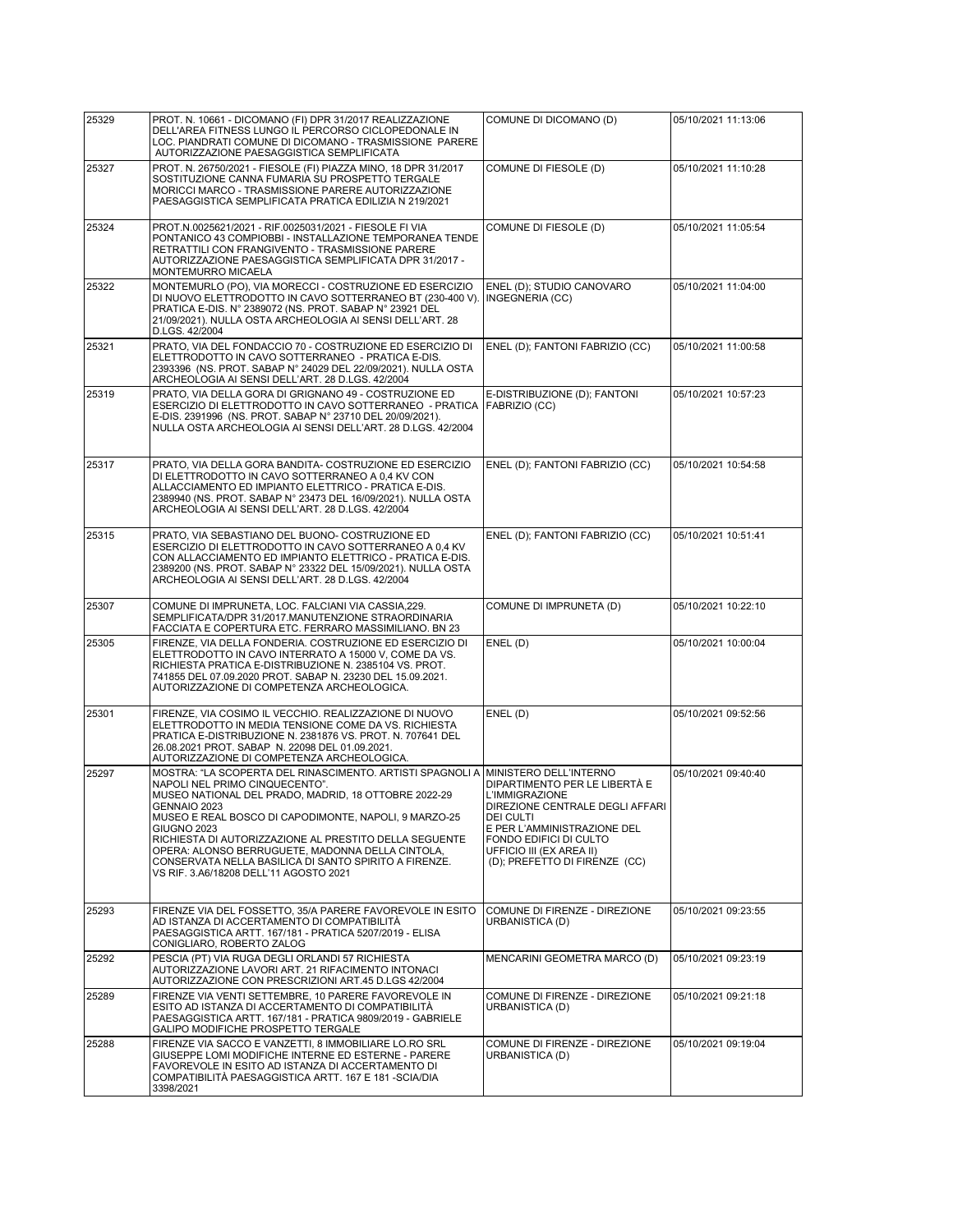| 25285 | FIRENZE VIA DEL FOSSETTO, 59 PROVVEDIMENTO DI RIGETTO<br>PARZIALE DELL'ISTANZA CON PARERE NEGATIVO PARZIALE IN<br>ESITO AD ISTANZA DI CONDONO PAESAGGISTICO AI SENSI<br>DELL'ART. 32, COMMA 1, DELLA L. 47/85 - CONDONO EDILIZIO<br>17405/1985 - VITO ANTONIO DANGELO                                                                                                                                         | COMUNE DI FIRENZE - DIREZIONE<br>URBANISTICA (D); DANGELO VITO<br>ANTONIO (D)                                                  | 05/10/2021 09:16:22 |
|-------|---------------------------------------------------------------------------------------------------------------------------------------------------------------------------------------------------------------------------------------------------------------------------------------------------------------------------------------------------------------------------------------------------------------|--------------------------------------------------------------------------------------------------------------------------------|---------------------|
| 25282 | PISTOIA CORSO GRAMSCI, 37 CHIOSTRO DI SANTA CHIARA -<br>COMPLESSO CONSERVATORIO SAN GIOVANNI ART. 21 RESTAURO<br>FACCIATA NORD DEL CONSERVATORIO BALDASSARRI PAOLO,<br>FONDAZIONE CONSERVATORIO SAN GIOVANNI BATTISTA -<br>TRASMISSIONE DOCUMENTAZIONE PER RICHIESTA<br>AUTORIZZAZIONE - AUTORIZZAZIONE CON PRESCRIZIONI                                                                                      | FONDAZIONE CONSERVATORIO SAN<br>GIOVANNI BATTISTA (D)                                                                          | 05/10/2021 09:11:24 |
| 25281 | FIRENZE PIAZZA MASSIMO D'AZEGLIO 6 - COSTRUZIONE DI<br>RIPOSTIGLIO - FRANCA FERRI - PARERE FAVOREVOLE IN ESITO AD<br>ISTANZA DI CONDONO PAESAGGISTICO AI SENSI ART. 32 L. 47/85<br>[CONDONO 9967/1985]                                                                                                                                                                                                        | COMUNE DI FIRENZE - DIREZIONE<br>URBANISTICA (D)                                                                               | 05/10/2021 09:11:03 |
| 25251 | PROT. N. 187636 - PRATO VIA DEL POGGIOLO, 40/A ART. 146<br>TUTELA PAESAGGISTICA ROCCA MATILDE DEMOLIZIONE PARZIALE<br>DI FABBRICATO AD USO ARTIGIANALE E CAMBIO DESTINAZIONE<br>D'USO IN CIVILE ABITAZIONE - RICHIESTA PARERE<br>AUTORIZZAZIONE PAESAGGISTICA ORDINARIA PRATICA<br>A151/90/2021 P.G. 95116/2021 - TRASMISSIONE PARERE<br>FAVOREVOLE CON PRESCRIZIONI                                          | COMUNE DI PRATO (D)                                                                                                            | 04/10/2021 16:50:17 |
| 25239 | FIRENZE, VIA DELLA FONDERIA. COSTRUZIONE ED ESERCIZIO DI<br>ELETTRODOTTO IN CAVO INTERRATO A 15000 V COME DA VS.<br>RICHIESTA PRATICA E-DISTRIBUZIONE N. 2385104 VS. PROT. N.<br>741855 DEL 07.09.2021 PROT. SABAP N. 23230 DEL 15.09.2021.<br>AUTORIZZAZIONE DI COMPETENZA ARCHEOLOGICA.                                                                                                                     | ENEL (D)                                                                                                                       | 04/10/2021 15:58:45 |
| 25220 | VICCHIO FI LOC. PIAZZANO-LAMA - OPERA PROVVISIONALE DI<br>FACILE RIMOZIONE A SERVIZIO DELL' AZIENDA AGRICOLA<br>DENOMINATA IL TUNNEL - PRATICA 122 AZIENDA AGRICOLA IL<br>VILLINO DI GANGITANO SALVATORE - ISTANZA AUTORIZZAZIONE<br>PAESAGGISTICA ART. 146 D.LGS. 42/2004 - TRASMISSIONE PARERE<br>DI COMPETENZA                                                                                             | C VICCHIO (D)                                                                                                                  | 04/10/2021 15:07:10 |
| 25217 | VICCHIO (FI) FRAZ. PIAZZANO, LOC. AGLIONI DPR 31/2017<br>GUIDALOTTI PIERO PER AZIENDA AGRICOLA IL POGGIALE<br>INSTALLAZIONE PANNELLI FOTOVOLTAICI - ISTANZA<br>AUTORIZZAZIONE PAESAGGISTICA SEMPLIFICATA PRATICA<br>177/2021 - TRASMISSIONE PARERE DI COMPETENZA                                                                                                                                              | COMUNE DI VICCHIO (D)                                                                                                          | 04/10/2021 15:05:05 |
| 25203 | FIRENZE. PIAZZA DELLA LIBERTÀ LATO OVEST. TRATTO<br>COMPRESO TRA VIALE LAVAGNINI E VIA LORENZO IL MAGNIFICO.<br>PROCEDURA DI VERIFICA PREVENTIVA DELL'INTERESSE<br>ARCHEOLOGICO IN RELAZIONE AL PROGETTO ESECUTIVO<br>DENOMINATO "SOSTITUZIONE RETE IDRICA VIALE LAVAGNINI E<br>VIALE MATTEOTTI - FIRENZE". AUTORIZZAZIONE ALLA POSA DEL<br>SOTTOSERVIZIO CON PRESCRIZIONI (RIF. PROT. 25118 DEL<br>04.10.21) | PROTOCOLLO@CERT.PUBLIACQUA.I<br>T (D); FERRETTI SACHA INGEGNERIE<br>TOSCANE (CC); NEBBIAI MASSIMO<br>(CC); SALVINI MONICA (CC) | 04/10/2021 13:52:52 |
| 25200 | FIRENZE VIA SANT'ANDREA A ROVEZZANO 78 - ANNA MARIA<br>BIAGIOLA, FEDERICO BIAGIOLA, RENATO ROGAZIANI - PROPOSTA<br>DI ACCERTAMENTO DI COMPATIBILITÀ PAESAGGISTICA AI SENSI<br>DEGLI ARTT. 167/181 DEL D.LGS. N. 42/2004 - RICHIESTA<br>PARERE[PRATICA 3006/2019]                                                                                                                                              | COMUNE DI FIRENZE - DIREZIONE<br>URBANISTICA (D)                                                                               | 04/10/2021 13:43:59 |
| 25181 | ENEL PISTOIA VIA PRATESE E VIA DEL GIRONE - PRATICA 2380300<br>- NUOVO ELETTRODOTTO SOTTERRANEO PER ADEGUAMENTO<br>IMPIANTO - RIUCHIESTA PARERE PER LA VERIFICA PREVENTIVA<br>DELL'INTERESSE ARCHEOLOGICO AI SENSI DELL'ART. 28 D.LGS. N.<br>42/2004; ART. 25 D.LGS. N. 50/2016 E L.R.T. N. 39/2005                                                                                                           | ENEL (D)                                                                                                                       | 04/10/2021 12:15:06 |
| 25175 | ART. 21. FIRENZE CASA BUONARROTI - RESTAURO TAVOLA<br>ASCANIO CONDIVI - INVIO LETTERA DI AUTORIZZAZIONE.                                                                                                                                                                                                                                                                                                      | FONDAZIONE MUSEO CASA<br>BUONARROTI (D)                                                                                        | 04/10/2021 11:46:09 |
| 25172 | LASTRA A SIGNA FI VIA VECCHIA PISANA SNC - VARIANTE A<br>PRATICA 1412 DEL 21.01.2019 PER REALIZZAZIONE DI TRE PICCOLI<br>FABBRICATI AD USO RESIDENZIALE - PROCEDIMENTO<br>PAESAGGISTICO ART. 146 D.LGS. 42/2004 - RAP 914/2021<br>ANCILLOTTI LUCIANA E ALTRI - PARERE FAVOREVOLE A<br>CONDIZIONI -                                                                                                            | COMUNE DI LASTRA A SIGNA (D)                                                                                                   | 04/10/2021 11:37:03 |
| 25164 | LASTRA A SIGNA FI VIA FRANCESCO FERRUCCI 40 -<br>REALIZZAZIONE CAPPOTTO ESTERNO IN FACCIATA E COPERTURA<br>- VETTORI SILVIA - PROCEDIMENTO PAESAGGISTICO ART. 146<br>D.LGS. 42/2004 - RAP 898/2021 - PARERE FAVOREVOLE A<br>CONDIZIONI -                                                                                                                                                                      | COMUNE DI LASTRA A SIGNA (D)                                                                                                   | 04/10/2021 11:21:44 |
| 25154 | CARMIGNANO PO VIA SAN MARTINO 5 - OPERE DI<br>EFFICIENTAMENTO ENERGETICO - SANESI LUCA, SANESI CLAUDIA.<br>ANDREINI TERESINA - PROCEDIMENTO PAESAGGISTICO<br>SEMPLIFICATO DPR 31/2017 - PRATICA 7051 DEL 06.05.2021 -<br>PARERE FAVOREVOLE A CONDIZIONI -                                                                                                                                                     | COMUNE DI CARMIGNANO (D)                                                                                                       | 04/10/2021 11:02:39 |
| 25149 | FUCECCHIO FI VIA DELLA BIGATTIERA LOC. PINETE -<br>REALIZZAZIONE DI TRATTO DI RECINZIONE METALLICA - LAPI<br>CRISTIANO MARIA - PROCEDIMENTO PAESAGGISTICO<br>SEMPLIFICATO DPR 31/2017 - PRATICA 007/2021 - PARERE<br>FAVOREVOLE -                                                                                                                                                                             | COMUNE DI FUCECCHIO (D)                                                                                                        | 04/10/2021 10:43:04 |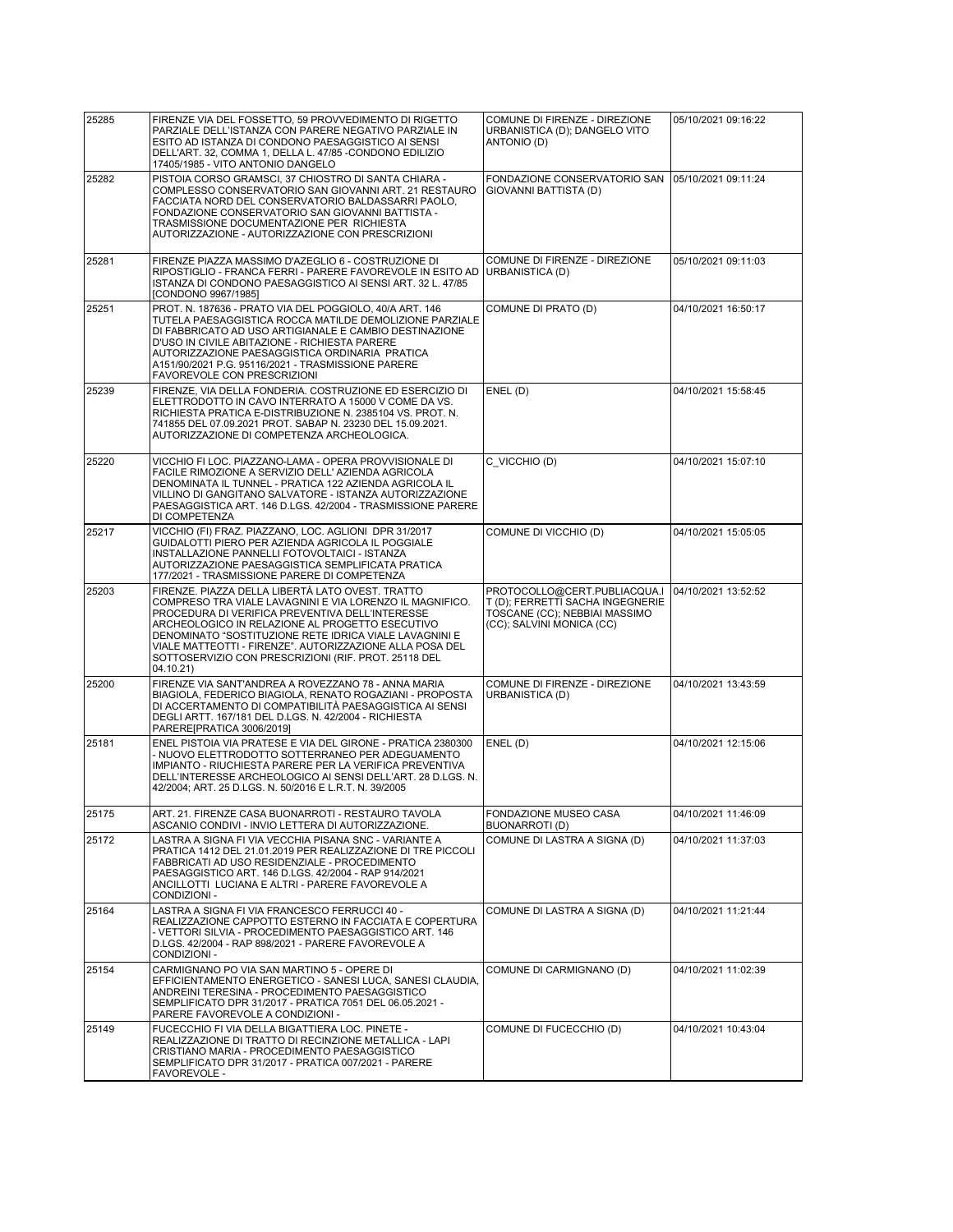| 25139 | FIRENZE VIA DI SOFFIANO, 85 ART. 146 TUTELA PAESAGGISTICA<br>PISCINA SCOPERTA BENEDETTA SABATINI - TRASMISSIONE<br>DOCUMENTAZIONE PER RICHIESTA PARERE AUTORIZZAZIONE<br>PAESAGGISTICA ORDINARIA - PRATICA 6254/2021 PARERE<br>FAVOREVOLE CON PRESCRIZIONI ARCHEOLOGICHE                                                                                                                                     | COMUNE DI FIRENZE - DIREZIONE<br>URBANISTICA (D)                                                                                                                                                         | 04/10/2021 10:16:31 |
|-------|--------------------------------------------------------------------------------------------------------------------------------------------------------------------------------------------------------------------------------------------------------------------------------------------------------------------------------------------------------------------------------------------------------------|----------------------------------------------------------------------------------------------------------------------------------------------------------------------------------------------------------|---------------------|
| 25136 | PISTOIA VIA CURTATONE E MONTANARA, 53/57 PALAZZO<br>BERLINCIONI SCARFANTONI ART. 21 BELLUCCI FILIPPO PER<br>CONDOMINIO PALAZZOTTO CANCELLIERI RESTAURO LUCERNARIO<br>VANO SCALA CONDOMINIALE E REALIZZAZIONE SAGGI PITTORICI<br>AL FINE DI INDIVIDUARE DECORAZIONI E/O COLORI ORIGINALI -<br>TRASMISSIONE DOCUMENTAZIONE PER RICHIESTA<br>AUTORIZZAZIONE - AUTORIZZAZIONE CON PRESCRIZIONI                   | FAGIOLI ARCH. DAVID (D)                                                                                                                                                                                  | 04/10/2021 10:08:02 |
| 25135 | INNSBRUCK MOSTRA "WERNER/BECOMING" OPERE CHIESA E<br>CONVENTO DELLA SS.ANNUNZIATA FIRENZE TRASMISSIONE<br>PARERE AL PRESTITO                                                                                                                                                                                                                                                                                 | ACCADEMIA DELLE ARTI DEL<br>DISEGNO (D); CHIESA E CONVENTO<br>DELLA SS.ANNUNZIATA FIRENZE (D);<br>FEC COORDINAMENTO MINISTERO<br>INTERNO (D); PREFETTURA DI<br>FIRENZE (D); UFFICIO<br>ESPORTAZIONE (CC) | 04/10/2021 10:07:00 |
| 25133 | FIRENZE BORGO PINTI, 82 PALAZZO CASINO SALVIATI ART. 21 DE<br>REZENDE ROSE CRISTINE MIGLIORAMENTO ENERGETICO -<br>TRASMISSIONE DOCUMENTAZIONE PER RICHIESTA<br>AUTORIZZAZIONE PROPRIETA' BONA SALVIATI<br>PROG. N. 338/21 AUTORIZZA A CONDIZIONI                                                                                                                                                             | DE REZENDE ROSE CRISTINE (D)                                                                                                                                                                             | 04/10/2021 10:03:29 |
| 25131 | PROT.N. 97591/2021 - PISTOIA VIA CAMPI SANTI CIMITERO DI<br>CAMPIGLIO DI CIREGLIO ART. 21 REALIZZAZIONE DI MONUMENTO<br>COMMEMORAVO A SILVANO FEDI, CIADINO ILLUSTRE ALL'INTERNO<br>DEL CIMITERO PRINCIPALE NOBILI FRANCESCA PER COMUNE DI<br>PISTOIA - TRASMISSIONE DOCUMENTAZIONE PER RICHIESTA<br>AUTORIZZAZIONE - AUTORIZZAZIONE CON PRESCRIZIONI                                                        | COMUNE DI PISTOIA (D)                                                                                                                                                                                    | 04/10/2021 09:56:38 |
| 25129 | FIRENZE VIA ARETINA, 513 VILLA FAVARD ART. 21 RESTAURO ED<br>EFFICIENTAMENTO ENERGETICO COMUNE DI FIRENZE<br>DETENTORE CONSERVATORIO DI MUSICA LUIGI CHERUBINI -<br>TRASMISSIONE DOCUMNTAZIONE PER RICHIESTA<br>AUTORIZZAZIONE - PROG. N. 452/21 VARIANTE AUTORIZZA                                                                                                                                          | COMUNE DI FIRENZE DIREZIONE<br>SERVIZI TECNICI (D);<br>CONSERVATORIO DI MUSICA LUIGI<br>CHERUBINI (D)                                                                                                    | 04/10/2021 09:51:57 |
| 25127 | TEMPORANEA ESPOSIZIONE GALLERIE DEGLI UFFIZI - OPERA<br>NOTIFICATA - DONATO MASCAGNI- MORTE DEL CONTE UGOLINO -<br>INVIO AUTORIZZAZIONE SPOSTAMENTO DIPINTO                                                                                                                                                                                                                                                  | GALLERIE DEGLI UFFIZI (D);<br>ASSOCIAZIONE AMICI DEGLI UFFIZI<br>ONLUS (CC)                                                                                                                              | 04/10/2021 09:47:39 |
| 25124 | PESCIA (PT) PIAZZA MAZZINI, 29 PAPINI MASSIMO, MERZ<br>MANUTENZIONE STRAORDINARIA COPERTURA E TINTEGGIATURA<br>FACCIATA - RICHIESTA N.O. 02/09/2021 - AUTORIZZAZIONE CON<br><b>PRESCRIZIONI</b>                                                                                                                                                                                                              | ASSOCIAZIONE PROFESSIONALE<br>ARCHITETTI CERCHIAI MAURIZIO E<br>VEZZANI ORNELLA (D)                                                                                                                      | 04/10/2021 09:41:49 |
| 25123 | FIRENZE VIA SANT'AGOSTINO 18 E VIA DEI SERRAGLI 21 (ORA 17) -<br>PALAZZO DATI ANTINORI - TRASMISSIONE DOCUMENTAZIONE PER<br>RICHIESTA AUTORIZZAZIONE - AUTORIZZAZIONE A CONDIZIONI AI<br>SENSI DELL'ART.21 DEL D.LGS. 42/04 - PROG. N. 446/21                                                                                                                                                                | ARCH. PAOLA SGHERRI (D)                                                                                                                                                                                  | 04/10/2021 09:36:26 |
| 25121 | VICCHIO (FI) ADEGUAMENTO SISMICO MUSEO E BIBLIOTECA<br>COMUNALE LOTTO 2 - ISTANZA ART. 21 - ESECUZIONE SAGGI -<br>TRASMISSIONE AUTORIZZAZIONE                                                                                                                                                                                                                                                                | COMUNE DI VICCHIO (D)                                                                                                                                                                                    | 04/10/2021 09:23:41 |
| 25119 | PISTOIA - MUSEO DI PALAZZO DEI VESCOVI - REALIZZAZIONE DI<br>OPERE PER ALLESTIMENTO DELLA MOSTRA "MEDIOEVO A<br>PISTOIA. CROCEVIA DI ARTISTI FRA ROMANICO E GOTICO" 27<br>NOVEMBRE 2021 - 08 MAGGIO 2022 - INOLTRO PROGETTO PER<br>RILASCIO AUTORIZZAZIONE ART. 21 D.LGS. 42/2004 - PISTOIA<br>MUSEI & CULTURA SCRL - AUTORIZZAZIONE CON PRESCRIZIONI                                                        | ARCHITETTO ALESSANDRO<br>SUPPRESSA (D)                                                                                                                                                                   | 04/10/2021 09:19:38 |
| 25114 | FIRENZE PIAZZA STAZIONE 50 - EVENTO SCRIPTA -CONFERMA<br>MODIFICA DATE A PARERE FAVOREVOLE GIA' RILASCIATO AI<br>SENSI DELL'ART. 49 D.LGS 42/2004- AFFISSIONE DI BANNER SULLA<br>FACCIATA DELLA PALAZZINA REALE DAL 7 AL 23 OTTOBRE 2021 -<br>FONDAZIONE ARCHITETTI FIRENZE -                                                                                                                                | FONDAZIONE ARCHITETTI FIRENZE<br>(D)                                                                                                                                                                     | 01/10/2021 16:40:59 |
| 25113 | FIRENZE VIA DELLE GHIACCIAIE, 3-3/A-33/B - TUTELA<br>PAESAGGISTICA ART. 146 DLGS 42/2004- INSTALLAZIONE DI<br>INSEGNA PREVIA DEMOLIZIONE DI BALCONE ESISTENTE<br>GIUSEPPE LO BALSAMO UNIPOLSAI ASSICURAZIONI SPA - PARERE<br>NEGATIVO - AUTORIZZAZIONE PAESAGGISTICA ORDINARIA -<br>PRATICA 5371/2021                                                                                                        | COMUNE DI FIRENZE - DIREZIONE<br>URBANISTICA (D); REGIONE<br>TOSCANA (CC)                                                                                                                                | 01/10/2021 16:37:42 |
| 25112 | FIRENZE VICOLO DELL'ORO, 3-5 TUTELA PAESAGGISTICA ART. 146<br>REALIZZAZIONE DI 3 NUOVE APERTURE ED AMPLIAMENTO DI<br>QUELLA ESISTENTE SU FACCIATE SECONDARIE, A SERVIZIO<br>DELLA NUOVA ZONA BAR DELLA STRUTTURA RICETTIVA<br>DENOMINATA GALLERY ART HOTEL DOMENICO CATUREGLI,<br>LUNGARNO ALBERGHI SRL - PARERE FAVOREVOLE A CONDIZIONI-<br>AUTORIZZAZIONE PAESAGGISTICA ORDINARIA - PRATICA<br>6571/2021 - | COMUNE DI FIRENZE - DIREZIONE<br>URBANISTICA (D)                                                                                                                                                         | 01/10/2021 16:33:04 |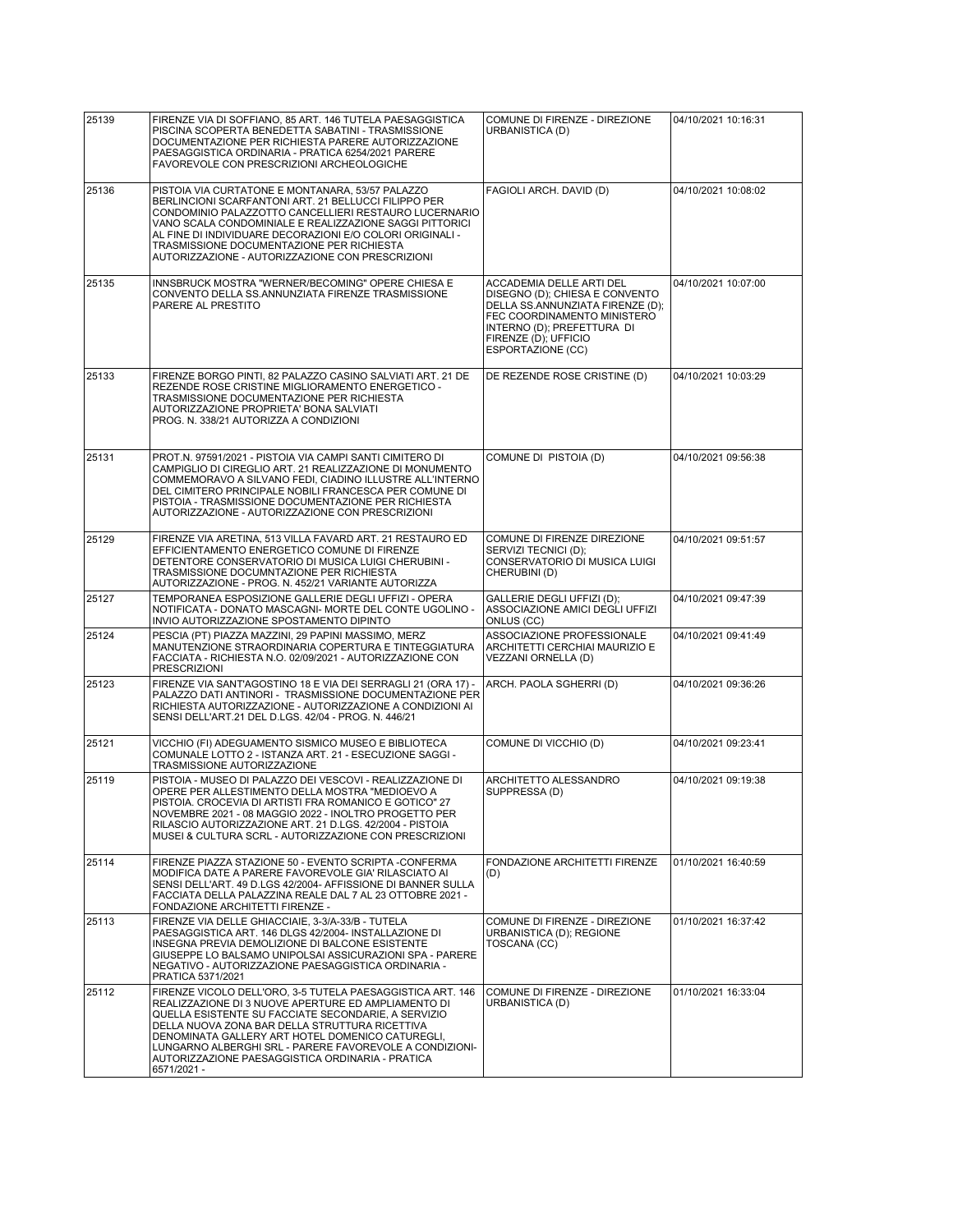| 25111 | CERRETO GUIDI (FI) LOCALITÀ PETRIOLO, VIA DI PETRIOLO N. 7 -<br>PRESA D'ATTO DOCUMENTAZIONE INTEGRATIVA PERVENUTA IN<br>OTTEMPERANZA A QUANTO PRESCRITTO CON PARERE<br>FAVOREVOLE A CONDIZIONI ART. 146 DLGS 42/2004 -NS. NOTA<br>PROT. N. 5283 DEL 03/03/2020- VIGNETO SAN MIGUEL SOCIETA'<br><b>AGRICOLA</b>                                                                                                                                                                                                                                                                                                                                                                                               | COMUNE DI CERRETO GUIDI (D);<br>FEDI ARCH. ANTONIO (D)                                                                                                                                                                                                                                                                                                                                                                                          | 01/10/2021 16:26:54 |
|-------|--------------------------------------------------------------------------------------------------------------------------------------------------------------------------------------------------------------------------------------------------------------------------------------------------------------------------------------------------------------------------------------------------------------------------------------------------------------------------------------------------------------------------------------------------------------------------------------------------------------------------------------------------------------------------------------------------------------|-------------------------------------------------------------------------------------------------------------------------------------------------------------------------------------------------------------------------------------------------------------------------------------------------------------------------------------------------------------------------------------------------------------------------------------------------|---------------------|
| 25087 | PRATO - VIA MIGLIORATI - VIA CARBONAIA NN. 13, 15 - PALAZZO<br>SALVI CRISTIANI - INTERVENTO PER EFFICIENTAMENTO<br>ENERGETICO DELL'EDIFICIO E MANUTENZIONE DELLE FACCIATE,<br>MODIFICA IMPIANTI TERMO-IDRAULICI COLONNE E DORSALI<br>CONDOMINIALI E CENTRALE TERMICA - NCEU. F. 49, PART. 303 -<br>PROPRIETÁ: CONDOMINIO PALAZZO SALVI CRISTIANI -<br>AUTORIZZAZIONE A CONDIZIONE ART. 21 D. LGS. 42/2004 - POS.<br>A.1147 (PROG. 79/2021/II)                                                                                                                                                                                                                                                                | AMM.RE CONDOMINIALE IVANO<br>MENICHETTI (D); MENICHETTI IVANO<br>- AMM.RE CONDOMINIALE (D); ARCH.<br>RICCHIUTI NICOLA (CC); COMUNE DI<br>PRATO (CC)                                                                                                                                                                                                                                                                                             | 01/10/2021 12:43:14 |
| 25080 | SCANDICCI (FI) VIA DI RONCIGLIANO SNC- ACCERTAMENTO<br>COMPATIBILITA' PAESAGGISTICA ACP PA 129/2020 ART. 167-<br>PARERE FAVOREVOLE-PAOLI MARCO - PAOLI SAS                                                                                                                                                                                                                                                                                                                                                                                                                                                                                                                                                   | COMUNE SCANDICCI (D)                                                                                                                                                                                                                                                                                                                                                                                                                            | 01/10/2021 12:14:33 |
| 25078 | BARBERINO DI MUGELLO (FI), VIA CORNOCCHIO 27 -<br>MANUTENZIONE STRAORDINARIA CON ISOLAMENTO TERMICO<br>COPERTURA E FACCIATE - BUONO MARIO E ALTRI - PROT. N. 18661<br>DEL 17-09-2021 - AUTORIZZAZIONE PAESAGGISTICA EX ART. 146<br>DEL D.LGS 42/2004 CON PROCEDURA SEMPLIFICATA EX DPR<br>31/2017 - PARERE DI COMPETENZA                                                                                                                                                                                                                                                                                                                                                                                     | COMUNE DI BARBERINO DI MUGELLO 01/10/2021 12:08:34<br>(D)                                                                                                                                                                                                                                                                                                                                                                                       |                     |
| 25076 | LASTRA A SIGNA FI VIA VECCHIA PISANA 92 -TUTELA<br>PAESAGGISTICA SEMPLIFICATA DPR 31/2017 - PARERE<br>FAVOREVOLE-GUARNIERI PIERA -<br>SOSTITUZIONE COPERTURA E TINTEGGIATURA LOCALE<br>DEPOSITO - RAP 913/2021                                                                                                                                                                                                                                                                                                                                                                                                                                                                                               | COMUNE DI LASTRA A SIGNA (D)                                                                                                                                                                                                                                                                                                                                                                                                                    | 01/10/2021 12:07:33 |
| 25074 | OGGETTO: GREVE IN CHIANTI (FI), VIA SS. CHIANTIGIANA.<br>AMBITO DI PAESAGGIO N. 10 "CHIANTI", AI SENSI DEL PIANO<br>D'INDIRIZZO TERRITORIALE DELLA REGIONE TOSCANA. AREA<br>TUTELATA AI SENSI DELLA PARTE III DEL DECRETO LEGISLATIVO<br>22 GENNAIO 2004, N. 42 E SUCCESSIVE MODIFICHE (CODICE DEI<br>BENI CULTURALI E DEL PAESAGGIO), TUTELATO AI SENSI<br>DELL'ART. 142 COMMA 1 LETT. C) DEL CODICE.<br>RICHIESTA DI PARERE AI SENSI DELL'ART. 146 DEL CODICE.<br>INTERVENTO: "REALIZZAZIONE ROTATORIA": UMI 2.<br>RICHIEDENTE: AGRICOLA QUERCIABELLA SPA<br>PRATICA N. 2021/357/AP<br>TRASMISSIONE PARERE DI COMPETENZA                                                                                   | COMUNE DI GREVE IN CHIANTI (D)                                                                                                                                                                                                                                                                                                                                                                                                                  | 01/10/2021 12:04:10 |
| 25068 | FABRIANO MOSTRA "ORO E COLORE" OPERA ALLEGRETTO NUZI<br>ARCIDIOCESI DI FIRENZE AUTORIZZAZIONE PRESTITO DIPINTO                                                                                                                                                                                                                                                                                                                                                                                                                                                                                                                                                                                               | BICCHI ALESSANDRO DIACONO (D);<br>MANNUCCI FRANCESCA (D); DG-<br>ABAP - DG-ABAP - SERVIZIO IV -<br>CIRCOLAZIONE (CC)                                                                                                                                                                                                                                                                                                                            | 01/10/2021 11:45:51 |
| 25066 | PRATO - VIA SANT'ANTONIO, 11 - IMMOBILE FACENTE PARTE DELLA<br>"PIATTAFORMA DI SANTA MARGHERITA" - CONSOLIDAMENTO<br>STRUTTURALE CON INTONACO A BETONCINO ARMATO CON RETE<br>IN FERRO 10X10 DIAMETRO 6 E MALTA CEMENTIZIA SULLE PARETI<br>INTERNE ALL'APPARTAMENTO AL PIANO SECONDO - DOMANDA DI<br>ACCERTAMENTO AI SENSI DELL'ART. 160 DEL D. LGS. 42/2004 -<br>NCEU. F. 50, PART. 23 SUB. 500 - OPERE ESEGUITE IN VIOLAZIONE<br>DELL'ART. 21 DEL D. LGS. 42/2004 (ASSENZA DI AUTORIZZAZIONE) -<br>PROPRIETÀ: GIUSEPPE PIOCHI - COMUNICAZIONE AVVIO DI<br>PROCEDIMENTO (ORDINE DI REINTEGRAZIONE) - ANNO DI<br>REALIZZAZIONE DELL'ABUSO: DA NOVEMBRE 2016 A GENNAIO 2017<br>- POS. A.971 (PROG. 87/2020/II) | COMUNE DI PRATO - DIREZIONE<br>URBANISTICA (D); CORPO DI POLIZIA<br>MUNICIPALE PRATO - REPARTO<br>POLIZIA EDILIZIA (D); DIREZIONE<br>GENERALE ARCHEOLOGIA BELLE<br>ARTI E PAESAGGIO - SERVIZIO III -<br>TUTELA DEL PATRIMONIO STORICO<br>ARTISTICO E ARCHITETTONICO (D);<br>PIOCHI GIUSEPPE (D);<br>PROCURATORE DELLA REPUBBLICA<br>DI PRATO C/O TRIBUNALE DI PRATO<br>(D); STUDIO ASSOCIATO N.<br>RICCHIUTI ARCH. E R. TANZARELLA<br>ING. (CC) | 01/10/2021 11:40:25 |
| 25060 | COMUNE DI IMPRUNETA, PARCHEGGIO SCAMBIATORE DI<br>CERTOSA, EX ART. 48 C.3, LEGGE REGIONALE 10/2010.<br>PROCEDURA DI VERIFICA ASSOGGETTABILITA'. PARERE DI<br>COMPETENZA                                                                                                                                                                                                                                                                                                                                                                                                                                                                                                                                      | CITTA' METROPOLITANA DI FIRENZE<br>(D); COMUNE DI IMPRUNETA (D);<br>COMUNE IMPRUNETA (D); REGIONE<br>TOSCANA (D)                                                                                                                                                                                                                                                                                                                                | 01/10/2021 11:17:58 |
| 25057 | SESTO FIORENTINO (FI), VIA DEGLI SCARPETTINI 208 -<br>INTERVENTO DI EFFICIENTAMENTO ENERGETICO TRAMITE<br>COIBENTAZIONE DEL TETTO E CAPPOTTO TERMICO ESTERNO<br>ALLE PARETI DELL'INTERO FABBRICATO CONDOMINIALE -<br>GONNELLI ALESSANDRA - PROT. N. 0059697/2021, PRATICA<br>EDILIZIA: N. 20095/2021 - AUTORIZZAZIONE PAESAGGISTICA EX<br>ART. 146 DEL D.LGS 42/2004 CON PROCEDURA SEMPLIFICATA EX<br>DPR 31/2017                                                                                                                                                                                                                                                                                            | COMUNE DI SESTO FIORENTINO (D)                                                                                                                                                                                                                                                                                                                                                                                                                  | 01/10/2021 11:03:22 |
| 25055 | PRATO - VIA SANT'ANTONIO, 11 - IMMOBILE FACENTE PARTE DELLA<br>"PIATTAFORMA DI SANTA MARGHERITA" - RESTAURO E<br>RISANAMENTO CONSERVATIVO IMMOBILE FACENTE PARTE DELLA<br>COSIDETTA "PIATTAFORMA DI SANTA MARGHERITA",<br>CONSISTENTE IN: RIORDINO SPAZI ABITATIVI INTERNI<br>ALL'IMMOBILE; INNALZAMENTO ARCHITRAVI PORTE PREVIA POSA<br>IN OPERA DI LONGARINA HEB100 E CONSOLIDAMENTO SOLAIO<br>(PARTE) BAGNO; INTONACO SU PARETI PORTANTI (ATTUALMENTE<br>AL GREZZO); FORNITURE (POSA PAVIMENTI / RIVESTIMENTI /<br>IMBIANCATURA). NCEU. F. 50, PART. 23, SUB. 500 - ARCHIVIAZIONE<br>ISTANZA ART. 21 D. LGS. 42/2004 - POS. A.971 (PROG. 133/2019/II)                                                     | PIOCHI GIUSEPPE (D); CONTE ARCH.<br>LIVIA (CC)                                                                                                                                                                                                                                                                                                                                                                                                  | 01/10/2021 10:32:44 |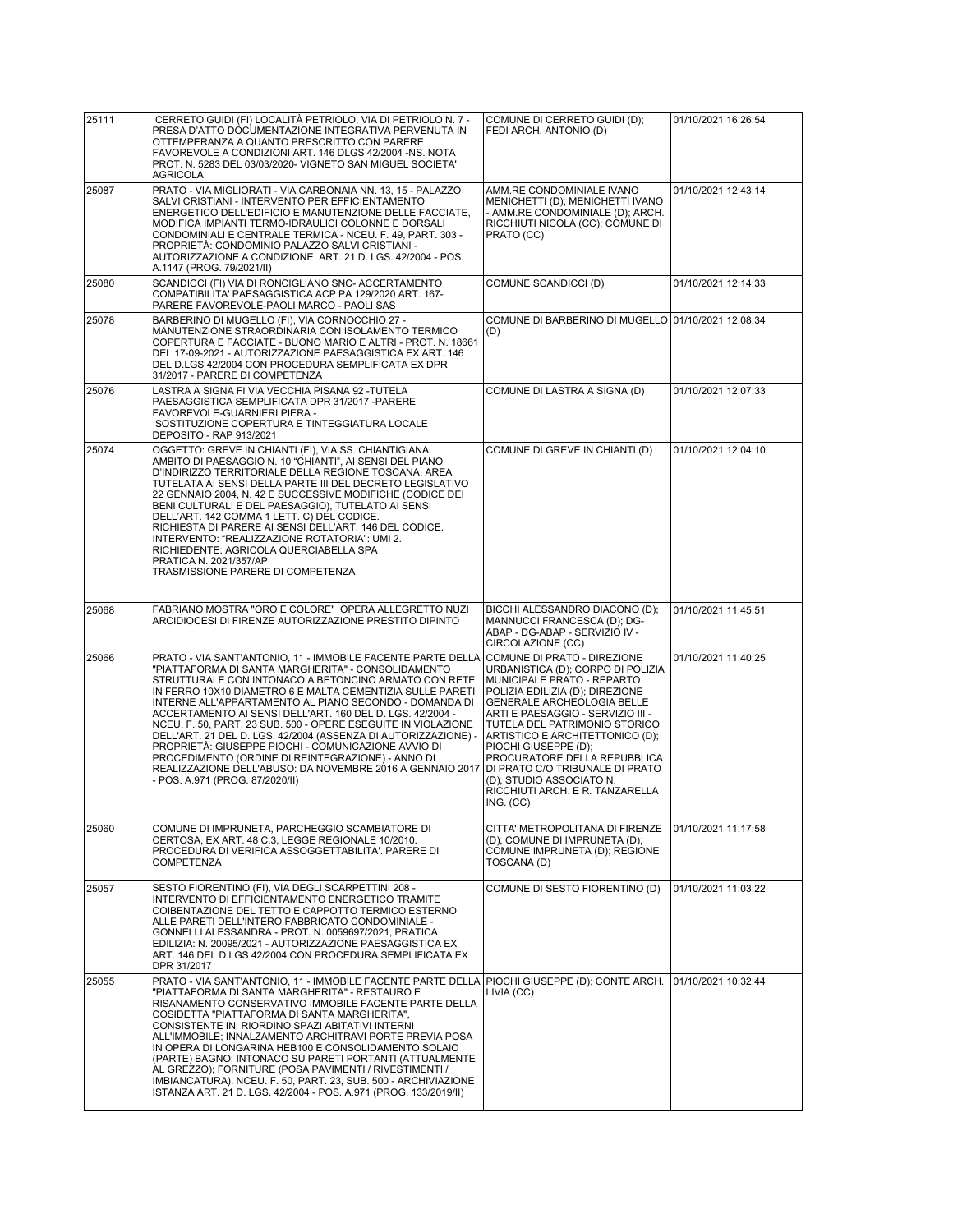| 25054 | (PROT.N. GE 2021/0197018) PRATICA A151/181/2021 - PRATO VIA<br>DELLA COOPERAZIONE 40 VIA CARLO LORENZINI 19 -<br>INSTALLAZIONE DI PANNELLI FOTOVOLTAICI IN COPERTURA -<br>BRACCIOTTI LUCA - AUTORIZZAZIONE PAESAGGISTICA<br>SEMPLIFICATA AI SENSI DEL DPR 31/2017 - TRASMISSIONE PARERE<br>FAVOREVOLE CON PRESCRIZIONI                                                                                                                                                                                                                                                                                                                                                                                                                         | COMUNE DI PRATO (D)                                 | 01/10/2021 10:25:02 |
|-------|------------------------------------------------------------------------------------------------------------------------------------------------------------------------------------------------------------------------------------------------------------------------------------------------------------------------------------------------------------------------------------------------------------------------------------------------------------------------------------------------------------------------------------------------------------------------------------------------------------------------------------------------------------------------------------------------------------------------------------------------|-----------------------------------------------------|---------------------|
| 25053 | PROT. N. 193670 - PRATO VIA DELLA RIMPOLLA, 4-10 NIGRO<br>GIOVANNI - RICHIESTA PARERE AUTORIZZAZIONE PAESAGGISTICA<br>- PRATICA A151/79/2021 - TRASMISSIONE PARERE FAVOREVOLE<br>CON PRESCRIZIONI                                                                                                                                                                                                                                                                                                                                                                                                                                                                                                                                              | COMUNE DI PRATO (D)                                 | 01/10/2021 10:22:01 |
| 25051 | POGGIO A CAIANO (PO) PROGETTO NUOVA PIAZZA XX SETTEMBRE<br>E RIQUALIFICAZIONE DEL CENTRO STORICO - CONVOCAZIONE<br>CONFERENZA DEI SERVIZI PER IL 31/08/2021 - TRASMISSIONE<br>PARERE DI COMPETENZA                                                                                                                                                                                                                                                                                                                                                                                                                                                                                                                                             | COMUNE DI POGGIO A CAIANO (PO)<br>(D)               | 01/10/2021 10:19:11 |
| 25039 | SCANDICCI (FI) - VIA PANTIN - CASTELLO DELL'ACCIAIOLO -<br>TUSCANY FOLKS FESTIVAL: NELL'AMBITO DEL PROGETTO OPEN<br>CITY 2021 - NCT. F. 11, PART. 54 SUBB. 500-501-502, PART. 55 SUBB.<br>500-501-502-503, PART. 56 SUBB. 1-2, PART. 58 SUBB. 500-501-502-<br>503 - PROPRIETÀ: COMUNE DI SCANDICCI - AUTORIZZAZIONE ART.<br>21 D. LGS. 42/2004 - POS. A. 1037 (PROG. 155/2021/II)                                                                                                                                                                                                                                                                                                                                                              | COMUNE DI SCANDICCI (D)                             | 01/10/2021 09:42:01 |
| 25036 | FIRENZE, CIMITERO EVANGELICO PORTA A PINTI DETTO DEGLI<br>INGLESI. RICHIESTA AUTORIZZAZIONE ART. 21, DLGS 42/2004-<br>COLLOCAZIONE MONUMENTO FUNEBRE VENEROSI PESCIOLINI<br>NELL'AREA MONUMENTALE.                                                                                                                                                                                                                                                                                                                                                                                                                                                                                                                                             | PRESIDENTE DELLA CHIESA<br>RIFORMATA SVIZZERA (D)   | 01/10/2021 09:35:20 |
| 25034 | COMUNE DI RIGNANO SULL'ARNO IN LOC. LE VALLI<br>SALCETO,31.DPR 31/2017 SEMPLIFICATA. FALSETTINI-LORENZI-<br>SALVADORI. FAVOREVOLE.BN 37                                                                                                                                                                                                                                                                                                                                                                                                                                                                                                                                                                                                        | COMUNE DI RIGNANO SULL'ARNO (D) 01/10/2021 09:09:01 |                     |
| 25033 | COMUNE DI RIGNANO SULL'ARNO, VIA ALCIDE DE<br>GASPERI,24.FINITURE ESTERNE SU PORZIONE FACCIATA. TUCCI<br>PIERO. BN 37                                                                                                                                                                                                                                                                                                                                                                                                                                                                                                                                                                                                                          | COMUNE DI RIGNANO SULL'ARNO (D) 01/10/2021 09:04:18 |                     |
| 25032 | OGGETTO: BARBERINO TAVARNELLE (FI), LOC. VIGLIANO, VIA SAN<br>LORENZO A VIGLIANO. IMMOBILE DENOMINATO "CHIESA DI SAN<br>LORENZO A VIGLIANO E ANNESSI" DISTINTO AL NCEU AL F. 4 PART.<br>4 SUB. 500 E PART. 14 SUB. 500.<br>INTERVENTO: "PROGETTO DI RESTAURO E RISANAMENTO<br>CONSERVATIVO".<br>IMMOBILE VINCOLATO CON DM 479/2008 DEL 28.11.2008.<br>PROPRIETARIO: SIG.RA SANDRA PAPINI E SIG. GIULIANO LEONCINI.<br>AUTORIZZAZIONE AI SENSI DELL'ART. 21 DEL D. LGS. 22 GENNAIO<br>2004 N. 42, E SS.MM.II. VARIANTE A NULLA OSTA DELLA SABAP FI<br>PROT. N. 26671 DEL 22.12.2020.<br>(RISPOSTA ALLA RICHIESTA PERVENUTA IL 23.09.2021, ASSUNTA<br>AGLI ATTI CON PROT. N. 24632 DEL 28.09.2021).<br>TRASMISSIONE PARERE DI COMPETENZA         | MALEVOLTI ARCH. MATTEO (D)                          | 01/10/2021 09:02:36 |
| 25027 | OGGETTO: GREVE IN CHIANTI (FI), LOC. CITILLE N. 32.<br>AMBITO DI PAESAGGIO N. 10 "CHIANTI", AI SENSI DEL PIANO<br>D'INDIRIZZO TERRITORIALE DELLA REGIONE TOSCANA. AREA<br>TUTELATA AI SENSI DELLA PARTE III DEL DECRETO LEGISLATIVO<br>22 GENNAIO 2004, N. 42 E SUCCESSIVE MODIFICHE (CODICE DEI<br>BENI CULTURALI E DEL PAESAGGIO), TUTELATO AI SENSI<br>DELL'ART. 142 COMMA 1 LETT. C) DEL CODICE.<br>RICHIESTA DI PARERE AI SENSI DELL'ART. 146 DEL CODICE.<br>INTERVENTO: "COSTRUZIONE DI PICCOLA ADDIZIONALE<br>VOLUMETRICA SU LOGGIATO ESISTENTE".<br>RICHIEDENTE: SIG. RAFFAELE CUOMO<br>PRATICA N. 2021/246/AP<br>TRASMISSIONE PARERE DI COMPETENZA                                                                                    | COMUNE DI GREVE IN CHIANTI (D)                      | 01/10/2021 08:43:18 |
| 25026 | OGGETTO: GREVE IN CHIANTI (FI), VIA G. DA VERRAZZANO N. 59.<br>AMBITO DI PAESAGGIO N. 10 "CHIANTI", AI SENSI DEL PIANO<br>D'INDIRIZZO TERRITORIALE DELLA REGIONE TOSCANA. AREA<br>TUTELATA AI SENSI DELLA PARTE III DEL DECRETO LEGISLATIVO<br>22 GENNAIO 2004, N. 42 E SUCCESSIVE MODIFICHE (CODICE DEI<br>BENI CULTURALI E DEL PAESAGGIO), CON DM 27.04.1974 (GU 293<br>DEL 1974). AI SENSI DELL'ART. 136 DEL CODICE.<br>ACCERTAMENTO DI COMPATIBILITÀ PAESAGGISTICA AI SENSI<br>DELL'ART. 167, COMMA 5, E DELL'ART. 181, COMMA 1, DEL CODICE.<br>INTERVENTO: "INTERVENTI ESTRENI A FABBRICATO DI CIVILE<br>ABITAZIONE"<br>RICHIEDENTE: SIG. ANGIOLINO LEPRI<br>2021/521/ACOM<br>TRASMISSIONE PROVVEDIMENTO DI ACCOGLIMENTO<br>DELL'ISTANZA. | COMUNE DI GREVE IN CHIANTI (D)                      | 01/10/2021 08:38:55 |